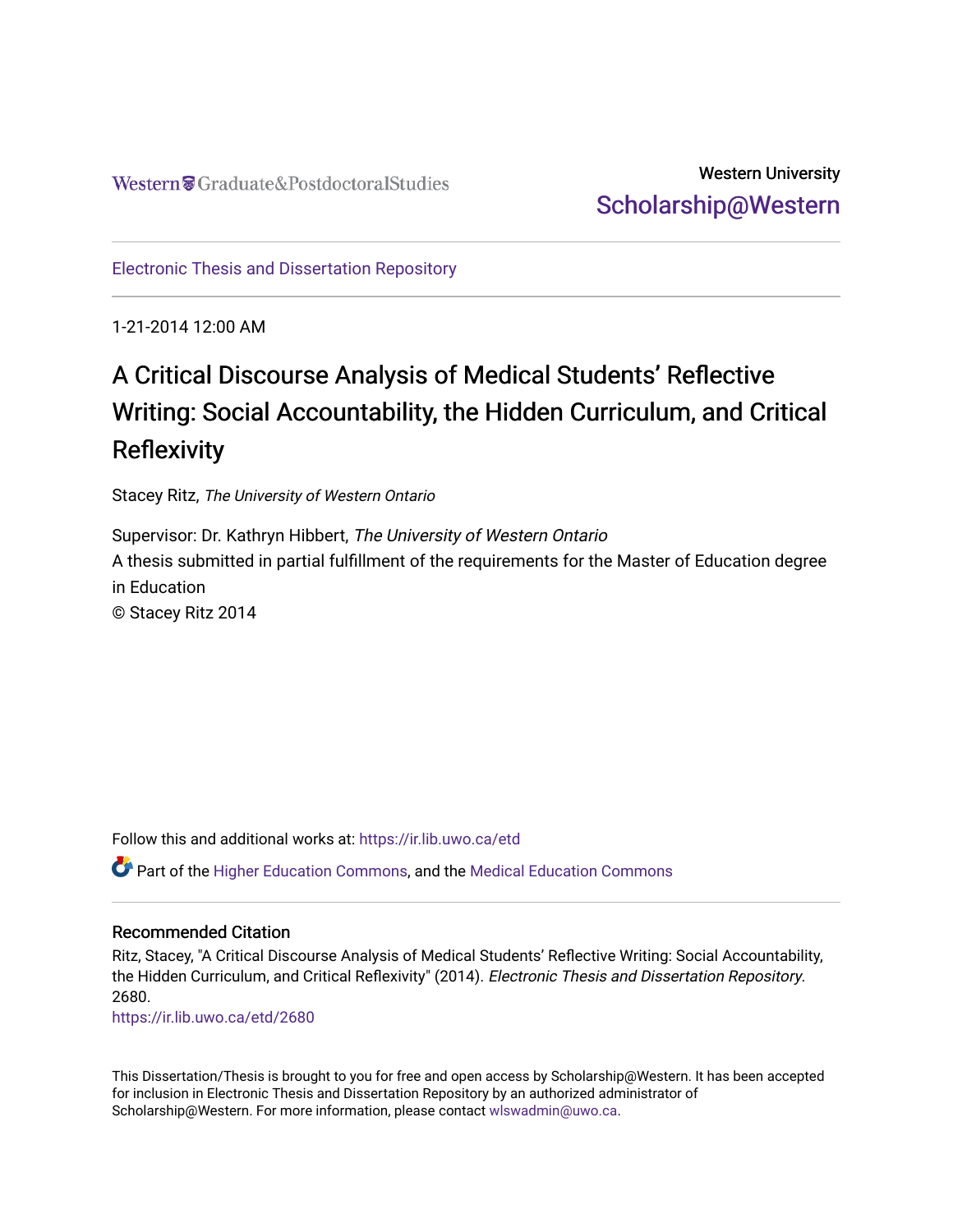### A CRITICAL DISCOURSE ANALYSIS OF MEDICAL STUDENTS' REFLECTIVE WRITING: SOCIAL ACCOUNTABILITY, THE HIDDEN CURRICULUM, AND CRITICAL REFLEXIVITY

(Thesis format: Monograph)

by

### STACEY A. RITZ

Graduate Program in Curriculum Studies - General

A thesis submitted in partial fulfillment of the requirements for the degree of Master of Education

The School of Graduate and Postdoctoral Studies THE UNIVERSITY OF WESTERN ONTARIO London, Ontario, Canada

© Stacey Ritz, 2015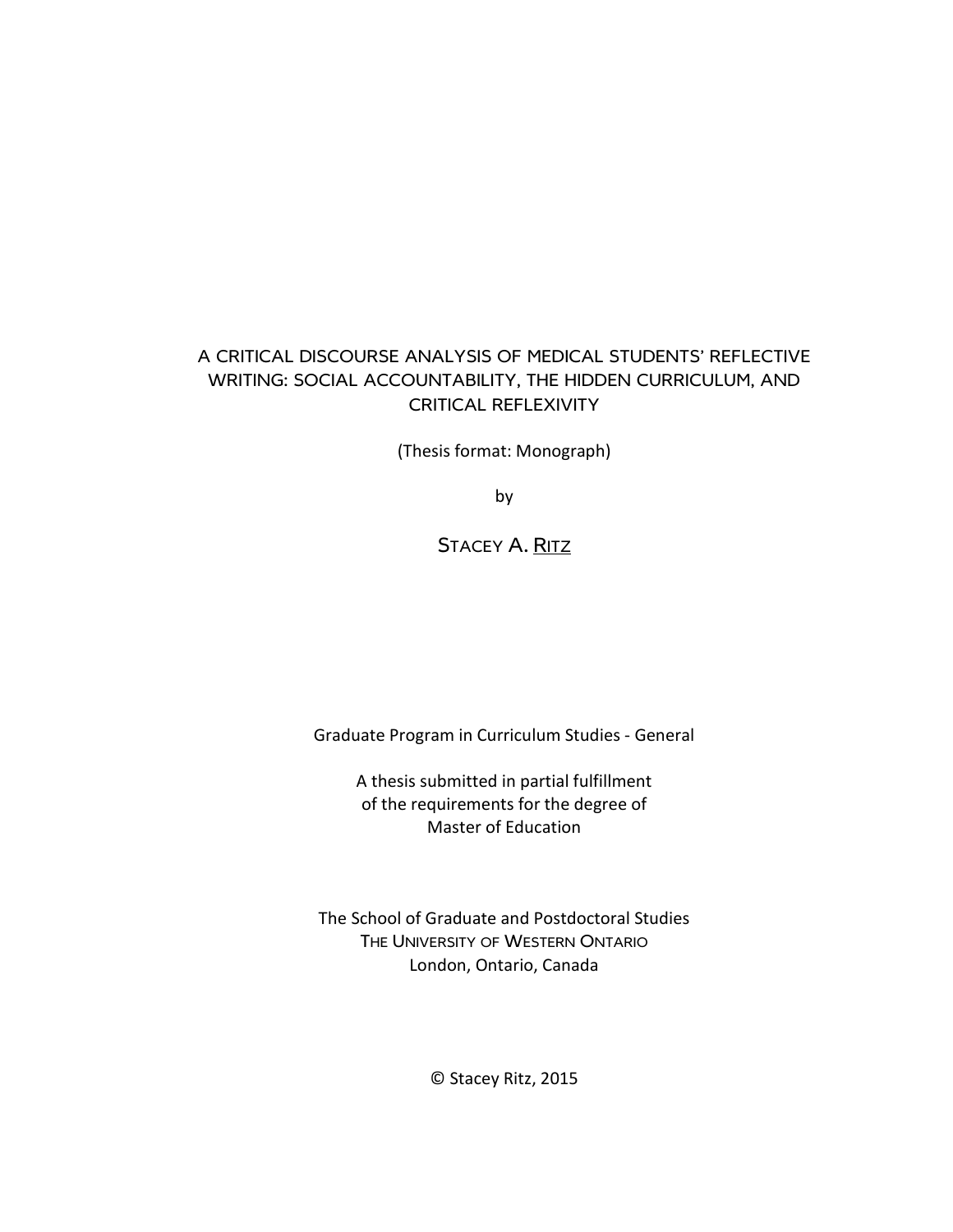## Abstract

In recent years, many medical schools have adopted a 'social accountability' approach, implementing a variety of activities and curricula aimed at developing a sense of social responsibility in medical students. The research of this thesis uses critical discourse analysis (CDA) to scrutinize the writing of senior medical students, with a view to uncovering how identity, ideology, and social position are expressed by students who have undertaken a curriculum designed with social accountability in mind. The analysis examines the conditions of discourse practice, student orientations to a professional medical identity, and ideologies of community, rurality, indigeneity, and gender. I discuss these findings in the larger context of the hidden curriculum in medical education, social accountability, reflective and reflexive practice, and propose a framework for moving forward toward the development of a curricular intervention to address these issues.

## Keywords

Medical education, critical discourse analysis, identity, ideology, social accountability, critical reflexivity, hidden curriculum.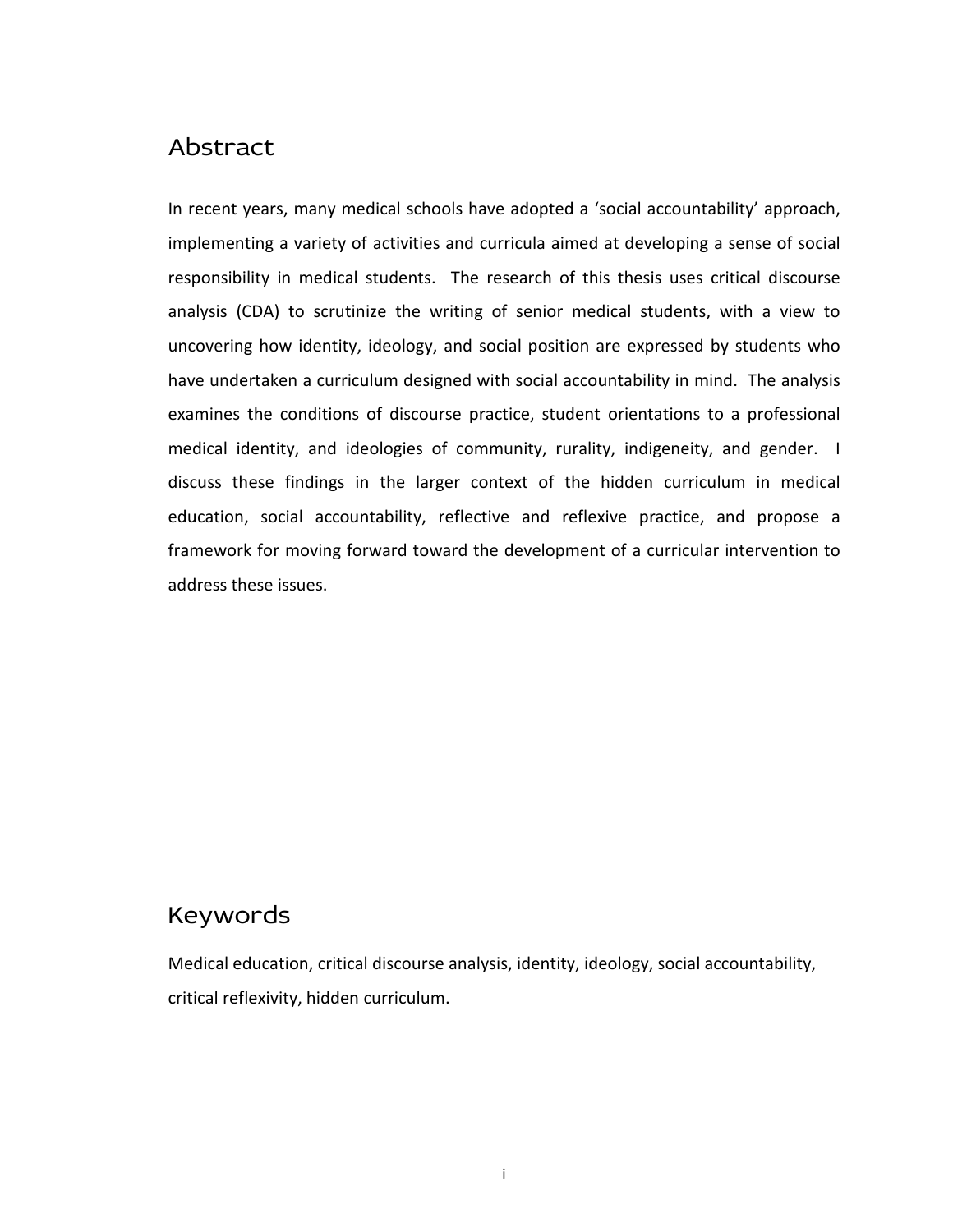## Acknowledgments

Going back to do an MEd degree has been a radically different experience from when I did my PhD. I wish to acknowledge the support and assistance I have received from many mentors, friends, family, and colleagues who helped me get through this second (and LAST) whirl through grad school.

First and foremost I thank Dr. Kathy Hibbert, my thesis supervisor, who has supported me in so many ways in making this transition in my professional life. Kathy has been a great match for me as a supervisor, with academic expertise that compliments my own background, generously mentoring me as I have stretched my legs in the scholarship of medical education and in critical discourse analysis. Having some uncanny coincidences in our personal histories as well, I have especially valued her care, understanding and advice on both personal and professional levels. It was my exceedingly good fortune to have such a gifted educator assigned as my faculty mentor, and I am grateful to have been the beneficiary of her teaching and guidance over the last 3 years.

Second I thank Dr. Anne Kinsella, who has served on my supervisory committee and was my professor for the transformative course she offers on the epistemology of practice in the health professions. I cannot thank her enough for the rather extraordinary lengths she went to so that I was able to take that course as a distance student. Although we have only met in person once as of this writing (!), she has had a tremendous influence on my scholarship, and her email with comments on this thesis has gone into a special file folder I keep to cheer me up when I'm having a bad day. I look forward to collaborating with you in the future, Anne!

I'd also like to acknowledge a number of other faculty at Western who have been influential and supportive over the course of this degree. Dr. Luigi Iannacci skillfully helped me work through my initial resistance to narrative research; I thank him for opening my eyes to the value of critical autobiographical narratives in research. Dr. Wayne Martino's feedback during the gender and education course helped me to

ii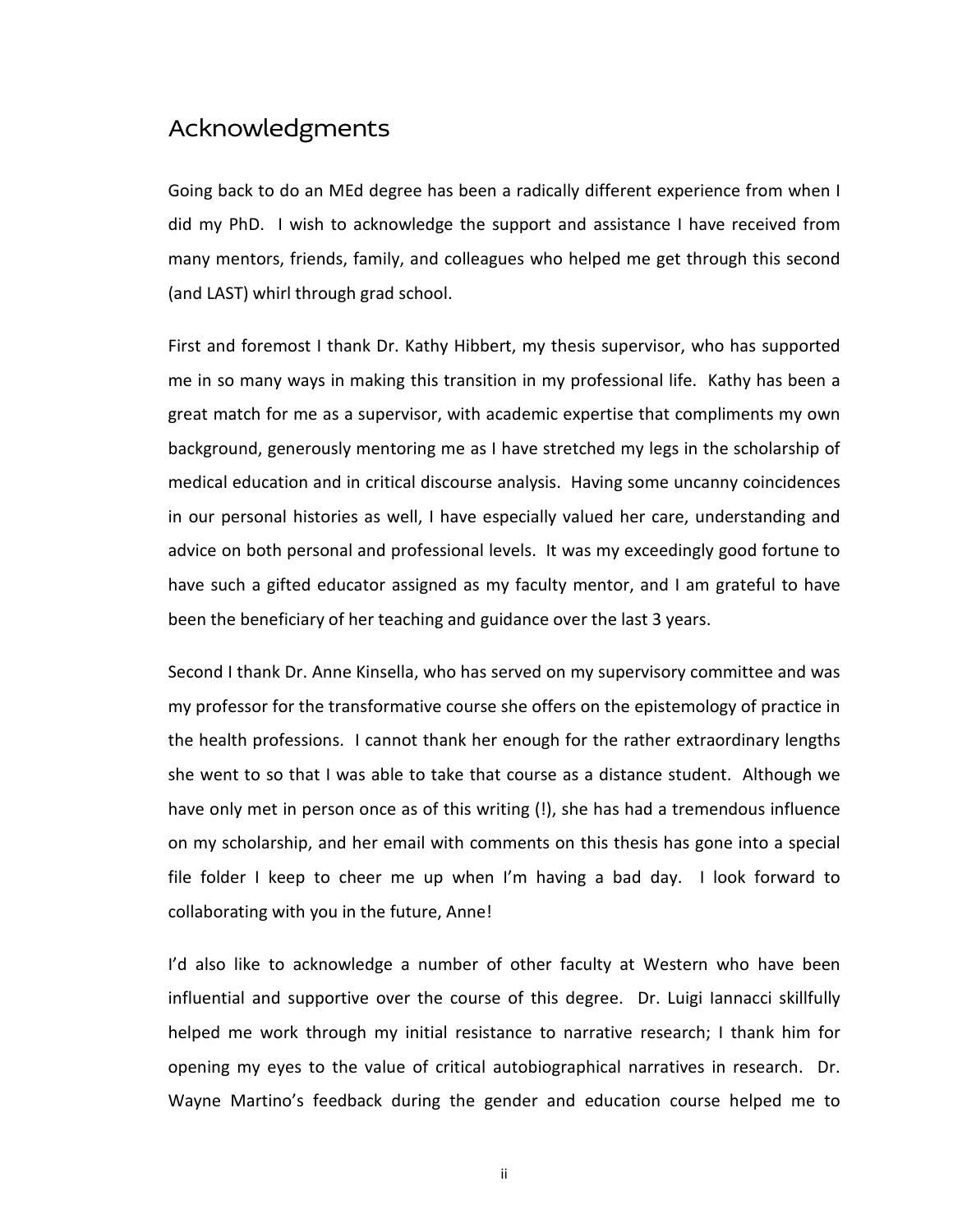expand my thinking in this area. Dr. Lorelei Lingard was a valuable sounding board as I worked out the scope of this project, and her sage advice helped me to keep things reined to a manageable size for this thesis.

My colleagues at the Northern Ontario School of Medicine (NOSM) have also been helpful in myriad ways. My friend, collaborator, and office neighbour Dr. Rachel Ellaway is my day-to-day go-to when I need advice or someone to bounce an idea off of; she unfailingly challenges me in all the best ways. I also thank my other frolleagues (friendcolleauges) Dr. Brian Ross, Dr. Elaine Hogard, Dr. Tim Dubé, Patty Fink, Dr. TC Tai, and Kristy Côté for advice and encouragement. My Division Head, Dr. Doug Boreham, supported me in adjusting my teaching workload this year to facilitate the timely completion of this thesis. In addition, I'd like to thank the other faculty and staff who helped me recruit participants and pull the data out of the archives: John Dabous, Marissa Giusti, Stephanie Michaud, Betty-Ann Serre, Dr. Cathy Cervin, and Karen Tokaryk. I also want to acknowledge financial support from the NOSM/NOSMFA Research Development Fund for the funds used to purchase the NVIVO analysis software, and which also allowed me to secure a grant from the Associated Medical Services Phoenix Project to fund the follow-up project I describe in section 5.4.

Of course I would be remiss if I didn't thank the participants in this study, the NOSM alumni who entrusted me with their writing for this analysis. I appreciate your trust and generosity in sharing your work with me. As a teacher, I am so proud of all of you and the work you are doing for the people of Northern Ontario.

Finally I offer my gratitude to my family and friends who have supported me during this work, especially Scott Neigh, Liam Ritz Neigh, Shana Calixte, Kate Barber, Tammy Gaber, Liz Cates, Sari van Anders, the Ritz family, and the Neigh family. Thanks for making dinner, giving me hugs, listening to my grumbling, encouraging me, and celebrating with me.

iii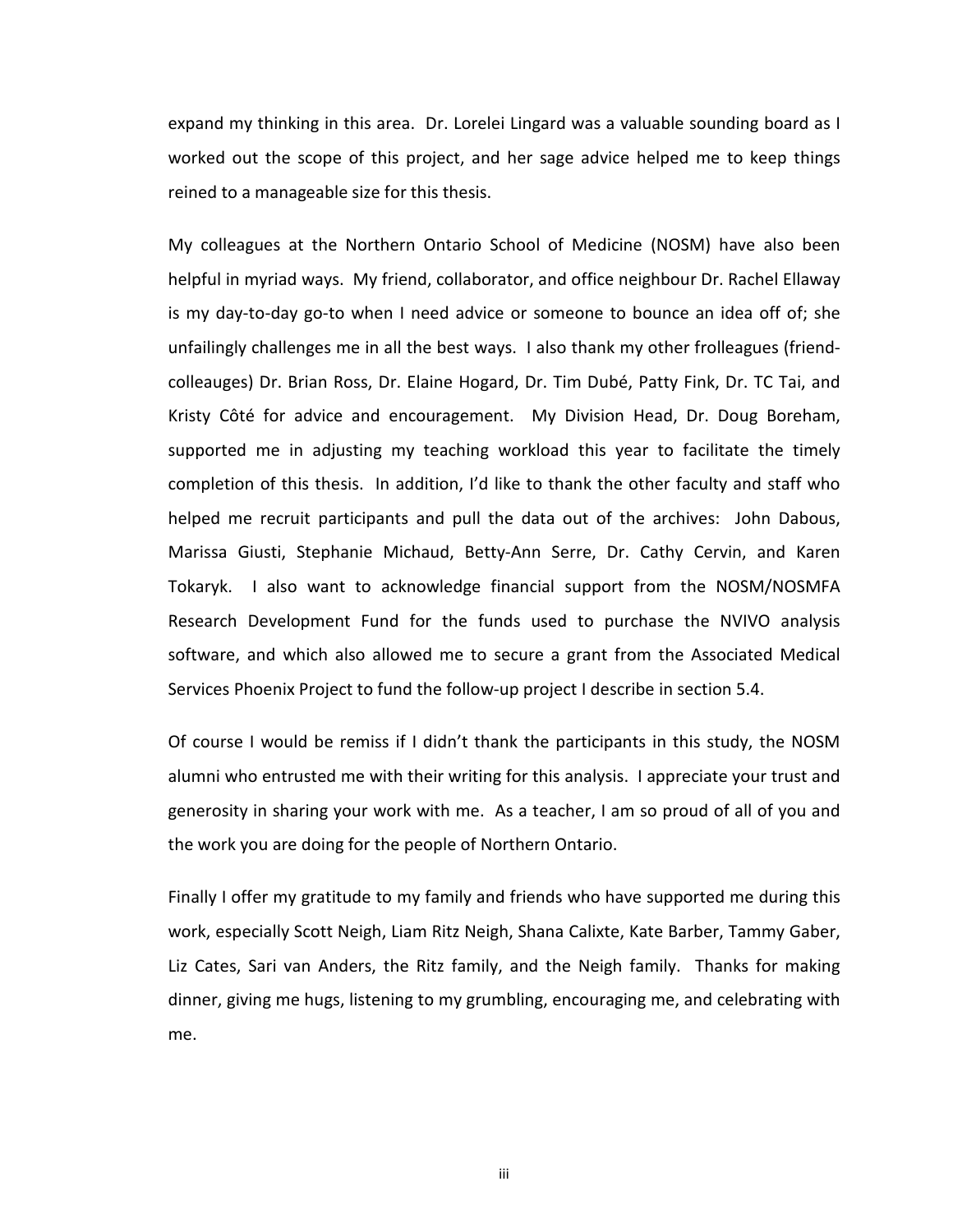## Table of Contents

- Abstract i
- Acknowledgements ii
	- Table of Contents iv
		- List of Tables v
	- List of Appendices v

### **Chapter 1: Introduction** 1

- 1.1 Context and Motivation 2
- 1.2 Recognizing Medicine as Social Practice 4
	- 1.3 Social Position of Medical Students 9
		- 1.4 Discourse, Power, and Ideology 11
			- 1.5 Identity and Social Position 15
				- 1.6 The Present Project 17

### **Chapter 2: Critical Autobiographical Narrative** 21

- 2.1 Immunology & Medicine 22
- 2.2 Feminism & Politicization 26
- 2.3 Education, Class, & Privilege 30
	- 2.4 Reflexivity & Praxis 34

### **Chapter 3: Methodology** 36

- 3.1 Critical Discourse Analysis 36
- 3.2 Research Ethics, Subjects, and Data Sources 38
	- 3.3 Analytical Approach 41

### **Chapter 4: Findings and Analysis** 43

- 4.1 Conditions of Discourse Practice 44
- 4.2 Professional Medical Identities in Transition 47
	- 4.3 Ideologies of Community 53
	- 4.4 The 'Challenge' of Rurality 56
- 4.5 Discourses of Indigeneity and 'Cultural Competence' 60
	- 4.6 Gender Ideologies and Identities 66
- 4.7 Social Determinants of Health and Health Advocacy 72

### **Chapter 5: Discussion** 76

- 5.1 Hidden Curriculum 76
- 5.2 Social Accountability, Equity, and Social Justice 81
- 5.3 A Role for Critical Reflexivity in Medical Education 87
	- 5.4 Towards a Pedagogy for the Oppressors 90
		- 5.5 Reflexivity of the Researcher 94
			- 5.6 Concluding Remarks 98
				- References 100
- Appendix 1: Essay Questions on Northern & Rural Health 110
	- Curriculum Vitae 116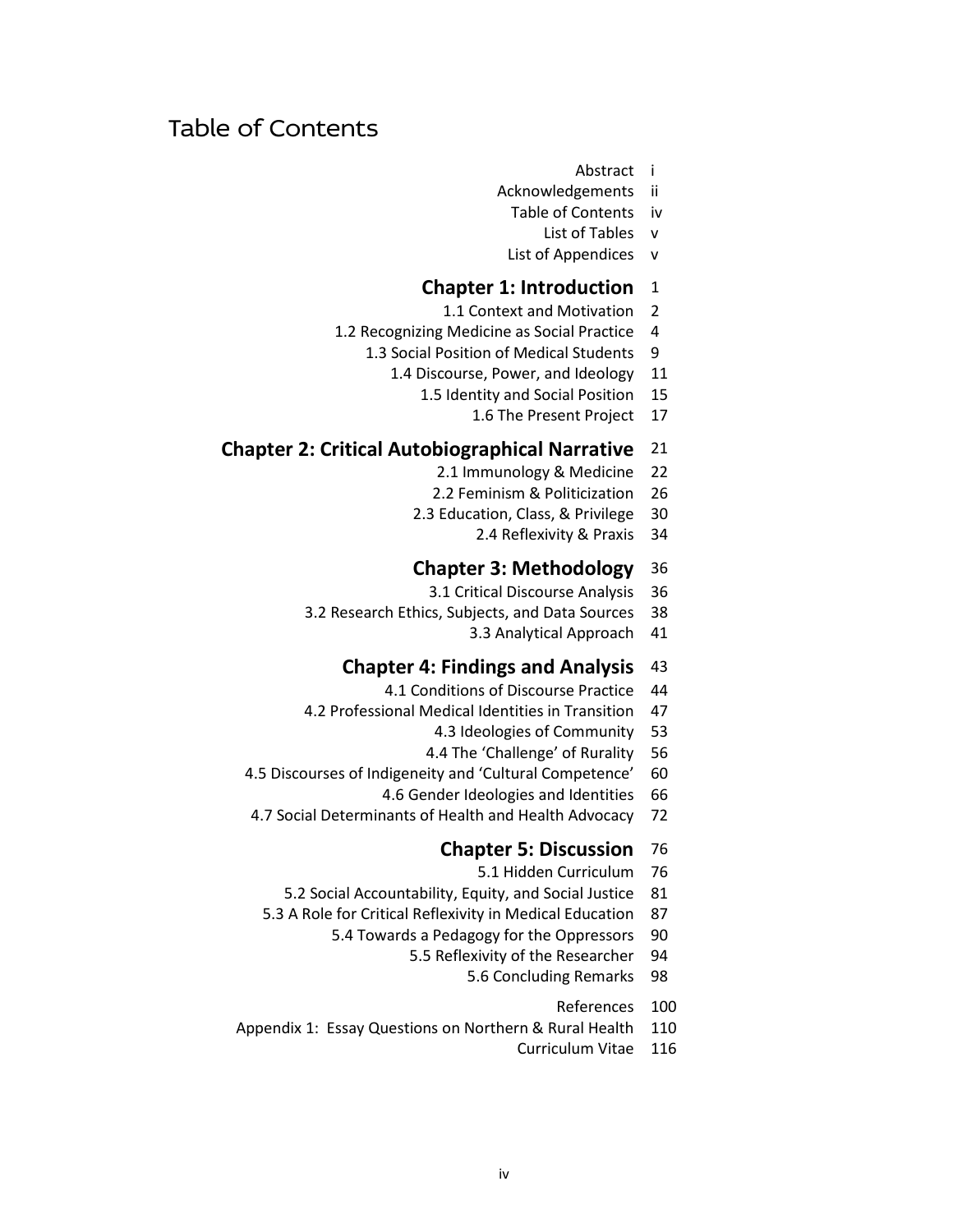## List of Tables

Table 1: Broad themes identified for analysis 43

# List of Appendices

|  | Appendix 1: Essay Questions on Northern & Rural Health | 110 |
|--|--------------------------------------------------------|-----|
|--|--------------------------------------------------------|-----|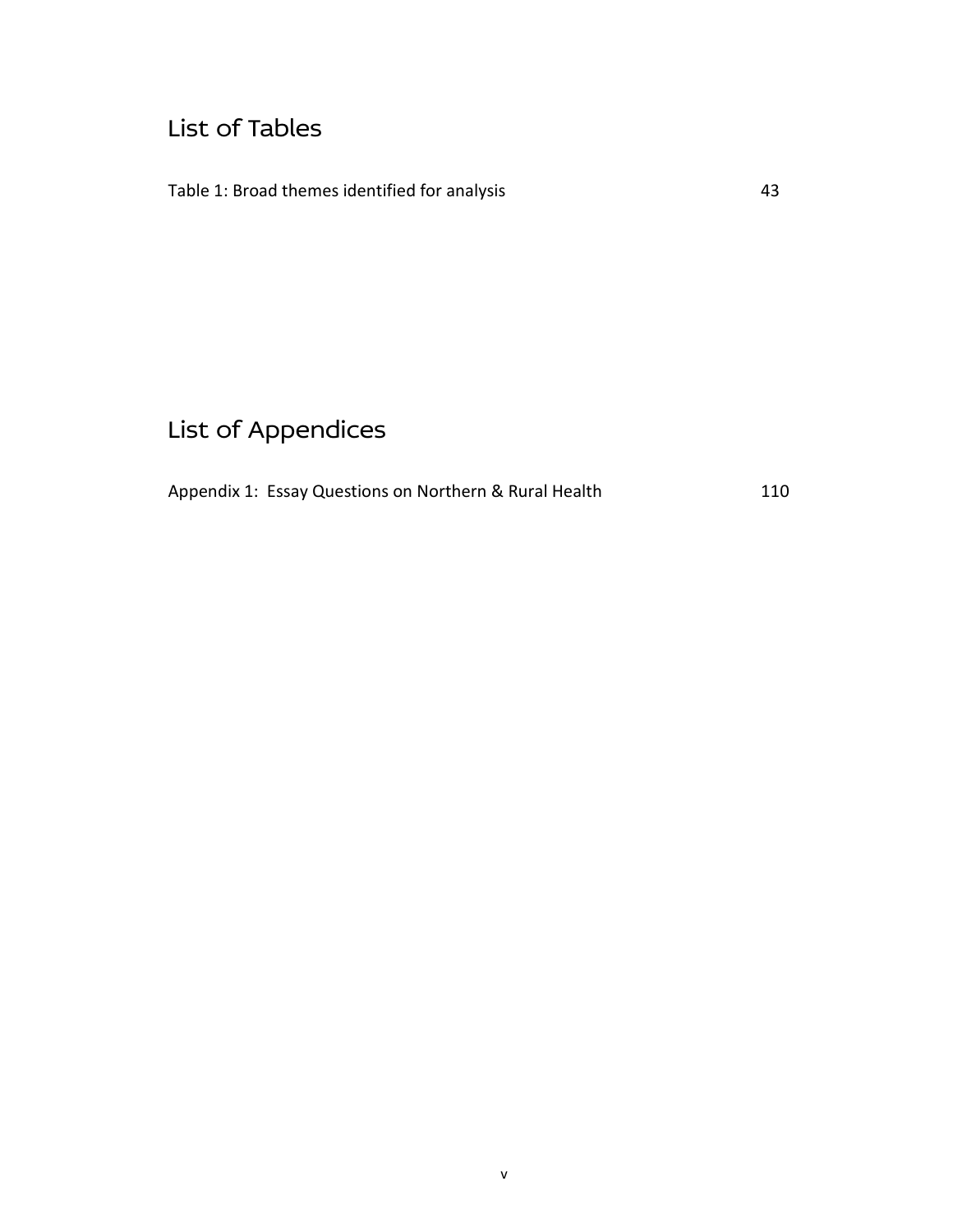## Chapter 1: Introduction

*"The language of medical science can convey ideologic content, especially when it converts social problems into technical ones….by a lack of criticism directed against sources of distress in the social context, medical discourse ideologically reinforces the status quo."*

(Waitzkin, 1989)

Part of the ethos of the profession of medicine is a sense of a 'social contract' between the physician and the patient, in which the physician is accountable to patients and the public (Caelleigh, 2001). More recently, there has been an emerging sense that not only do physicians as individuals bear responsibility to patients and society, but also that the larger institutions of medicine have similar obligations (Busing, Rosenfield, & Rourke, 2010). Many medical schools have taken on the mantle of 'social accountability' and recognize "the obligation to direct their education, research, and service activities towards addressing the priority health concerns of the community, region, and or nation they have a mandate to serve" (Boelen & Heck, 1995, p. 3). Many schools, including my own, have implemented a variety of activities and curricula aimed at developing a sense of social responsibility in medical students, with the intent of producing sociallyresponsible physicians who will practice so as to address health inequities produced by social and economic forces, rather than focusing solely on biomedical issues isolated from social context.

As a medical educator, I feel a sense of personal responsibility to contribute to achieving these ends. A central principle in my own work as an academic is to attempt to bring a critically reflexive perspective to my activities, in order to problematize the taken-forgranted constructs that frame my research and teaching. With respect to social accountability, I argue that there is a real danger that social accountability activities may perpetuate the very inequities they are intended to address if we do not bring a vigorous critically reflexive approach to their implementation (Ritz, Beatty, & Ellaway, 2014).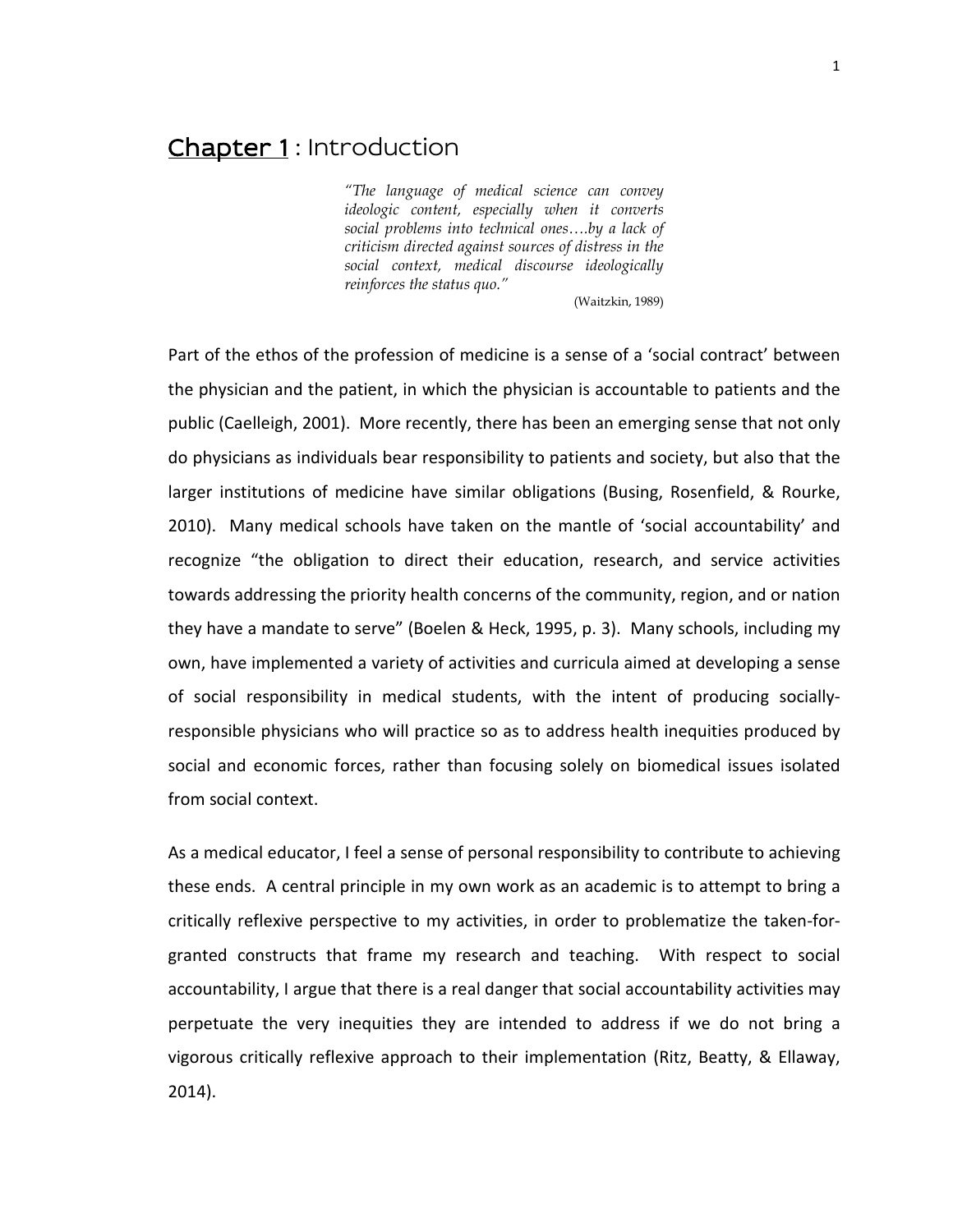The research of this thesis uses critical discourse analysis (CDA) to scrutinize the writing of senior medical students, with a view to uncovering how identity, ideology, and social position are expressed. In doing so, I attempt to set the stage for future work in the development of curricula for medical students that will aid in the development of their own capacity for critical reflexivity the and examination of how their values, ideologies, identities, and social position may influence the way they interpret and relate to their patients, particularly those who hold different values or positions from their own.

### 1.1 Context and Motivation

I have been a professor at the Northern Ontario School of Medicine (NOSM) since 2005. NOSM was the first medical school to be founded with a 'social accountability mandate', with the commitment to be responsive to the needs and interests of the communities we serve (Strasser & Lanphear, 2008; Strasser et al., 2009). In the parlance at NOSM, communities are generally understood as including the geographical communities of Northern Ontario in general (particularly the rural and remote ones), as well as the ethno-cultural communities of Francophones and Aboriginal peoples in Northern Ontario. To fulfill this mandate, our curriculum is designed to provide significant opportunities for students to engage with communities directly, and learn about the historical and contemporary social conditions of those communities insofar as these have implications for health and medicine. In addition, our students are heavily recruited from amongst these communities.

Over the last 9 years at NOSM, I have had the opportunity to interact with, teach, learn from, and evaluate hundreds of medical students. In my observations, there have been many instances where I was struck by the extent to which students were apparently unconscious of their own power, privilege, and ideological investments, and frequently did not recognize that they were imposing their own values and worldviews on to people and communities they were not a part of. This first became apparent to me a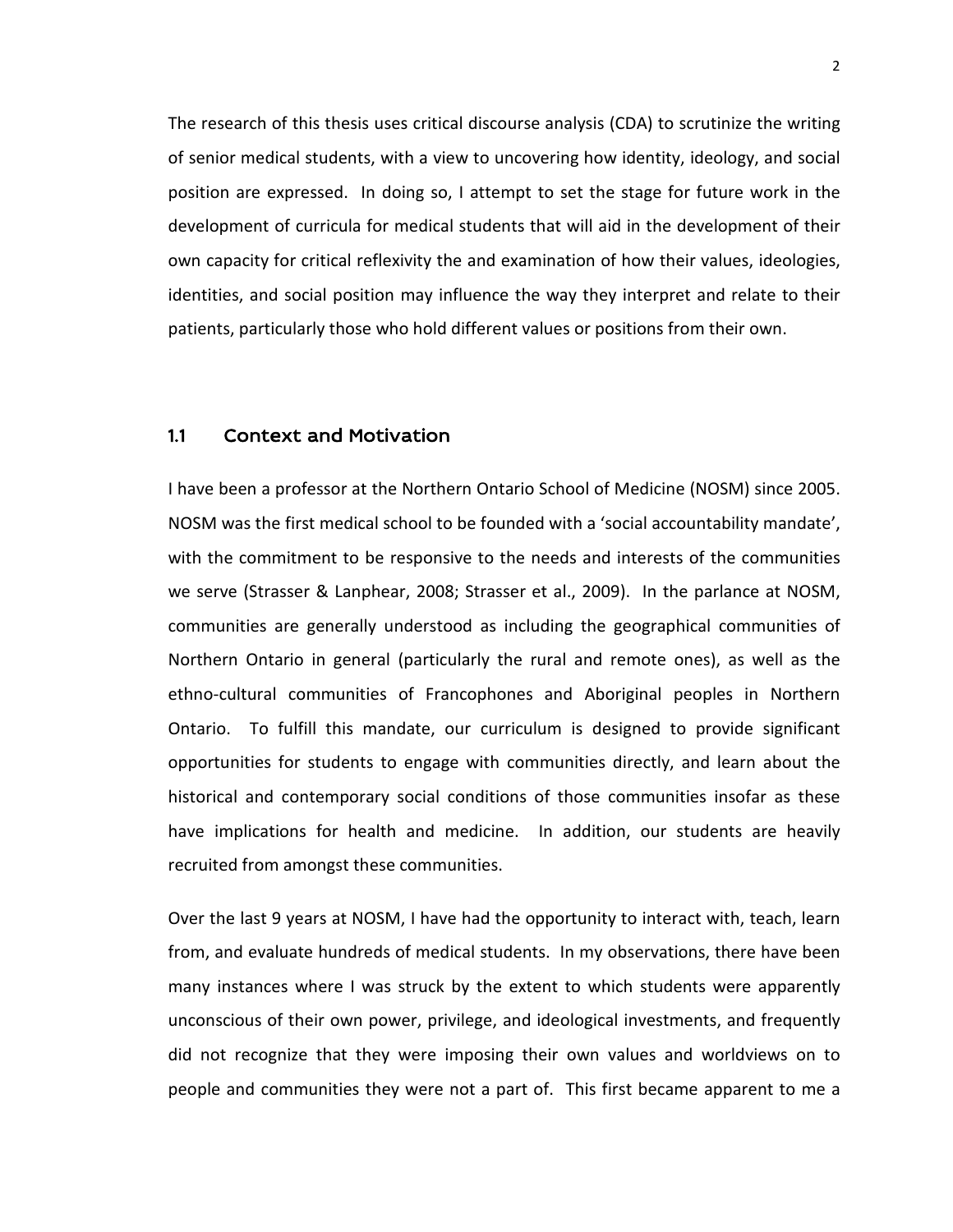number of years ago while I was acting as a faculty evaluator of student presentations in which they reflected on their first community placements. I had had a number of opportunities to interact with these particular students, and I knew them to be bright, eager, and idealistic young people who entered medicine with the best of intentions. In the interests of confidentiality I will not discuss specifics of what they conveyed that I found so problematic, but suffice it to say that it was obvious to me that they had not considered that the residents of the community they visited did not necessarily share their views of what was important in life or have the same latitude to 'make choices'.

For the most part I do not doubt the sincerity of these students' intentions to 'do good' or 'help', but find it problematic that there are few opportunities for students to question the potentially contested meanings of 'good' or 'help', particularly when those being 'helped' do not share the same social position as the physician and may not share the same values around what is taken to be 'the good'. Waitzkin and Waterman (1974) have emphasized that the typical 'helping ideology' operating in medicine "contains elements of *noblesse oblige* strikingly reminiscent of the ideological line enunciated by international colonialists" (p. 88). I contend that in order to truly address the needs of the communities we serve in fulfilling the mandate of social accountability, we should first recognize that we must honour the perspectives of the people in those communities over our own in defining what those needs are; and in order to do that, we must recognize that our perspectives may be informed by different values and worldviews than those in other communities. In doing so, we must take steps to identify what our own values and ideologies are, and how they are informed by our social position.

It has become clear to me that in order to educate medical students so that they are able to address the needs of those in the communities they serve, a crucial dimension is to assist them in being able to actually attend to the needs *as defined from the perspectives of the communities, as opposed to only from their own perspectives.* The entire idea behind social accountability is to address health inequities, and if we do not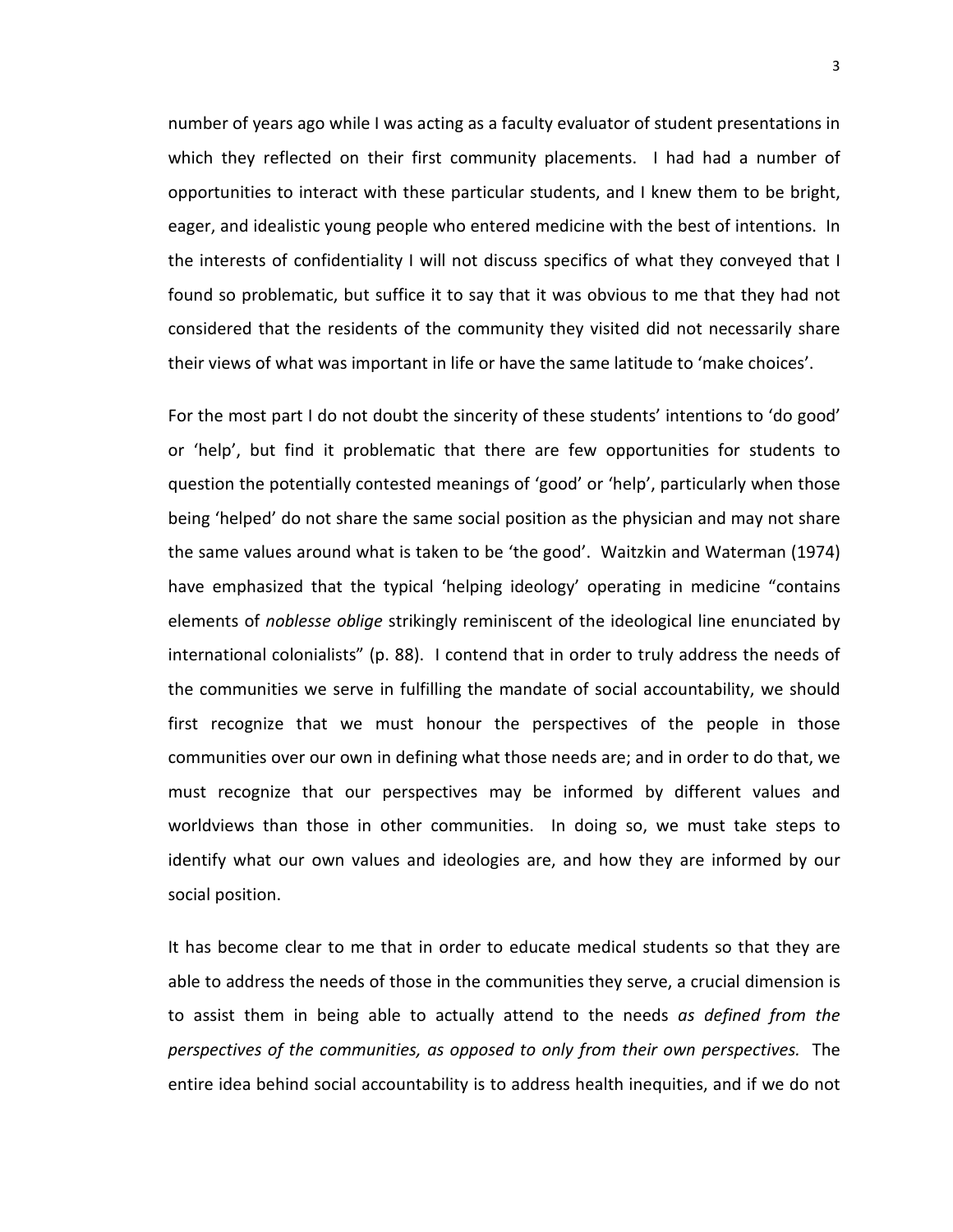attend to inequity in our conception of what it means to enact social accountability, then we run the risk of perpetuating the very inequities that social accountability means to confront.

### 1.2 Recognizing Medicine as Social Practice

*"The idea that medicine is not just a personal affair between a doctor and a patient…has become commonplace, something we all know, a truism: that medicine is as social an endeavor as it could be and that knowledge and power, science and society, are intertwined."*

(Mol, 2002, pp. 61–62)

There can be no doubt that the professional practice of medicine is a socially-situated one, and as such it is imbued with values, investments, interests, and commitments that are situated socially and historically (Green, 2009). Many social theorists have noted the ways in which the institution of medicine functions to maintain the status quo, and the importance of medical and scientific discourses as mechanisms of social control (Fairclough, 1993; Foucault, 1974b; Illich, 2000; Mol, 2002; Waitzkin, 1989). Through the processes of medical education (as in most professional education), future physicians not only learn the technical knowledge and skills they required to be competent practitioners, they are simultaneously assimilated into the culture, values, ideologies, discourses, sensibilities, and habitus of medicine (Costello, 2006; Haas & Shaffir, 1991; Schön, 1987). As emphasized in the perspectives of critical theory and poststructuralism, it is inevitable that these will be materialized in the interactions between physicians, allied health professionals, and patients (Lather, 1991).

In most clinical settings, physicians see their work as a form of problem solving, where the patient brings a problem to the encounter to be addressed. However, this is not how most clinical encounters proceed: in many instances, patients do not come to see a physician with a simple, well-defined problem, but rather, with a "messy problematic situation" (Schön, 1983, p. 47) that must first be resolved into a solvable problem. By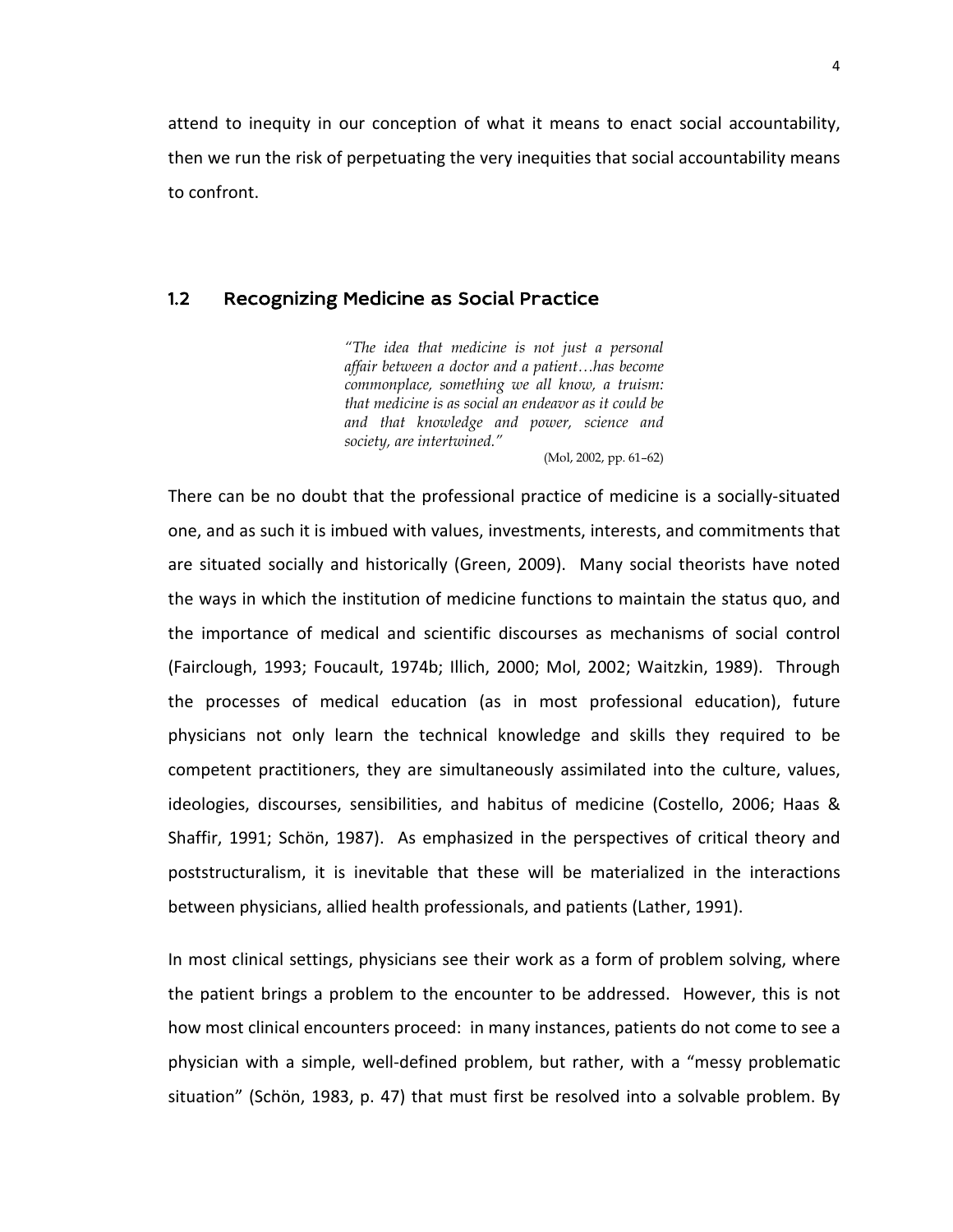framing clinical practice principally in terms of its problem solving function, the related issue of 'problem setting' becomes largely implicit and unexamined (Schön, 1983). As described by Schön, problem setting:

> is a necessary condition for technical problem solving, [but] it is not itself a technical problem. When we set the problem, we select what we will treat as the 'things' of the situation, we set the boundaries of our attention to it, and we impose on it a coherence which allows us to say what is wrong and in what directions the situation needs to be changed. Problem setting is a process in which, interactively, we *name* the things to which we will attend and *frame* the context in which we will attend to it. (1983, p. 40)

This process is inherently a social one, and one which is clearly a discursive exercise ('naming' and 'framing') which will be inevitably influenced by the physician's subject position, values, ideologies, and privilege. The practitioner thereby constructs the situations of practice (Kinsella, 2006b), making decisions about selecting the relevant 'things', imposing a coherent narrative on it, and choosing the ends to be achieved. These are seldom consciously experienced as 'decisions', and in fact are probably experienced by the practitioner as taken-for-granted and self-evident (Schön, 1983). In recognizing this constructivist view of professional practice, Schön (1987) suggests that we might understand one role of professionals:

> as worldmakers whose armamentarium gives them frames with which to envisage coherence and tools with which to impose their images on situations of their practice. A professional practitioner is, in this view, like an artist, a maker of things. (p. 218)

These frames also constrain the language to be used, as patients who enter the clinic "tacitly agree to tell stories in medical terms that adopt the language of the medical profession and alienate them from their own voice" (Kinsella, 2006a, p. 38). Thus, the frames that are brought to the practice will determine the nature of the practice.

These institutional practices and structures of problem-setting in medicine have a powerful influence on the way that medicine is practiced, by channeling activity into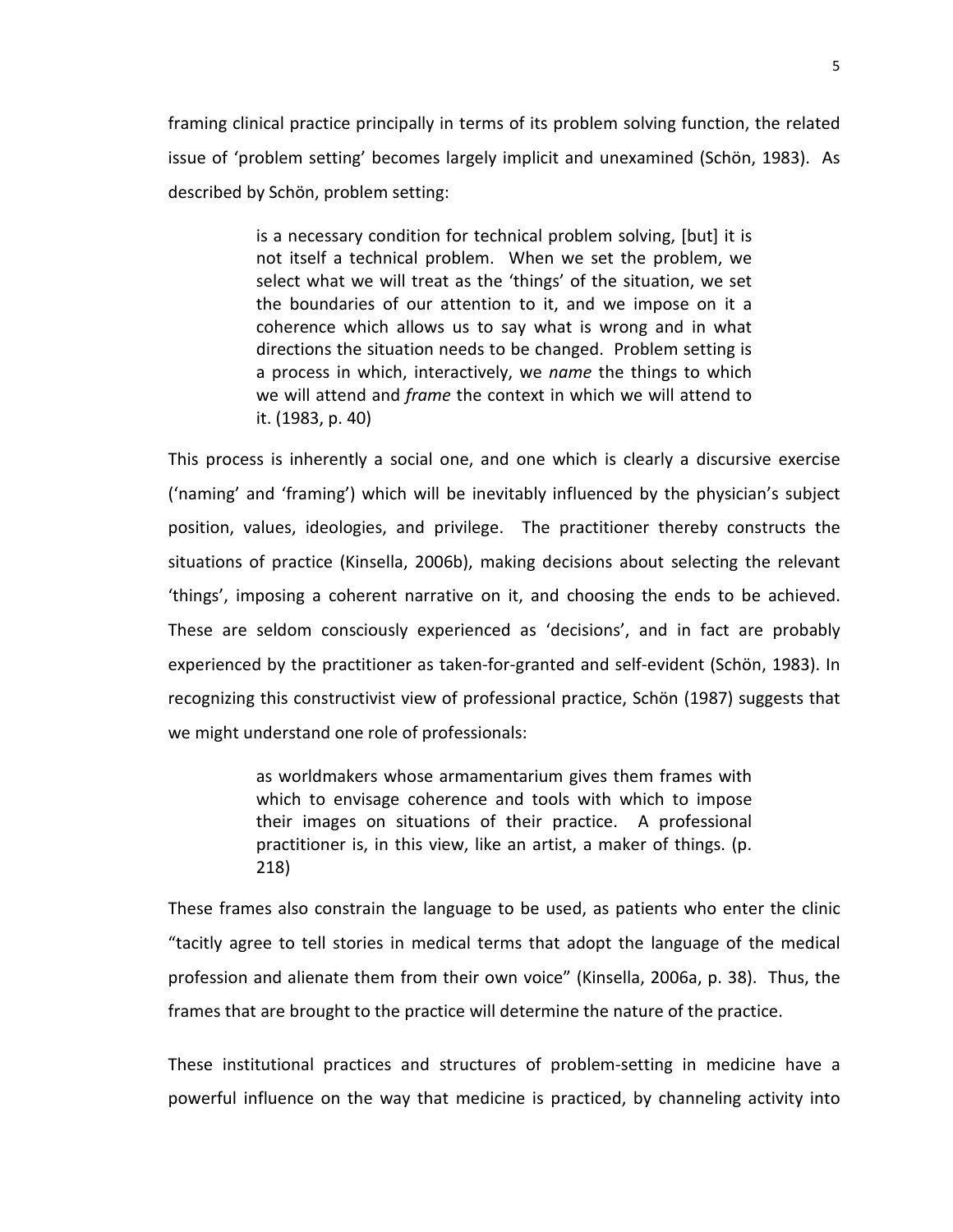acceptable (primarily biomedical) channels and precluding consideration of alternatives (Fleming & Mattingly, 1994), as one of many mechanisms of power that encourage conformity to societal norms (Foucault, 1995). The 'biomedical frame' is very powerful, prevailing over other frames of consideration, like the psycho-social, cultural, political, economic, or environmental dimensions. Given the power of the physician to control the discourse in a clinical encounter, they are usually able to assert their preferred frame, unless the patient is very persistent and persuasive, thus granting the physician a kind of 'cognitive authority' in the clinical context (Kinsella, 2005). In many respects, the institution of medicine enacts, monitors, adjudicates, and otherwise encourages conformity to societal 'norms', as described by Mol (2002):

> In establishing the power of the norm, medicine is a crucial discipline, because medical knowledge mediates between the order of the body and the order of society. It is within medical knowledge that the normal and the deviant person are differentiated….Medicine has started to set the standards that modern people want to live up to (p. 60).

Thus the power of the physician to frame clinical problems tends to exert controlling functions over the patient, and "to the extent that doctors' allegiance with their patients is not unconditional, they may at times serve the interests of the social order more than those of the people they claim to help" (Waitzkin & Waterman, 1974, p. 21).

Schön has emphasized the ways that professionals "make and maintain the worlds matched to their professional knowledge and know-how" and that they have "particular, professional ways of seeing their world and a way of constructing and maintaining the world as they see it" (Schön, 1987, p. 36). Extending Schön's conceptualization, I argue that it is not only the subject position as 'professional' that influences the ways that professionals frame and construct their practices, but that all of the other elements of their embodied social position and worldview are brought to bear as well. The unconscious beliefs held by a health care provider can have profound effects on the nature of the interaction between practitioner and patient, with respect to the manner of communication, the interpretation of symptoms and information, the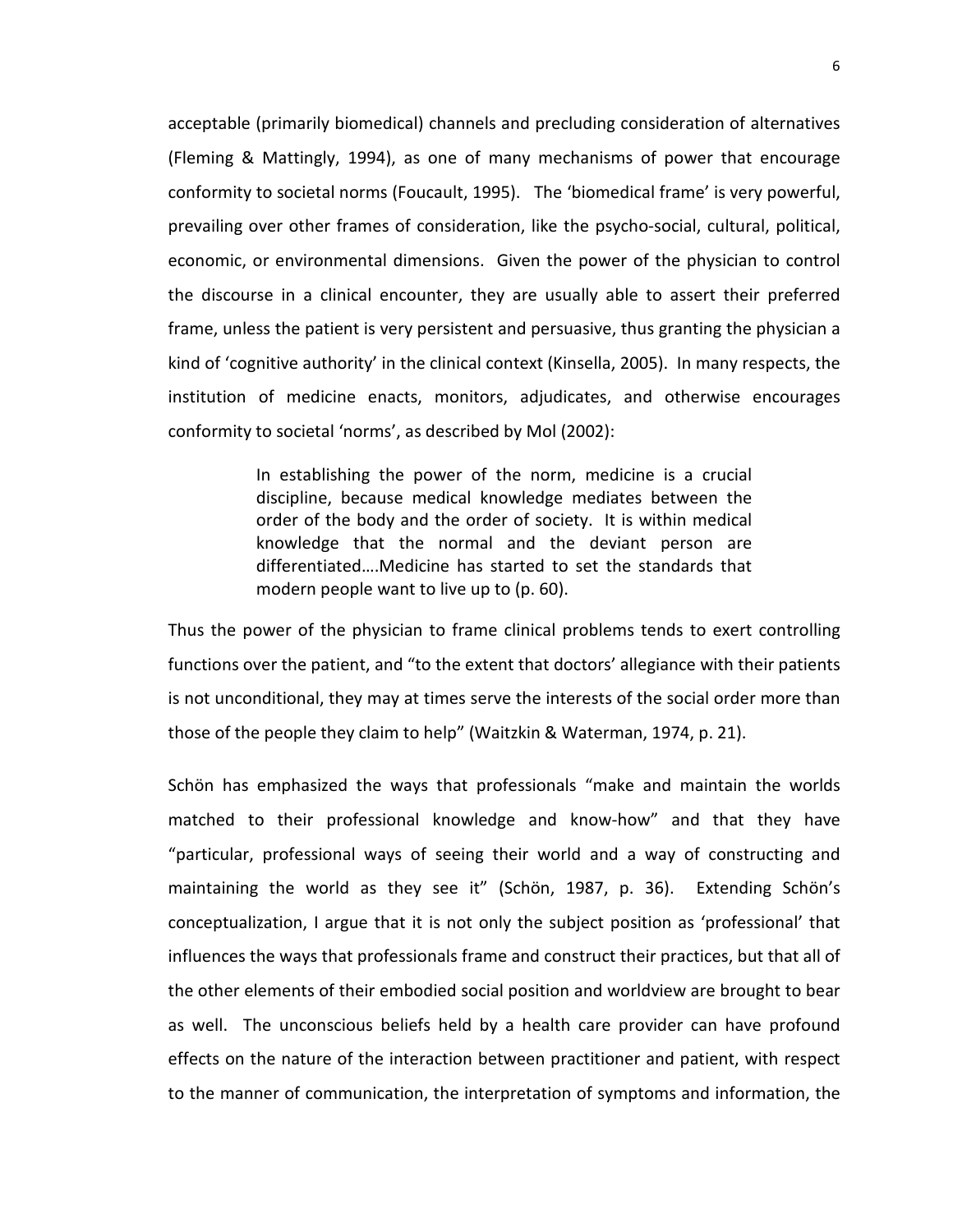setting of lower or higher expectations for the patient, and clinical decision-making (Teal, Gill, Green, & Crandall, 2012; van Ryn & Fu, 2003). Such biases can function to reinstantiate and perpetuate dominant perspectives about the patient's value as a person, their competence, and their deservingness of care (van Ryn & Fu, 2003). Moreover, this can have a compounding effect, as the responses of the patients themselves will feed into the dynamic between them; where the practitioner's approach is informed by negative biases about the patient, the patient may respond in a negative way, feeding into the dynamic; but a positive bias can also push the dynamic in positive directions (van Ryn & Fu, 2003). When the underlying assumptions of the physician's worldmaking processes are different from the patient's – especially when these are in tension or at odds with one another – the physician's construction is bound to prevail in most instances, given their relative power. Although the encounter may be founded on the patient's complaint, in 'reading' the patient, the physician plays an active role in creating the meanings that are derived from it, 'collaborating' with the patient to produce new meanings (Bleakley, Bligh, & Browne, 2011, p. 209). Thus it is important for physicians to interrogate what they are bringing to this dialogic encounter with the patient, and the consequent meaning-making that occurs.

This is particularly relevant when one considers that the physician is responsible for the care of a diverse population of patients, many of whom will not share the same social position, values, and power. Waitzkin (1989; 1991) and others have convincingly shown how interactions between physicians and patients contribute to establishing and reinscribing power dynamics in ways that serve to reiterate oppressive discourses. It follows that physicians who unwittingly make use of such discourses can create additional barriers and difficulties for patients who are already vulnerable, particularly those who have been subjected to racialization, sexism, homophobia, or colonization, for example. In the absence of efforts to understand one's own position, privilege, and ideology, people are likely to leave dominant cultural values and social systems unchallenged and reproduce patterns of inequity in their own practice (Brookfield, 2000). McLeod and Sherwin (2000) have also articulated this problem in terms of the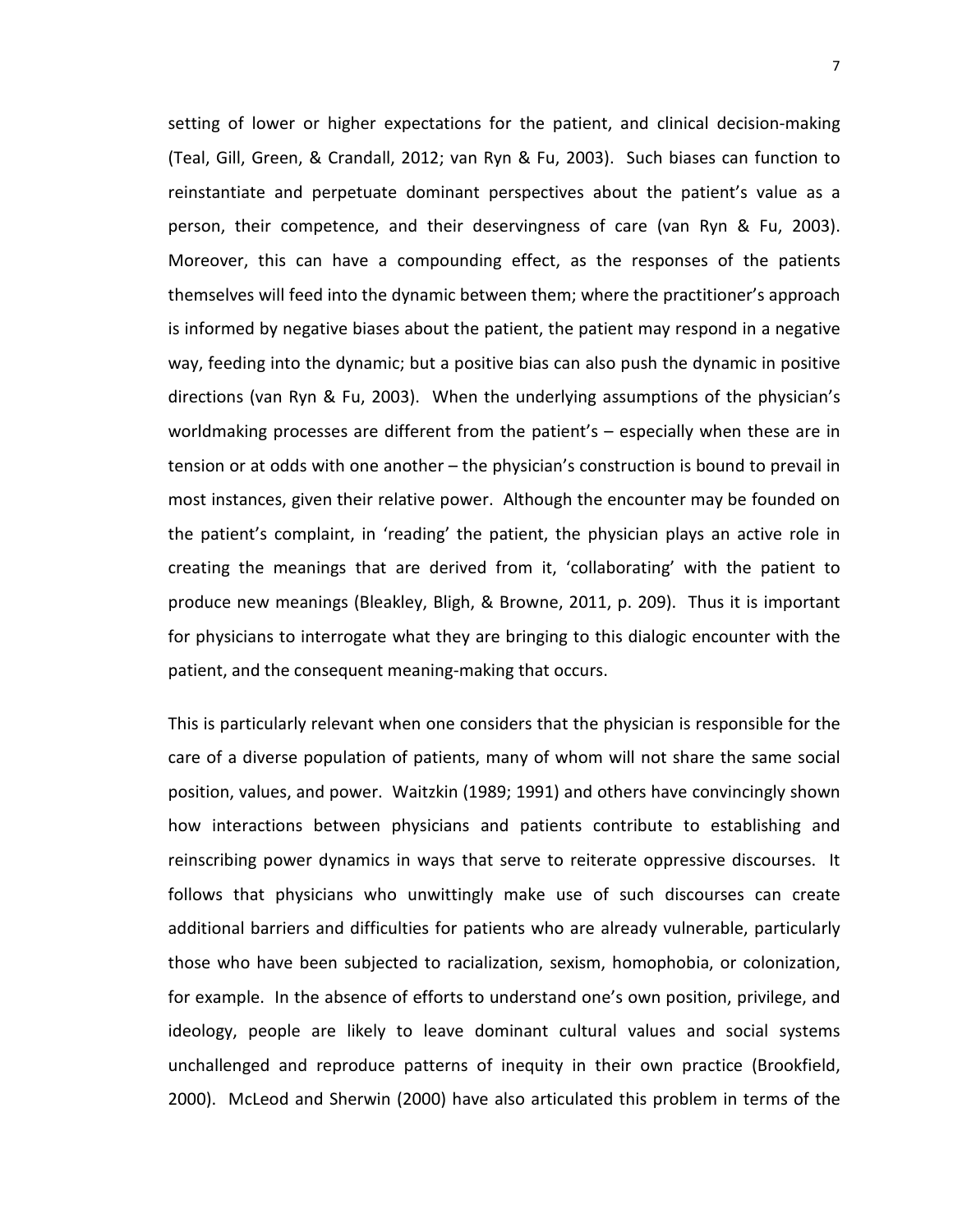effects of oppression in undermining individual autonomy, which invokes important ethical implications for the provision of health care. When health professionals fail to acknowledge the ways that their own conceptual frames and values influence patient care:

> they may become selectively inattentive to data that fall outside their categories…or they may try to force the situation into a mold which lends itself to the use of available techniques. …members of the helping professions may get rid of clients who resist professional help, relegating them to such categories as 'problem tenant' or 'rebellious child'. All such strategies carry a danger of misreading situations, or manipulating them…[so that] the practitioner may preserve his sense of expertise at his clients' expense (Schön, 1983, p. 45).

The crucial point here for me is that where a physician finds a particular patient difficult or undesirable, the problem does not lie simply in the patient's behaviour, but rather the physician may also be understood as collaborating in the construction of 'difficult patients' by uncritically applying their own assumptions, values, and perspectives in the encounter.

Not only does the physician have a meaning-making role in these encounters, but the patient simultaneously 'reads' the physician and interprets the doctor as 'text' as well (Bleakley et al., 2011). As a result, there is a reciprocal meaning-making process occurring at all times represents a fusion of the 'horizons' of the physician and patient, as there is in all human interactions (Gadamer, 1996; Kumagai, 2012). Although this may appear on the surface to create a certain symmetry between physicians and patients, who both collaborate in generating meaning in the clinical encounter, such collaboration does not guarantee consensus, because "the interpretations doctors and patients give must differ, linked as they are to the specific history, interests, roles, and horizons of each group" (Mol, 2002, p. 10). Since the power and authority of the physician in a clinical setting alone will tend to tip the balance in favour of the physician's perspectives, when the patient also occupies a less privileged social location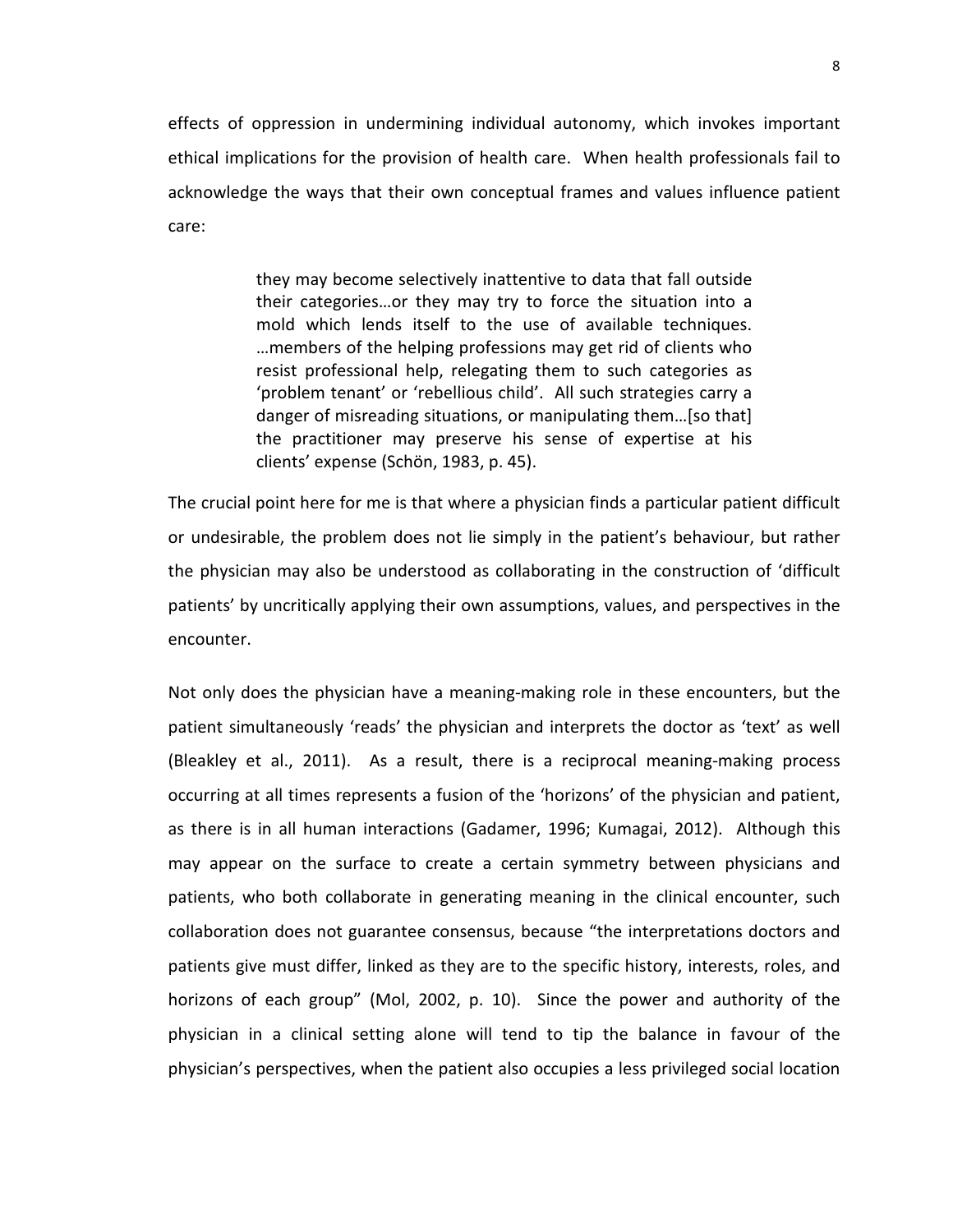than the physician, such encounters may emphasize and re-instantiate the patient's marginalized position to an even greater extent.

### 1.3 Social position of medical students

*"The standpoint of medical privilege, like the standpoint of male privilege, is precisely the one from which important features of the lives of those below are not visible. And as it is the lives of those below with which the physician is professionally concerned, the inability to see clearly here is particularly unsatisfactory."* 

*(Lindemann Nelson, 1999, p. 112)*

Although there are certainly exceptions, medical students come predominantly from relatively privileged backgrounds (Dhalla et al., 2002; Kumagai & Lypson, 2009; Kwong et al., 2005). Even for those who enter medical school with relatively little privilege, the very fact of being a medical student in itself confers a degree of privilege, and their training and ultimate status as a physician inculcates more.

My observation that most medical students do not seem to be aware of their privileged social locations is substantiated by the research of Beagan (2003), who noted that:

> most [medical students] failed to recognize, or even denied, the effects of race, class, gender, culture, and sexual orientation. Those who acknowledge the effect of social differences tended to deny social inequality, or at best recognized disadvantages experienced by Others, but not the accompanying privileges enjoyed by their own social group (p. 605).

Beagan's findings take on an additional significance when one notes that these observations were made *after* specific curriculum on social and cultural awareness had been implemented.

This is particularly germane in light of research showing that although most medical students enter medical school with altruistic and idealistic intentions, as they progress through their training "medical students lose faith generally in the value of a socially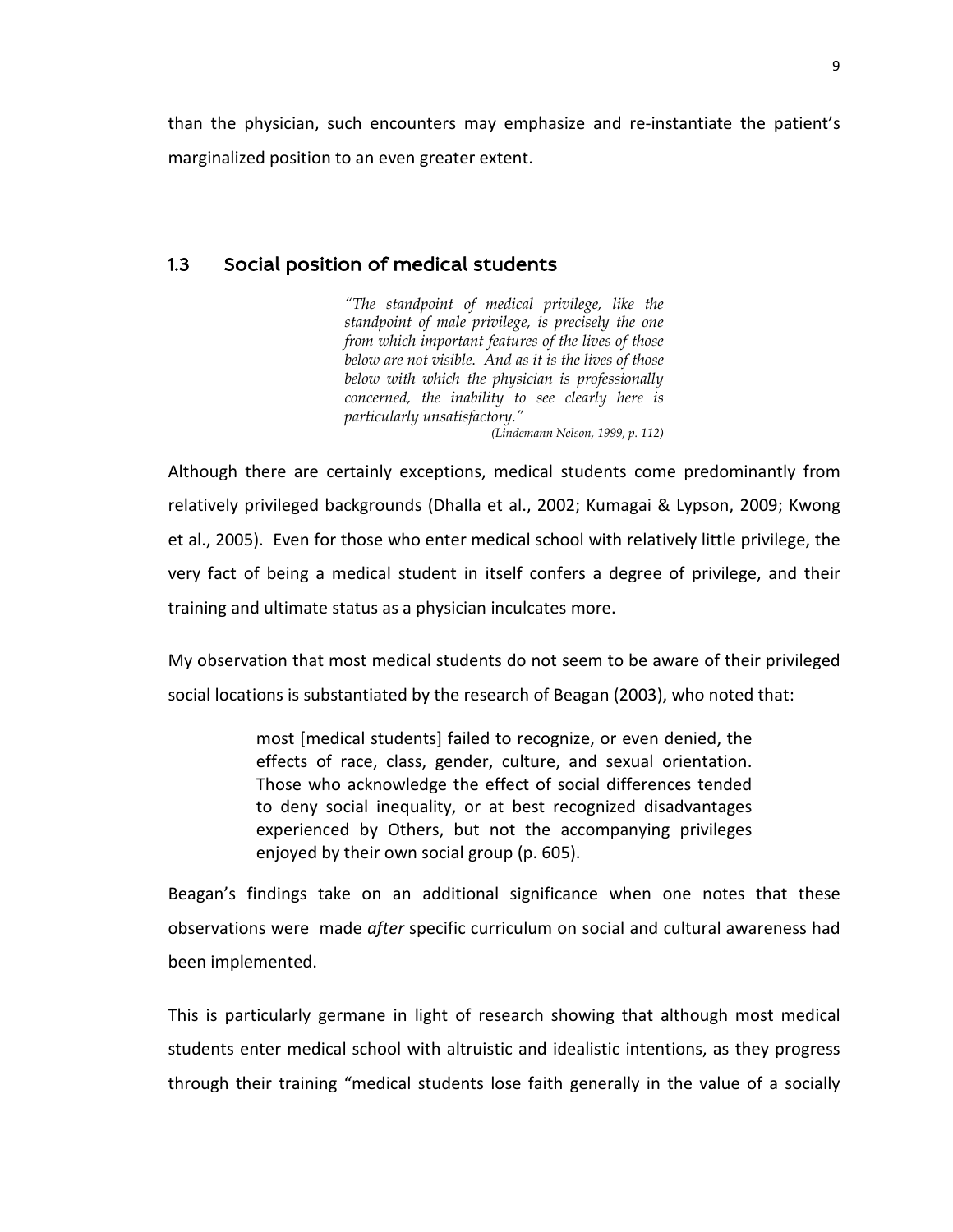aware approach to medicine that includes sensitivity to patients' life contexts" (Bleakley et al., 2011, p. 190), and tend to favour patients whom they find physically or socially attractive or with whom they are able to make a personal connection, while finding other patients 'difficult' or 'undesirable' (Bleakley et al., 2011). In other words, they appear to prefer patients who are like themselves. This presents an obvious problem in that such preferences are more likely to extend to patients who occupy similarly privileged social locations, and further marginalize patients who are already marginalized, as suggested by Bourdieu's model of social capital (2010) (in which an individual is accorded certain kinds of recognition and resources as a function of their association with a particular social group).

Although most medical schools now include at least introductory curriculum to support student learning around issues of 'cultural sensitivity' (sometimes called 'cultural competence' or 'cultural safety') and an understanding of the social determinants of health, there is still a significant gap to be closed. Although an atmosphere of cultural inclusion may heighten awareness of difference and even celebrate diversity, in the absence of critical reflection about the political, social, and economic causes of such differences, their manifestations may be overlooked or even repressed as a way of incorporating or deflecting views that challenge the mainstream (Brookfield, 2000). As Beagan's (2003) study suggests, although specific curriculum on these topics may raise students' awareness about how people may be disadvantaged, it does not necessarily foster insight into the ways that physicians themselves may inadvertently perpetuate and reinscribe these oppressions. Kumaş-Tan and colleagues (2007) highlight the ways in which ethnocentrism and racism are seen "as issues affecting only ethnic and racialized minority groups" (p. 551) and that most of the approaches to cultural competence "do little to address ethnocentrism and racism, but when they do, they frequently imply that the problem lies in the disadvantages borne by minority groups – not in the advantages of dominant group membership" (p. 551). I agree with Beagan when she suggests that a critical perspective must inform educational interventions in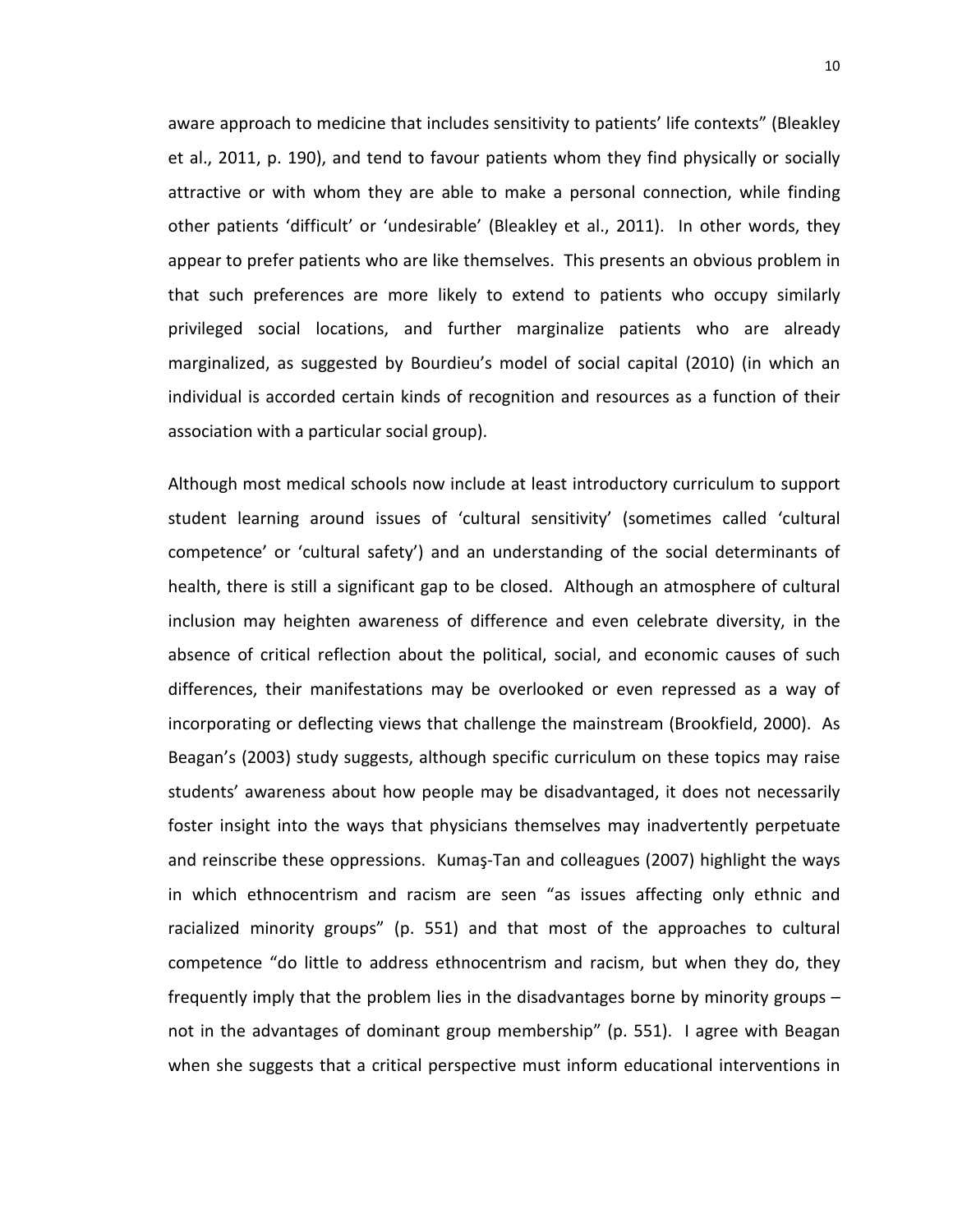this arena, in order to avoid reinforcing stereotypes or 'othering' those who do not share one's own social position.

#### 1.4 Discourse, Power, and Ideology

Before proceeding further to explicate the nature of my own project, it will be useful to elaborate on some of the key terms and ideas that have been touched on already and will be used throughout the remainder of this work. The first of these is the idea of 'discourse'.

Discourses are not simply language, but rather they are the combination of language, action, interaction, ways of thinking, beliefs, values, the use of symbols or tools, and more, all of which coalesce publically to enact a socially recognizable identity, marking out identifiable systems of knowledge, belief and meaning, and particular ways of acting and being in the world (Davies & Harré, 1990; Gee, 2011; Luke, 1996); discourse is "a form of action that both presupposes and at the same time brings about unique ways of being in the world" (Keating & Duranti, 2011, p. 332). 'Discursive practices', then, are the ways in which people make use of discourses to produce particular social realities (Davies & Harré, 1990). Under this view of 'discourse', in contrast with traditional linguistics, "words themselves do not carry meaning" (Davies & Harré, 1990, p. 57), but rather language only has meaning in a social context and the meaning of what is said depends on the subject position of the participants in the communicative act (Davies & Harré, 1990). According to Foucault's definition, discourse "creates a field of knowledge by defining what is possible to say and think, declaring the bases for deciding what is true and authorising certain people to speak while making others silent or less authoritative" (Foucault, 1974a, p. 49).

Discourse is inevitably dialectical, not only constrained by social relations but simultaneously articulating and creating them: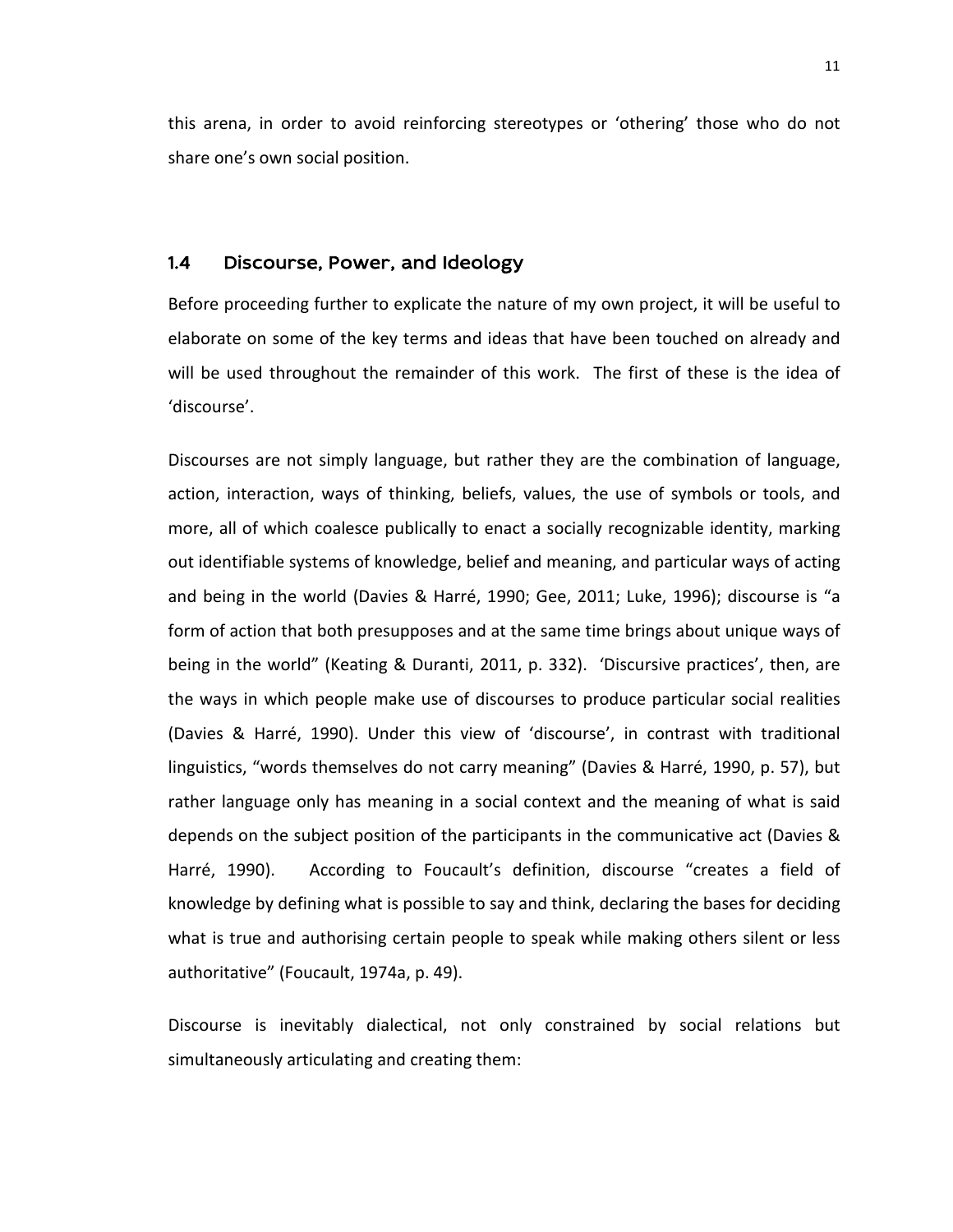On the one hand, discourse is shaped and constrained by social structure in the widest sense and at all levels: by class and other social relations at a societal level, by the relations specific to particular institutions…, by systems of classification, by various norms and conventions of both a discursive and non-discursive nature…On the other hand, discourse is socially constitutive…[it] contributes to the constitution of all those dimensions of social structure which directly or indirectly shape and constrain it (Fairclough, 1993, p. 64).

Discourses are not static entities, and can have shifting meanings in different contexts, and in relationship to other discourses with which they may be complicit or in contrast (Gee, 2011). Fairclough, one of the dominant theorists of CDA, emphasizes the ways that discourses are invested with ideologies, and that they help "to sustain particular relations of power within society" (1993, p. 15). Understood in this way, language is taken to be a form of social practice, and so no instance of language use is an idiosyncratic act – it is always tied to, constrained by, reinstantiates, and transforms the social world (Fairclough, 1993).

Language is always used for a purpose, and so people make choices about what to say and how to say it in order to accomplish a particular end. Discourses shape our experience of what is 'real', and "the way we speak and write reflects the structures of power in our society" (Lather, 1991, p. 25). In practice, people are seldom aware of 'participating in a discourse' and "may simply regard their words as 'the way one talks' on *this sort* of occasion" (Davies & Harré, 1990, p. 49). However, it is exactly this practice, of identifying what 'sort' of occasion it is and what kind of talk is appropriate, that mark the choices of the subject in participating in one discourse or another. When authoritative discourses are assumed by an individual in their professional practice, there is a danger of being dismissive towards those aspects of another's perspective that do not fit easily with that authoritative discourse (Kinsella, 2005). Dominating discourses have the effect of marginalizing other discourses while making themselves appear self-evidently transparent (Bleakley et al., 2011), and it is in this way that discourses operate oppressively, as "the citing of particular discourses which frame how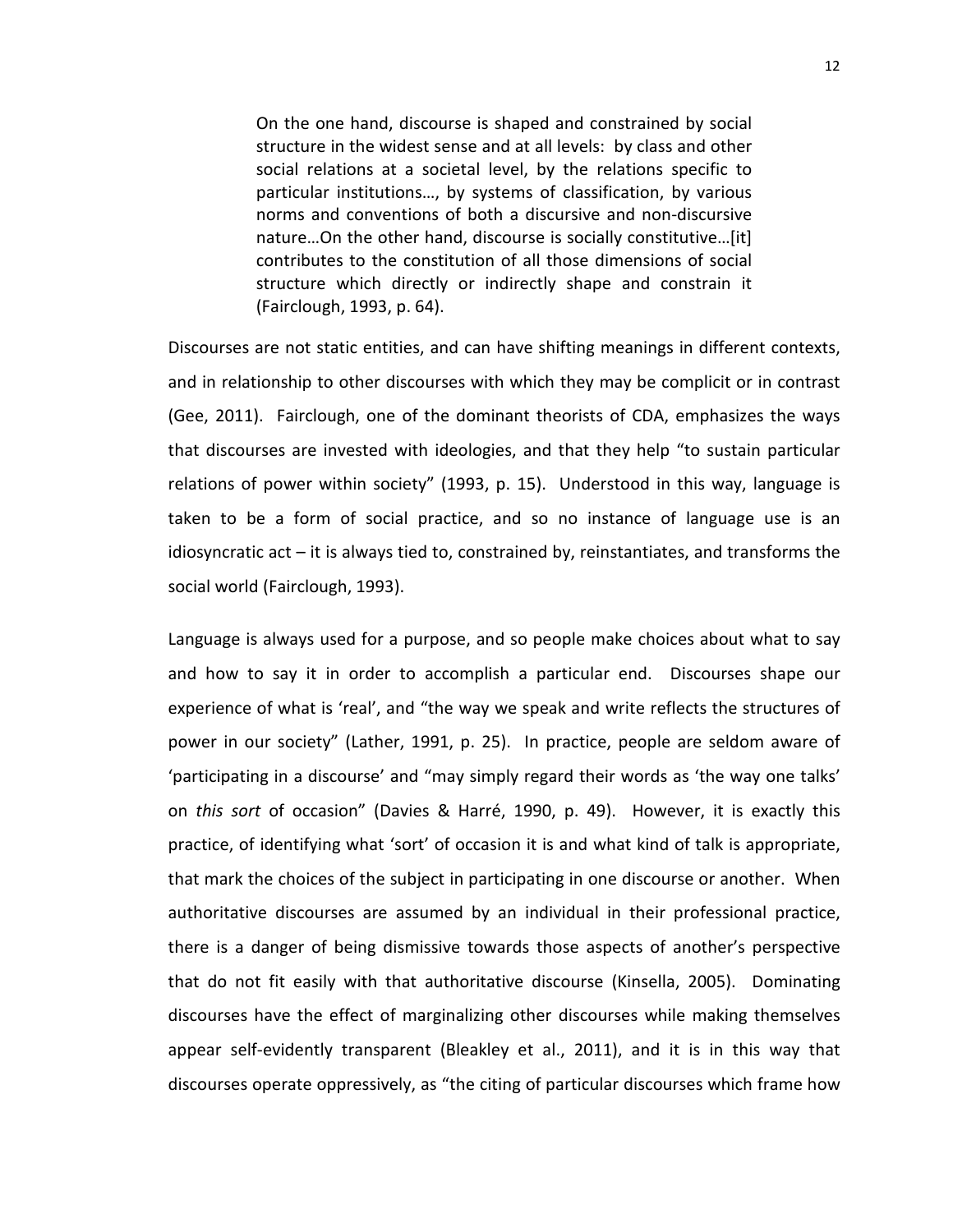people think, feel, act, and interact. In other words, oppression is the citing of harmful discourses and the repetition of harmful histories" (Kumashiro, 2000, p. 40). Thus interrogating discourse can be a useful strategy in attempting to remediate oppressive practices.

In our everyday discourses, 'power' is usually thought of as a force that is wielded by an individual, someone who has 'power over' or 'power to do' something, or as a synonym for 'authority', 'clout', 'force' or 'dominance', and tends to be understood as oppressive or controlling. Foucault termed this kind of power 'sovereign power', and although it certainly operates in medicine to some extent, there are also other forms of power that play a significant role in shaping medical encounters. At this point I think it is useful to introduce some concepts of power that have informed the shaping of my research question, as well as the analysis and interpretation of the data.

Building on Foucault's concepts of power, Bleakley et al. (2011) have usefully distinguished four kinds of power; their formulation is particularly relevant for this thesis because Bleakley et al. are similarly concerned with the operations of power in medicine and medical education in particular. Like Foucault, they recognize *sovereign power* as 'power over' somebody, as in a typical hierarchical, authoritarian context, and emphasize that this type of power is principally *reproductive*, in that it often serves to reproduce and sustain existing power relations. That being said, Bleakley et al. note that sovereign power can be acquired "through particular knowledge or technical expertise…and can be exercised in a benign manner" (p. 124); such power can be exercised in an authoritative, rather than authoritarian, way, as paternalism, but in doing so it tends to "[mirror] colonial and imperial traditions of conquer, govern and exploit, however benign this may appear outwardly" (p. 125).

Bleakley et al. (2011) also distinguish *virtue power*, as power exercised in a morallycharged fashion and "on behalf of the democratic virtues of equity, equality and citizenship" (p. 130), and "speaking up for oppressed positions" (p. 131) which "produces a change in identity" (p. 130), borrowing on concepts of power from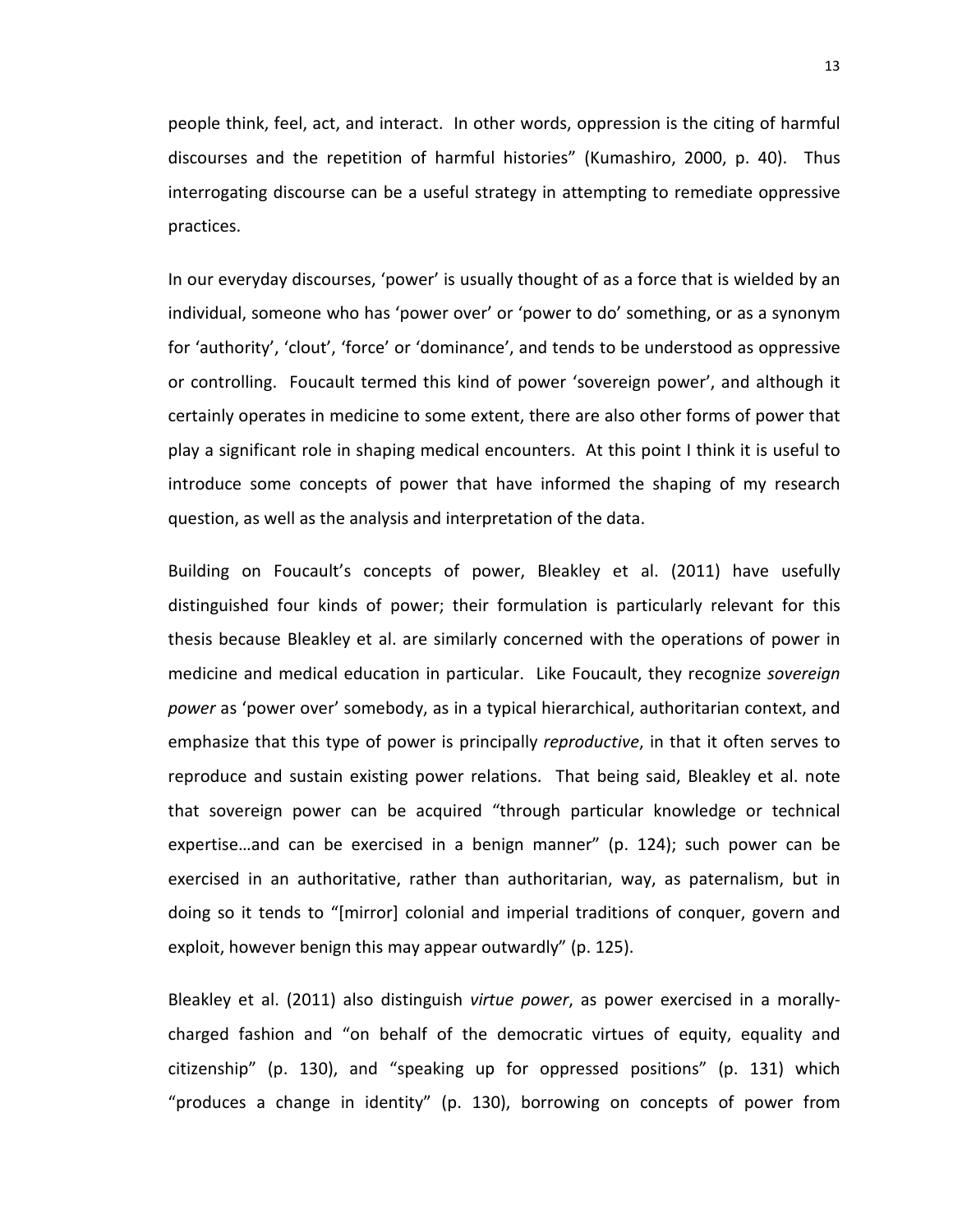Nietzsche and Spinoza in doing so. However, although they identify this as a distinct form of power, I remain unconvinced that it is essentially different from sovereign power; virtue power appears to be similar to sovereign power in its operation, but is deployed in aid of others rather than of oneself, or as resistance to hegemonic power structures rather than in support of them.

At the same time, there are elements of their account of virtue power that draw on the concept of *capillary power.* Foucault (and Bleakley et al.) emphasizes that in modern structures, power is not usually exercised as sovereign power, but instead as a form of power that runs through all systems, operating in subtle ways in a pervasive form, a social-level system of power internalized by individuals and manifesting itself at the level of the individual; Foucault coined the term *capillary power* to refer to this. Such capillary power "is not employed to oppress or rule, but…is a *potential* that flows through a system" (Bleakley et al., 2011, p. 128) that has productive, transformative potential in its ability to generate new values, identities, knowledges, and relationships; moreover, it can also have radical effects, as when it is harnessed as resistance. Capillary power is particularly transacted through discourse.

Also related to the idea of discourse is that of 'ideology'. All discourse is in some way ideological – it expresses a worldview or a particular outlook; in other words, ideology can be understood as epistemically 'prior' to discourse. Although the notion of ideology has a long and rich history (Eagleton, 2007), a generally accepted contemporary understanding of 'ideology' is expressed by van Dijk (2011) as "general systems of basic ideas shared by the members of a social group, ideas that will influence their interpretation of social events and situations and control their discourse and other social practices as group members" (p.380). Central to the concept of ideology is that these are not individually-held personal belief systems but are social and shared by members of social groups, and as members of different social groups simultaneously, individual people may hold and enact several different ideologies (van Dijk, 2011). Individuals are usually not conscious of the ideologies they hold, as one of the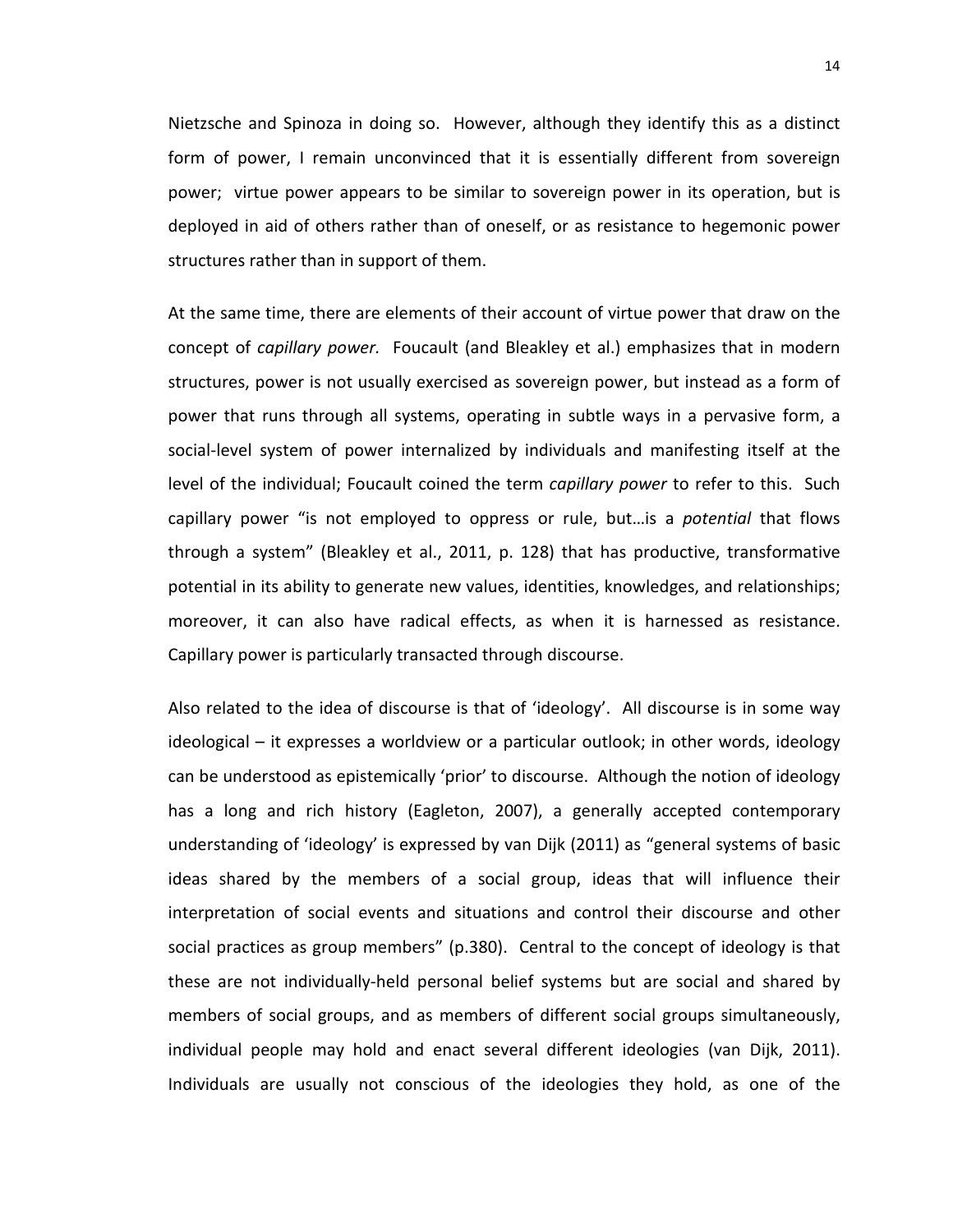characteristics of an ideology is that it 'feels' like 'common sense' to those who hold it, rather than a political position (Brookfield, 2000). People are much more likely to be aware of their attitudes – that is, their beliefs about specific issues -- which are usually ideologically-based (van Dijk, 2011). Although ideology is often taken to have negative connotations, as though things that are ideological are in some way flawed, ideologies are more neutrally understood as conceptual and value systems that inform our norms (van Dijk, 2011).

Language is a tool of ideology when it serves to establish, sustain, or transform relations of domination (Fairclough, 1993), which is to say, always. Like discourses, some ideologies may become dominant and authoritative in a given context, so that one ideology is privileged over others, which are marginalized or displaced (Bleakley et al., 2011). Van Dijk (2011) makes the useful suggestion that ideologies can be understood as structured by certain propositions about the basic properties of groups relating to identity ('who are we? who belongs to us?'), activities ('what do we do? what is our task?'), goals ('what do we aim to achieve?'), group norms and values ('what is good or bad? what is permitted or prohibited?'), relations between groups ('who are our allies? who are our opponents?), and resources ('what is the basis of our power?'). For this project in particular, this schema is very useful in helping to relate ideology to discourse and power, but also highlights the importance of identity as relating to these concepts.

### 1.5 Identity and Social Position

*"Any and every statement made can be tied back in some way to subject position."*  (Anton & Peterson, 2003, p. 411)

The meaning of 'identity' lacks a coherent consensus and varies widely among disciplines and theorists. In a general sense, it can be understood as an individual's selfconcept, although how there is considerable diversity and controversy about exactly how this is conceptualized (De Fina, 2011). Recent theorizing around identity has emphasized its social construction and shifting nature, continually created and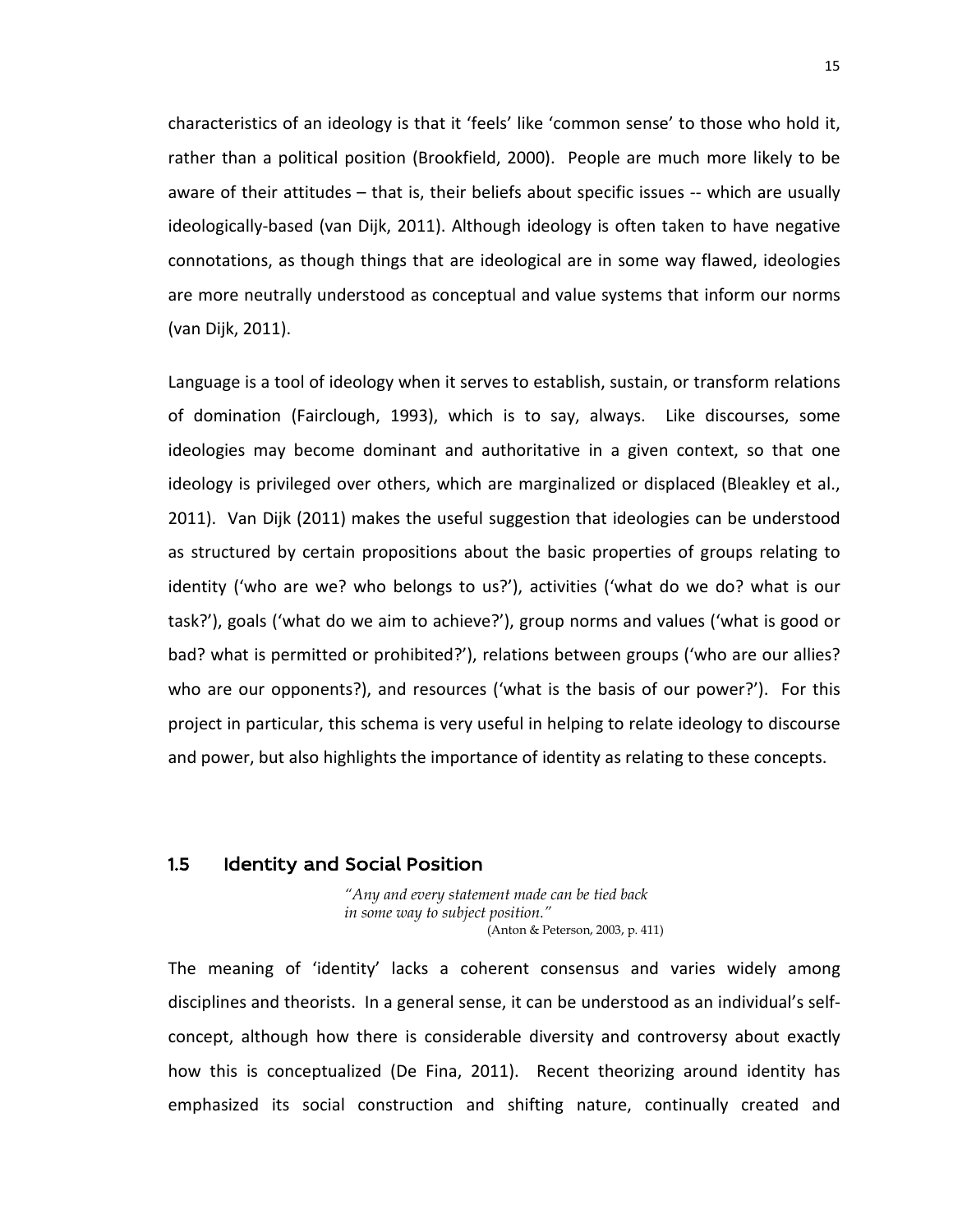performed in transaction with others, rather than as a fixed entity that one 'possesses' (De Fina, 2011), and discursive practices play a large role in the crafting and construction of such identities (Anton & Peterson, 2003; Davies & Harré, 1990; De Fina, 2011; Luke, 1996). From this perspective, 'identity' is not simply one's personality, but rather it "stands between socially sanctioned roles and idiosyncratic personality, and is dynamic and historical" (Bleakley et al., 2011, p. 63). In thinking about identity as a role that one inhabits as a part of a community of practice, it becomes more obviously embedded in a social context, and occupying a given identity can be seen as a cultural and participatory act, where the dynamics of the individual's relationship with the community of practice are formative in the individual's identity (Bleakley et al., 2011; Wenger, 1998).

Identity and subject position can be understood as related but distinct concepts. Whereas a person's identity relates more to one's self-image, one's subject position has more to do with the perspective taken by an individual on the world (Anton & Peterson, 2003). Understood in this way, it follows that there may be considerable disjunctures between a person's claimed identity and their subject position: for example a person may not conceive of themselves as middle class as part of their self-concept, and yet their discourses may make abundantly clear that this is their subject position, whether they recognize it or not.

From a Foucauldian perspective, in taking up an identity and subject position, the individual "takes a place in the social order, making sense of the world from this vantage point while also being subjected to discourses common to it" (Anton & Peterson, 2003, p. 406). Thus, subject position relates to discourse in that when one takes up a particular subject position, the world is inevitably viewed through the discourses operating at that location, and simultaneously uses those discursive practices to constitute themselves in that position (Davies & Harré, 1990). In so doing, the subject brings to the position a concept of the kinds of expectations and norms that are appropriate for that position, and makes choices about their speech acts in ways they regard as fitting for that position (Davies & Harré, 1990).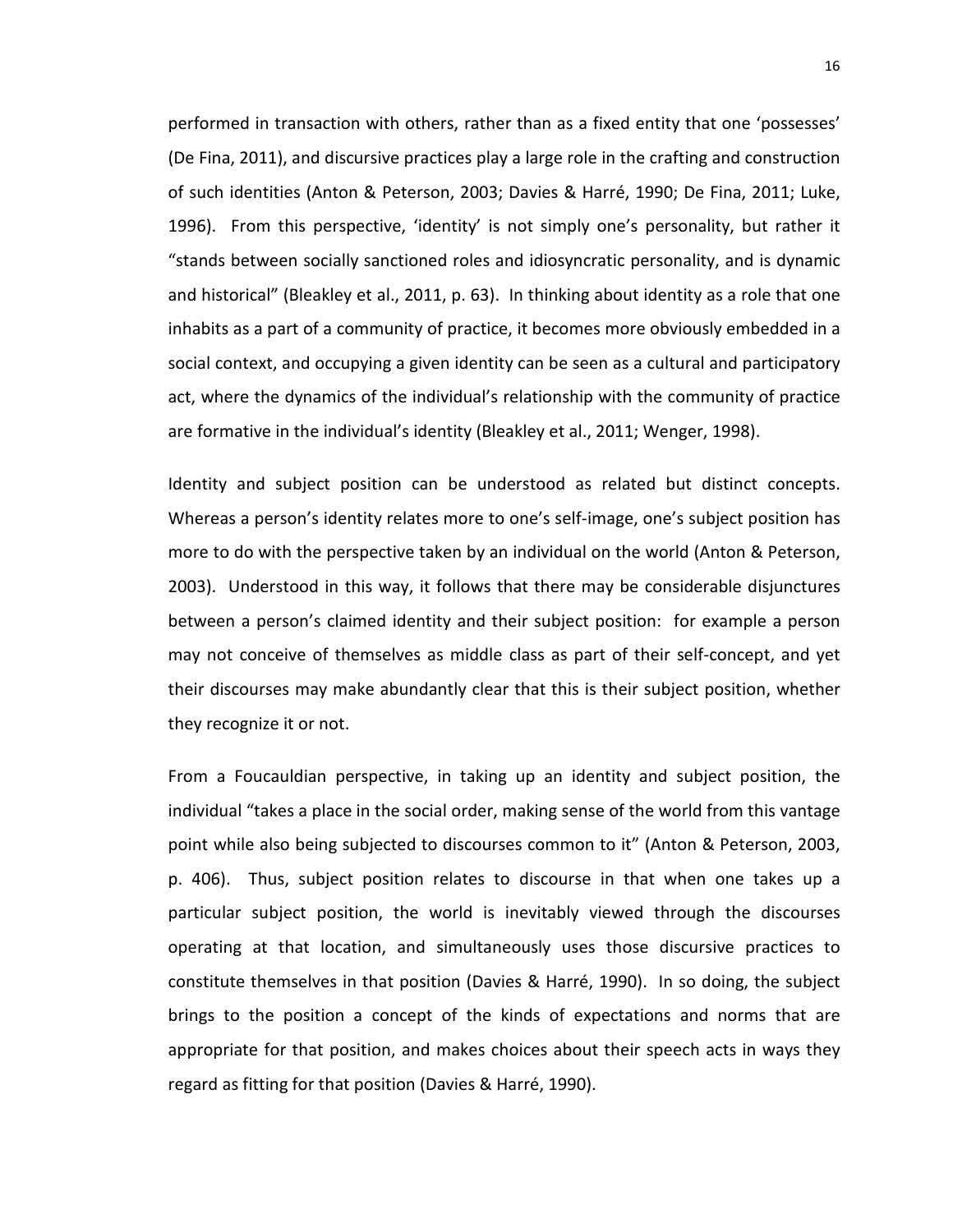The idea that a person's identity and subject position are 'produced' and manifested in the discourses they employ is not new: as far back as the Ancient Greeks and Romans, a person was understood as something to be 'made' through that person's action (Bleakley et al., 2011), and rhetoricians have long recognized that the character of the speaker is discernable in the speech act itself (Anton & Peterson, 2003). Such understandings of identity as performance persist in to contemporary theorizing as well (Mol, 2002). In discursively enacting these identities and positions, individuals are constrained in the kinds of "knowing or telling we can do" (Davies & Harré, 1990, p. 59), but we are seldom conscious of participating in a given discourse. Instead, "we experience these selves as if they were entirely our own production. We take on the discursive practices and story lines as if they were our own" (Davies & Harré, 1990, p. 59). Thus, a major task in discourse analysis is to examine the implicit meanings and consequences when people take up particular social identities.

### 1.6 The Present Project

*"If medical education were to be reduced to a formula it might be: medical education = identity + location + power."* 

(Bleakley et al., 2011, p. 7)

As the foregoing makes evident, as a medical educator at an institution with a commitment to social accountability, I feel an intellectual and personal commitment to developing a curriculum for medical education that foregrounds social justice and the need to address health inequities. I contend that unexamined privilege on the part of physicians is a contributor to the perpetuation of such inequities, and thus it would be useful to develop curricula that help medical students to (a) recognize their privilege and power, (b) examine how that may function to sustain and re-instantiate oppression and marginalization for many patients who are already marginalized, and (c) attempt to counter those tendencies. A curriculum that fosters the capacity for critical reflexivity may play a pivotal role in closing this gap, enabling health practitioners to develop a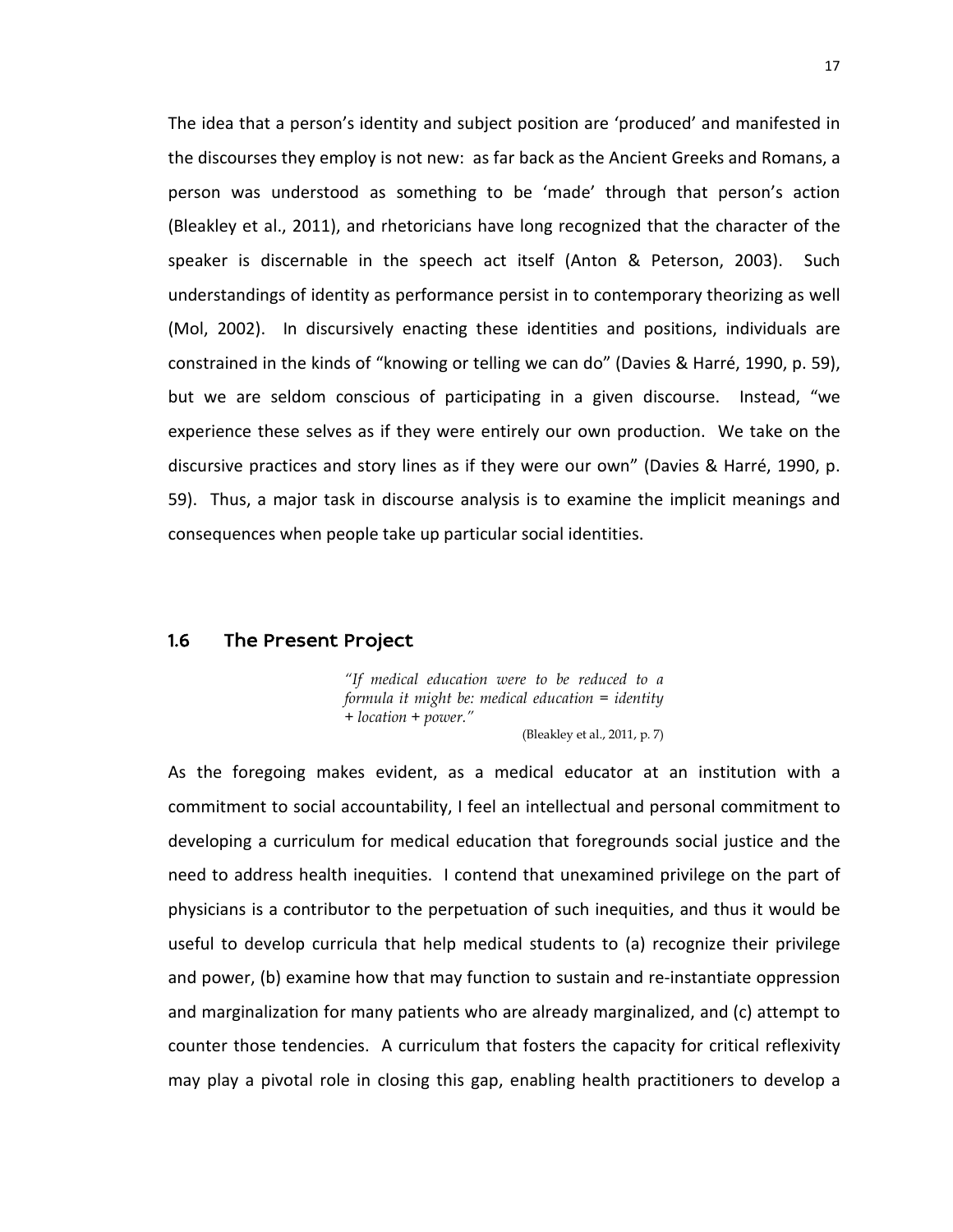sense of their own complicity in oppression, and in doing so "look closely at our own practice in terms of how we contribute to dominance in spite of our liberatory intentions" (Lather, 1991, p. 15).

As a foundational piece to inform the development of such a curriculum, I have undertaken the research of this thesis to develop a more nuanced understanding of the discourses employed by NOSM medical students, and the ways that their identity, social location, ideology, and privilege are manifest in these discourses. The quote from Bleakley et al. that I used as a header for this section incisively connects the main themes underpinning this thesis, that the process of medical education (and further, medical practice) is one in which the individual is acculturated and trained in framing and intervening in the world in particular ways as informed by the identity, social location, and power of the physician. By having a clearer understanding of these, I will be better able to approach the development of a curricular intervention with some awareness of the major tropes and themes that should be addressed. I contend that identifying these aspects of ideology and privilege in medical student writing is important because they will likely manifest themselves in doctor-patient relationships, since "our invested positionality [inevitably] shapes our rhetoric and practice" (Lather, 1991, p. xvii).

This research consists of a critical discourse analysis [CDA] of writing produced by  $4<sup>th</sup>$ year NOSM medical students for mandatory essays on the northern and rural health curriculum, focused on the ways that identity and social position, ideology, and privilege are manifest in their writing. 8 recent NOSM alumni consented to the analysis of their written essays in the study, and 35 distinct pieces of writing were analyzed. The principal objectives of the study were to:

- examine the ways that the subject position and identity of  $4<sup>th</sup>$  year medical students are expressed in their writing;
- explore how various ideologies are manifested in medical student writing;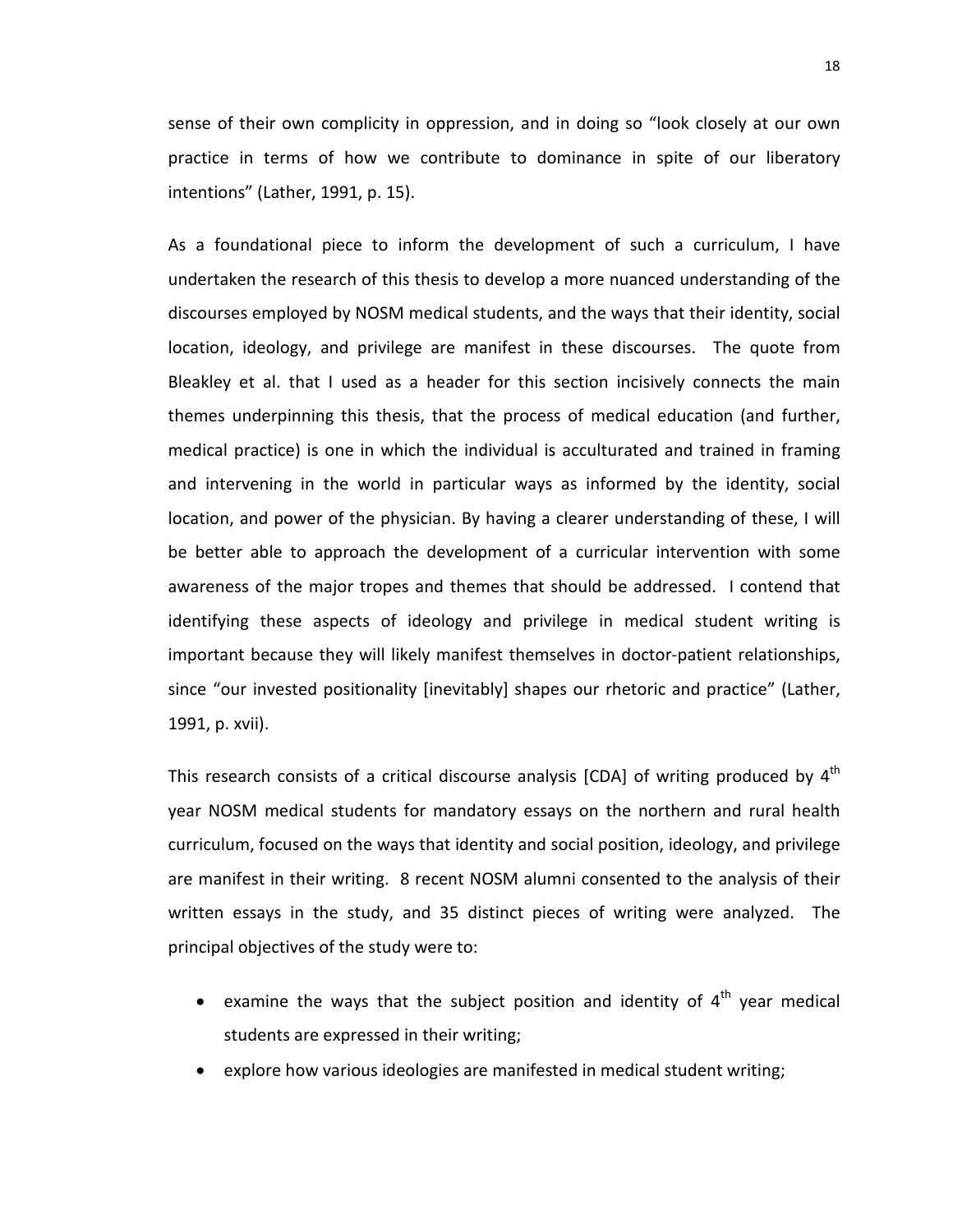- consider the possible implications of these subject and ideological positions for relationships with patients and for social accountability more generally;
- inform the development of a curricular intervention to promote critical reflexivity.

The thesis is organized into 5 chapters. This introductory chapter provides the context for the work and elaborates on some of the theoretical foundations underpinning the approach. In Chapter 2, I offer a critical autobiographical narrative of elements of my own personal history that inform and shape this research, focusing on how aspects of my own social position (especially class and gender) have shaped and informed my current research agenda. Chapter 3 describes the methodology of this work, elaborating further on CDA as a method for inquiry, more detail regarding the subjects and the production of the essays, and description of my analytical approach. Chapter 4 discusses the findings, organized around several key themes including: the conditions of discourse practice; student orientations to a professional medical identity; and ideologies of community, rurality, indigeneity, and gender. In the final Chapter, I discuss these findings in the larger context of the hidden curriculum in medical education, social accountability, reflective and reflexive practice, and propose a framework for moving forward toward the development of a curricular intervention to address these issues.

Pursuing this line of inquiry is a first step in responding directly to the challenge levelled by Novack, Epstein, and Paulsen (1999), who argued that medical educators "must think of creative ways to bring the advances in self-awareness and interpersonal psychology to the early and ongoing education of physicians" (p. 519). It is my view that such awareness is even more crucial when situated in the context of the social accountability movement; I agree with Bleakley and colleagues (2011) that:

> Doctors come with particular mindsets and read patients accordingly. It is imperative that they are able to be reflexive about these ways of reading patients, or capture the values that drive such readings…[we] think that it is important that medical educators help doctors to understand some key ideas in textual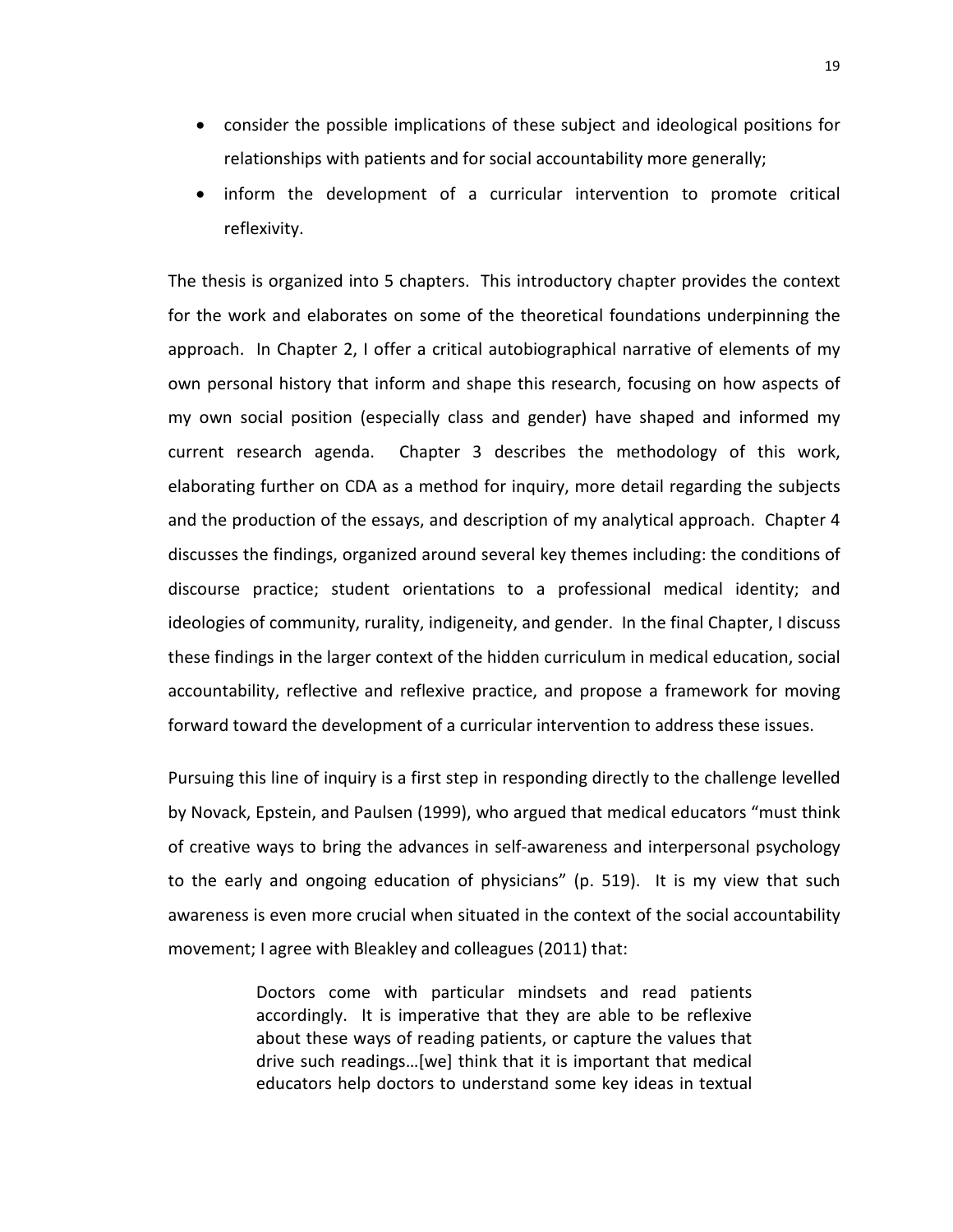appreciation so they can apply these to their daily medical practice. (p. 205)

This is a complex challenge that I cannot hope to fully address in the work of one Master's thesis, however, this work takes an important step toward this aim.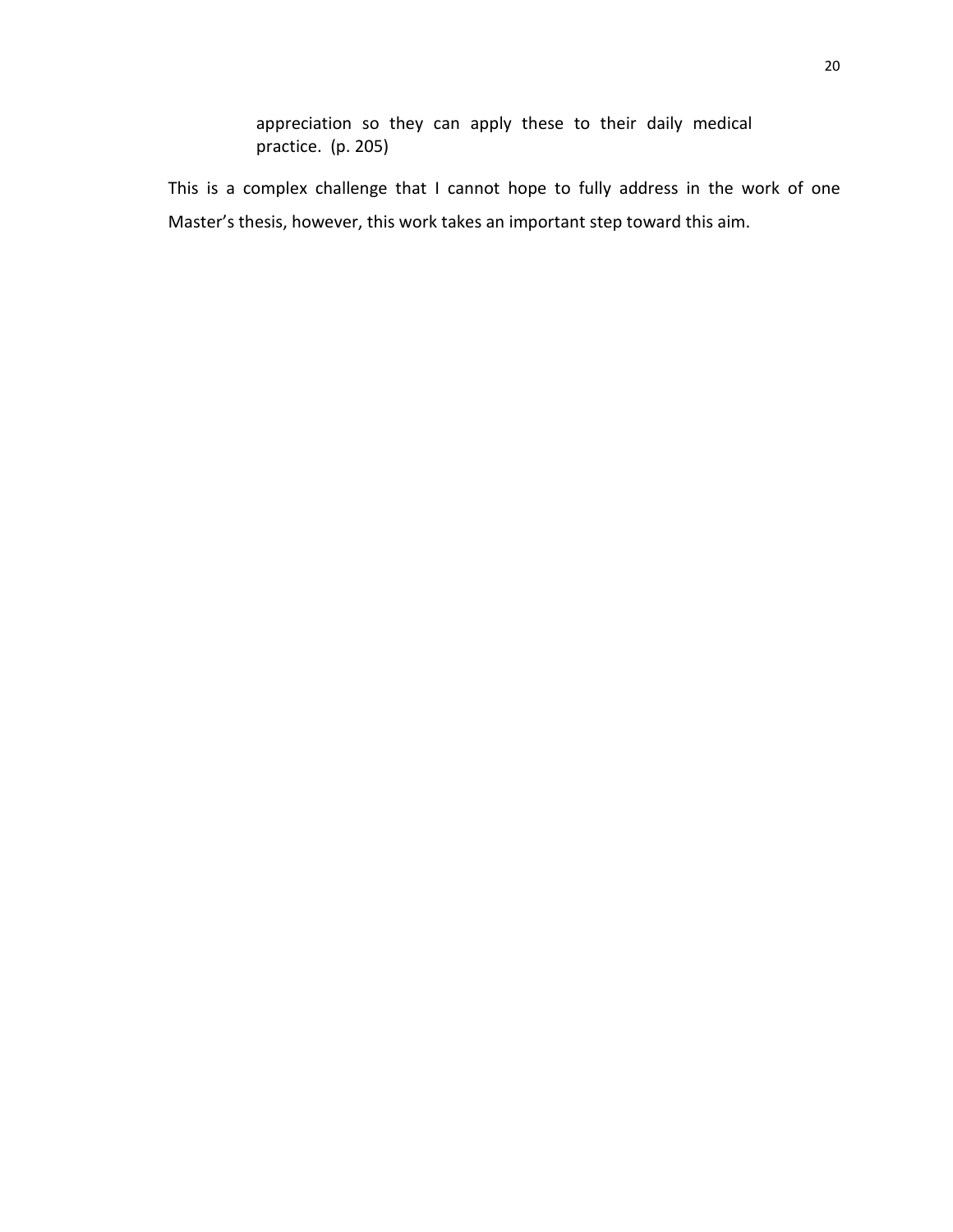## Chapter 2 : Critical Autobiographical Narrative

*"All research is in one way or another autobiographical or else the avoidance of autobiography."*

*-- Diane Reay*

My decision to pursue this research is unquestionably not detached or objective; rather, it flows directly from my personal history and professional experiences. Although I developed an awareness of the ways in which research is heavily invested in politics, ideology, and culture years ago, until recently my thinking on these issues was largely limited to the abstract, large-scale, paradigmatic level. More recently, I have become more aware of the value in drilling down to the more specific, fine-grained, and personal elements that influence my research, and in probing the dialectical relationships between these two levels. Although positivist perspectives on research would hold these political and personal investments to be a problematic source of bias in the inquiry, social constructivist scholars embrace the idea that the researcher's personal experiences can be a valuable asset that "enriches rather than compromises their inquiry" (Iannacci, 2009, p. 328). In order to contextualize my personal perspective, this Chapter consists of a critical autobiographical narrative that attempts to make explicit the links between my lived experience and the research I undertook in this thesis, in order to allow others to better understand and evaluate my work and the experiences, political influences and commitments, and social position informing it. Doing so seems particularly important in this project, where I aim to examine the ways that the participants' identity and subject position are manifest in their writings; thus it is all the more incumbent on me to acknowledge and reckon with and critically interrogate the same in my work – that is, to recognize that "my experiences, beliefs, and identities are necessarily reflected in how I view and interact with the world" (Glazier, 2005, p. 232) as the researcher.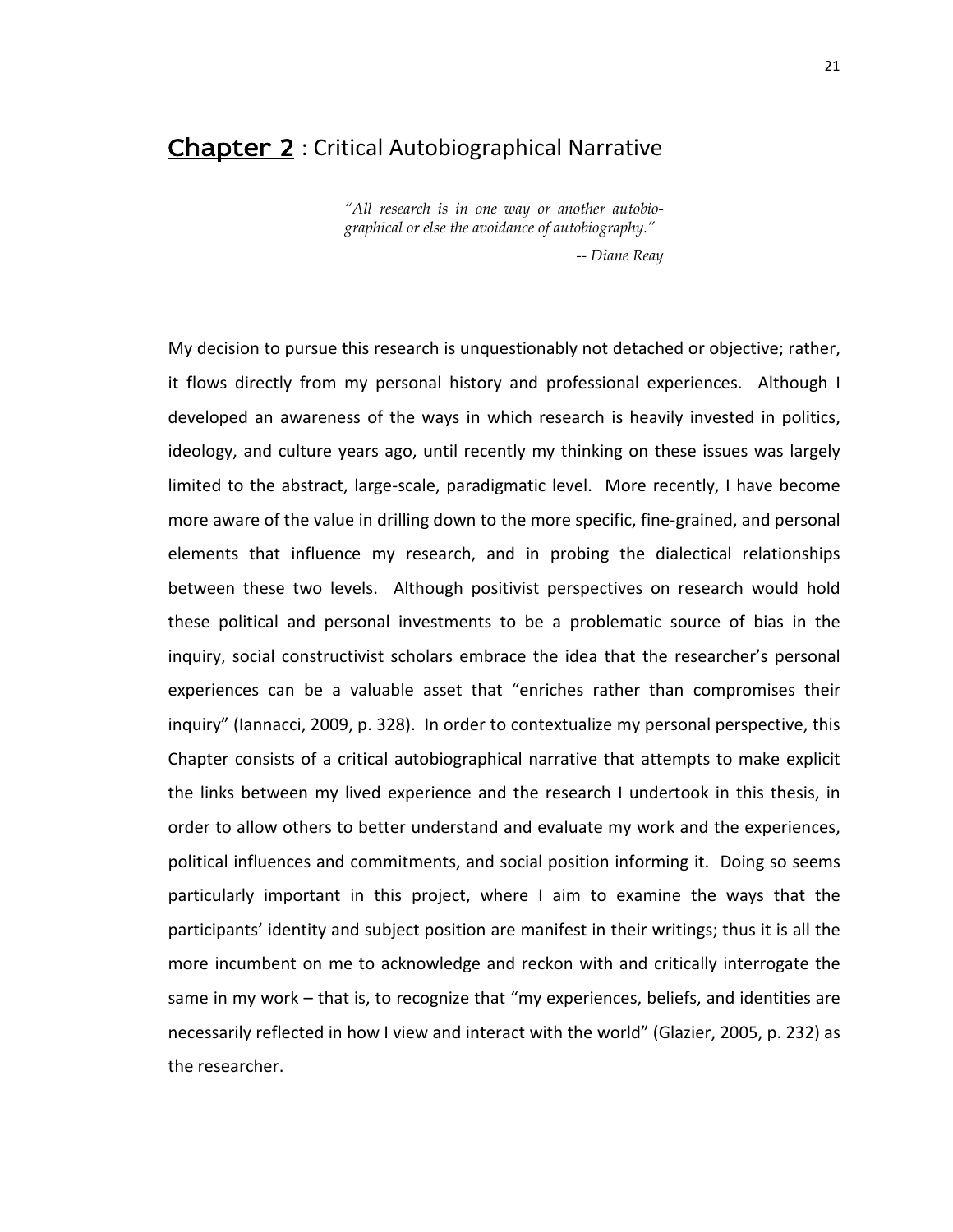Inevitably, my social location, identity, and experiences as a white, settler, middle-class, currently able-bodied, and cis-gendered queer woman shape my approach to this research. To begin, I will examine how I came to be a scientist and academic, identifying crucial moments in my early life that trace a thread of recurring interest in medicine generally and in immunology in particular. The second part of my autobiographical narrative explores the ways in which I came to develop a conscious awareness of the ways in which politics and ideology shaped my own experiences, science, and the world at large. The third piece focuses on my transition toward medical education research and critical discourse analysis, highlighting the role of the tensions between my workingclass origins and my experiences of teaching medical students in motivating that transition. This inquiry into the nexus between my life history and my research trajectories serves to contextualize the subjectivity I bring to my MEd thesis research.

#### 2.1 Immunology & Medicine

 $\overline{a}$ 

*When I was about 5 my grandparents gave me a book<sup>[1](#page-28-0)</sup> about the human body, and I pored over it regularly for years. One page in particular stands out in my mind: it depicted many of the different cell types in the body, and I was especially fascinated to learn that nerve cells could be over 3 feet long. Another page described the host defense functions of the immune system, with white blood cells depicted as tiny white men fighting against little pink men representing bacteria; whenever I'd have yet another one of my ear infections, I liked to imagine my cells fighting against the bacteria causing me pain.*

*Looking back, I can identify a number of moments where immunology seemed especially inspirational for me. In Grade 4, I gave a book report about a book called "Blood"; I was especially intrigued by the white blood cells, and in the conclusion of my report I said* 

<span id="page-28-0"></span> $<sup>1</sup>$  Kaufman, J. (1975) How we are born, how we grow, how our bodies work, and how we learn.</sup> Goldencraft.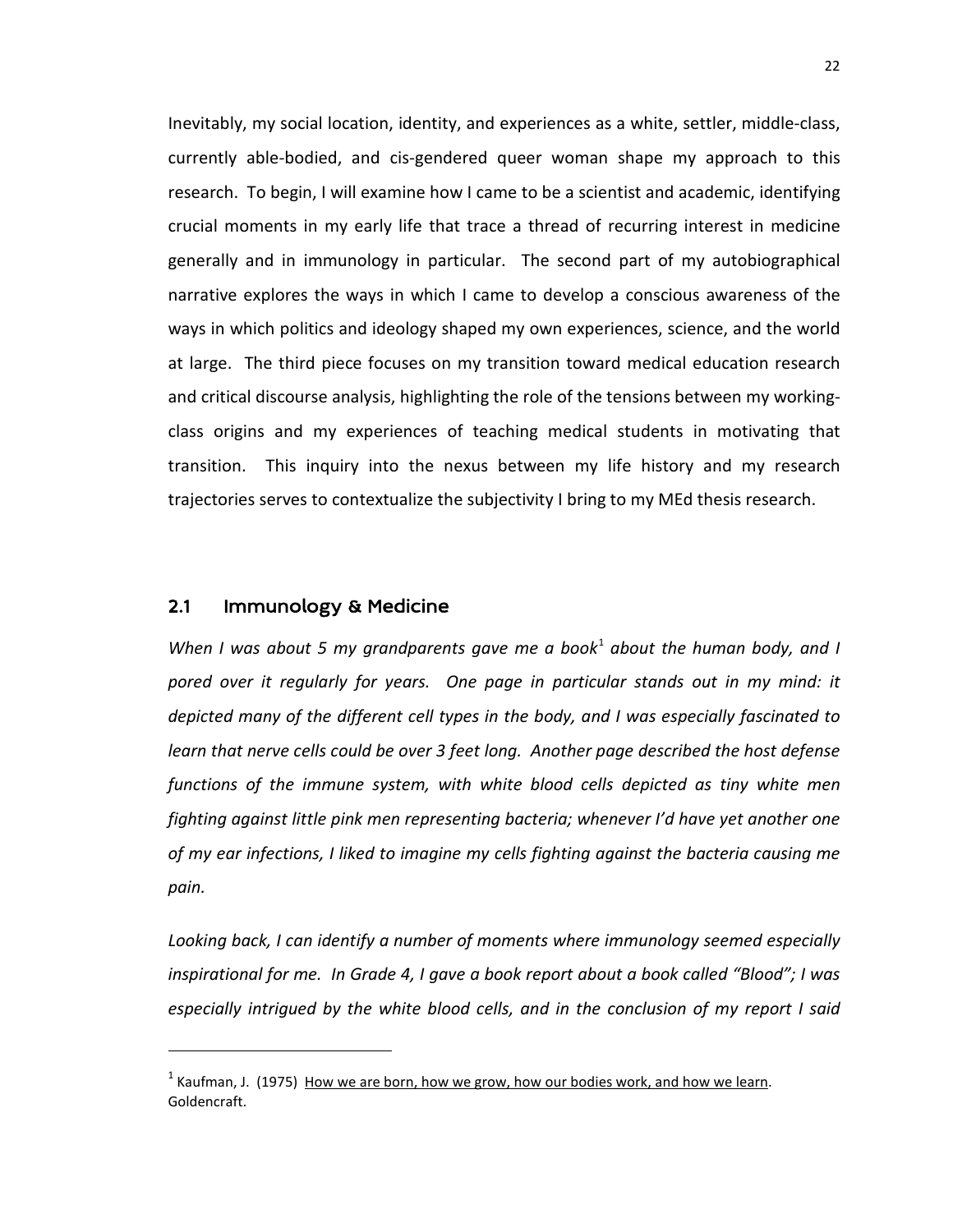*that when I grew up I wanted to find a way to make 'super white blood cells' to cure the common cold. Later, in Grade 10, I wrote a paper about emerging cancer treatments, and read about a scientist who had developed a method for isolating white blood cells from cancer patients, treating the cells in vitro to enhance their tumour-fighting capacities, and infusing them back into the patients to kill the tumours. I remembered my idea of making 'super white blood cells', and found it thrilling that real scientists had used the same idea in some fashion. A couple of years later, late in high school, I learned that this same scientist had published a popular account of his research<sup>[2](#page-29-0)</sup>; I rushed out to buy it and read it eagerly. I started to think about maybe doing an MD/PhD like Dr. Rosenberg, and maybe someday working for him. Around the same time, my grandmother was diagnosed with a rare autoimmune liver disease and required a transplant, which further fuelled my burgeoning interest in immunology.*

*After high school, I went to McMaster University, and did a degree in biology with a minor in philosophy. In my third year I took my first course in immunology, and I was completely hooked. Learning the complexities of this amazing system was a revelation – the exquisite specificity of T and B cell receptors, the intricate processes by which lymphocytes rearrange their own DNA and then manage to eliminate those that may be harmful, the remarkable emergent properties of the system as populations of these cells interacted – I found it all breathtaking. I took every immunology course they offered, and sought out a summer position in immunology research after my 3rd year. The first professor I approached had no funding, and referred me to a scientist whose laboratory did work on allergic disease. As a life-long allergy sufferer myself, I was drawn to the idea of doing research to understand its origins; coincidentally, it excited me that my supervisor collaborated with colleagues who engineered adenoviral vectors that could modify cellular functions – a technology that could be used to make 'super white blood cells.'*

 $\overline{a}$ 

<span id="page-29-0"></span><sup>&</sup>lt;sup>2</sup> Rosenberg, S. (1993) The transformed cell: Unlocking the mysteries of cancer. Avon Books.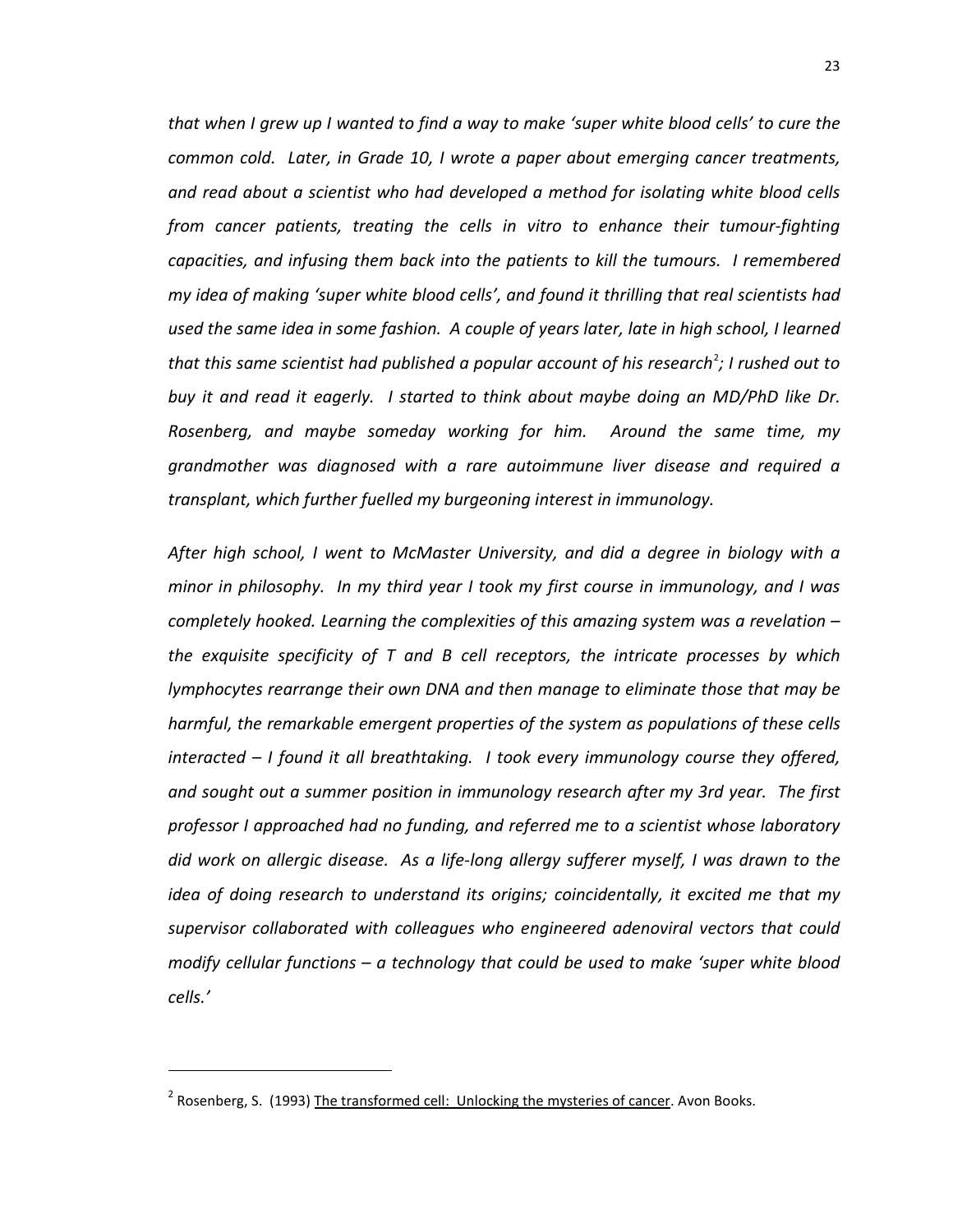It is easy to look back and pick out instances in my early life that might be taken as 'signs' that I was 'destined' to be an immunologist; however, I, myself, do not believe that would be a justifiable interpretation of this narrative. Retrospective accounts like these are often little more than an exercise of selective memory, and mine is no exception. Had I become a meteorologist instead of an immunologist, my story could just as easily focus on memories of sitting on the porch with my dad watching a thunderstorm roll in, and examining the crystal structures of snowflakes under a magnifying glass. Likewise, if I had joined the family business, I would be talking about the 150 year history of the Ritz Family Printers, and how much I loved poring over paper catalogues as a child, and the chemical smells of ink and solvents in the back of the print shop. My narrative regarding my interest in immunology is typical of many first person narratives, in that they emphasize those things the teller considers noteworthy, and are "selections rather than reflections of reality" (Ochs, 2011, p. 71); in that sense, "stories are not so much depictions of facts as they are construals of happenings" (Ochs, 2011, p.71).

What this story does illustrate, however, is that deciding to pursue research in immunology was not a completely stochastic outcome. Most likely, I arrived at this destination through a spiral pattern of small positive experiences that came to reinforce one another and consolidate that academic direction over time. The gifting of the book to me from my grandparents was probably in response to my own little-girl expressions of interest in medicine and biology, and they approved of these interests and wanted to encourage those kinds of upwardly-mobile aspirations. Seeing my enthusiasm for those topics, my parents and teachers would likely have provided further encouragement, affirming those nascent interests as legitimate and worthy of my time and attention. Although such events would probably have been insignificant in isolation, their cumulative reinforcing effects over a long period of time were substantial.

My early forays into immunological research during graduate school reflect my somewhat naïve political perspective. At that time, I understood my choice of research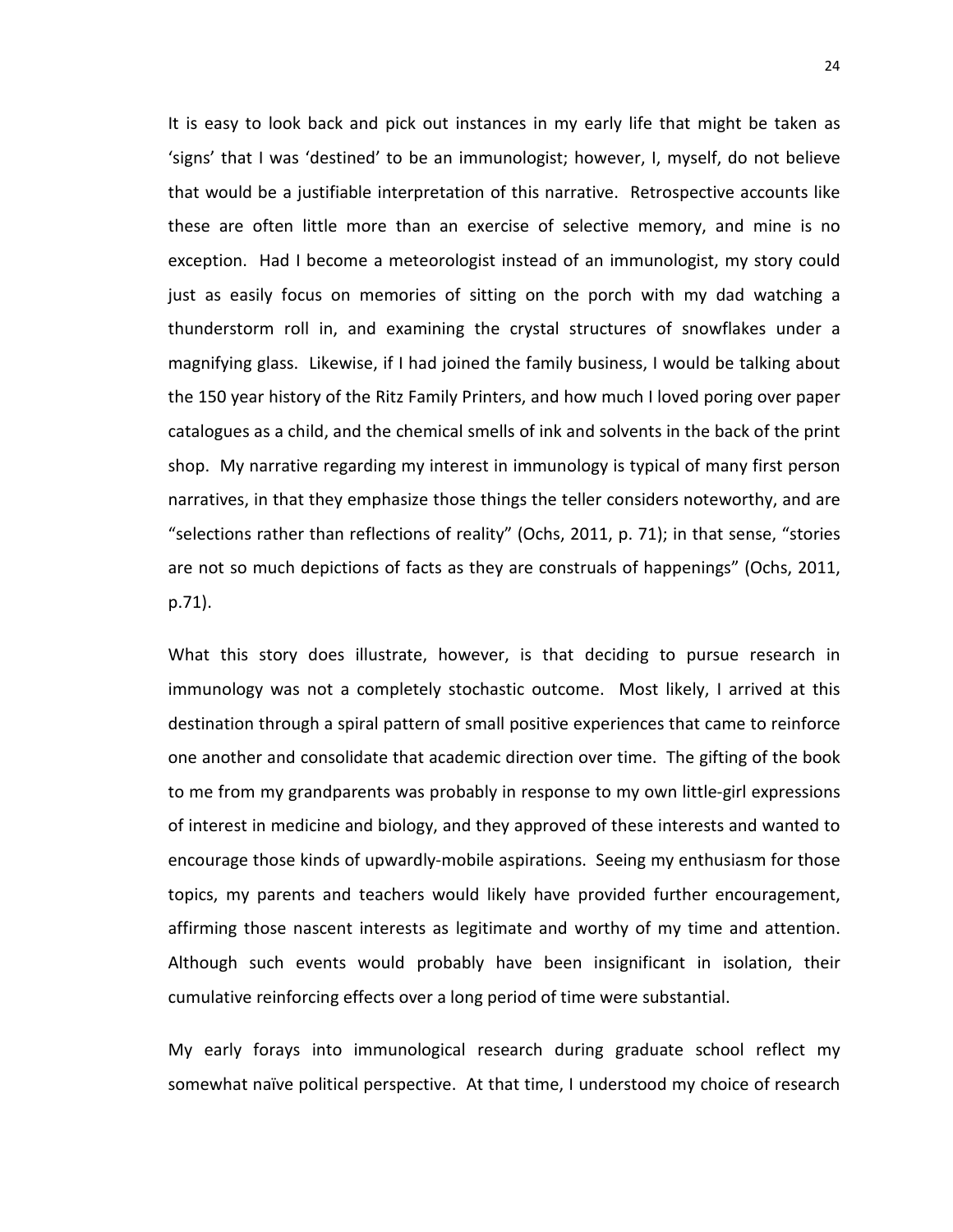projects as driven by 'pure' intellectual interest, and also by the opportunity I was afforded to work in the lab. While there, I was doing very basic research into the cellular and molecular mechanisms underlying the initiation of allergic disease. Certainly I was idealistic and wanted my work to make the world a better place, but at that time my outlook was driven primarily by a conventionally techno-scientific view of progress – that more knowledge and understanding of fundamental natural processes would enhance our ability to control and intervene in those processes to create the kind of world we wanted. The research I undertook at that time can be understood from that point of view: in the absence of a critical lens on positivistic empirical science, or a sense of personal responsibility for promoting social justice in my research, I did not initially question the values and ideologies that underlay the work I was doing.

It should be emphasized that this does not mean that my work to that point was in any sense apolitical – all research is "inevitably enmeshed in a web of power relationships and therefore…inherently value saturated and political"(Barone, 2009, p. 592), and thus "the issue is not whether one is 'biased'; but rather, whose interests are served by one's work" (Simon & Dippo, 1986, p. 196). In spite of its frequent claims to objectivity and detachment, science "is a supremely social institution, reflecting and reinforcing the dominant values and view of society at each historical epoch"(Lewontin, 1996, p. 9). In this case, the ideologies I brought to my work at that time were consistent with the norms of contemporary science, and also with a broader capitalist and individualistic paradigm, which rendered them less visible than when the politics underlying one's work are more critical of the prevailing dogma.

### 2.2 Feminism & Politicization

*I haven't always considered myself a political person, much less a radical one. I remember a conversation with some friends in the cafeteria of my high school where we were talking about abortion, and one of them accused me of being a feminist; I took*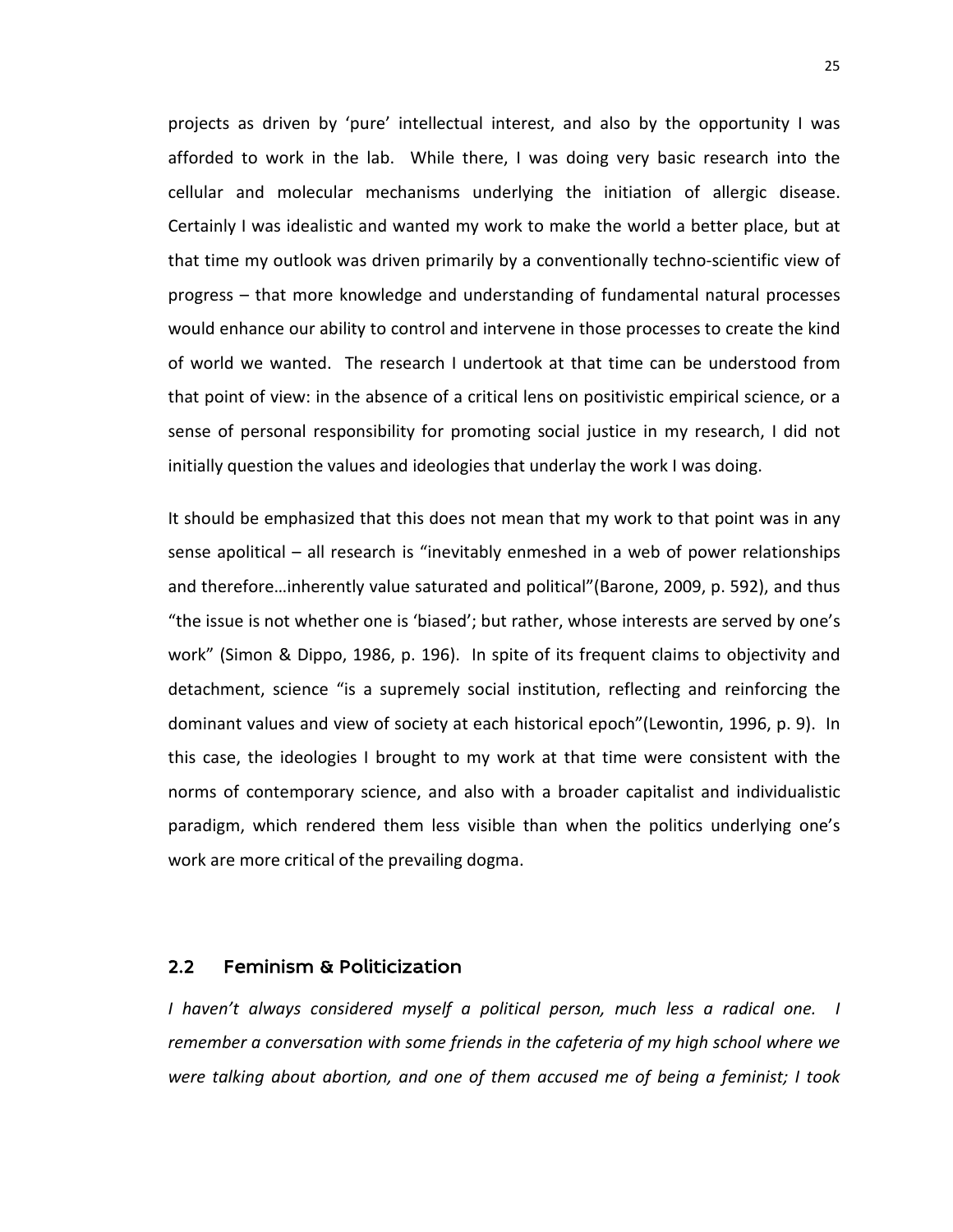*umbrage to that description and asserted that I was not a feminist, I was an "equalist". Looking back, I'm both amused and mildly embarrassed by my resistance to these ideas when I first encountered them.* 

*As it is for many people, the university environment was conducive to my politicization. Through the coursework for my minor in philosophy, I came to identify as a feminist (albeit a liberal one, to begin with). During grad school, my feminist awakening continued and broadened: I read Naomi Wolf's The Beauty Myth and other 'gateway' feminist literature, and came to see the ways in which normative gender roles had shaped my life and outlook, and the ways that women were silenced and marginalized in science. I started to notice the absence of female voices in scientific spaces, even when their bodies were present. At our departmental seminars, lab meetings, and conferences, I began keeping track of how often men and women spoke and asked questions; I noted some troubling disparities, and brought it up for discussion in our lab meetings. When it was my turn to choose a paper for our departmental journal club, I chose a book chapter entitled "What is feminist science?"* (Harding, 1991)*. Although it was the best attended journal club of the year, the paper was not received warmly; most of the attendees became confrontational and hostile (and a new rule was subsequently imposed prohibiting the discussion of 'non-scientific' papers at journal club). At one point, my PhD supervisor asked me "why do you insist on bringing gender into everything? I don't go around thinking of myself as a male scientist; I'm just a scientist, period." I countered by pointing out that he might feel differently had he been a kindergarten teacher or a nurse.*

*In addition to the awakening of my feminist consciousness, my experiences in graduate school were also significant in that I was becoming frustrated by the prevalence of commercial interests in biomedical sciences, and felt distaste for the idea of spending my career working for the pharmaceutical industry, whether directly or indirectly. Late in my PhD I came across a vein of research about air pollution and allergic disease, and in it I found an apparent solution to my aversion to commercializable research – I would*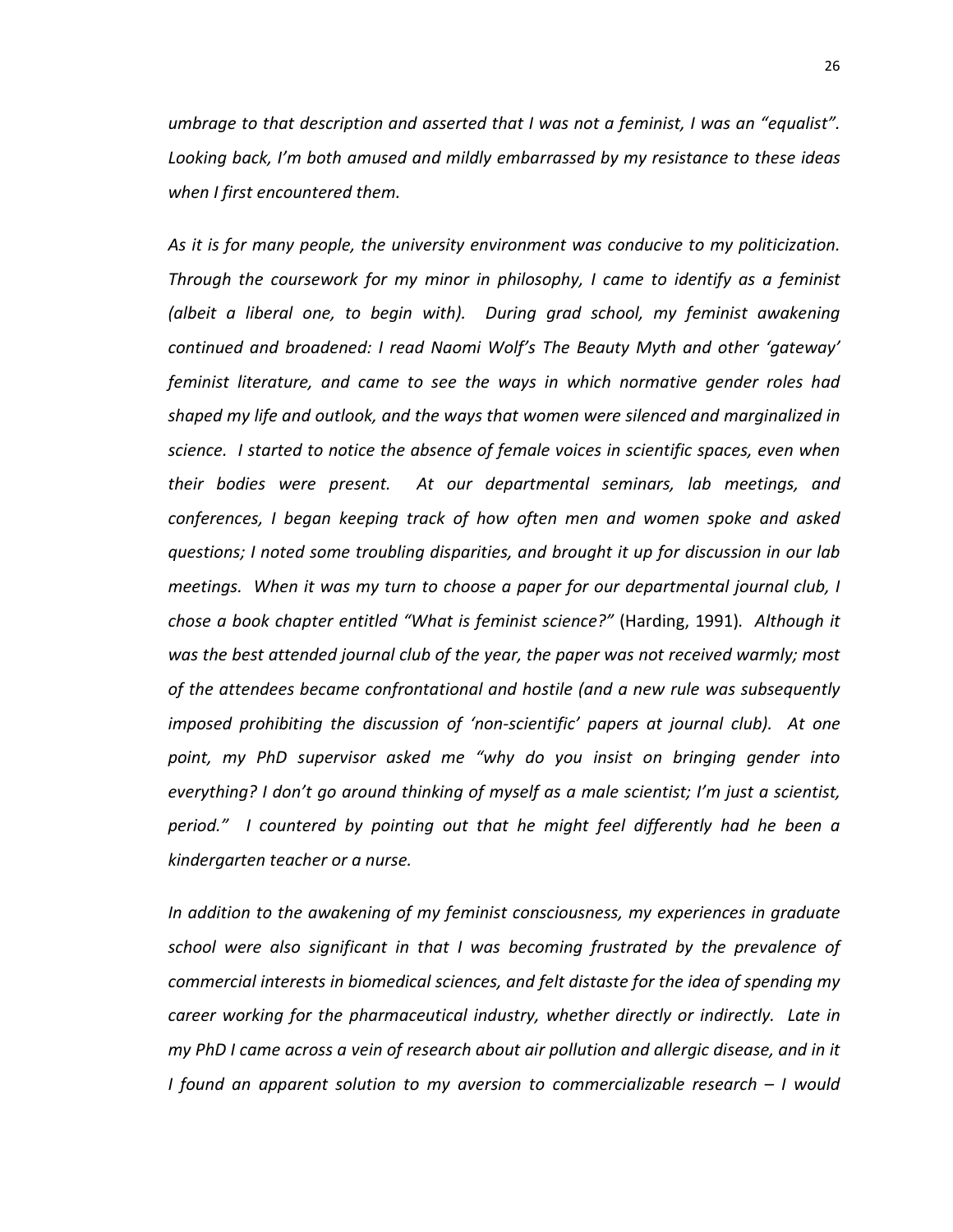*pursue work in environmental health instead, a realm of research in which my emerging anti-capitalist and social justice leanings would be more at home. When I took up a faculty position at the Northern Ontario School of Medicine in Sudbury, a town that is home to a major nickel mining and processing industry where the public is very concerned about the health effects of the air pollution produced by the smelters, I was well-positioned to do the kind of community-responsive research I wanted to do, and I set out to establish a research program looking at the effects of air pollution on the immune system.*

My evolving identification as a feminist influenced my research outlook in a variety of ways. Although women make up a growing proportion of working scientists, this is a relatively recent phenomenon, and there are fewer and fewer of them as one moves up the academic ladder from undergraduate students to tenured full professors; as a result, the research environment is still governed primarily by masculine norms of work and socializing. Consequently, I had to "learn to operate within multiple discourses that [were] in conflict with each other" (Keddie, 2005, p. 239). The incidents referenced in my narrative above were materializations of the tensions between my emerging feminist consciousness and the research environment I worked in, which proved to be "choice-points between one discourse and another [which were] critical moments in the development of [my] identity" (Keddie, 2005, p238) as a scientist, feminist, and academic.

My growing feminist consciousness created fertile ground for the germination of other critical perspectives in my worldview. Though I had been inculcated with socialist tendencies by my family of origin, these were reinforced and expanded during this period by my exposure to radical feminist thinkers (many of whom were also Marxists), and by the influence of my partner, whose turn to social activism was somewhat contagious. Many of the feminist critiques of science that I was reading during the period (by authors such as Donna Haraway, Sandra Harding, Evelyn Fox Keller, Ruth Hubbard, and others) laid bare the ways that capitalism, militarism, and racism were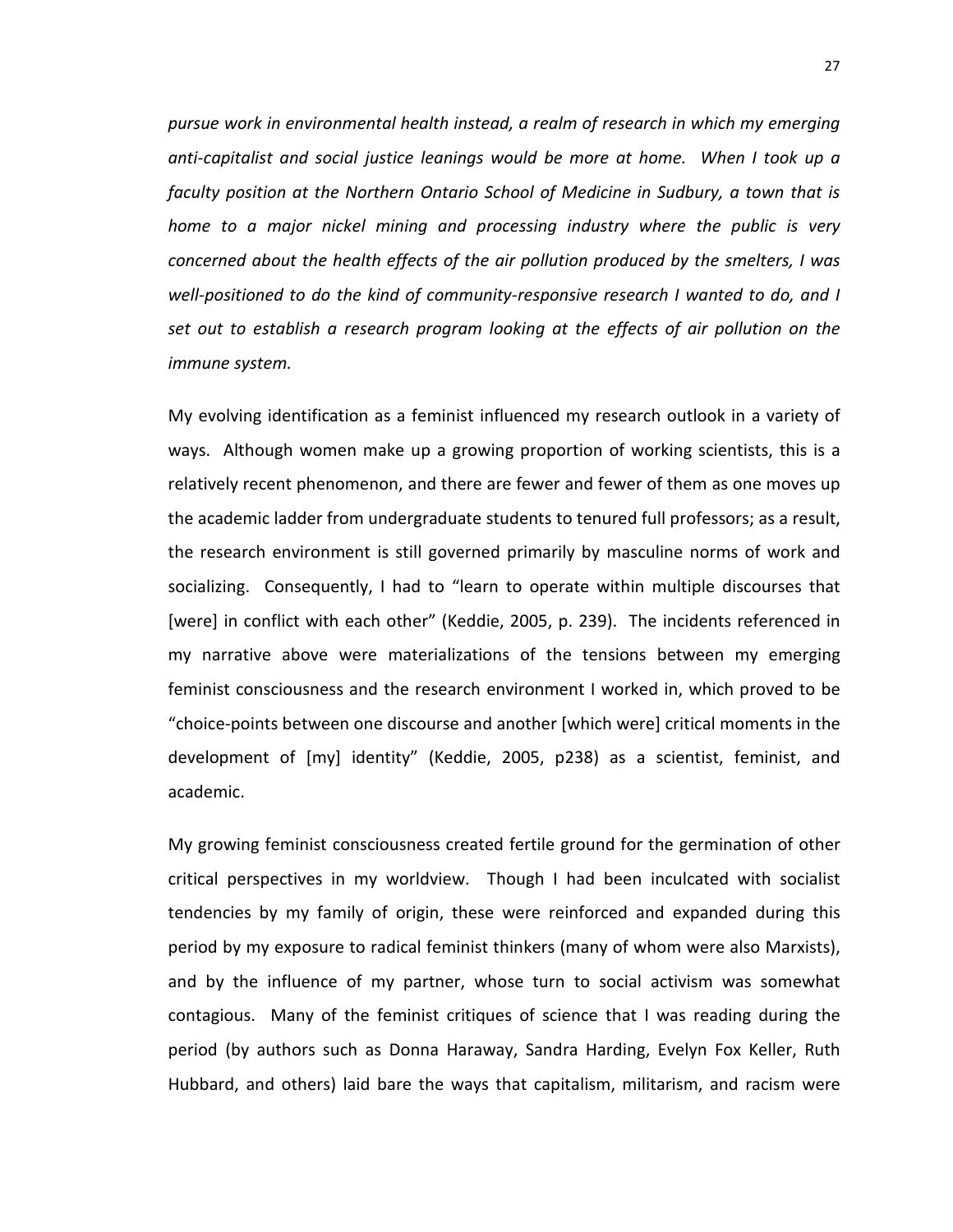embedded in the everyday practices of most scientific research. In this way, my mounting aversion to commercially-driven science was heavily influenced by my readings in feminism.

Among other things, my growing awareness of the ways that ideology influenced scientific work, and how it functioned in my own world, changed the way I thought about 'causes'. Lewontin (1996) points out that in mainstream contemporary biology (and the natural sciences more generally), "generally one looks for the cause of an effect, or even if there are a number of causes allowed…these causes are separated from each other, studied independently,…and usually seen to be at an individual level" (p41). As an example, Lewontin (1996) elaborates on the way that, under the prevailing medical-scientific discourse, 'the cause' of tuberculosis is understood to be the bacterium *Mycobacterium tuberculosis*; however, he goes on to note that:

> tuberculosis was a disease extremely common in the sweatshops and miserable factories of the nineteenth century, whereas tuberculosis rates were much lower among country people and in the upper classes. Then we might be justified in claiming that the cause of tuberculosis is unregulated industrial capitalism… When we look at the history of health and disease in modern Europe, that explanation makes at least as good sense as blaming the poor bacterium (p42).

To some extent, Lewontin's analysis parallels the evolution in my own thinking about the causes of allergic disease. Early in my graduate research, I had thought of allergy as being 'caused' by changes in gene expression at the cellular level; as I began to critique and reject many of the assumptions implicit in the prevailing discourse of medical sciences, I began to think about 'cause' differently. I no longer located the 'cause' of allergy as being exclusively at the level of the individual gene, or cell, or person, but began instead to see the ways in which allergic disease could arguably be construed as a product of industrial capitalism. The shift I made toward an environmental health approach to studying allergic disease can be understood as a form of resistance to the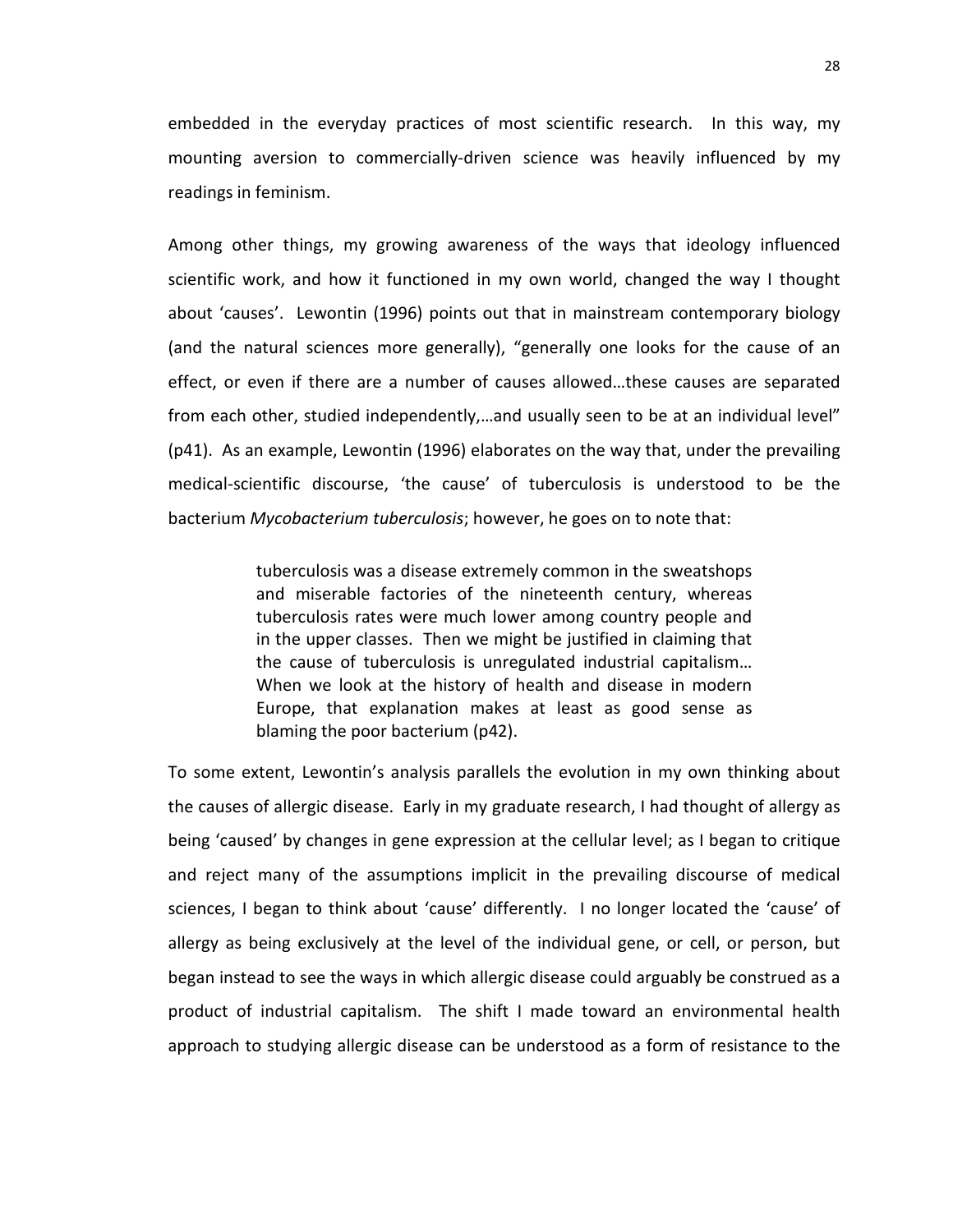ideologically-driven push to see causality as residing primarily at the individual level, and locating it instead in the social and economic realms. As Noble Tesh (1998) puts it:

> …one reason for assigning responsibility to individuals is that this seems politically neutral. This is so because individualistic ideology politicizes categories beyond the individual level. 'Will I get sick if this stuff is in the air?' sounds like a value-free question. On the other hand 'should this stuff be in the air?' appears political. But the first question is as political as the second; it just hides its acquiescence to the status quo… The individualistic question takes the structural conditions as given. In particular, it requires that we not question why these structural conditions are what they are but that we limit our questioning to states of affairs consistent with the structure (p162-3).

Thus, addressing air pollution as a potential cause of immunological disorders was a way for me to hold society responsible for these kinds of consequences of industrial capitalism, rather than the individual and their genes. In other words, I was refusing to be complicit in the tendency of the dominant medical discourse to "create the illusion that health is a technical problem rather than a social problem" (Hubbard & Wald, 1997, p. 60). These kinds of considerations have been important motivators of my choice of research questions, and as such I have become much clearer about whose interests my research is serving than I was prior to my politicization.

Perhaps more obviously, my feminist turn also led me to an interest in how sex and gender considerations are addressed in laboratory research. Over the past several decades in particular, a male-centric bias in medical knowledge has been recognized, and there have been repeated calls for an inclusive approach to health research that ensures appropriate representation of sex and gender in research studies (Sharman & Johnson, 2012). Progress has certainly been made on this front in some areas such as epidemiology and clinical trials, but not in the kind of basic biomedical research I have engaged in (primarily using cultured cells and experimental animals). As a feminist, this disparity is something I have sought to address in my own work, but I have yet to find practical and feasible ways to do this without fundamentally changing the focus of my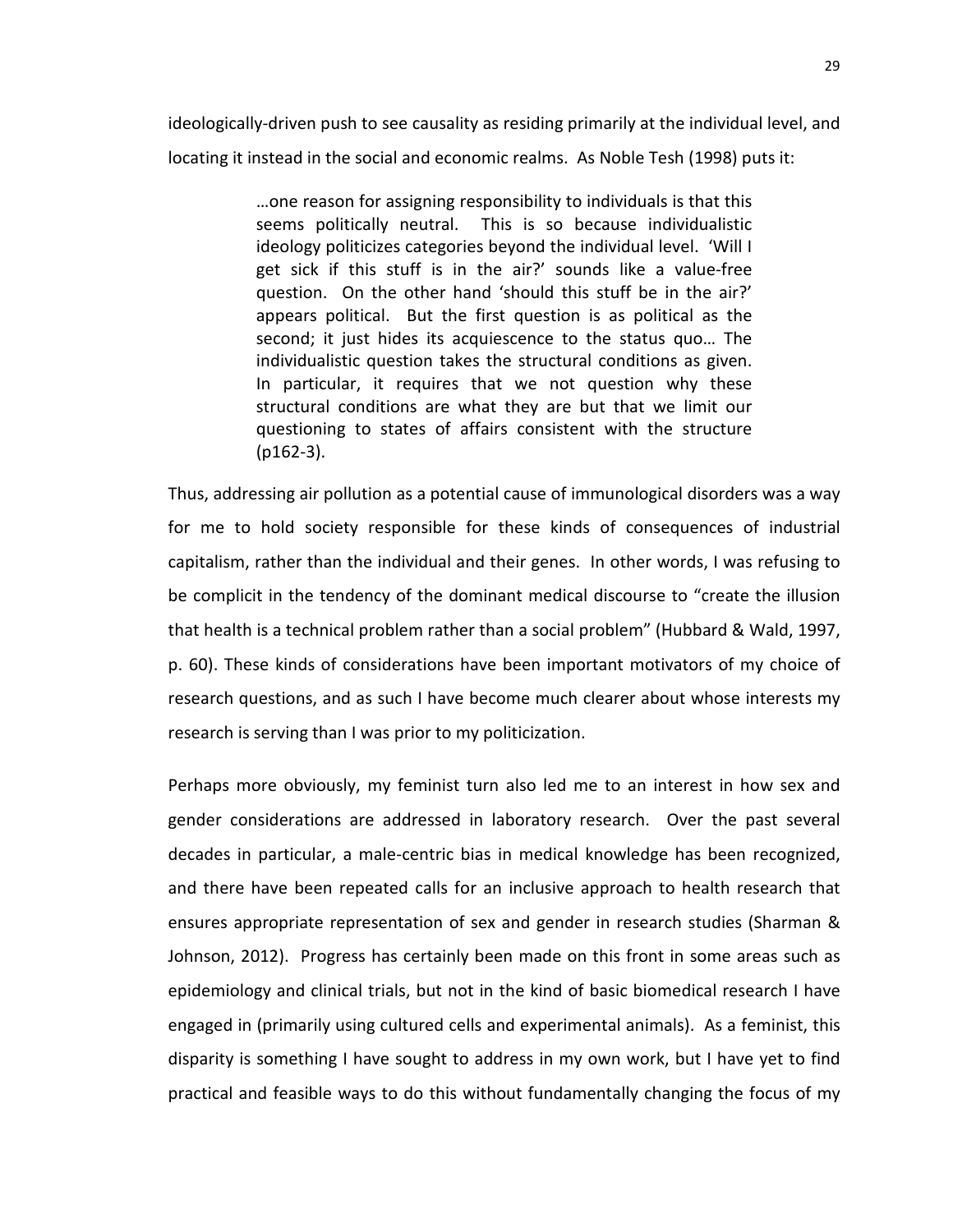work. Most of the advice promulgated to basic scientists by 'experts' in sex and gender is overly simplistic: they will argue 'why don't you just use male and female cells?" without any sense of how difficult, expensive, and in some cases, actually impossible, that would be. This has become a major scholarly interest of mine in recent years (Ritz et al., 2014a), and the graduate students I have been supervising in the past few years have been changing their experimental designs to account for sex and gender concerns, and including analyses of sex and gender as part of their theses and manuscripts. Thus, my feminist identity and my active involvement in these issues have shaped my research directions and had a material impact on the research itself.

## 2.3 Education, Class, & Privilege

*After high school, I applied to McMaster University, where I hoped to attend medical school after completing my undergraduate degree. No one in my family had ever attended university before, and there was a bit of a culture shock. For example, when I arrived to move into residence I discovered that although the university provided bedding, everyone else had actually brought their own fancy matching bedding sets from home; I had no such thing, and when my parents noticed that I was the only one on my floor who was using the residence bedding, they took me shopping to get sheets and comforters like the other girls had.* 

*Although my socioeconomic background hadn't fully prepared me for some of the social aspects of university life, I excelled academically. My aspiration had always been to become a physician, and I applied as soon as I was eligible. I was interviewed at every school I had applied to, and wait-listed at several, although I wasn't ultimately accepted in that first round. A few weeks later I received a letter in the mail providing an analysis of my application, and it indicated that the biggest weakness was a relative lack of volunteer work compared to other applicants. This frustrated me, because although I had done a fair amount of volunteer work, I also had to work to earn money for school,*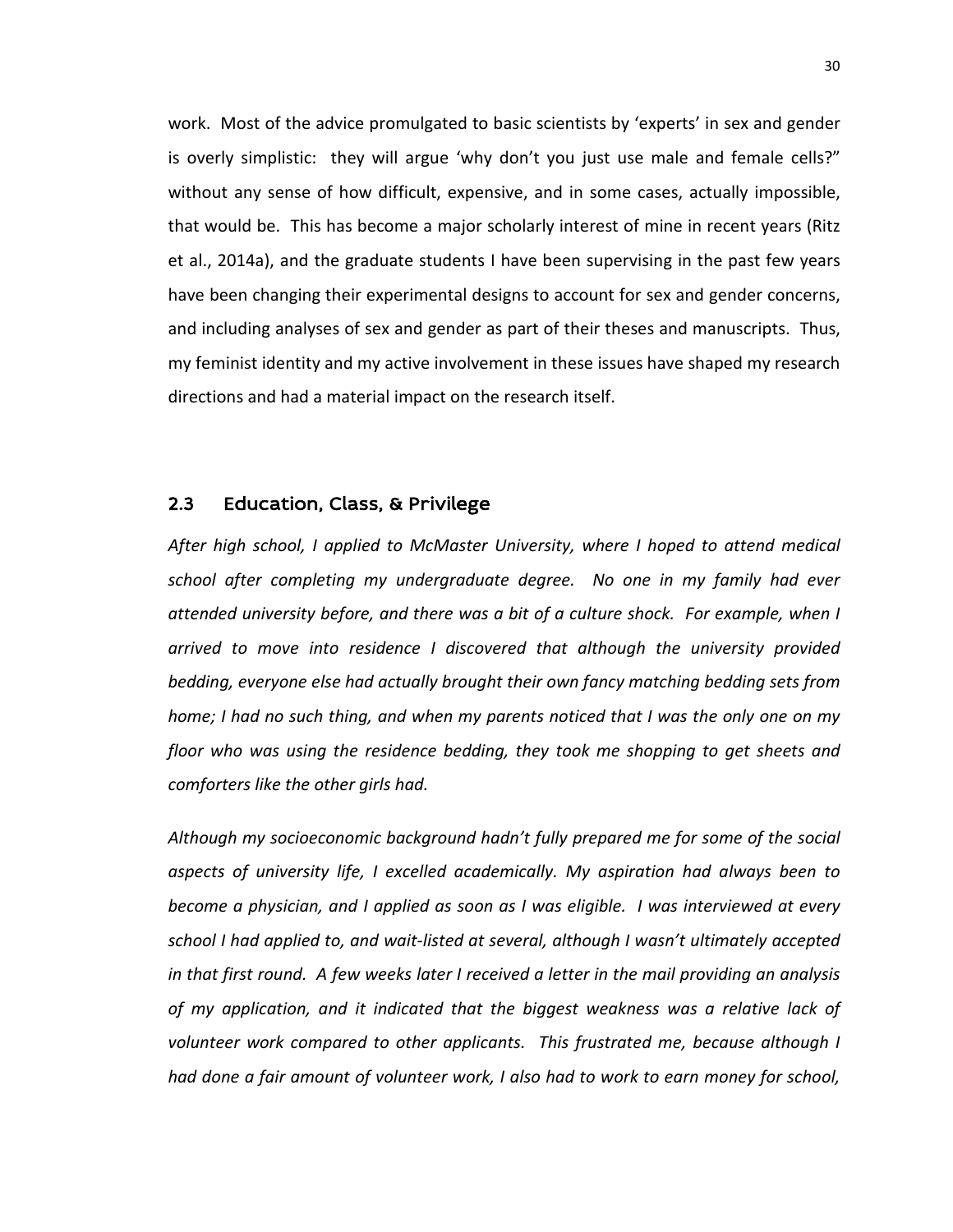*and it seemed to me to be an unfair advantage for applicants from wealthier families who didn't have to spend their summers working and could flesh out their dossiers with impressive experiences like international aid trips and unpaid work.*

*Although I was disappointed that I hadn't been admitted in that first attempt, the upside was that I could continue doing research in the lab; my experiences there had been very positive and affirming, and I abandoned my second round of medical school applications and embarked on a research career track instead. As it happens, although I have a great head for scientific research, my hands are somewhat lacking. I loved the intellectual parts of being a scientist, but I often couldn't be bothered with the meticulous precision required for many laboratory procedures, and I hated all the tedious troubleshooting when things (inevitably) didn't work. In contrast, I loved the teaching aspects of being a graduate student: I was a dedicated and engaged TA, and I voluntarily undertook elective course work in education. I also taught in the innovative Bachelor of Health Sciences Program, and being part of the team of committed educators who ran the inquiry-based curriculum was exciting and rewarding.* 

*After my PhD I did the requisite post-doctoral fellowship, but it did not suit me -- it was just laboratory bench work, all the time, and there was no teaching. I started applying for faculty jobs with less than a year's post-doc under my belt, and to my surprise and relief, I was hired at the new Northern Ontario School of Medicine. I enjoyed writing grant proposals – beautiful ideas and concepts as yet unsullied by experiments-gonewrong or colossal standard deviations! -- but actually running a research lab quickly came to be a source of frustration and anxiety. This was offset to some degree by my enjoyment of the education part of my job: I had myriad opportunities to contribute to the building and shaping of the curriculum, assumed leadership roles in student assessment, developed curriculum and policy, and took great pride in delivering engaging lectures and offering thoughtful feedback to students in my small groups. I could see my career arc clearly bending toward education more than laboratory research.*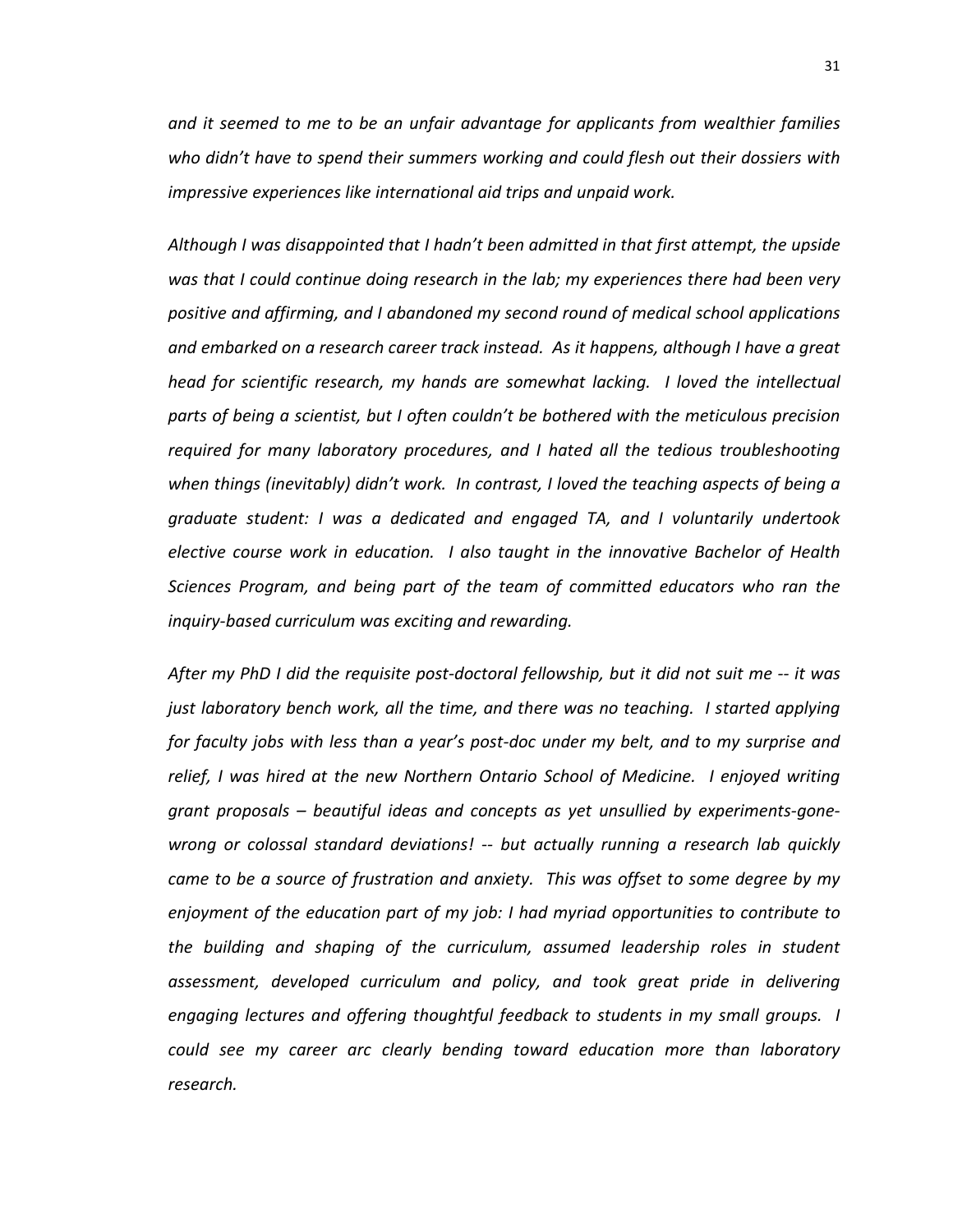*Though it had many gratifying moments, working with medical students was also troubling sometimes. Medical students disproportionately come from economically privileged backgrounds* (Dhalla et al., 2002)*, which becomes obvious when you see their application packages often overflowing with volunteer summers overseas and copious extra-curricular activities; this was particularly irritating for me, having been criticized for the relative dearth of such activities in my own medical school applications. The significance of this became starkly apparent to me on one occasion when I was evaluating student presentations about their experiences during community placements*[3](#page-38-0) *: in a number of cases, their presentations made clear that their experiences were largely understood through the lens of their own privilege and values, which they had projected on to a culture and community they were not a part of. After that realization, I became more attuned to the ways in which their social position and identity informed the ways that the medical students spoke about things, and I began to wonder what the consequences of this might be for their clinical practice, and how I might intervene in that somehow through research.*

My lack of affinity for conducting laboratory-based science goes a long way towards explaining my research trajectory since leaving graduate school. Most science PhDs undertake at least 3-5 years of postdoctoral training before taking up a faculty position; when I accepted my faculty position after only 1 year of post-doc, it was a risk because I had not accumulated many publications, and I was aware that this could hurt my ability to secure grants in the future (which indeed proved to be the case). My underwhelming enthusiasm for running a laboratory continues to be evident in my rather spotty scientific publication record since establishing my own lab.

Spending a number of years doing what felt like mediocre laboratory research was fuelling my 'impostor syndrome' (see Ryan & Sackrey, 1996). With every career milestone or raise, I felt that I had accomplished it by somehow fooling people into

 $\overline{a}$ 

<span id="page-38-0"></span> $3$  This is the same incident I alluded to in the introduction.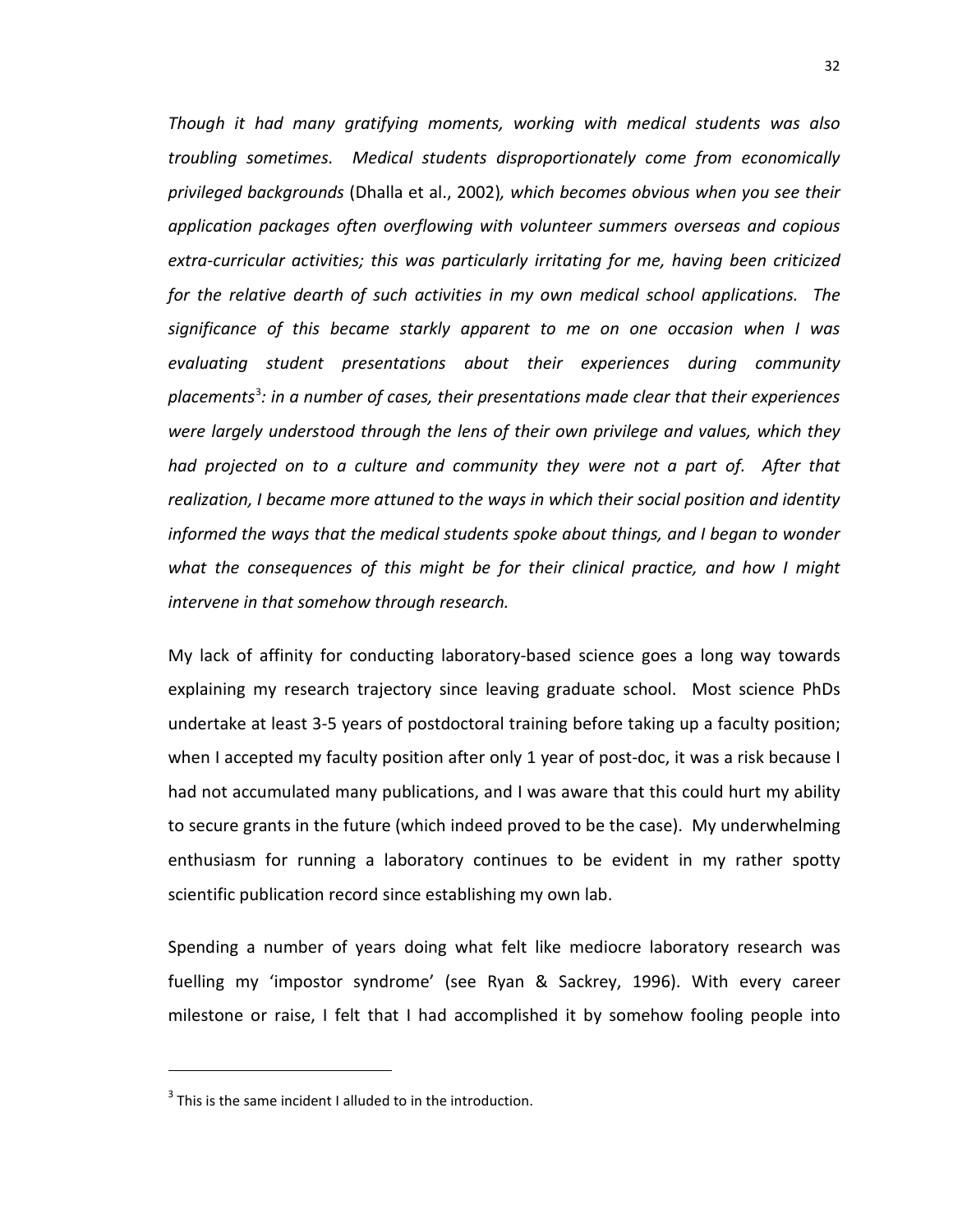thinking that my research record was better than it was; as the years unfolded and my laboratory research failed to gather any real momentum, my anxiety about being 'exposed' as an 'imposter' mounted. The turn I am making to education research is not an especially principled one; rather, it reflects not only my personal interests but also my sense of greater competence and success in the educational aspects of my career. From the very beginning, teaching and education have been areas in which I have felt capable, confident, affirmed, and valued. In addition, being on the faculty of the first new medical school in Canada in over 30 years means that there are a lot of opportunities for doing education research, so this change in direction is capitalizing on the current situation in my workplace for my own ends as well as the School's.

This explanation helps to shed light on my decision to shift my efforts away from laboratory research in general, but my choice of a specific focus for my intended research is heavily informed by my social position and class. My mother's family were Old Order Mennonites and farmers, and my father's family were small-town business owners. Although this background may not be what is typically considered to be the 'working class', my parents earned modest incomes for my entire childhood and early adulthood, did not have post-secondary educations, and sometimes struggled to make ends meet. My decision to become a university professor was a pivotal moment of upward mobility; like hooks, "I had planted my feet on the path leading in the direction of class privilege" (hooks, 2000, p. 37). As Ryan & Sackrey (1995) point out, coming from a more modest background to "take on the full trappings of a college professor's life, causes the conflicts inherent in the hierarchy of the class system to be internalized within the individual, upwardly mobile person" (p.4). My experience of 'imposter syndrome' over the years might be understood in part as "the denial of a legitimate claim to a professional role [as] a mechanism to sustain both identity and a sense of affiliation with class of origin. It is a flawed strategy of accommodation aimed at resolution of internalized class conflict…" (Ryan & Sackrey, 1995, p.121). Indeed, I find that this analysis resonates with my experience.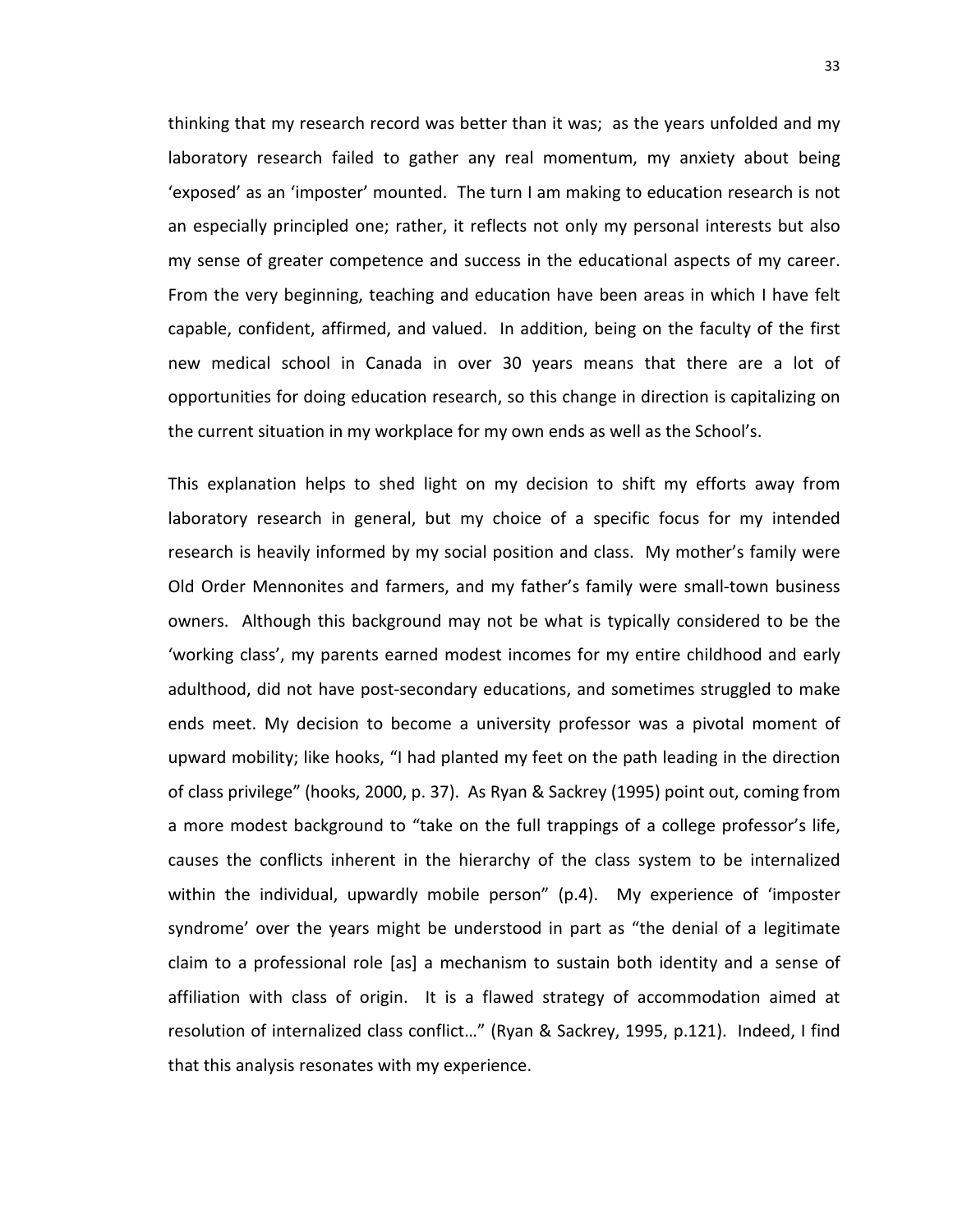This internal tension has also served me well, in that it has kept me sensitized to the ways in which unexamined privilege is expressed by many of the medical students I am teaching. Although these students are usually well-intentioned, my observations are consistent with those of Beagan (2003), who found that most medical students are apparently unaware of their own privilege, and find it difficult to recognize the effects of race, class, gender, sexual orientation, or other markers of social location. Having been unsuccessful in securing a seat in medical school myself because of a relative lack of volunteer experience, it touches a nerve when I hear a medical student (whose parents I know to be professionals) fail to acknowledge their class privilege as having played a role in their success, and instead to "see their good fortune as a sign they are chosen, special, deserving" (hooks, 2000, p.2-3). The work I am proposing to do around social position and critical literacy is directly informed by these kinds of experiences; like Iannacci (2009), "I came to the work from a personal place spurred by professional experiences rather than any attempt to address research gaps" (p.330). In fact, moving in this direction may be a subconscious effort to resolving the internalized class conflict as a result of my upward mobility: instead of "joining the oppressors, assimilating oneself into roles, behaviours, values, and viewpoints that sustain the system of oppression" (Ryan & Sackrey, 1995, p.121), my new research direction might be understood as an expression of allegiance and solidarity with working people, and by extension, with other marginalized groups (hooks, 2000).

#### 2.4 Reflexivity & Praxis

In the research I plan to undertake, I do not feel that it is good enough to simply scrutinize the ways in which social position, identity, and privilege are manifested by medical students through their discourse; I aim to go "beyond the documentation of existing evils to effect real change in the world outside the texts…" (Barone, 2009, p. 593) to a larger form of 'praxis'. Although the work in this thesis itself is purely analytical, I see it as the initial step in a larger research program, with the explicit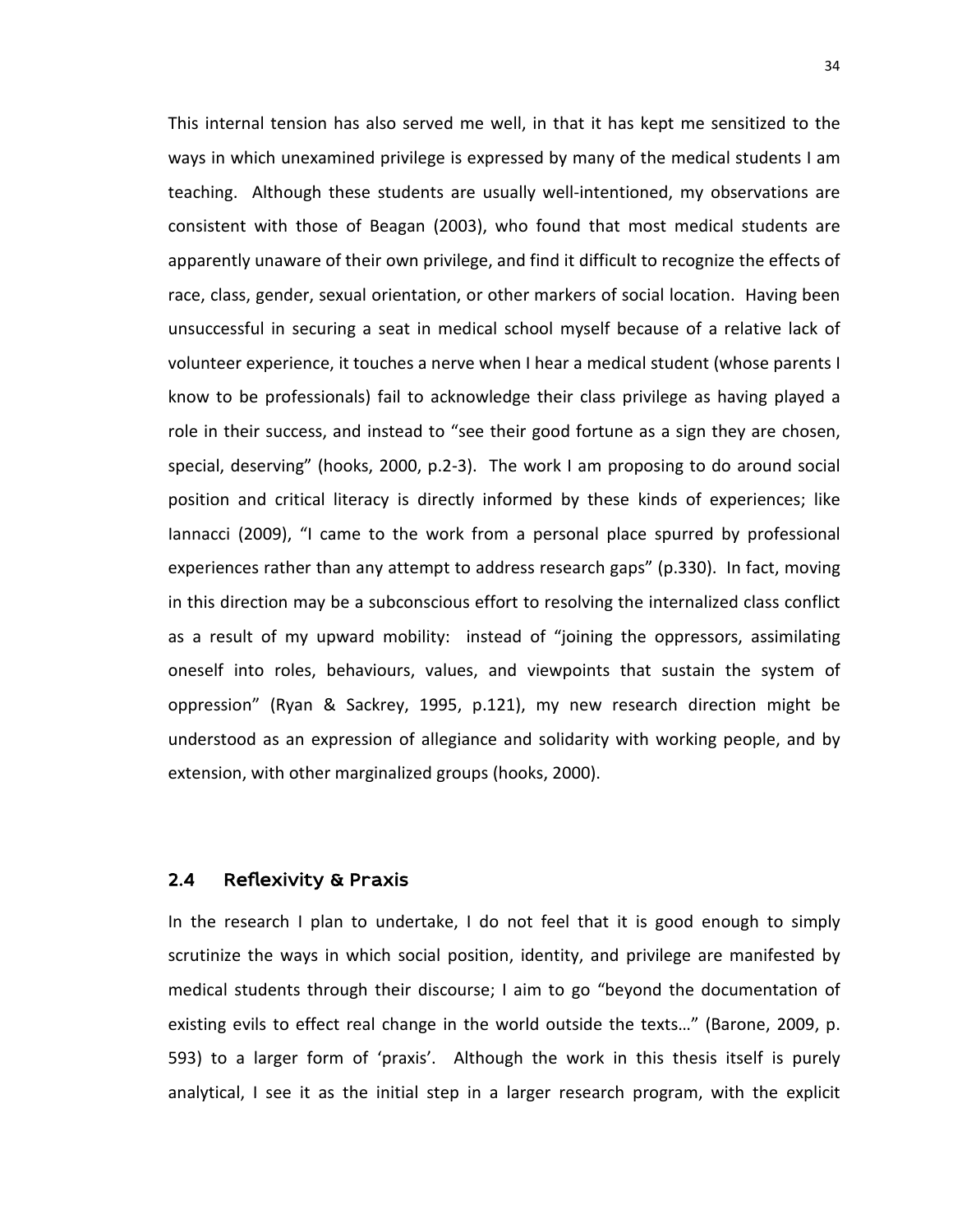intention that my future work will intervene to raise students' consciousness of how medical discourses represent the lives of poor and marginalized people (Fairclough, 2005), and to examine the ways in which their own personal histories, biases, and values may affect their relationships to their patients (Novack et al., 1999); in fact, I have secured a research grant to continue this line of work into the interventional realm, and as of this writing (November 2014) the study has just launched. In working for change – whether it is me doing this research project, or physicians who aim to improve the lives of patients -- it is important that we "know where we stand" (hooks, 2000, p.8).

Knowing where we stand, however, is not a safeguard against bias or the danger of perpetuating oppression. I agree with Iannacci (2007) that:

> I do not believe that I or any other researcher for that matter can bracket or suspend beliefs and biases once they have been acknowledged…acknowledging these beliefs and biases did not ensure that they were not reinscribed in my inquiry…it is important to continually locate, name, examine and reflect upon biases and beliefs throughout the research to remind the reader that the researcher is very much present within the narratives they are constructing and theory choices they are making (emphasis in original, p.68).

Thus, undertaking this analysis of how my own autobiography has shaped my research interests is an important first step in that direction, but a similar reflexive process must be engaged and disclosed in moving forward with this research project in a "process of continual self-conscious critique" (Viruru & Canella as quoted in Iannacci, 2007, p.57). In section 5.5 of this thesis, I revisit these questions from the perspective of the end of the project.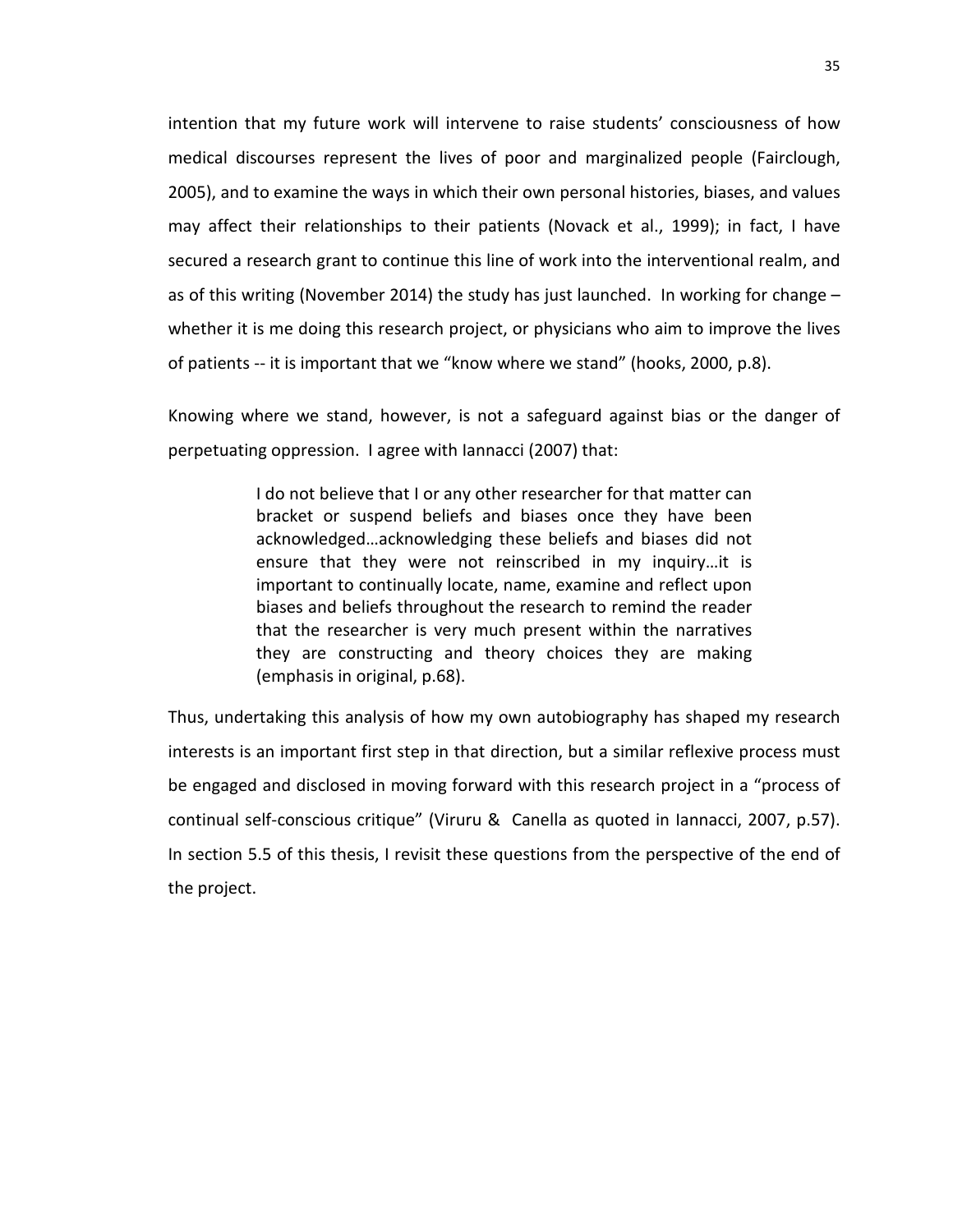# Chapter 3 : Methodology

This chapter describes the methodology used in the research of this thesis. To begin, I outline a general description of critical discourse analysis and the particular scholars, theories, and approaches which have been most influential in my work. Next I describe the sources of the data used for this research, the subjects who participated, and ethical issues in this work. Finally, I discuss the specific analytical approach I brought to this work.

## 3.1 Critical Discourse Analysis

CDA is a cluster of methodologies which resist absolute definition, but which might be best understood as "a problem-oriented interdisciplinary research movements….[with] a shared interest in the semiotic dimensions of power, injustice, abuse, and politicaleconomic or cultural change in society" (Fairclough, Mulderrig, & Wodak, 2011, p. 357). One of the crucial aspects of CDA that distinguish it from other similar approaches is its emphasis on discourse as a *dialectic social practice*; that is, as an act that both takes place in a particular social, cultural, political, and economic context, and simultaneously contributes to and shapes the nature of that context. CDA also emphasizes a recognition of the way that discursive practices are ideological, and "help produce and reproduce unequal power relations" (Fairclough et al., 2011, p. 358); CDA focusses on the implications of social practices for status, distribution or attribution of social goods, power, and whose interests are served or subjugated by a particular discourse (Gee, 2011).

Discourse analysis more generally recognizes that in every instance, language expresses information, action, and identity simultaneously – that saying, doing, and being coexist in every instance (De Fina, 2011; Gee, 2011); further, it recognizes that language does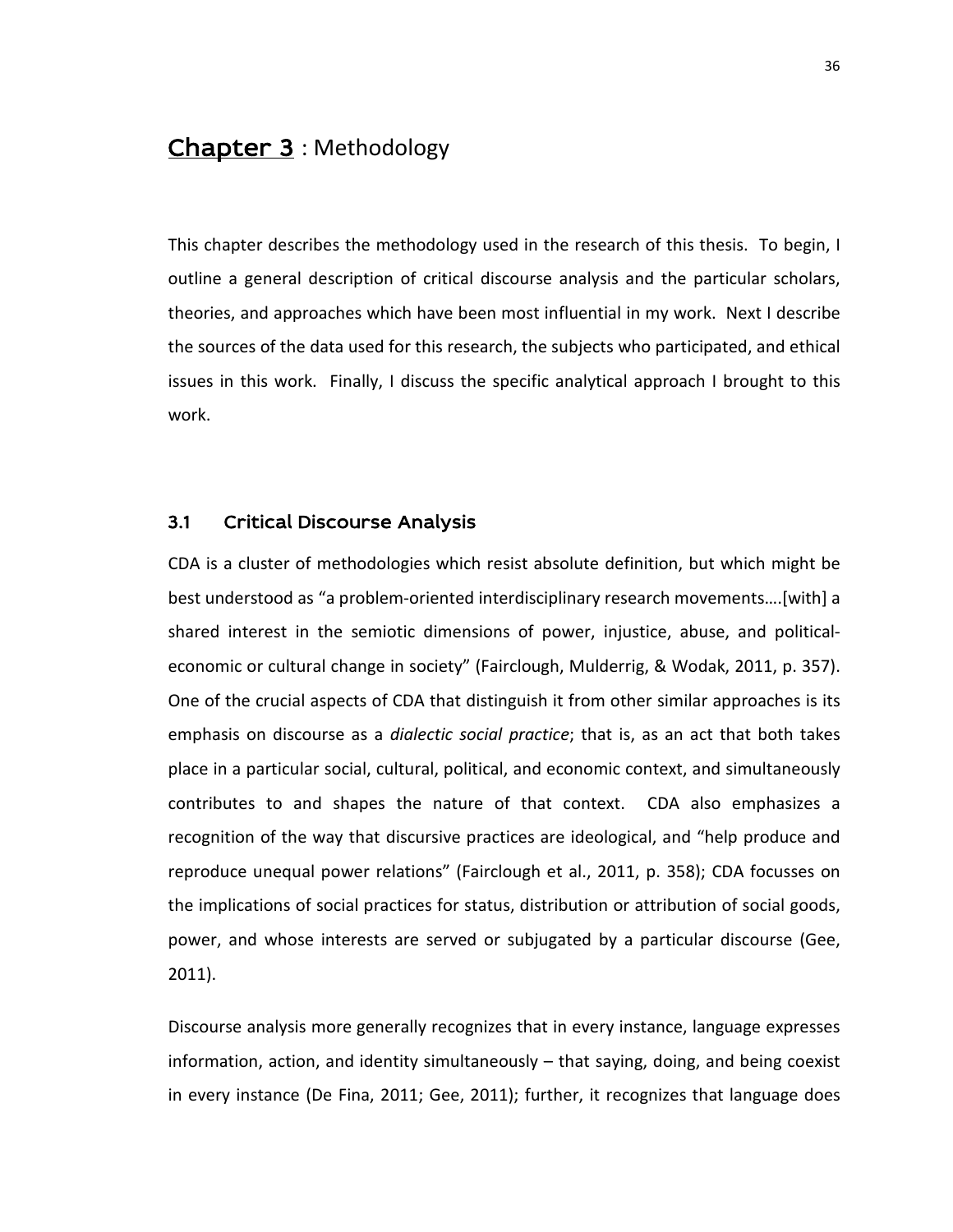not derive its meaning only or simply from the definitions of the words being used, but rather derives its meaning from what it is used to *do* (Gee, 2011). These language practices serve to make certain things significant, enact relationships between the text producer and its audience, privilege some things over others, and imbue some things with value over others (Gee, 2011).

What makes CDA different from non-critical approaches to discourse analysis is that CDA does not only describe the discourse practices, but it also attempts to problematize and expose oppressive discourses by "showing how discourse is shaped by relations of power and ideologies, and the constructive effects discourse has upon social identities, social relations and systems of knowledge and belief" (Fairclough, 1993, p. 12). In this way, Fairclough considers CDA to be not only an approach to analysis, but also an intervention, in that it disrupts the oppressive exercise of power by exposing it, as oppressive power relations become intolerable when exposed, and so subject to the possibility for change (Fairclough, 1993).

The objective in a post-structuralist CDA is not to claim 'objectivity' or to evaluate or make truth claims *per se*, but rather to examine how objects become formed and understood through certain discourses, and in this sense one might understand this as a 'Foucauldian' CDA (Graham, 2005). In CDA, the analyst aims to "tread a fine line between respecting [individuals'] sense-making efforts and providing a critical analysis of the underlying assumptions upon which sense making is based" (Mumby & Mease, 2011, p. 297).

In discourse analysis, we essentially ask "[w]hy has X chosen (or why is X obliged) to use such-and-such a pronunciation/intonation/wording/phrasing/text-type rather some other possible one?" (Chilton & Schaffner, 2011, p. 314). Such choices and obligations reflect elements of the text producer's perspective, social position, identity and worldview, but also have a hegemonic function, in that the effect of discourse "is to establish itself as a form of common sense, to naturalize its own functions through its appearance in everyday texts" (Luke, 1996, p. 20). The function of CDA (and other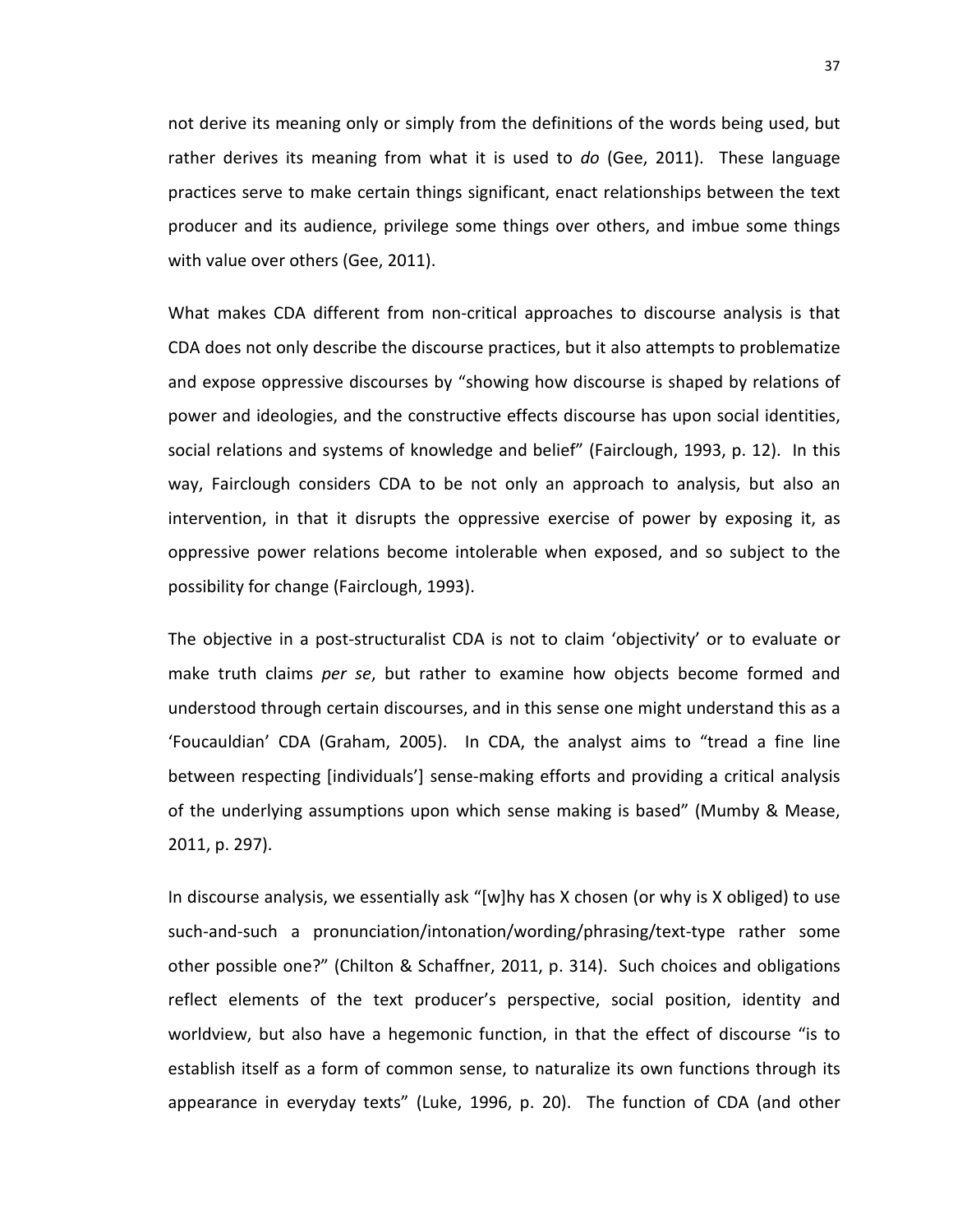forms of critical language studies) is to reverse that process and attempt to 'denaturalize' language practices and expose these commitments, which are normally invisible (Luke, 1996).

#### 3.2 Research Ethics, Subjects, and Data Sources

#### *Research Ethics*

The research herein was approved by the Faculty of Education Sub-Research Ethics Board at the University of Western Ontario, the Research Ethics Board at Lakehead University, and the Research Ethics Board at Laurentian University, and conforms to the requirements of the *Tri-Council Policy Statement: Ethical Conduct for Research Involving Humans* which governs human research in Canada.

#### *Research Subjects*

The individuals invited to participate in this research were alumni of the Northern Ontario School of Medicine MD Program, ranging from members of the Charter Class who graduated in 2009 through to those who graduated in 2013. Invitations to participate were extended to all NOSM alumni who were currently residents in a NOSM post-graduate program; this particular subject pool was selected to address some ethical issues related to this project and my position at NOSM.

Firstly, at the time that I submitted my ethics proposals and was intending to recruit the subjects, I was the Chair of the Student Assessment & Promotion Committee at NOSM, and as such, I was in a position of influence over students who were currently in the MD program; in order to mitigate this, I opted to target my recruitment to alumni of the program who were no longer within that sphere of influence.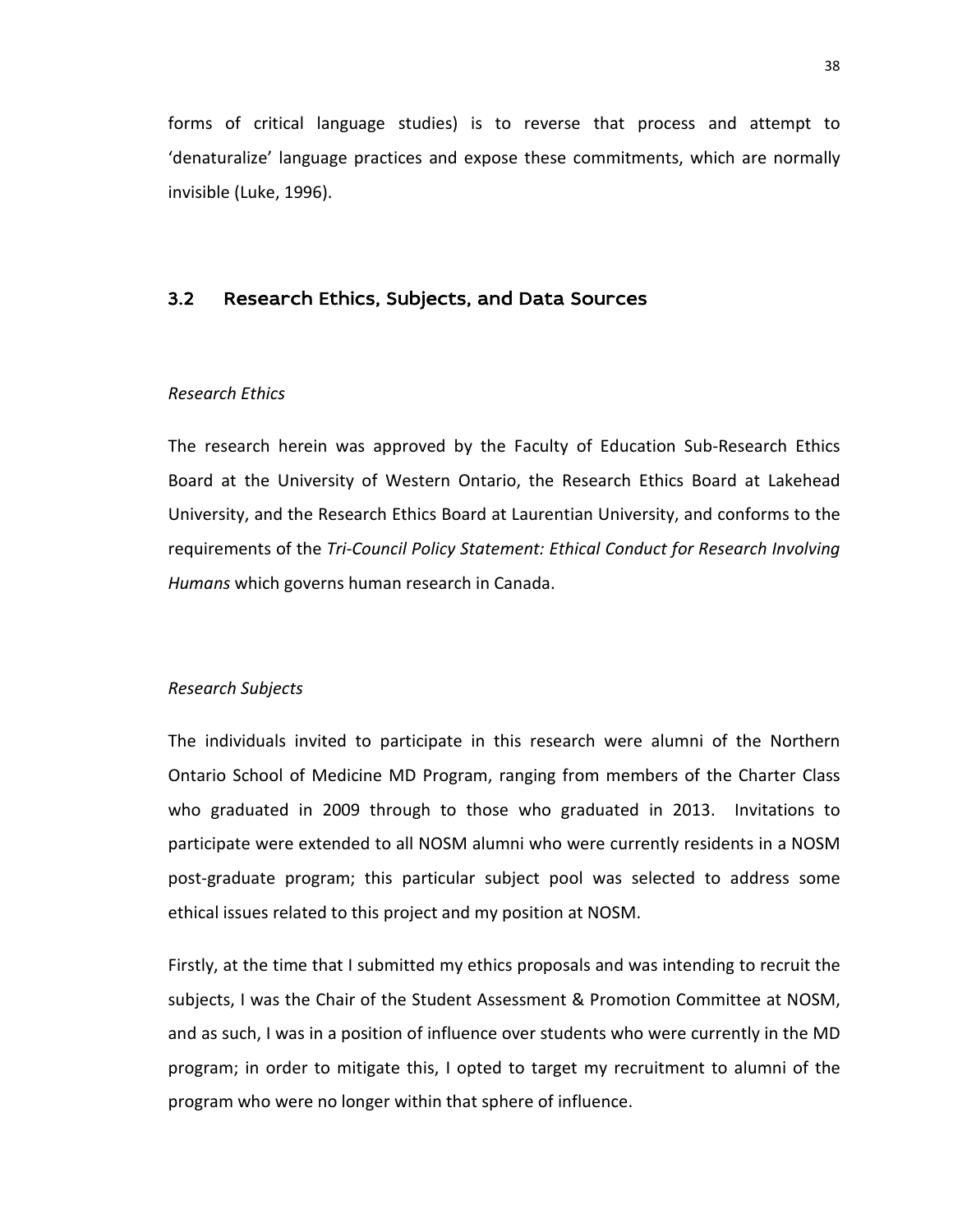This decision to recruit from among NOSM alumni created the new dilemma that I would have to obtain contact information for these individuals, which was not always readily available, and privacy issues prevented others from providing this contact information to me. Thus, since a substantial proportion of medical residents in the NOSM post-graduate residency programs are MD graduates of NOSM, it was possible to extend invitations to potential participants through the residency program coordinators at NOSM, without them having to provide the email addresses to me. I provided the text of an email and letter of information and consent to the program coordinators, who in turn forwarded that email on to all of the residents in their programs who were NOSM alumni.

Ultimately, 8 individuals gave their informed consent to participate in the research. Of these, 3 were from the 2010 graduating class, 1 was from the 2011 graduating class, and 4 were from the 2013 graduating class. There were 5 women and 3 men, which is a reasonable reflection of the gender division in the NOSM student body. No data were gathered with respect to other subject characteristics, in accordance with the requirements of the ethics boards.

#### *Data Sources*

After consent was obtained from all 8 subjects, administrative staff in the Assessment Office at NOSM accessed the assessment archives and located the written assignments that subjects had submitted as part of their  $4<sup>th</sup>$  year Northern and Rural Health curriculum requirements. Staff members removed personal identifying information such as names and student numbers from the documents before providing them to me. Once I obtained them, I removed any additional information within the texts themselves that may identify individuals or communities; where any individuals (such as preceptors), communities, or hospitals were named in the text, I replaced such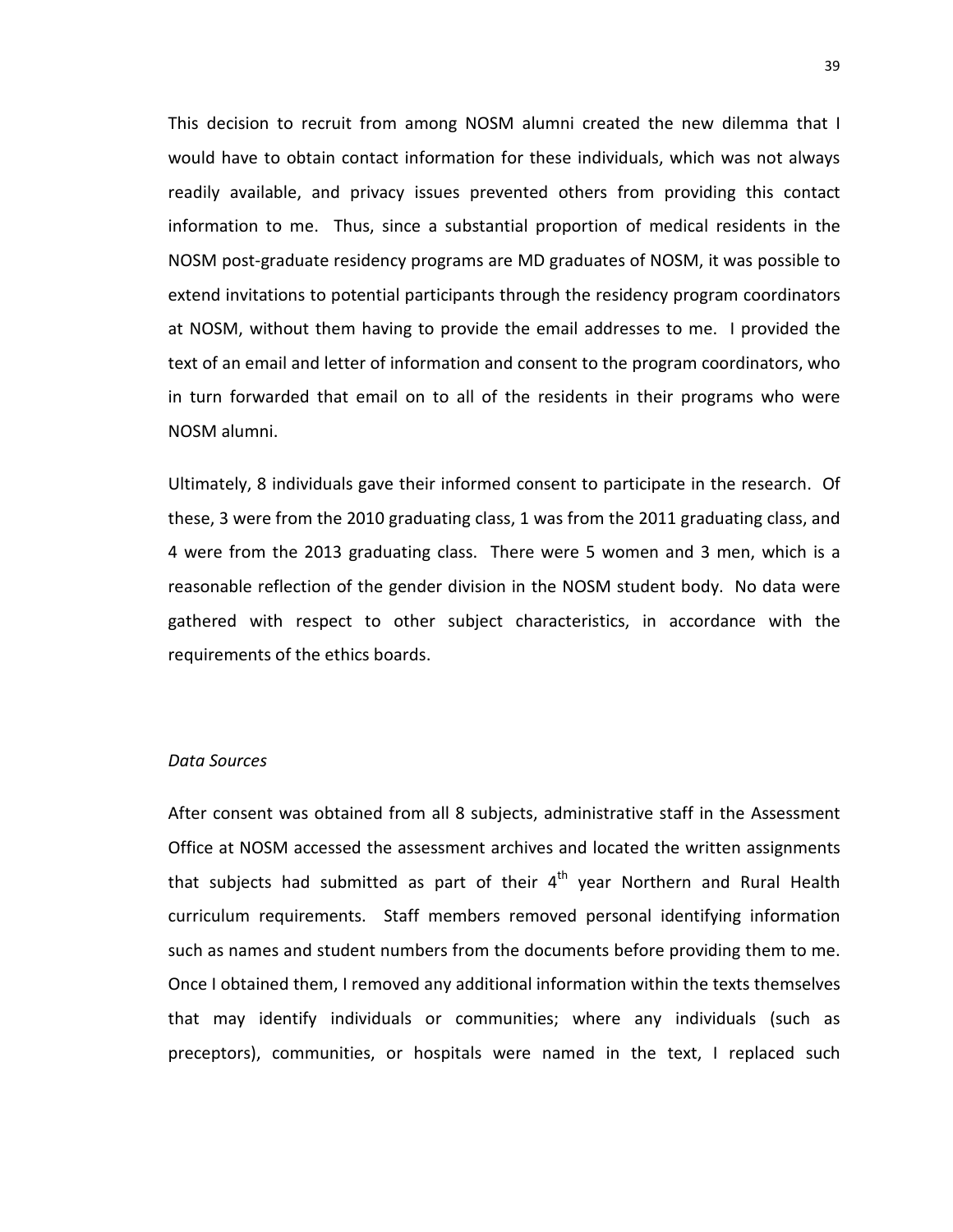information with a string of repeated capital letters (eg. "TTTTTTT"); the letter chosen was selected randomly and did not related to the word replaced in any way.

The assignments used in the  $4<sup>th</sup>$  Year Northern and Rural Health curriculum over the period of study varied considerably in form and content. For the early years included in the study, students were asked to provide relatively short (ie. one or a few paragraphs) responses to very targeted questions about issues in Northern and rural health; in a few instances, the questions that prompted the writing were not available. In the later years, students were given a topic and asked to submit an essay approximately 1500 words in length. Some of these prompts are quite lengthy, and so the full texts of the questions posed to the students (where available) are contained in Appendix 1; to summarize briefly, the questions posed addressed the following topics:

- Distinguishing 'cultural safety' from 'cultural awareness', 'sensitivity', or 'competence';
- Access to health care in northern, remote, rural, and Aboriginal communities;
- Aboriginal health, including cultural values of health, and health inequities;
- Relationships between Aboriginal peoples, physicians, and the health care system;
- Women and Aboriginal health;
- Unique aspects of medical practice in rural communities;
- Women in the health care workforce in the North;
- Interprofessional collaboration;

 $\overline{a}$ 

- Medical education and social accountability;
- Impact of the Drummond Report<sup>[4](#page-46-0)</sup> on northern health.

<span id="page-46-0"></span><sup>&</sup>lt;sup>4</sup> The 2012 report from the *Commission on the Reform of Ontario's Public Services*, formally entitled *Public* Services for Ontarians: A Path to Sustainability and Excellence, has been dubbed "The Drummond Report" in popular and media parlance after the Chair of the Commission, economist Don Drummond. The report made numerous recommendations about how to constrain spending on health care in the province.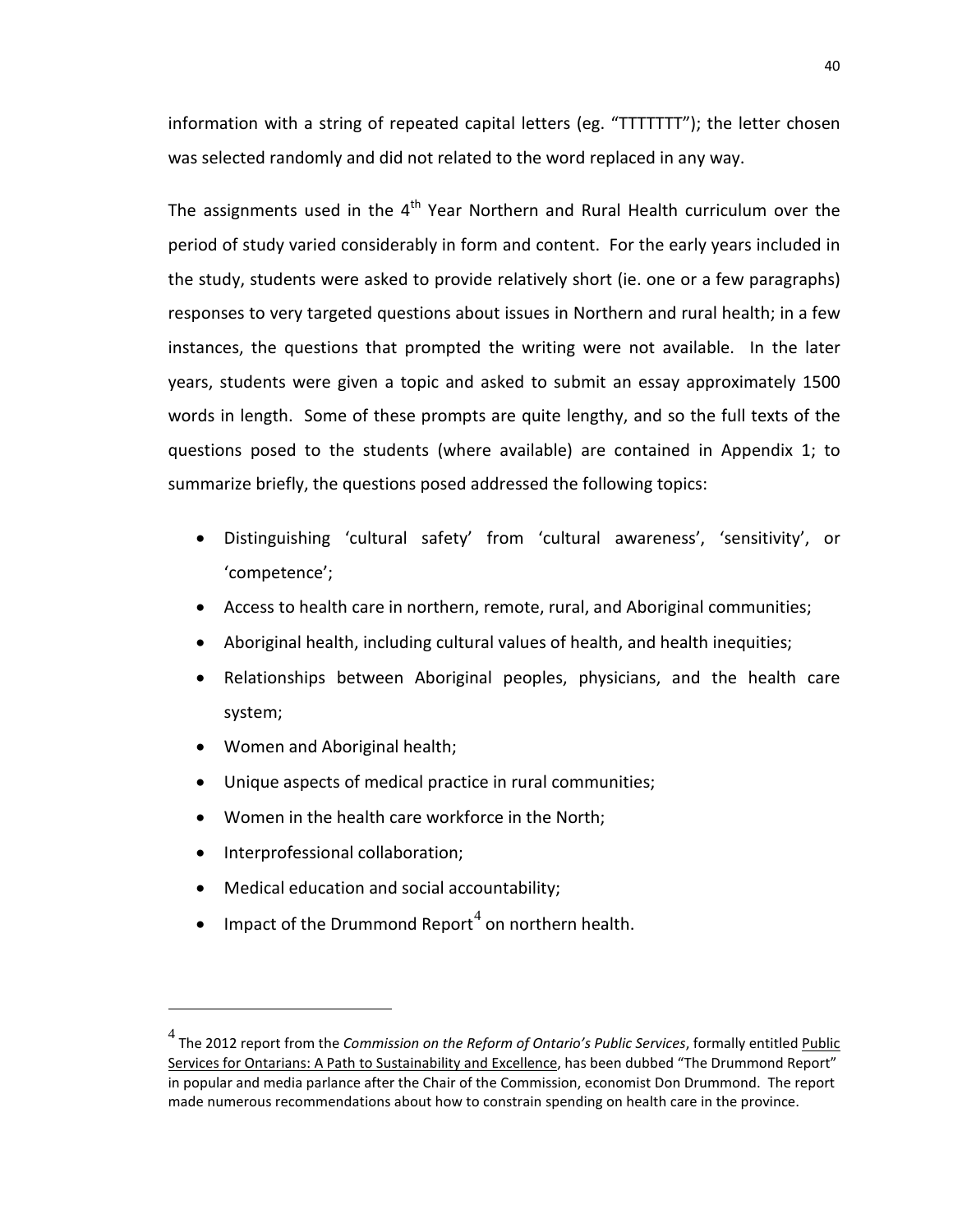The responses to each question were isolated and analyzed as individual pieces of text. In total, 35 distinct pieces of text were derived from the materials produced by the 8 subjects in their final year of medical school. These 35 pieces were treated as distinct texts in the analysis, as the texts created by the same individual are not linked in the analysis.

#### 3.3 Analytical Approach

In contrast with a formal linguistic type of discourse analysis, this work employs an empirical and critical approach to discourse analysis, and as such I did not make use of a highly structured coding method. Instead, this form of discourse analysis is broadly thematic, and examines the function of language-in-action with particular attention to the ways power is expressed and transacted, and what can be understood as 'legitimate' or 'true' through that discourse (Hodges, Kuper, & Reeves, 2008). My analysis is informed by Foucault in the sense that I have brought Foucauldian notions of power to bear on this analysis. For example, following Hodges et al (2014) I recognize the interdependence of power and knowledge, and conceptualizes it as inevitably present in all relations and is constantly negotiated and transacted, which may have negative or positive effects.

A first reading of the texts was undertaken to review all of the samples and identify broad themes to inform the development of a more structured coding framework. This initial review yielded the general themes as detailed in Table 1. After this first round, the structured coding framework was developed based on the topics above. Texts were imported into NVivo 10, the coding framework was constructed as 'nodes' for coding, and I manually analyzed and coded each text in-depth. During the coding process, I kept "field notes" to capture my thoughts, insights, and comments as to what might be fruitful areas for discussion and evaluation. Once the texts were coded, I developed my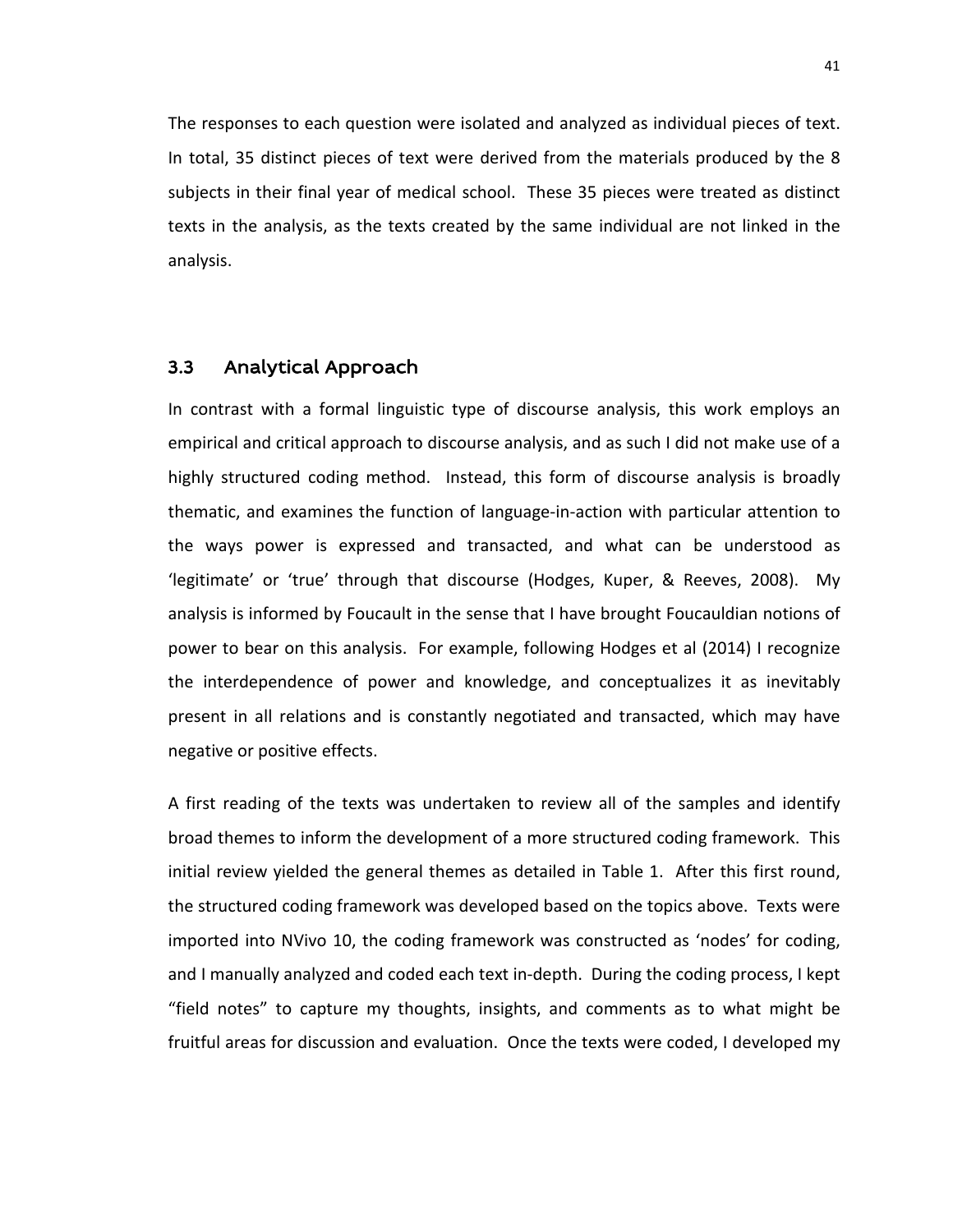analyses of the themes that were most prevalent and relevant for informing the curricular intervention I intend to develop as part of the larger project.

| Table 1: Broad themes identified for analysis |                                                                                                                                                                                                                                 |
|-----------------------------------------------|---------------------------------------------------------------------------------------------------------------------------------------------------------------------------------------------------------------------------------|
| relationship to authority                     | deference vs. critique; consciousness of status, hierarchy; orientation to<br>received knowledge                                                                                                                                |
| modernist views of progress                   | tradition vs. innovation, status quo vs. change, future vs. past orientation;<br>expansion of medical knowledge; complexity and 'new' challenges                                                                                |
| epistemological values                        | positivism/empiricism vs. constructivism; privileging clinical<br>knowledge/expertise over other forms; experience, exposure, awareness;                                                                                        |
| race and ethnicity                            | determinist vs. constructed; terminology used for Aboriginal peoples;<br>relationship to 'others'; colonization                                                                                                                 |
| gender                                        | determinist vs. constructed; family roles; personal characteristics; the<br>'problem' of female MDs; as determinant of health                                                                                                   |
| rurality                                      | as 'challenge' vs. 'benefits'                                                                                                                                                                                                   |
| identity                                      | as related to:<br>profession (medical student, physician, specialty)<br>geography (Northern Ontario, rural, Canadian)<br>institution (NOSM, physician communities)<br>ethnicity, race, culture (implicit or explicit)<br>gender |
| professional relationships                    | as colleagues, collaboration, partnership, teamwork,<br>interprofessionalism, with patients                                                                                                                                     |
| agency                                        | who is an agent?                                                                                                                                                                                                                |
| individual vs. collective<br>orientation      | private vs. public goods; 'lifestyle' vs. social determinants of health; public<br>vs. private medicine                                                                                                                         |
| helping vs. social justice<br>orientation     | helping, advocacy, structural change, charity, altruism, equity                                                                                                                                                                 |
| community                                     | as geography, shared purpose, common values or concerns                                                                                                                                                                         |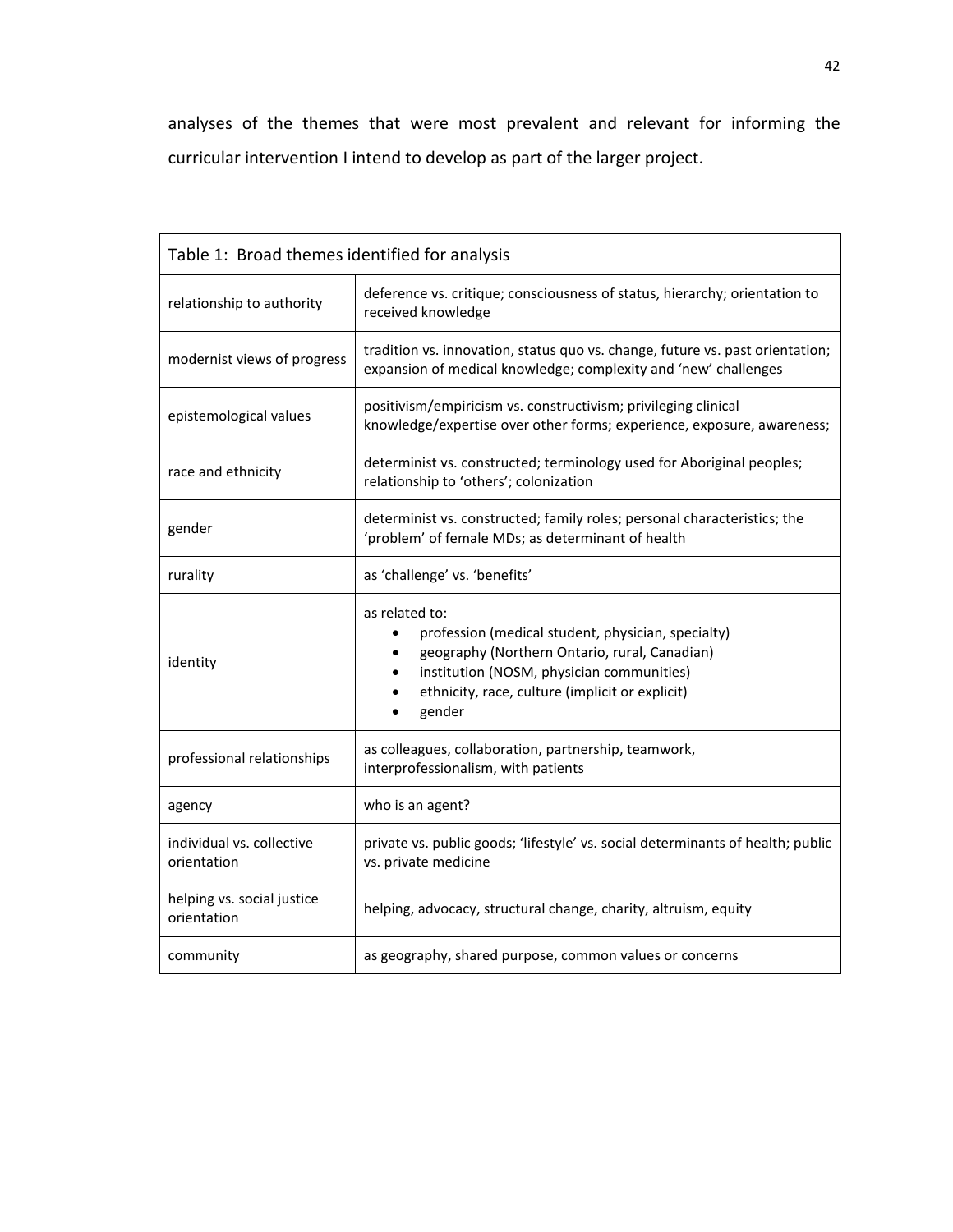## Chapter 4 : Findings and Analysis

*"What counts in the things said by men [and women] is not so much what they may have thought or the extent to which these things represent their thoughts, as that which systematizes them from the outset, thus making them thereafter endlessly accessible to new discourses and open to the task of transforming them."*

*(Foucault, 1974, p. xix)*

The 35 texts analyzed for this research are rich data sources with myriad possibilities for analysis. For the purposes of this thesis, I have chosen to focus on a subset of the possible themes for substantive analysis, setting aside the others for future work.

In analyzing these pieces of text, my intention was to examine the ways in which the learners' writing expressed "connivance with, and even uncritical acceptance of, wider social narratives or 'norms'" (Bolton, 2006, p. 207). In other words, the emphasis in my analysis was not on the literal meaning of the texts, but rather an examination of those aspects of their discourse that indicate their personal investments with respect to their self-understanding (particularly in their role as medical professionals), and their ideological investments. As highlighted in 3.1, I want to reiterate that the objective of CDA is not to make truth claims about what the texts are 'really saying', but rather to examine the ways that the discourses employed foreground certain perspectives and identities, and consider what interests might be served by these discursive choices.

The Chapter starts by considering the conditions under which the texts were produced as crucial influences on the discourses employed by the learners. The remainder of the Chapter is divided into sections each exploring a different theme: professional medical identities; discourses of 'community'; the 'challenge' of rurality; indigeneity, ethnicity, and culture; ideologies of gender; and the social determinants of health.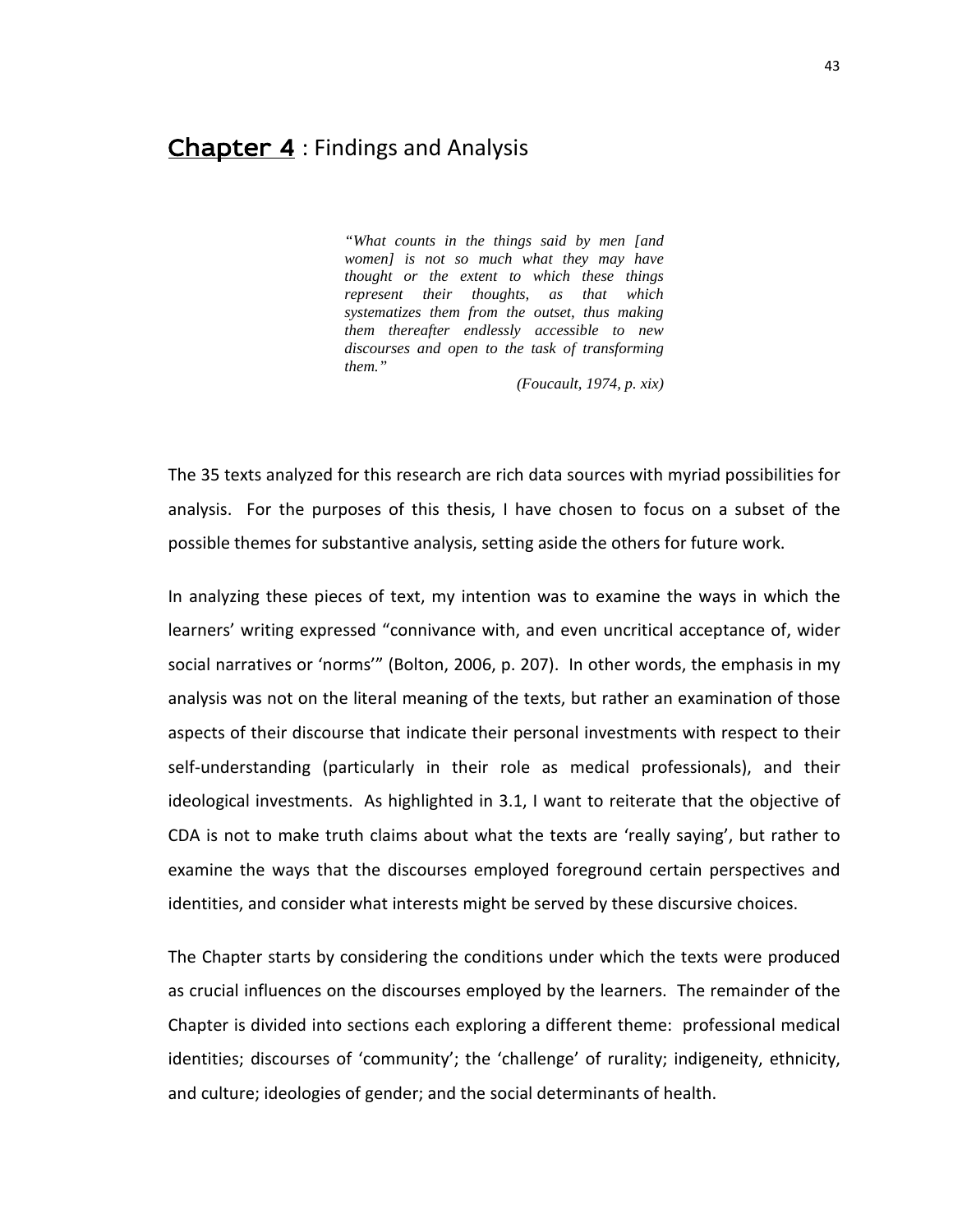#### 4.1 Conditions of Discourse Practice

In CDA it is important to consider not only the text itself, but also the processes of text production and interpretation, and the social context of the discursive event, thus recognizing that language is not simply an individual activity, but rather a form of social practice (Fairclough, 1993). Writing of any kind does not take place in a social vacuum, and the texts examined here were produced in a very specific context, with particular expectations, and this will have concrete effects on what is written; as Richardson (1994) points out, "how we are expected to write affects what we can write about" (p. 520). Thus, prior to delving into my analysis of content of the texts themselves, it is important that I take some time to consider the contexts in which these texts were produced, and the implications these contexts may have for the texts that were produced.

The written texts I analyzed were produced in response to specific prompts (see Appendix 1) related to the intended learning outcomes for students in northern and rural health, for the purposes of student assessment. This will obviously have major implications not only for the content of the texts, but also their form and structure. The faculty members on the Northern & Rural Health Curriculum Committee determine the topic based on the learning objectives, set the specific agenda for each question to be answered, and demand specific types of structures (eg. "give 2 examples from your own experience", or "in an essay of no more than 1500 words…"), thus constraining the students in their expression. Many of the questions posed to the students demanded a highly structured answer addressing specific points – in fact, one of the questions posed was so highly detailed in its specifications for the desired answer that the length of the question itself (318 words) was longer than the maximum length the students were allowed to write (250-300 words). The conventions of academic writing insist that they address the topic or question set for them, with restricted scope for discretionary digression on the part of the student.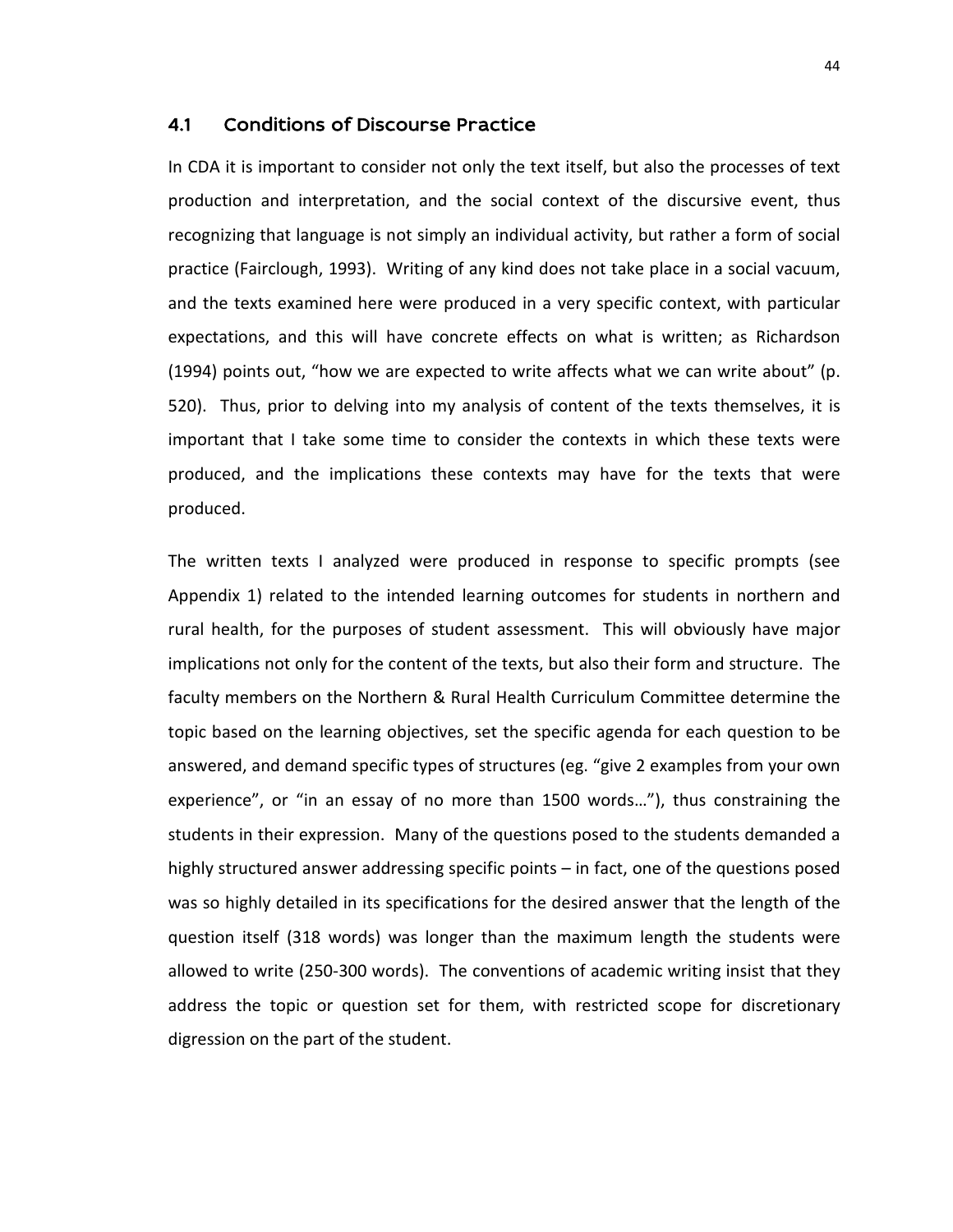The fact that these texts were produced for the purpose of evaluation will undoubtedly have a significant impact on what is produced by the students. It is the faculty on the curriculum committee who evaluate the texts produced, passing judgment and accepting or rejecting the responses. The ability to not only make demands of the text producers but also to evaluate them creates a set of power dynamics in this exchange that constrain the students in their ability to express particular views, emphasize or deemphasize certain elements, or frame the issue according to their own perspectives. They are required to be 'polite', conforming to the conventions of academic writing (which will be somewhat formal), and to largely refrain from challenging the question itself. What is being said or not said will arguably be only a partial – and maybe even a minimal – an expression of their own views, but will be heavily shaped by what they perceive the medical school wants and expects to hear from them; they will produce what they think a medical student, and in this case, specifically a *NOSM* student, *ought* to say. After 3-4 years of exposure to these topics, the curriculum makes clear to the students what they are expected to have gained from it. In producing texts in response to these prompts, it is reasonable to question to what extent the values expressed by the students are truly held by them, and the extent to which they are derived from or imposed by the values of the School as communicated through the formal and informal curriculum. In other words, in each case, we must be conscious that the students may be writing what they genuinely have learned or believe, but it is also possible that they have developed insight as to what perspectives are acceptable to express and are writing to conform with the expectations of the School.

In any use of language, the producer must anticipate a particular kind of 'interpretive subject', and structure their utterance to the background, resources, and experiences that the interpreter is presumed to have. Clearly, in a situation of this nature, the audience for the text is presumed to be a faculty member with some variety of expertise in northern and rural health. This will also shape what they say and how, since they can rely on certain kinds of presumed knowledge, common ground, and mutually-available assumptions, and anticipate certain kinds of expectations. One somewhat unusual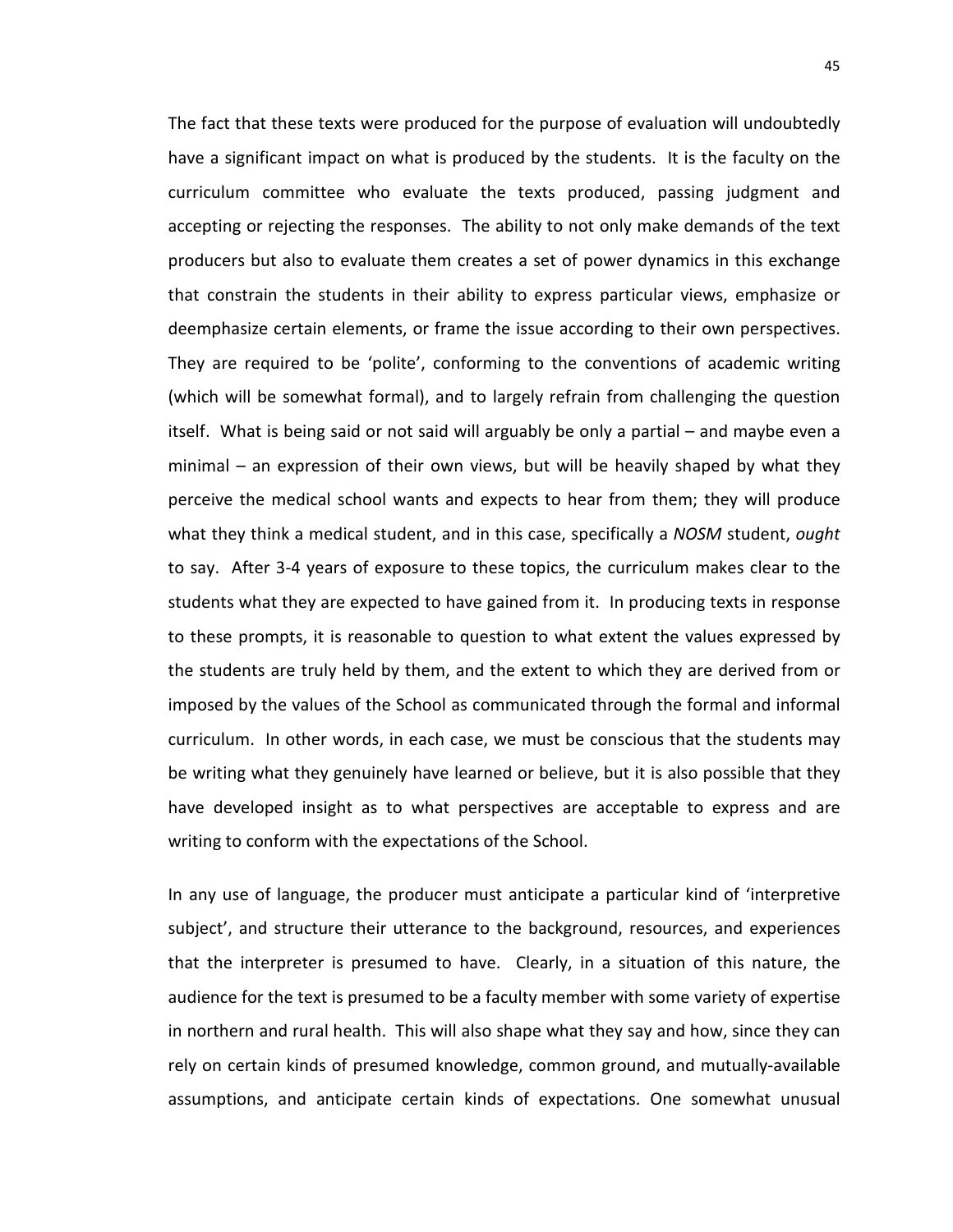aspect of the conditions under which these texts were produced is that, unlike in most university contexts where the students would know the professor whom they were writing for, the faculty writing the questions and doing the marking were often not known to the students – that is to say that not only had most of them never met (either in a classroom or otherwise), but also that the students literally did not know the identity of the person they were writing for or who would be marking them. The questions were provided to them 'by the committee', and the evaluator would be one or more unspecified faculty members of that committee. Thus in crafting their responses to the prompts, the students would not necessarily know precisely who their audience was – it could be a medical anthropologist with expertise in Aboriginal health, a family physician who had practiced in a remote and isolated town in Northern Ontario for 20 years, a retired physiotherapist in Sudbury, or a PhD in medical education. Such uncertainty about the audience who will be evaluating the work affects what the students can presume about the audience in terms of their shared referents, values, and perspectives. In the context of writing produced for evaluation, this uncertainty is likely to elicit a sort of conceptual conservatism from the students. Not knowing exactly who the audience is, and simultaneously knowing that that person is in a position to judge them, students may be more likely to write something 'safe' that they believe will be palatable and acceptable across a broad range of possible evaluators.

Although these essays are assigned with the professed purpose of stimulating reflection in the students (in the earlier iterations, they were titled "reflective essays" by the curriculum committee), it seems likely that the scope for students to be entirely honest in their reflections is highly constrained, and that the production of these essays represents a sort of "paradoxical discipline, as a technology of the self in which…there are certain things that may be said and those that may not be said. Growth becomes subjection" (Bleakley, 2000, p. 14). Given the power relations between students and faculty, and the evaluative nature of the exchange between them, there will be greater pressures for the students to reproduce the content and values conveyed to them in the curriculum rather than to transform or challenge them. This places rather restrictive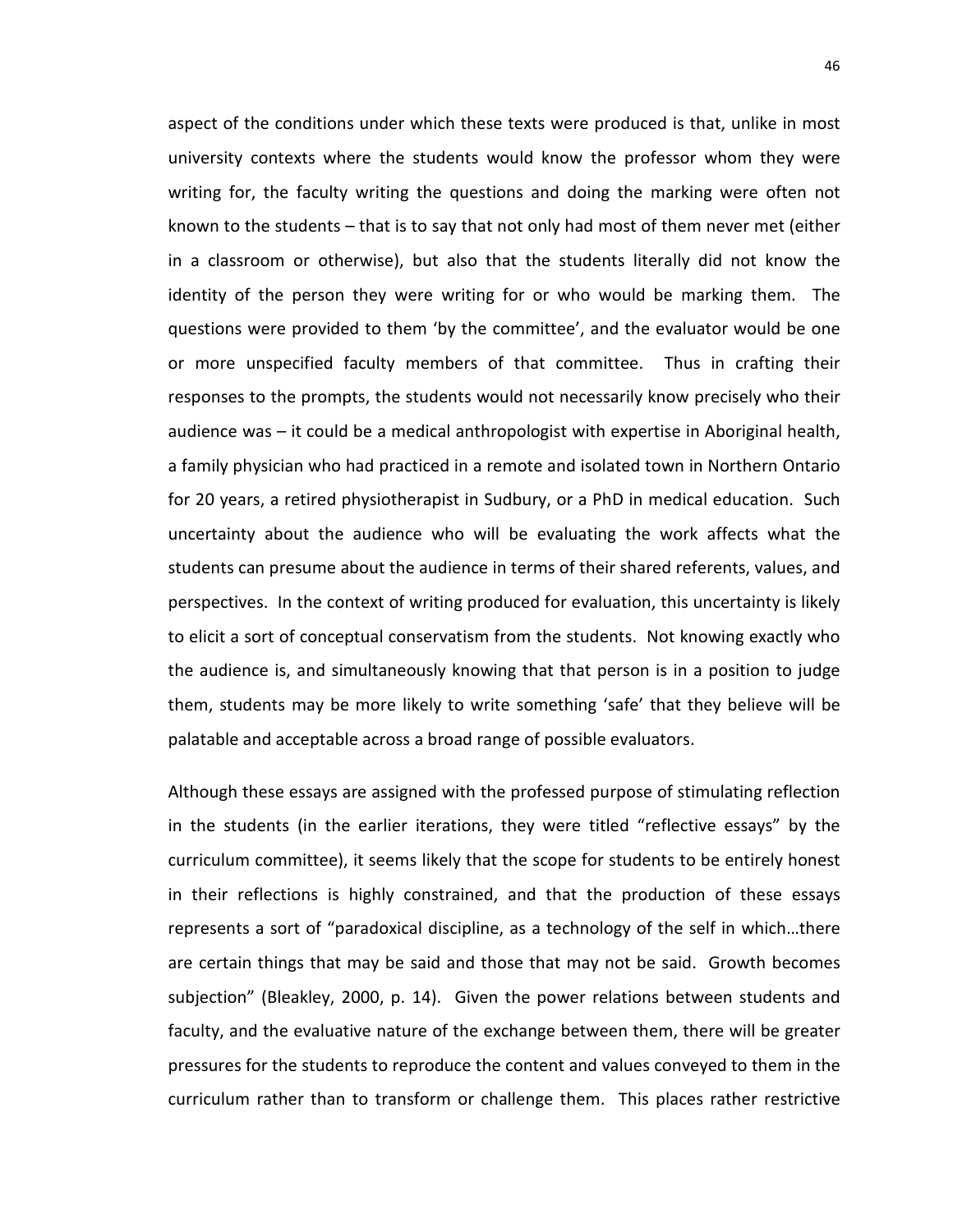limits on the kinds of reflective interrogations that it will be 'permissible' for the students to express.

Given all of these factors impinging on the students as text producers in this case, I believe it is exceedingly important to be very conscious that the positions expressed (explicitly or implicitly) in these texts reflects the conditions of discourse practice at least as much (or perhaps even more than) the actual perspectives of the students themselves. In fact, one of the participants explicitly made reference to this in their email response when they provided their consent to participate:

> Although I do not recall the exact content of some of the essays I wrote…I do remember that the 'opinions' I expressed in these essays for marks were not always my 'true opinion'. I imagine the same can be said for others. (personal communication)

Thus, certain kinds of constructions and representations may be the product of the conditions of the discourse practice and not necessarily reflect the ideological commitments of the writers, since the conditions of these discourse practices will have a heavy hand in determining *what* can be said and *how* under these circumstances. Although the discourse practice may appear at first glance to be unidirectional (the student producing text for the audience), in fact the exchange is much more complex, where the students are producing text in response to the prompts set for them, simultaneously anticipating certain kinds of responses from the evaluators, all while situated within the larger context of the curriculum, the School, and the larger social milieu of medicine. Thus the texts can be read as implicitly in dialogue with a multitude of dimensions, in spite of the fact that only the student's voice is literally present.

#### 4.2 Professional Medical Identities in Transition

As discussed in section 1.6, one's identity is established through discursive acts; discourse constantly constitutes, enacts, and negotiates identity, and in doing so it distinguishes 'self' from 'other' and classifies and judges others relative to the self, and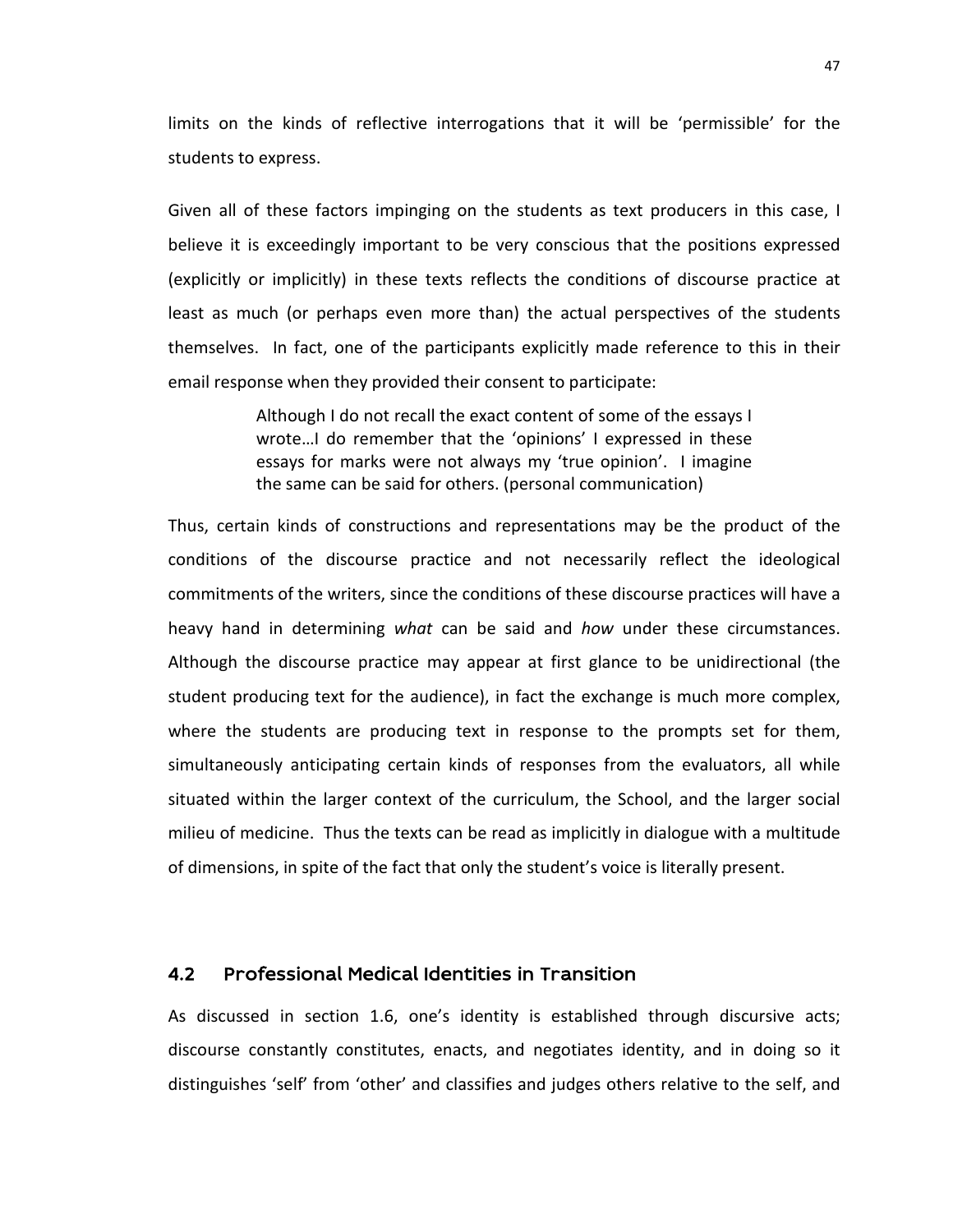signals alignment, similarity, and difference, as performed and recreated through interaction with others (De Fina, 2011). Like many forms of professional education, medical education is not only a process of inculcating clinical skills and knowledge, but "is fundamentally a process of identity construction (and reconstruction)" (Bleakley et al., 2011, p. 63). Those who take on the identity of 'physician' are not at liberty to define and enact it as they see fit; the position is only available to those willing to conduct themselves in a way that is largely consistent with societal norms about it, and it may be withdrawn or contested (Anton & Peterson, 2003) – through official channels (like the College of Physicians and Surgeons of Ontario), professional socialization and peer influences, and the processes of medical education.

One of the crucial tenets of critical discourse analysis is a recognition that discourse is dialectical, both shaping and shaped by social practices. Any organization is defined to a large extent through their members' discursive practices (Mumby & Mease, 2011), and so the discourses of medical students are not only shaped by the discourses of the medical profession, but simultaneously serve to shape it. For medical students, the adoption of a professional medical identity "is constituted through a configuration of enunciative modalities and subject positions which is held in place by the current rules of medical discourse" (Fairclough, 1993, p. 44). From a constructivist standpoint, the identities articulated through the students' discourses are as much about identities being *constructed through* their texts as they are about the texts *revealing* their identities (Bleakley, 2000). In this case, I must be careful to interpret these writings not simply as *revealing* students' identities, but recognizing that these are also, concomitantly, *constructing* their identities, or the identities they perceive as being 'acceptable' to the audience of evaluators. To some extent, the norms of the context (ie. essay writing for a professional school) will heavily influence the stylization of the texts….the students know that they are expected to have a particular identity (ie. medical student) for these essays. In situations like these, it is likely that the social identities projected by the medical students are in part a response to the stereotypes of roles, characteristics, and ideologies that are associated with and considered to be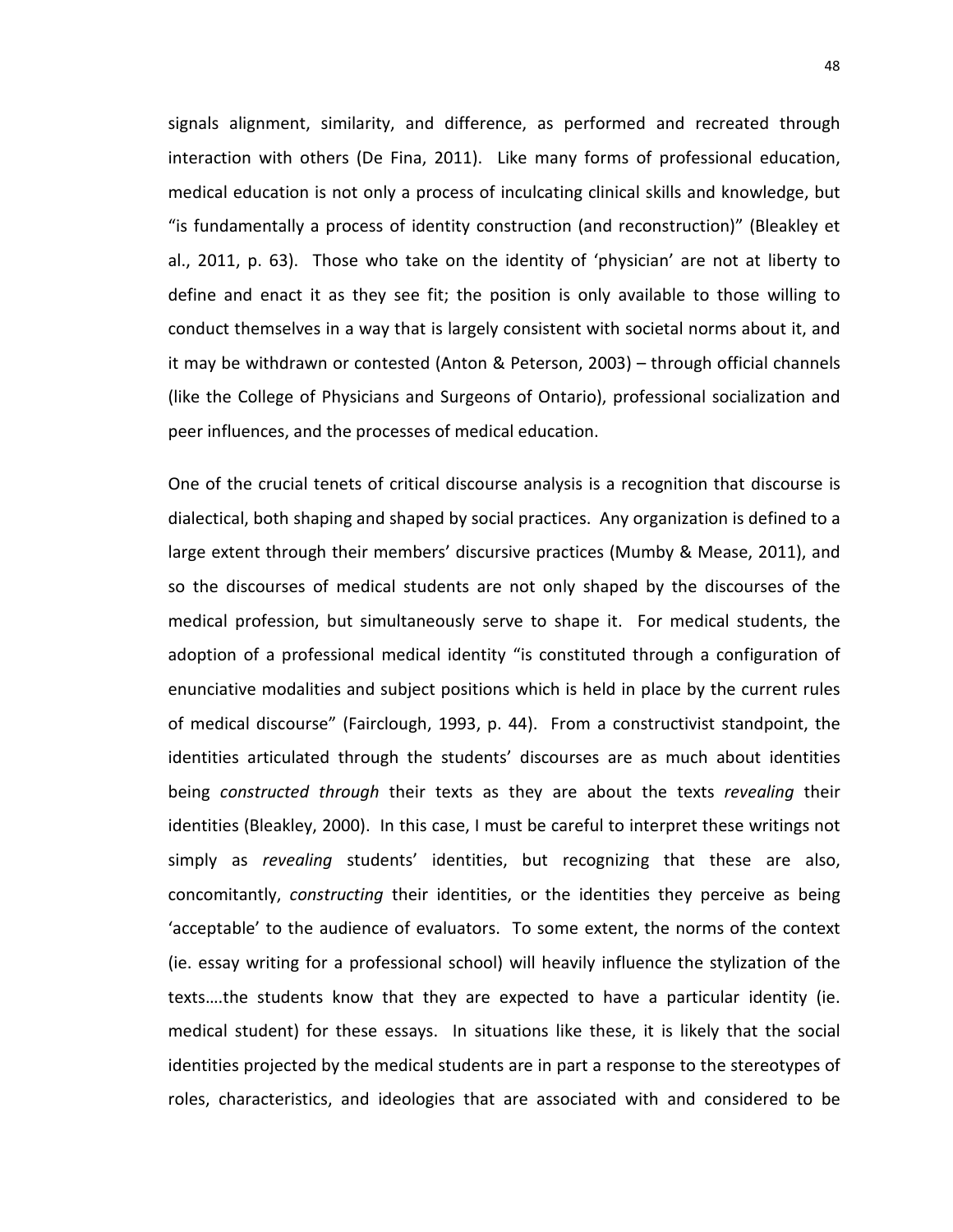appropriate for the medical profession and for conventions of academic writing. Nonetheless, it is of interest to examine the ways in which this is taken up by students, and what they perceive to be the 'appropriate' representation of a medical student identity. In this section I am focusing exclusively on the theme of the transitional professional identity expressed by students in these writings; other aspects relating to identity will be raised in the subsequent thematic sections (for example, discourse related to gender identity will be discussed in section 4.6).

As Bleakley and colleagues (2011) point out, the development of a medical identity takes place in the context of a community of practice, with initiates coming to develop an increasing sense of belonging to the target community. In these texts, the participants' identities as medical professionals appear to be largely in transition; byand-large the participants have not yet fully claimed the identity of 'physician' for themselves, and often explicitly identify themselves as a medical student or a *future* physician.

The predominant way that the learners explicitly characterized their professional medical identity in these texts was as a medical student. When introducing an example, they frequently framed the anecdote as 'based on my experience as a medical student…' or 'clerk', or to say 'while on placement…'. They also signaled their student identity in other less direct ways. In several instances, the students made reference to other medical students as 'my peers' or 'my colleagues', clearly aligning themselves with other students. Speaking from the subject position of 'student' appeared to correspond with several other characteristics as well. For example, from the 'student' position, the learners frequently characterized their learning in relatively passive terms, described as 'observing', 'seeing', or otherwise painting themselves as relatively inert observers. Certain constellations of relationship to physicians and patients were also apparent when participants spoke from the 'student' role. The ways that physicians were described were characteristic when speaking from the subject position of 'student'; participants tended to view them as authority figures, and frequently alluded to the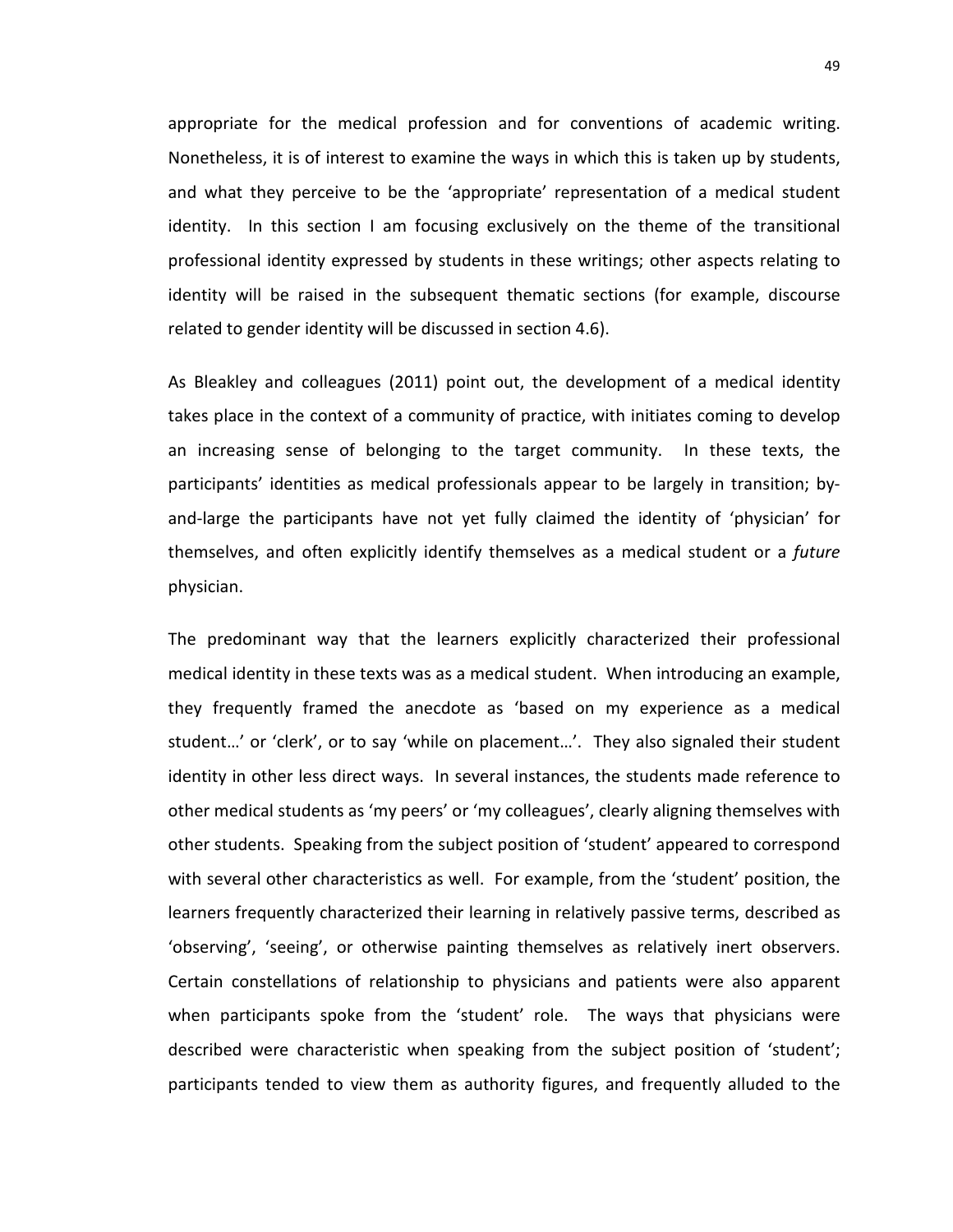educational role of the physician, describing them often as a 'preceptor' or 'mentor'. The representation of the relationship to patients was also notable when positioning themselves as students; most often, students related themselves to patients through their preceptor (eg. "when we were through with his patients…"); in one instance, a student referred to a patient as "'my' patient", the quotation marks around 'my' suggesting that this student felt that forthrightly claiming the patient as their own needed to be qualified in some way. In contrast, when identifying as a "future physician", participants were much more likely to use the first person, and to refer to patients unqualifiedly as "my patients". This suggests that they may not yet feel legitimate in claiming the physician identity for themselves in the present, but that it is acceptable to do so in an aspirational, future-oriented framing.

Even where explicit claims about identity are not made, it is possible to tease out aspects of alignment and identity through the use of prepositions such as 'we', 'you', and 'they'. Where the word 'we' is used, it strongly signals an alignment with the author's own identity and affiliation. In these texts, 'we' was most often used in the context of affiliation with the medical profession in some form -- as medical student, future physician, physician, or rural physician, consistent with the more direct signifiers examined above. Notably, 'we' was also used numerous times in order to draw a contrast between the writer and Aboriginal peoples; for example, one student wrote "When dealing with some patients, especially native patients, we need to remember to slow down…"; another noted "We are often taught how aboriginal [sic] people see health as a mind body soul community connection…".

When a more general physician identity was invoked (as opposed to a *future* physician), the students tended to 'hedge' their identification with this role by placing the physician in the  $2^{nd}$  or  $3^{rd}$  person – for example, in describing the advantages of rural practice, one participant writes:

> …you are able to perform a greater amount of skills and procedures as you are often one of the few physician [sic] who is present to do them…You get to know your patients better as you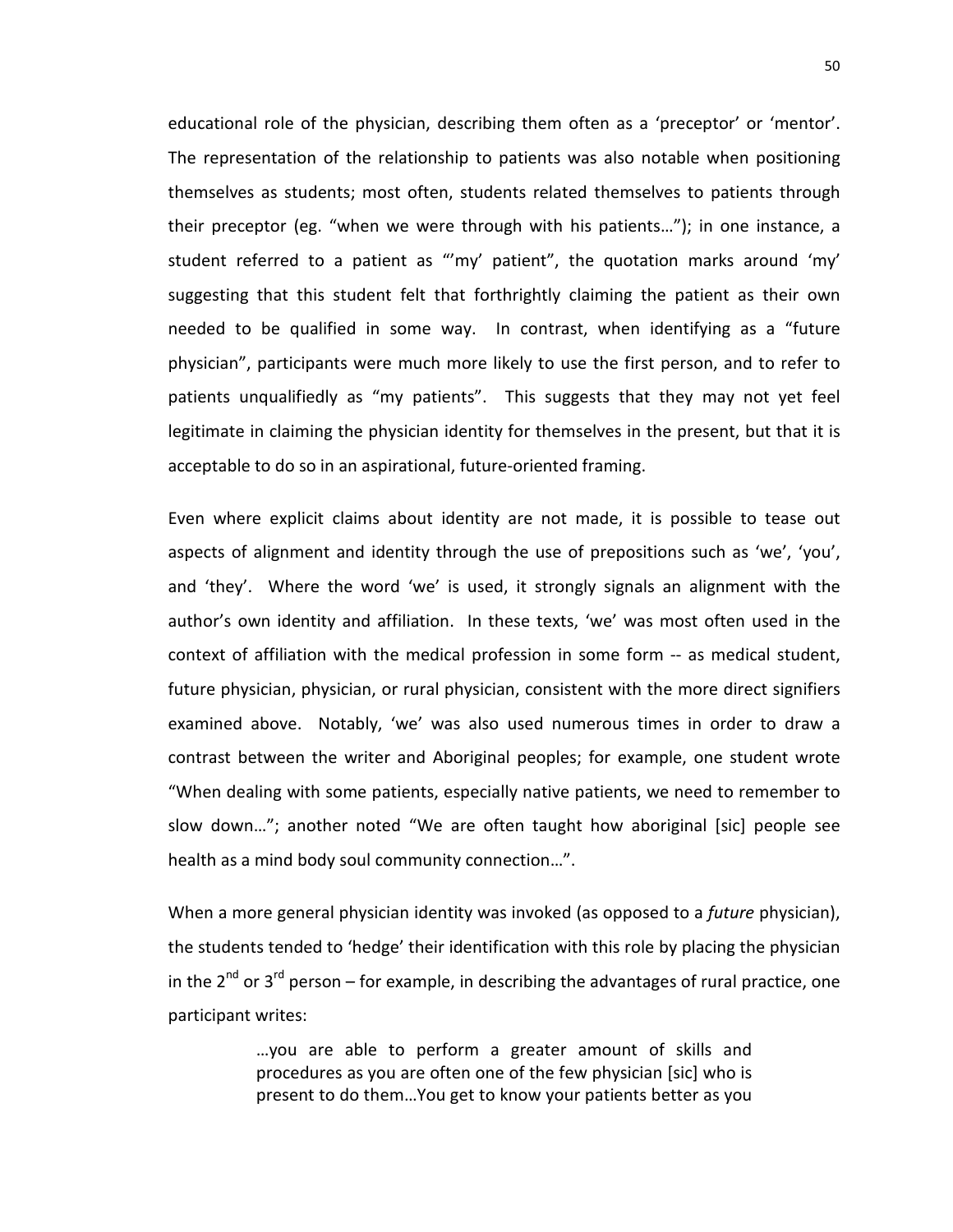may see them more often in the community. In terms of hospital functioning, you may have greater input in how things are run of you are one of a few physicians in a community.

This use of the word 'you' also signals something about identity. Depending on how it is used, it may signal that the text producer expects the audience for the text to differ from themselves, or alternatively, may be used similarly to 'one' as a way of signaling a generic subject. In many instances in the texts under analysis, the subjects talk about things like 'as a physician, you have to…', which suggests the second reading. In cases like these, where the generic 'you' is referencing the physician role, the use of 'you' may be a marker for the student being not yet ready to unqualifiedly adopt the identity of physician and say 'we', but yet not so distant from the identity that they use 'they'.

In other cases, however, 'they' is used even in instances where the author clearly identifies themselves as part of the group they are 'they'-ing. For example, in one text, the writer starts by identifying herself as "a Canadian woman who has lived a majority of my life in rural Northern Ontario," but shortly thereafter, she references literature indicating that "not only do rural women experience the effects of geographic isolation and limited access to health services, but also *they* must contend with certain sociocultural realities…that may influence *their* health and *their* decision to seek out health care" (emphases mine). Having identified herself clearly as a member of this group, I am compelled to consider the significance of the writer's choice to refer to rural women as 'they' in most of the remainder of the text. One possibility is that the conventions of most academic writing discourages people from writing in the first person, but this seems unlikely to be a major contributor in this specific text (or any of the others in the data set), as personal reflection and examples of first-hand experience are encouraged or even demanded in some of the questions; there are many examples of the use of the first person throughout the data set. In this instance, it may be that the use of 'they' to refer to rural women is another marker of the writer's burgeoning physician identity. By referring to rural women as 'they', it implies that the writer is downplaying alignment with that group (in contrast with the opening in which she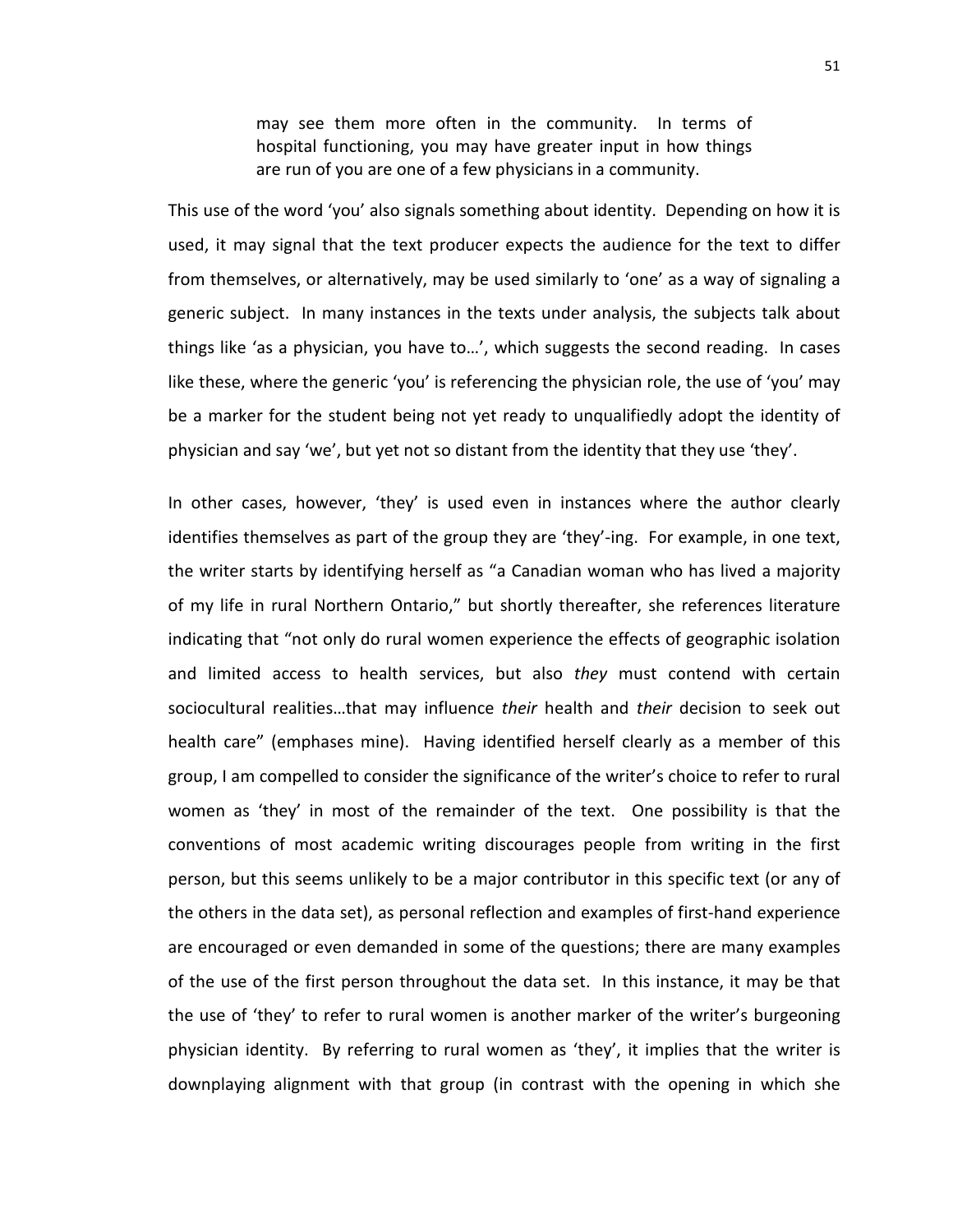explicitly identifies as a rural woman), perhaps to reinforce the burgeoning physician identity. This interpretation is borne out by a later passage from the same text:

> As a…future female physician who aspires to practice in rural Northern Ontario, I am aware of the factors that affect the health of my female patients; in fact, my own health over the years as a rural woman has been affected by many of the abovementioned sociocultural realities of rural living. Now, by transitioning into the role of a rural female physician, I am faced with a new set of challenges unique to rural practice that I will encounter throughout my career.

Here, not only does the student claim the identity of "future physician" (and from that position is also able to refer to "my" patients), she simultaneously locates her identification with the general category of rural women in the past ("*has been* affected") in transition to a new identity as a specific kind of rural woman – a rural female physician.

There are some exceptions to these tendencies among the texts, and notably these were prominent in the texts of medical students who identified strongly with a previous professional role, particularly a health care role. Where the students identify with a previous profession, they seem to cast themselves more as colleagues of their preceptors than as students, as evidenced by the use of phrases like 'working with'.

As with many other professions, medicine is viewed not simply as something that one *does*, but it is also who one *is*, by practitioners and laypeople alike; it is both "a vocation and a form of identity construction" (Bleakley et al., 2011, p. 16). The developmental nature of a professional medical identity is clearly in evidence in these texts, where senior medical students in this study are clearly transitioning from a principal identity as 'medical student' and 'future physician', but not yet fully claiming an unqualified physician identity.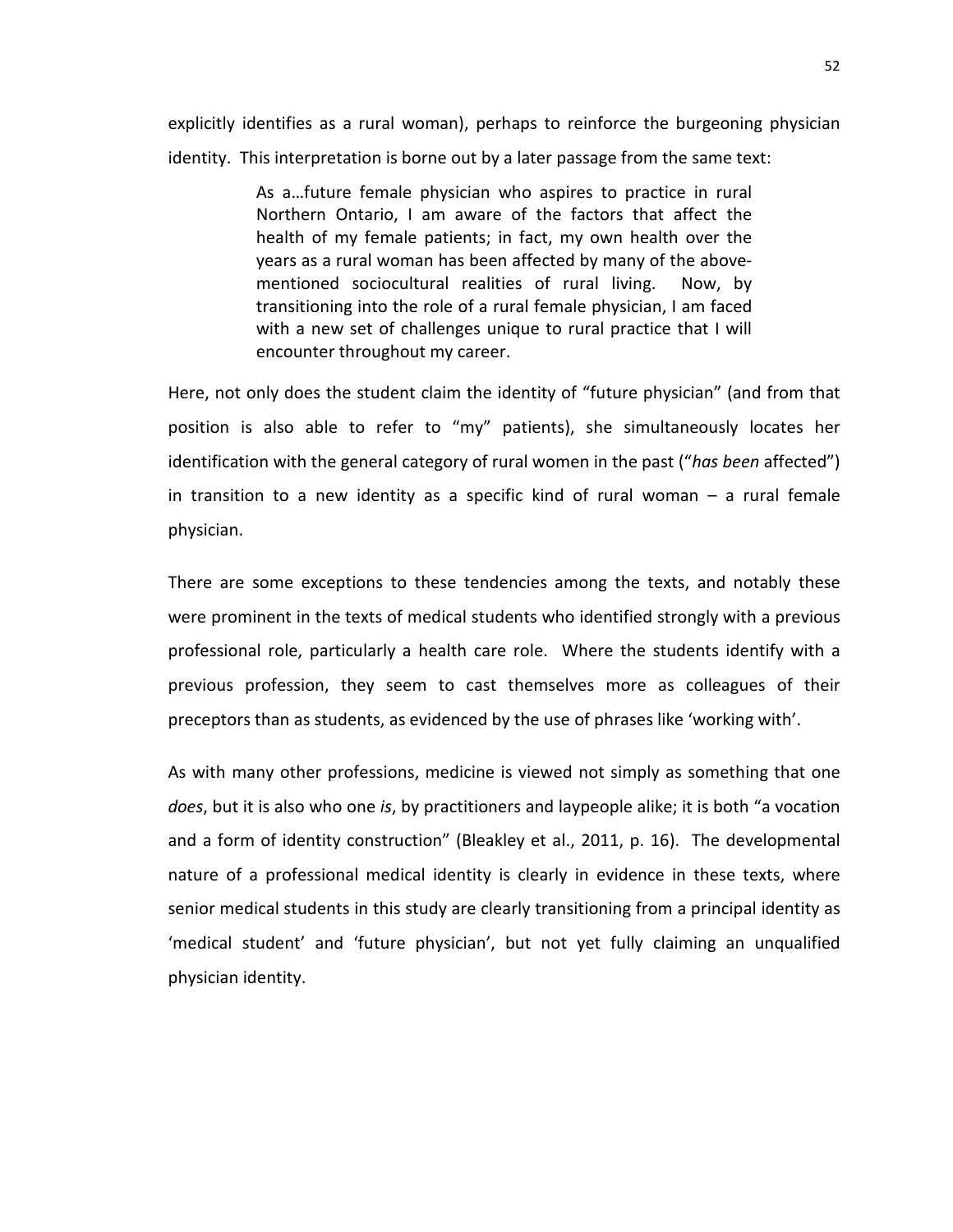#### 4.3 Ideologies of Community

Many of the texts under consideration made use of the term 'community' at some point (appearing 266 times in 23 of the 35 texts), and in many cases the idea of 'community' was quite prominent. This is not surprising, given that the curriculum being evaluated through these essays was on northern and rural health, and many of the questions and topics provided to the students explicitly directed them to discuss 'community' in one way or another (see Appendix 1). In discourse analysis, this kind of 'overwording' often signals the need for close consideration of the meanings of a word in a text, comparing and contrasting the use of the term in the text under examination with other uses, and to consider whether the meanings of these terms are variable or changing, or have a general or local significance. In *critical* discourse analysis specifically, it is important to query whose interests are served and whose are subjugated by the particular ways that the term 'community' is used.

In these texts, 'community' is almost exclusively used with reference to geographic settlements – principally small settlements – with a handful of notable exceptions (to be discussed below). This nearly uniform use of the geographic sense of 'community' is noteworthy because it largely neglects other concepts of community that are relevant for medicine (for example related to common interests, common practices, or common values), and thereby lends the geographic sense of community a certain primacy while marginalizing other senses of community. In addition, 'community' is often used with reference to small and/or rural communities. Although this is sometimes explicit, in other cases it is implicit. For example, one text states "if the community has no other practicing physician…", which implies that the community is too small to have more than one physician; similarly, another student writes "In additional [sic] to isolation from other health care providers is the possibility of lack of resources within the community". In contrast, among these data it was rare to see the word 'community' used with reference to a city; where referring to larger settlements, the predominant tendency was to use 'urban centres', 'larger centres', or 'urban areas', which implies that urban areas may not perceived to be 'communities' at all. Thus it seems to me that by largely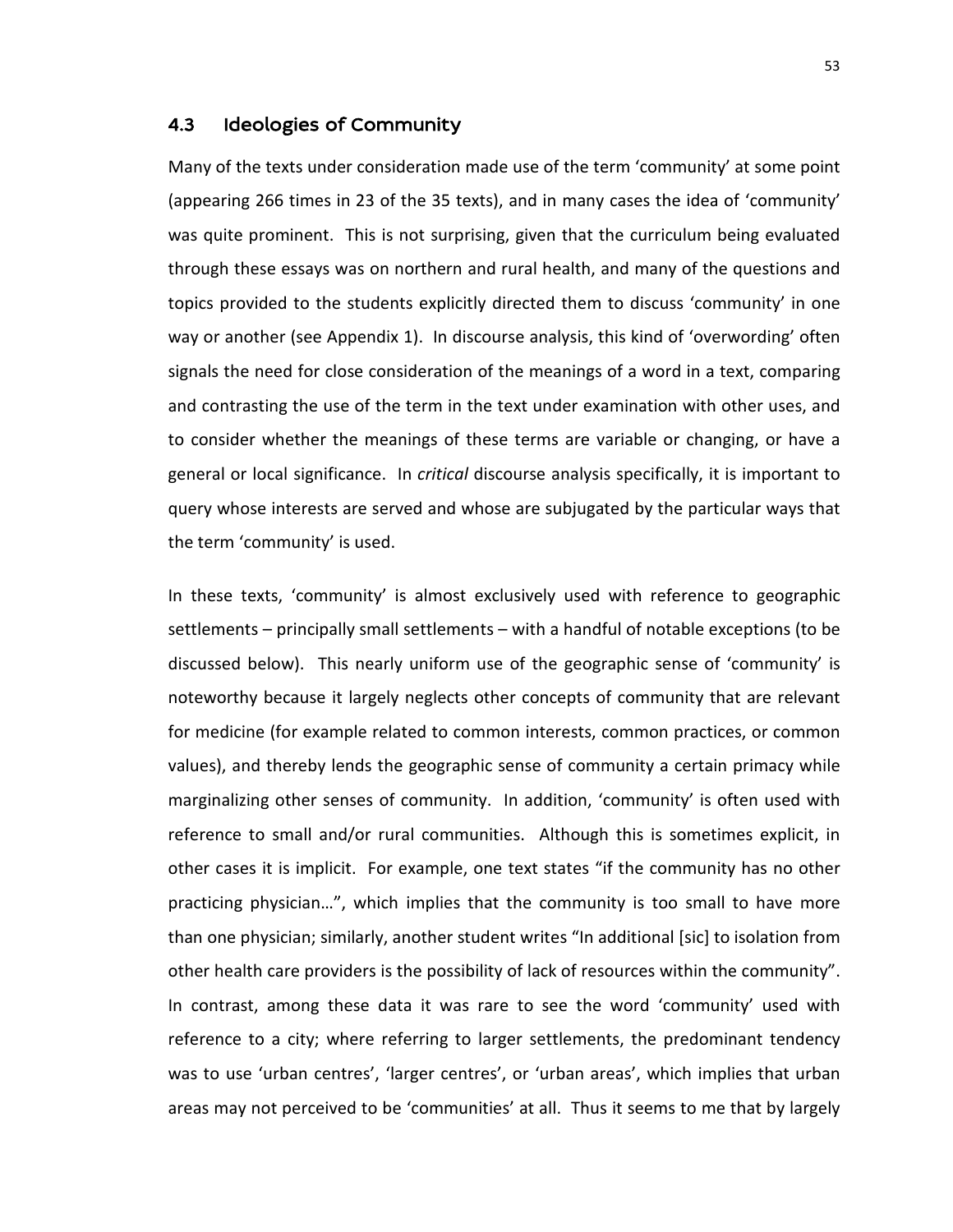using 'community' with respect to smaller towns and refraining from using it in reference to cities, the implication is that the concept of 'community' held by the students entails more than just a geographical basis alone, but also a certain social cohesion and personal knowledge amongst those living in the community that they associate with smaller settlements; in other words, 'community' as used in these texts may be understood as a *settlement* in which people *know each other*.

Understanding 'community' in this way potentially serves some interests while subjugating others, and so the relative absence of references to 'community' in senses other than the geographic may be notable. In communities of *interest*, individuals share something other than place, such as religion, sexual orientation, culture or ethnicity, occupation, or other forms of common identity or experience (Smith, 2001). It seems to me that such communities of interest may be especially important to individuals who fall outside societal norms, and this may be a clue as to why this sense of 'community' is relatively absent in the texts examined: for people whose identities and values are in strong alignment with those predominating in the geographic community, the 'place' and 'interest' communities may be experienced as coincident with one another, and no distinction is perceived between them. In contrast, individuals who feel a sense of tension between their identities and values and those predominating in their geographic communities will probably be very acutely aware that the geographic community they reside in does not reflect them (or is maybe even hostile to them), and identify more strongly with a community of interest than with their immediate local geographic community. Thus, I am led to consider the possibility that the heavy emphasis on 'community' as place within these texts may be a marker of the relative privilege of the writers, occupying social positions that are largely accepted and valued in mainstream society.

A major exception to the foregoing is with respect to the frequent reference to 'Aboriginal communities', which seems to reference both geographic and ethnocultural community. This concept tended to be used with reference to communities that are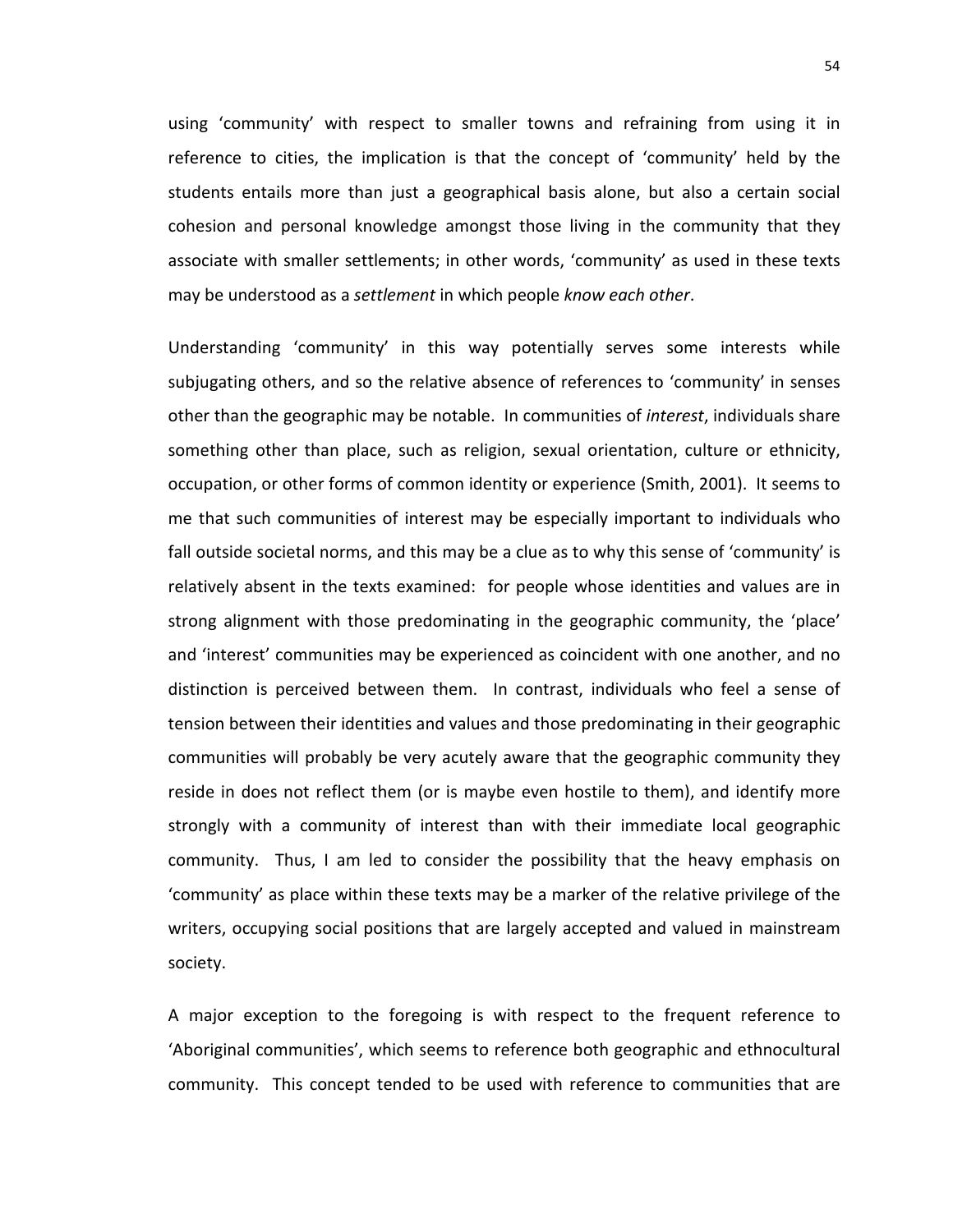both geographic *and* ethnocultural (ie. reserves), as opposed to describing an Aboriginal community existing as a community of interest that is separate from place. Where there are references to cultural communities, they tend to focus on Aboriginal and Francophone, and on the 'challenges' of working with cultural communities (which will be taken up in section 4.5)

Another prominent usage of the term 'community' was as a modifier, as in "community care" or "community-based health professionals". In these instances, the term 'community' appears to be used in order to create a distinction between medical practices taking place inside or outside a clinic or hospital, emphasizing a sense of separation between the community and the institution of medicine; in other words, it appears that medicine (and the physician) is presumed *not* to be part of the community unless it is specified as such. This idea that the institution of medicine and the physician are somehow distinct from the community is substantiated in these texts in other ways as well. For example, in many of the discussions about rural physicians there is considerable emphasis on boundary setting, and about the need for the physician to actively maintain and sustain a sense of one's separateness from others in the community (in the name of setting and maintaining appropriate professional boundaries). This can also be understood as relating to ideas of a professional medical identity, in which physicians see themselves as *in service to* a community, but remaining outside of it in some ways. In fact, the sole uses of the term 'community' in these texts that did not refer to a geographical or Aboriginal community were 2 references to the "medical community" – which again could be understood as physicians setting themselves apart from their more immediately local communities.

Of course, the students' discussions on community do not arise in a vacuum, and I would argue that these are heavily influenced by the formal and informal curriculum of 'community' at NOSM, and by the questions posed for them to respond to. For example, searching the NOSM curriculum database, the word 'community' or 'communities' is used 1046 times in 758 learning objectives (out of a total of 13 288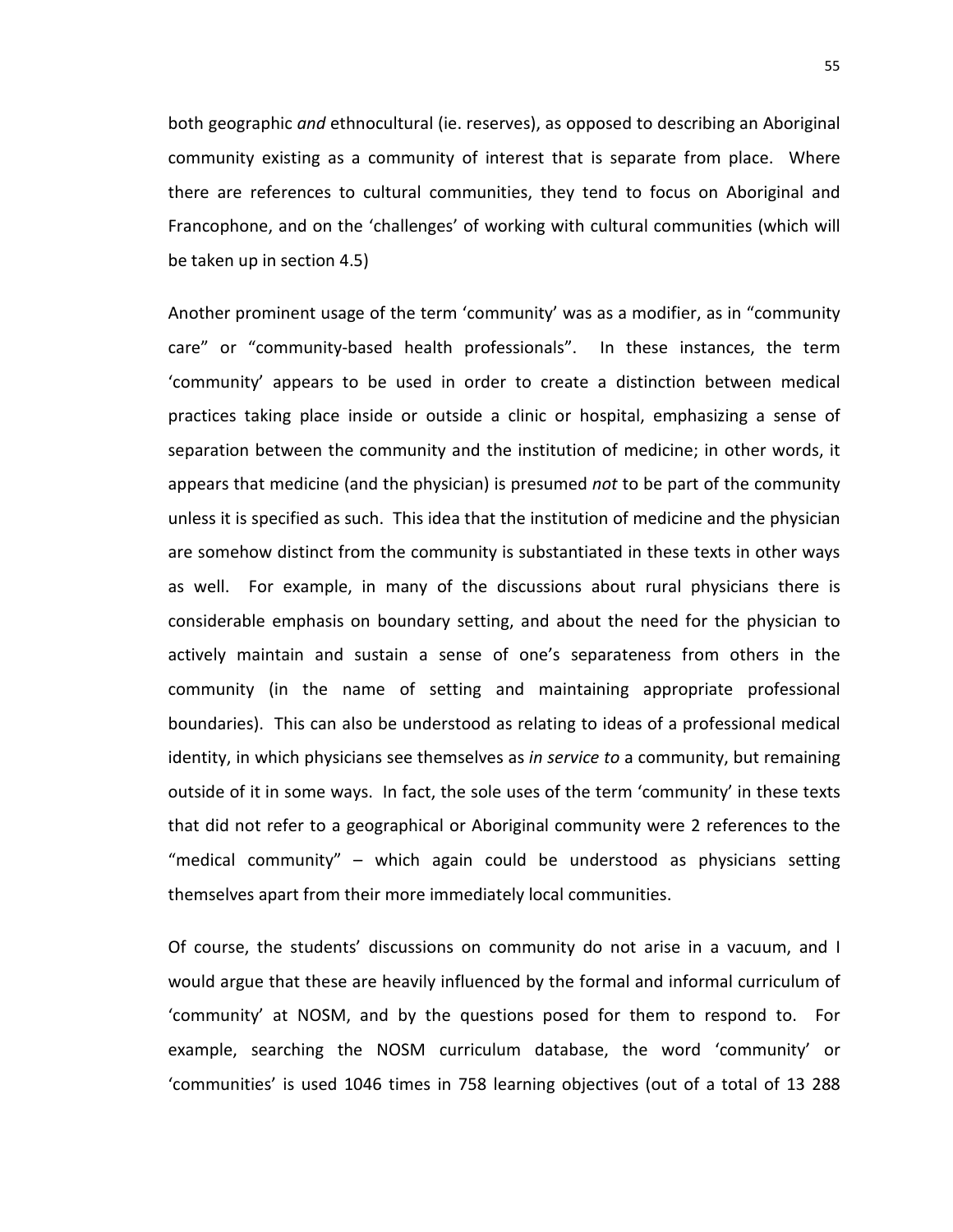learning objectives), and patterns in the use of the word 'community' described in my analysis of the texts are also seen in the learning objectives – most usages are with reference to geographical communities (often qualified as "small", "rural", "northern", or "Northern Ontario" communities) with some references to Aboriginal communities. In addition, other usages of the term 'community' at NOSM tend to reinforce the geographical sense (as in the "Comprehensive Community Clerkship" and the "Integrated Community Experience", where students undertake placements in locations other than their home campus); these examples not only reference the geographic sense of community, but, as in the student writings, they also emphasize a certain separateness of the medical school from the community – the designation 'community' in each case indicates that the experience occurs somewhere other than the medical school itself. To be fair, this tendency to consider 'community' as something apart from the medical school or the clinic is not specific to NOSM; the expression "communitybased care" in reference to medical care that is not provided at the hospital or clinic is prevalent in medical discourse generally.

The understandings of 'community' expressed in these texts may have implications for the ways that these medical students relate to and engage with their role as health advocates, and is very likely linked to the power and objectives of the medical school with respect to their social accountability mandate. At the same time, restricting our conceptions of 'community' to the geographical will shape and constrain the ways that we are able to think and act in relation to communities (as I will elaborate in section 5.2).

### 4.4 The 'Challenge' of Rurality

Given that the essays analyzed were produced for the Northern & Rural Health Curriculum Theme at NOSM, it is no surprise that the topic of rurality was frequently discussed. What became quickly apparent was the extent to which the discourse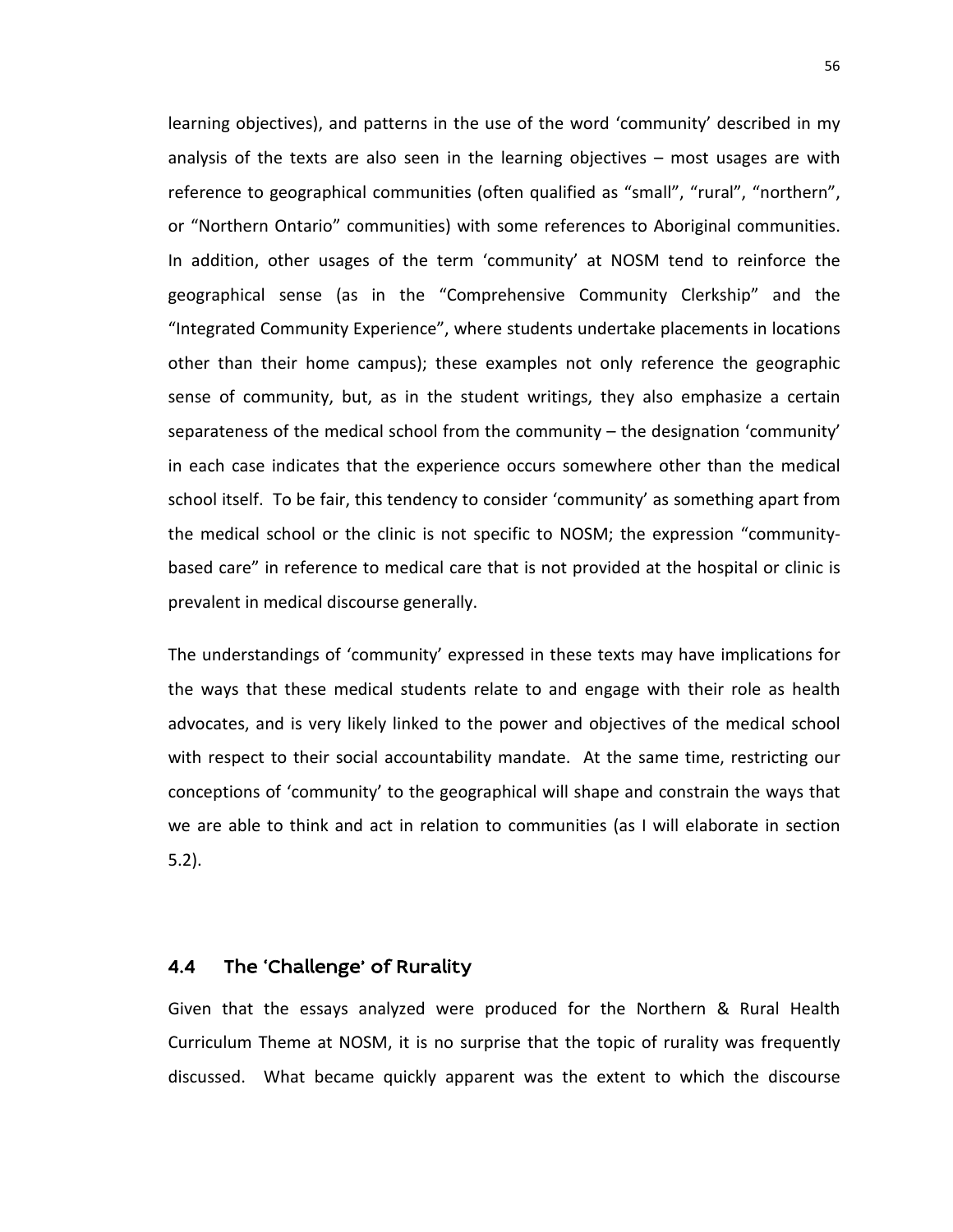around 'rurality' emphasized the 'challenges' of rural medicine; my coding reveals that rurality was discussed in a negative way more than three times as often as it was discussed in a positive way. This becomes particularly noteworthy when one considers that a major part of NOSM's mission is to produce graduates with an inclination for rural practice, and that the formal curriculum objectives around rurality tend to be quite neutral in their framing.

Where rurality was framed in positive terms, the discussion tended to centre around either the benefits for patients or the benefits for physicians. For patients, students identified increased access and closer relationships with physicians as benefits, especially more continuity-of-care; some identified continuity-of-care as a benefit for physicians as well. This is a little bit ironic, since access to health care is widely acknowledged to be a major problem for rural communities in Northern Ontario, and in fact is one of the problems that NOSM was established to address. In this case, it seems likely that the students' perception of better access to care in rural communities is skewed by their experience of having been placed in communities that  $-$  by definition  $$ have physicians present; obviously they do not have placements in any of the many rural communities where there are no doctors. In the majority of cases, however, most of the positive sentiments about rurality were in regards to the benefits for the student or physician's personal self-interest. Several students cited the greater scope of practice of many rural physicians, and the greater diversity of practice associated with this (for example, delivering babies, or practicing emergency medicine) as making medical practice more interesting and varied. In their first-hand experience as students, this had translated into more opportunities for their own learning that "my colleagues in clerkship at larger hospitals can only dream about"; training in a rural environment was a direct advantage for them because they were not crowded out by other trainees. Another element cited by the students as a benefit of rural practice is the relatively larger influence of an individual physician on health care delivery, described as "you may have greater input in how things are run if you are one of a few physicians in the community", and "having a central role within a community"; in other words, they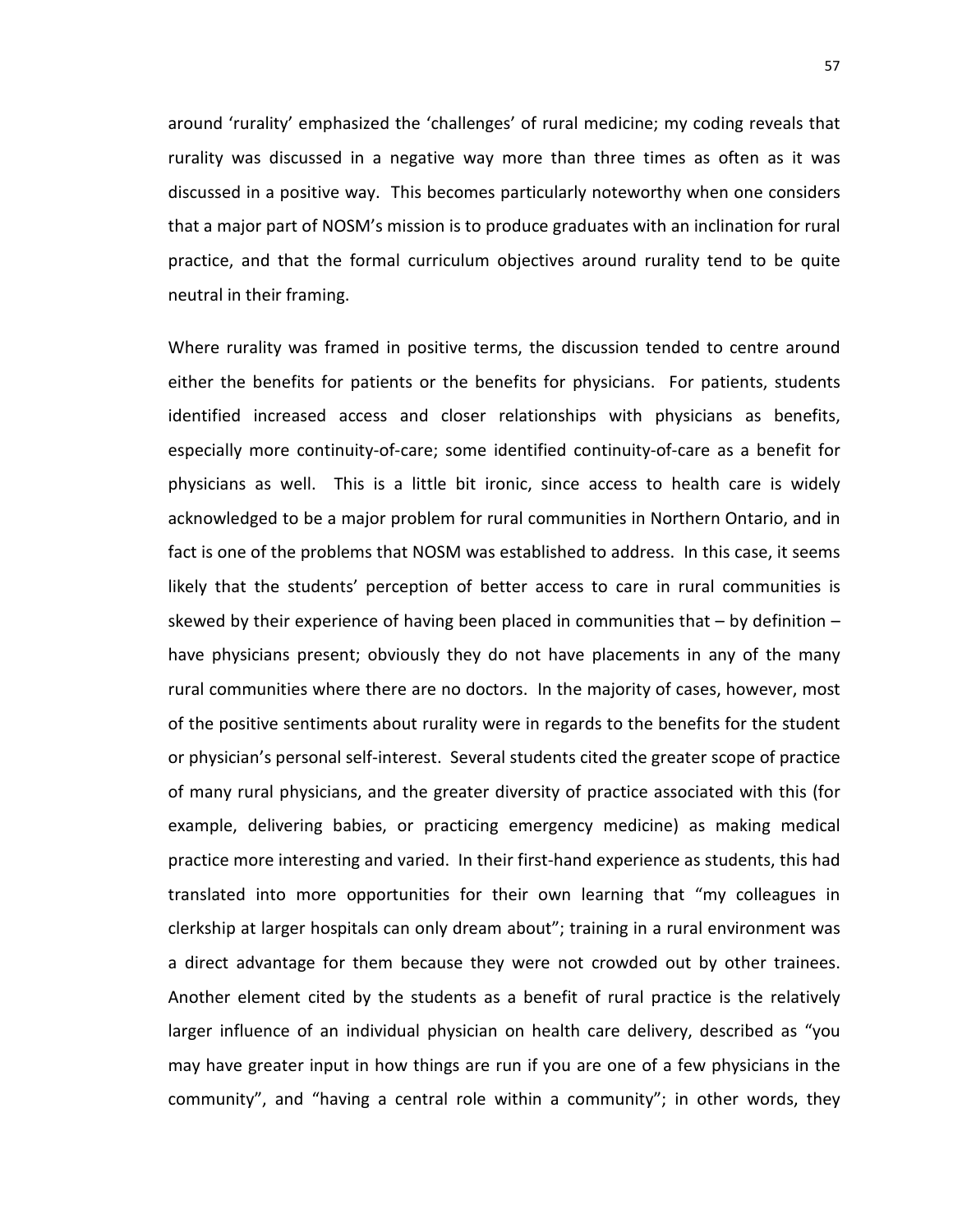seemed to value the idea of being a 'big fish in a small pond'. Several students also mentioned proximity to their own family and friends as an asset, or the familiarity of a rural community as similar to their own upbringing.

That being said, the positive characterizations were vastly outnumbered by those that cast rurality as a 'challenge'. The relative paucity of medical resources was a common refrain, as was professional isolation, heavy workload, ethical quandaries in a small community (such as maintaining confidentiality, providing care to close friends and family members, or maintaining professional boundaries with patients), difficulty in accessing continuing medical education opportunities, or barriers to taking vacation time. These aspects of rural practice are well-documented in the literature, and reenumerating them here is not my primary interest in this analysis. Rather, I am more interested in evaluating the ways that these issues are framed by the students.

The idea that rurality poses 'challenges' was very dominant in these texts. Although other terms with negative connotations were used in describing the conditions of rural practice (such as 'disadvantages', 'difficulties', 'problems', 'barriers', 'struggles' or 'burdens'), 'challenges' was by far the word students used most often. I suspect this is because the word 'challenge' has probably the most positive connotation of all of the words used to describe these situations, because it implies an aspirational quality  $- a$ challenge is typically understood as something to be overcome, or even an opportunity – as opposed to the other words which are much more uniformly negative. Indeed, the motivation to put a positive spin on things is evident in some of the discursive moves students made to describe the difficulties of rural practice. For example, one student said "I appreciate the positive influence a physician can have while working in a rural practice. There is a unique ability to respond to a lack of resources…"; similarly, some students referred to the "exciting challenges" or "rewarding challenges" of rural practice.

The predominance of the word 'challenge' in this context probably reflects a tendency to want to put a positive spin on things, recognizing that NOSM is a school which values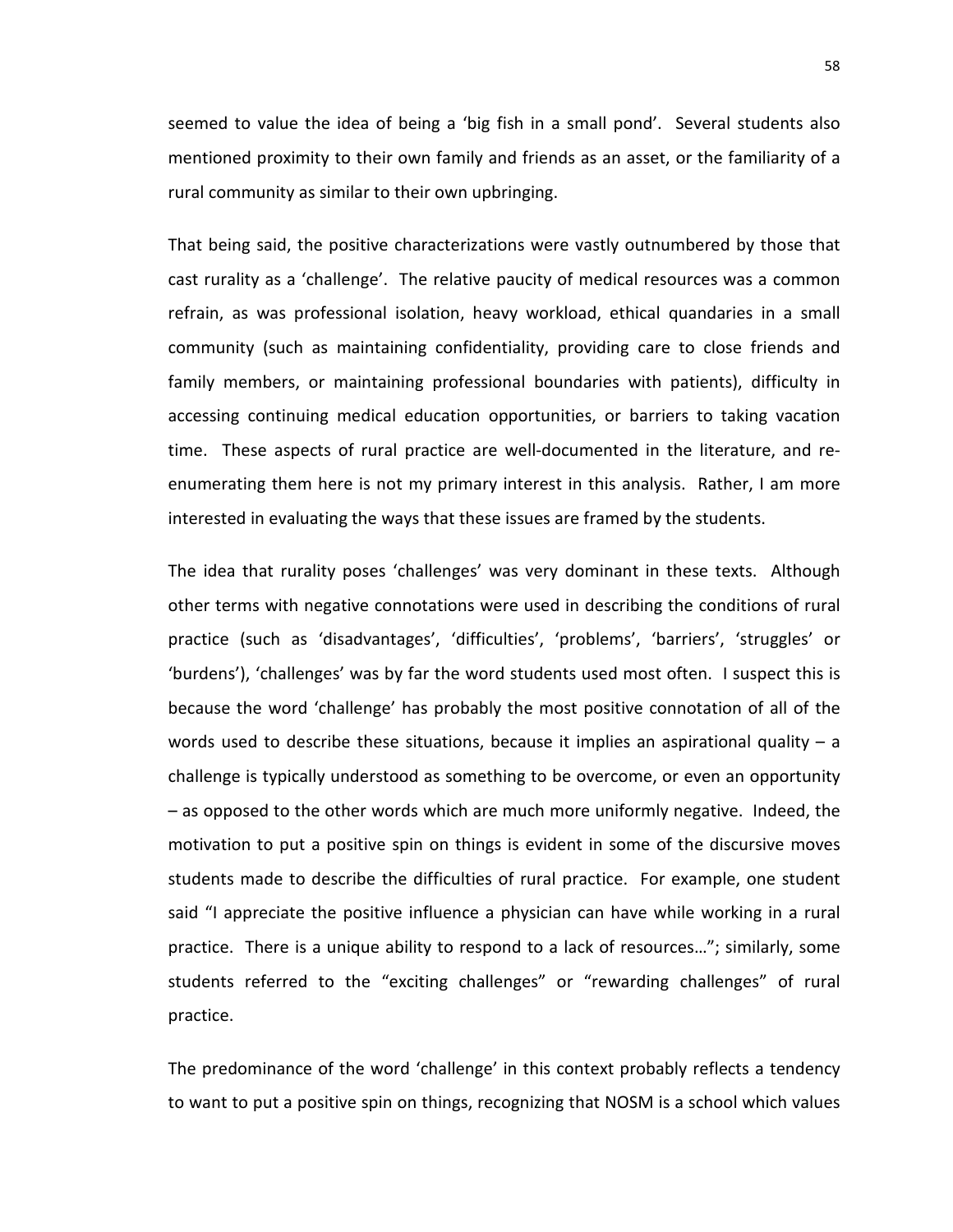and promotes rural practice; thus these efforts may indicate a recognition that it would not do to disparage rural medicine too overtly, in response to an implicit demand that it be cast in a positive light. When I looked at the formal learning objectives touching on rurality (there were 251 of them), the majority of them were markedly neutral in their framing, with only a handful of them using terms with negative connotations. Overall, although the word 'challenge' does appear amongst the learning objectives on rural practice, many more of the objectives used the term 'benefits'. Thus the preponderance of negative sentiments among the student essays stands in contrast to the preponderance of neutral or positive sentiments among the learning objectives. This may be due in part to the fact that the essay prompts themselves cue the students to these particular characterizations (see Appendix 1), but I suspect that this may also be the students' attempt to resolve some of the tensions they experience between their lived experiences of health care in rural communities with the expectations of the school and the curriculum to champion rural medicine. Whereas the formal learning objectives ask students to "describe how issues of confidentiality impacts [sic] information they would communicate to family members, allied professionals and colleagues", the anecdotes offered by the students often discuss this in terms of the *difficulties* of maintaining confidentiality in rural communities. Similarly, where the learning objectives are neutral in asking students to "describe how individuals in a small rural community are able to access diagnostic testing, rehabilitative services, and continuing care", students often described the *lack* of local specialized health services and the *difficulties* in obtaining such services. That being said, even where the students enumerate the difficulties of rural practice in more negative terms, the denouement of their texts tended to use terms that left the account on a positive note.

Taken together, the predominantly negative sentiments expressed by the students about rurality, along with their tendency to frame them as 'challenges' or otherwise find a positive framing, and also to end on a positive note, suggests to me that the students are strongly motivated to express positive attitudes in their experiences of rural medicine. Given the school's explicit mandate to promote rural medicine and the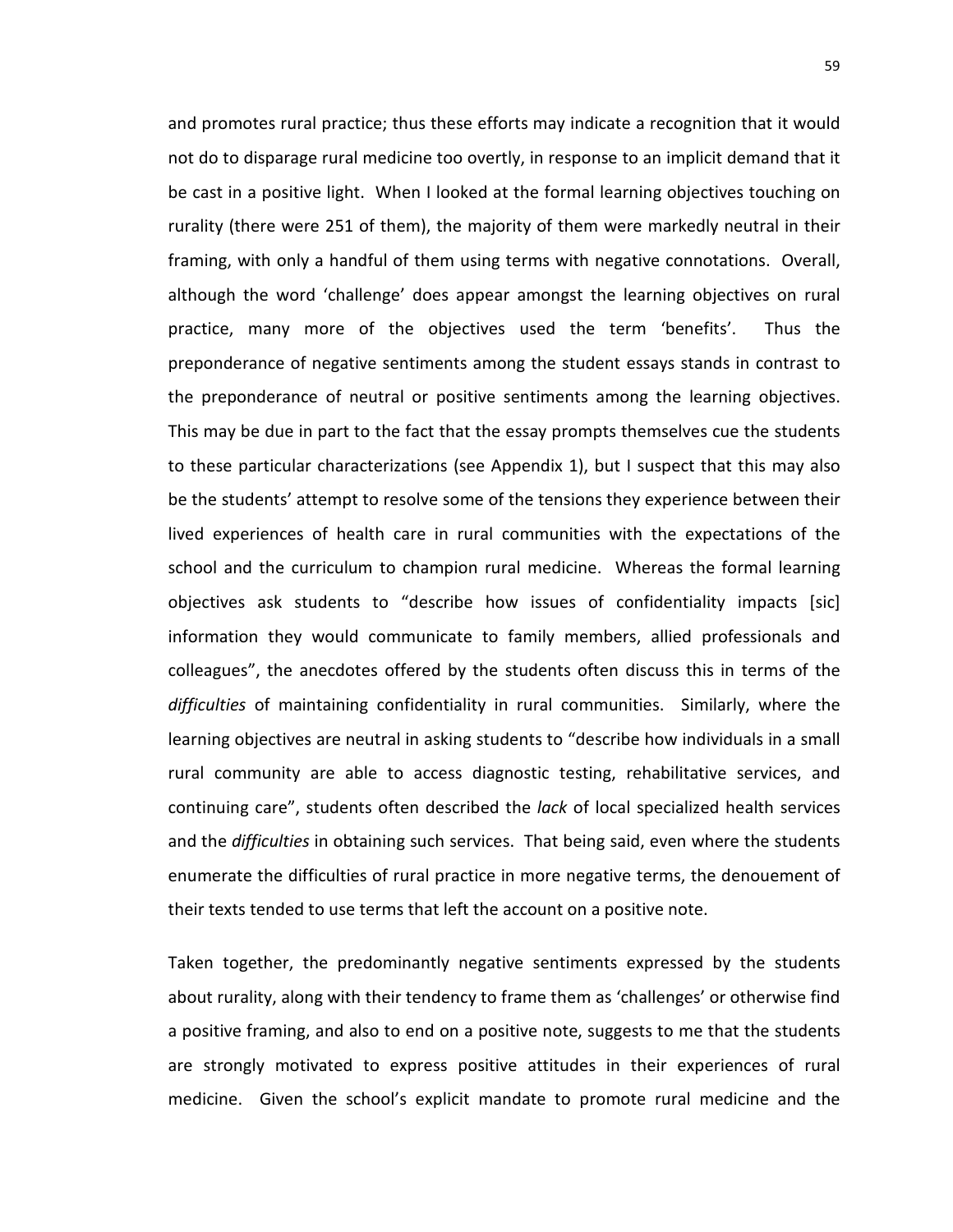emphasis on neutral or positive framing in the formal learning objectives, it seems to me that although they have experienced negative things in their rural experiences, students are responding to the school's discourse on rural medicine by making efforts to cast even their negative sentiments in a positive light. With the additional contextual factor that they are being evaluated (see section 4.1), it may be perceived (consciously or subconsciously) as too risky to overtly express negative sentiments about rural medicine.

#### 4.5 Discourses of Indigeneity and 'Cultural Competence'

The Northern and Rural Health Curriculum at NOSM places considerable emphasis on Aboriginal cultures, histories, and health, and requires students to develop knowledge and skills in so-called 'cultural competence'. This is in keeping with a broader trend in medical education to address these issues in response to the increasing diversity of many populations, and a recognition that there are significant health disparities among such populations. Notably, a number of scholars have noted that in most cases of medical curricula on cultural competency, 'culture' is understood to refer principally to race and ethnicity, largely ignoring other aspects of culture (Kumaş-Tan, Beagan, Loppie, MacLeod, & Frank, 2007; Paul, Ewen, & Jones, 2014; Taylor, 2003), and NOSM is no exception. The terminology around this has become somewhat diversified, with terms such as 'cultural sensitivity', 'cultural awareness', 'cultural humility', and 'cultural safety' found in the literature alongside cultural competence. Scholars in this area have made arguments for the use of one of these terms over the others, but such distinctions are not of primary interest to me here; rather, it is of greater interest to me to explore the ways that medical students relate to discourses of cultural diversity in the context of their medical training, regardless of the specific terminology used. Given the emphasis in the NOSM curriculum on Aboriginal health, it is not surprising that this was the most dominant cultural issue raised: of the 35 texts analyzed, 10 were produced specifically in response to prompts and topics relating to Aboriginal health or culture, but issues of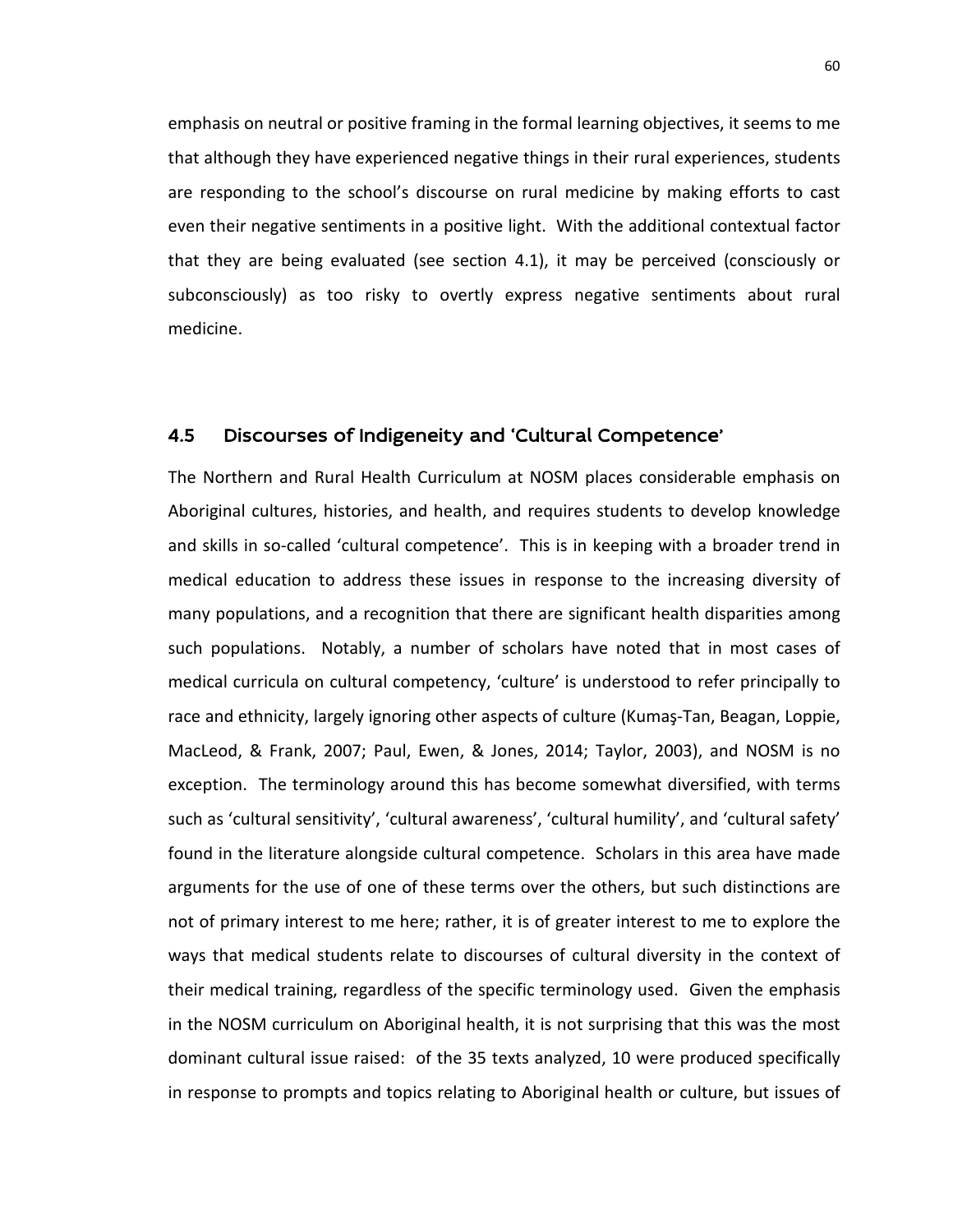culture and ethnicity more generally came up in 26 of the texts, and Aboriginal peoples were referred to in 27 of the texts.

Although approximately 10% of NOSM students self-identify as First Nations, there was no indication that any of the 8 participants in the study identify as Aboriginal themselves. I did not collect any information from the participants during the consent process about their self-identified race or ethnicity, but in the texts themselves, there is considerable evidence that none of them self-identify as Aboriginal. Most prominent among this evidence is the ways in which the terms "we", "they", "our", "them", "us", and "their" were deployed by the students with respect to their discussions of Aboriginal peoples. For example, when a student writes "This is important because it allows the First Nations patient to see that we are receptive to the teachings in First Nations culture, and willing to incorporate it into our management plan", the use of the terms "we" and "our" suggest strongly that they do not identify with the First Nations patient themselves, but rather identify with the professional role of the physician. Examining the texts carefully, I found no indications that any of the participants identified as Aboriginal. Participants' use of 'we' in many discussions of Aboriginal peoples served to differentiate the participant, usually 'we' meaning non-Aboriginal, white, or physician/medical-student; "Aboriginal" was very often used in opposition to "Western". Such alignments should not necessarily be read as a negative thing; marking one's self as 'not Aboriginal' can be understood as an appropriate recognition of one's lack of experience with the same referents, privilege, and indeed this sense was evident in a number of the student texts. However, in most instances it seemed to reflect an understanding of ethnicity and race in which "some people are 'ethnically diverse' and others are not…[where] whiteness is understood and presented as the norm…[and] excluded from the concept of cultural diversity" (Kumaş-Tan et al., 2007, p. 551), thus rendering the dominant culture invisible, and operating as though members of dominant groups are not also shaped by culture. This was expressed most directly by one student, who said "I need to know how to be able to accommodate my patient's diversity."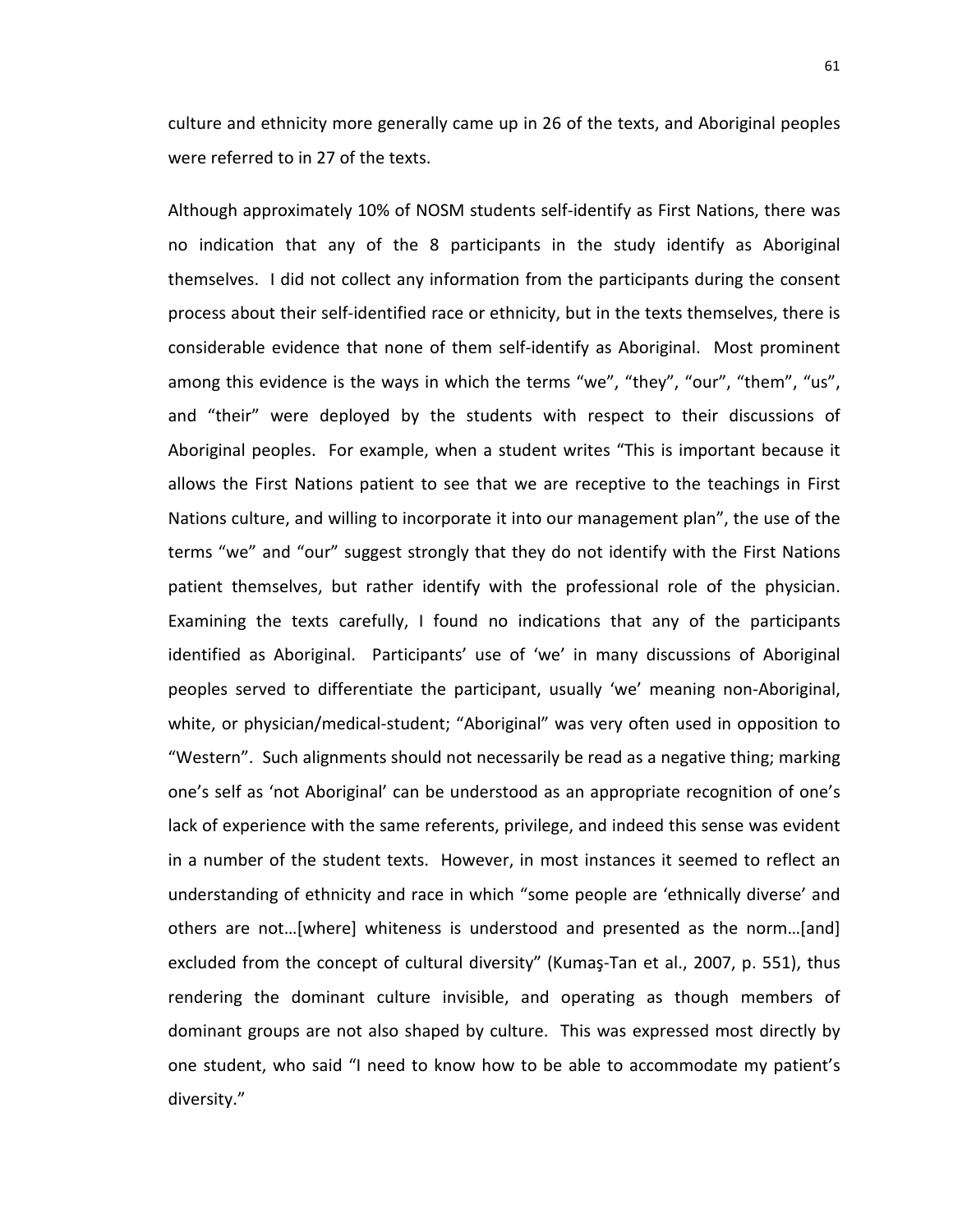Referential strategies – that is, how people are named – are one of the ways that ideologies about race are made manifest in discourse (Jiwani & Richardson, 2011), and so it is notable that the students used a variety of different ways of naming and referring to Aboriginal peoples. In the 27 texts that made reference to Aboriginal peoples in some way, there were 209 distinct references to Aboriginal people. The term "Aboriginal" was far and away the most common of the terms used to describe Aboriginal people (117 times), with "First Nations" a distant second (42 times). Other terms used less frequently included "indigenous" (9 times), "native" (8 times), "Metis" (4 times), and "Elder" (4 times). In examining the use of these terms with reference to the prompts in Appendix 1, I noted that the students often reflected the language used in the question or readings themselves; for example, in the writings in response to the prompts on ecospirituality, the question and the readings use the term 'indigenous', and the writings on this topic use the term 'indigenous' as well. In these cases, it seems likely that the students are taking their cues from the texts (questions and readings) provided by 'experts' as to which term is appropriate for the context. In a few of the texts, students referred to Aboriginal peoples in the possessive form, such as "our Aboriginal population", "our Canadian Aboriginals", "our Aboriginal patients", and "our First Nation's [sic] patients". In cases where the possessive was used in this way, the students seemed to be denoting that they felt some sense of responsibility towards Aboriginal peoples. Although probably meant with good intentions, this also suggests a paternalistic orientation to Aboriginal peoples which may be quite problematic.

In addition to naming, predicational strategies – that is, how people are described and the characteristics ascribed to them – are also important (Jiwani & Richardson, 2011). One common pattern amongst the texts examined was a tendency to make generalizations about Aboriginal peoples and presume a kind of homogeneity of beliefs and perspectives. For example, one student wrote:

> "aboriginal [sic] people have great respect for their environment and that we need to be living in harmony with it...aboriginal [sic] people see health as a mind body soul community connection…"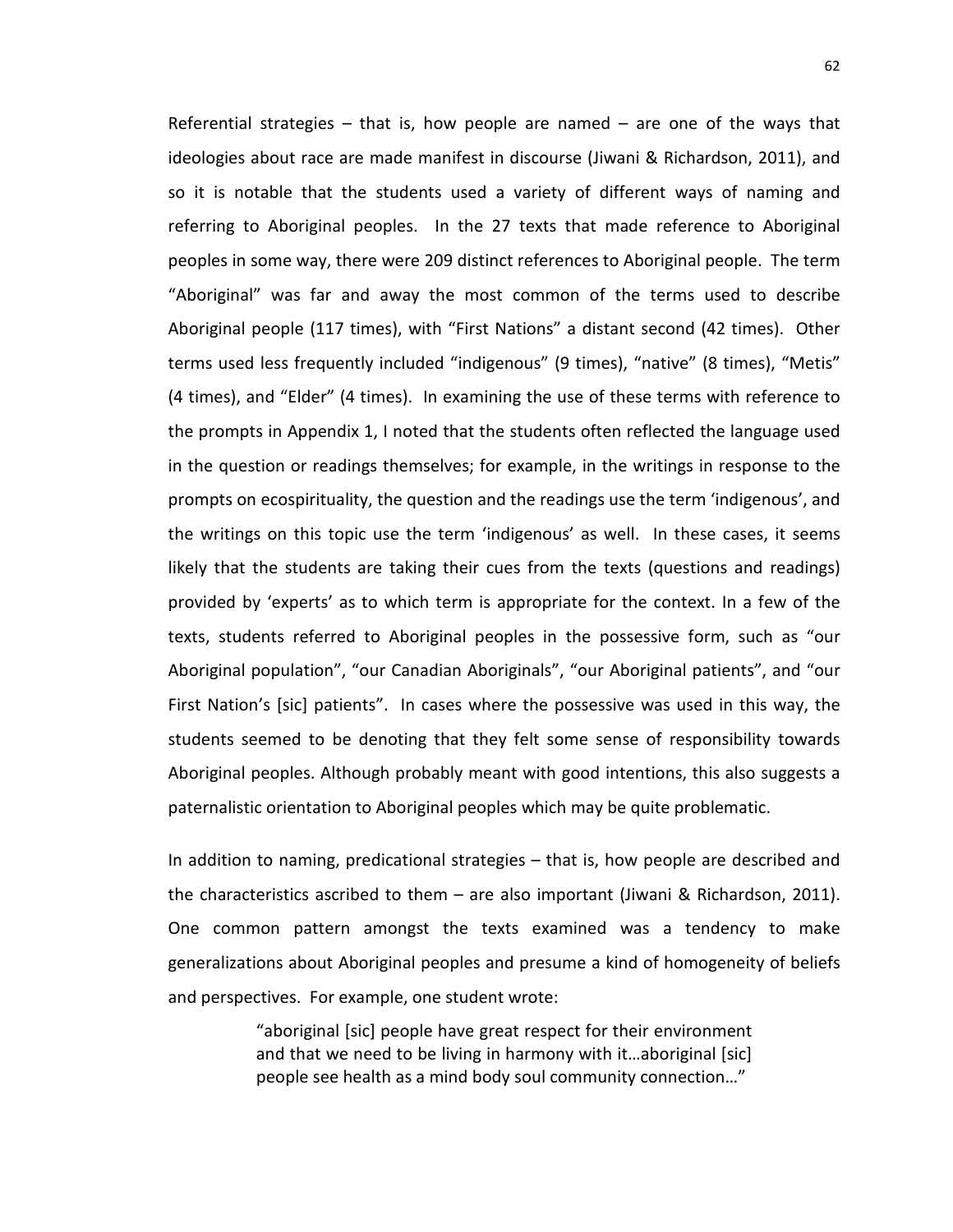It was very common to see students refer to "*the* Aboriginal culture", though some students did also speak of "Aboriginal culture" (without use of the definite article), 'cultures', 'peoples' and other markers of a recognition of diversity amongst Aboriginal peoples. This is notable because the NOSM Northern and Rural Health curriculum deals explicitly and frequently with issues related to Aboriginal cultures, and of the 63 learning objectives relating to Aboriginal culture specifically, 52 of these emphasized the diversity of Aboriginal cultures by referring either to "Aboriginal cultures" (plural), "Aboriginal peoples" (plural), and in a number of cases by requiring students to recognize "the diversity of Aboriginal cultures in Canada". Given this emphasis in the formal curriculum, the fact that this is not consistently reflected in the students' writings on Aboriginal peoples in the  $4<sup>th</sup>$  year of medical school is somewhat curious. I wonder if the expression of these homogenizing views of Aboriginal peoples reflects the persistence of broader socio-cultural norms in Ontario/Canada/settler cultures that fail to recognize the diversity of Aboriginal peoples and cultures that many students brought with them into their medical training, and which appear to have been largely unaffected by the curriculum on Aboriginal culture. Of course, it is also possible that they entered the program with extremely negative views of Aboriginal people which have been somewhat moderated by the curriculum; from these texts produced at a single point in time it is impossible to know the trajectory of the students' thinking on the subject.

In addition to the lack of recognition of diversity amongst Aboriginal peoples, the specific content of the representations of Aboriginal people fell into two major categories. On the one hand, a lot of the sentiments expressed seem to be idealizing aspects of indigenous cultures and ways of life as being more 'in harmony with nature', more holistic, and more communally-based. In other respects there were some other attributions made about Aboriginal ways of being that may be interpreted as veiled negative stereotypes; for example, students wrote that "being 'on time' means something very different to an Aboriginal patient, and…are likely to take much more time than other non-Aboriginal patients", or that "we need to remember to slow down as they may take more time to reflect on their medical problems", or "they don't make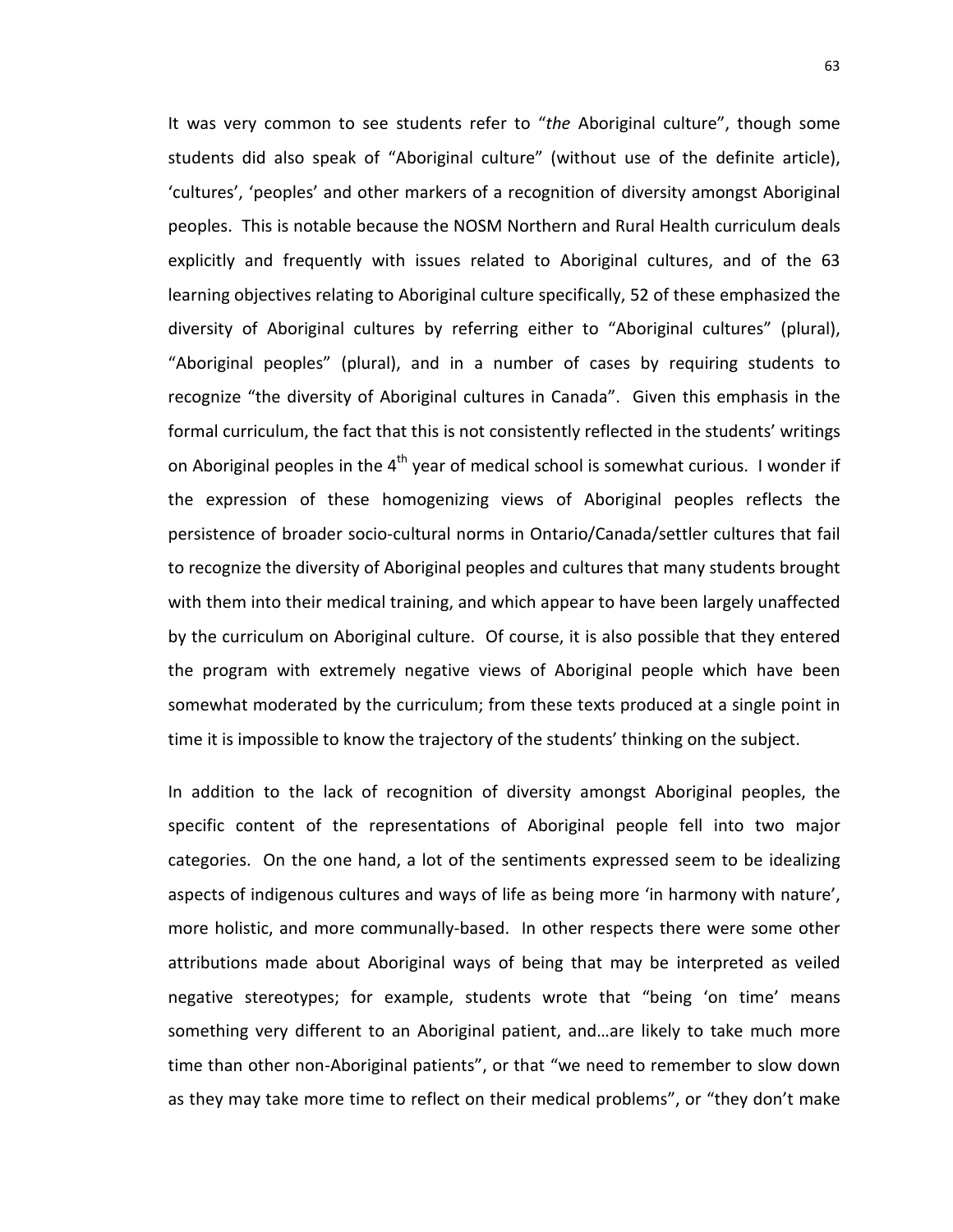as much eye contact". However, some students did directly identify that these kinds of characterizations are stereotypes; one said:

> An Aboriginal patient walks into a physician's office. The physician sees the patient is Aboriginal, and immediately makes a mental note not to make eye contact and to refrain from asking direct questions. While these two tactics *may* be appropriate in this situation, they are based on stereotypes about Aboriginal people, and are a very superficial way of trying to make the experience culturally appropriate….Instead, a culturally safe encounter may include the above, but would move beyond stereotypes like beginning the encounter with social, non-illness related conversation to learn more about the patient…

This student raises a concern raised by a number of commentators, that when cultural competence overemphasizes knowledge of characteristics of cultural groups, there is a significant risk that these general characteristics may be overapplied to individuals within the group, which could actually end up further marginalizing and perpetuating inequities for the groups which cultural competence training is intended to help (Kumagai & Lypson, 2009; Kumaş-Tan et al., 2007; Paul et al., 2014; Taylor, 2003; Teal et al., 2012; van Ryn & Fu, 2003). Although the student quoted above seems to understand this issue, many of the other texts suggest that this is not universal, and that many students seem to have fallen into this trap of homogenizing and overapplying generalizations to individuals. Encouragingly, at least some of the students' work analyzed in this study demonstrates an awareness of the effects of colonization, oppression, and inequitable power relations in creating the health inequities for Aboriginal populations in Northern Ontario. The question for me at this point is why only some of these students expressed these kinds of critical views, but others did not – and in fact, some other students seem to have had their negative perceptions of Aboriginal people entrenched by their experiences in the NOSM curriculum (see below). Several possibilities come to mind: some of these students may have come into the MD program with a critical perspective in the first place; some students may have come into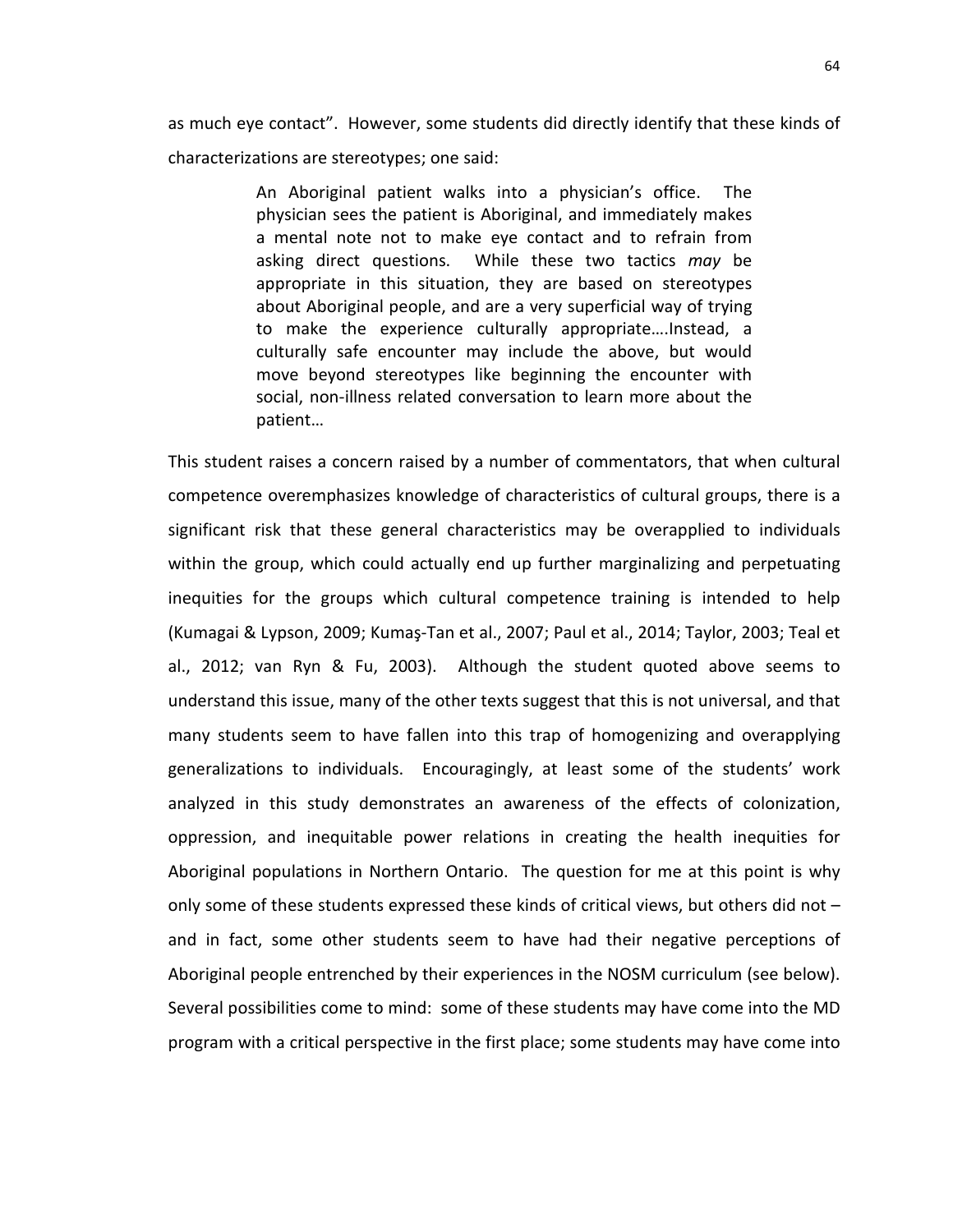the program with stronger negative biases than others; or the curriculum may have been more effective in developing critical faculties for some students than for others.

Expression of explicit racist sentiments have largely become socially unacceptable, and all the more so at a medical school that aims to serve Aboriginal people and communities and where cultural competence is prominent in the curriculum. However, it would be naïve to presume that racist sentiments do not exist even in this context, and I have had numerous experiences as a teacher in the small-group problem-based settings used at NOSM where I have witnessed students expressing racist sentiments – usually couched in careful terms of course, but frequently denying or minimizing the impact of structural oppression, historical and ongoing colonization; in a number of cases, students appear to struggle mightily with the knowledge that it would be impermissible to express racist sentiments, but still want to criticize or chastise certain kinds of behaviours and actions they perceive as 'anti-social' or 'disruptive' or otherwise 'negative'. This was occasionally evident in the texts analyzed as well. One student wrote:

> Throughout my time at NOSM, I have experienced some clinical encounters whereby Aboriginal patients have asserted blame on others for their own ill health. This is further illustrated in published resources as assigned by NOSM in which the Aboriginal authors fault 'the Western world' for the prevalence of type II diabetes in their culture. The notion of avoiding responsibility for one's own health emphasizes one conflict between my health values and that of some Aboriginal persons….During certain encounters, Aboriginal patients have assumed that I am judging them based on the fact that I [have a different ethnic background than they do].

In this case, I see the imposition of the individual's own values onto Aboriginal patients, and a lack of insight as to the machinations of power, oppression, and colonization as influencing the social determinants of health. Sentiments like these were rare in this sample, however. A number of students expressed a clear recognition of the impacts of colonization and racism on Aboriginal peoples and the implications of this for health; although some deny that this is a contemporary reality (for example, the student who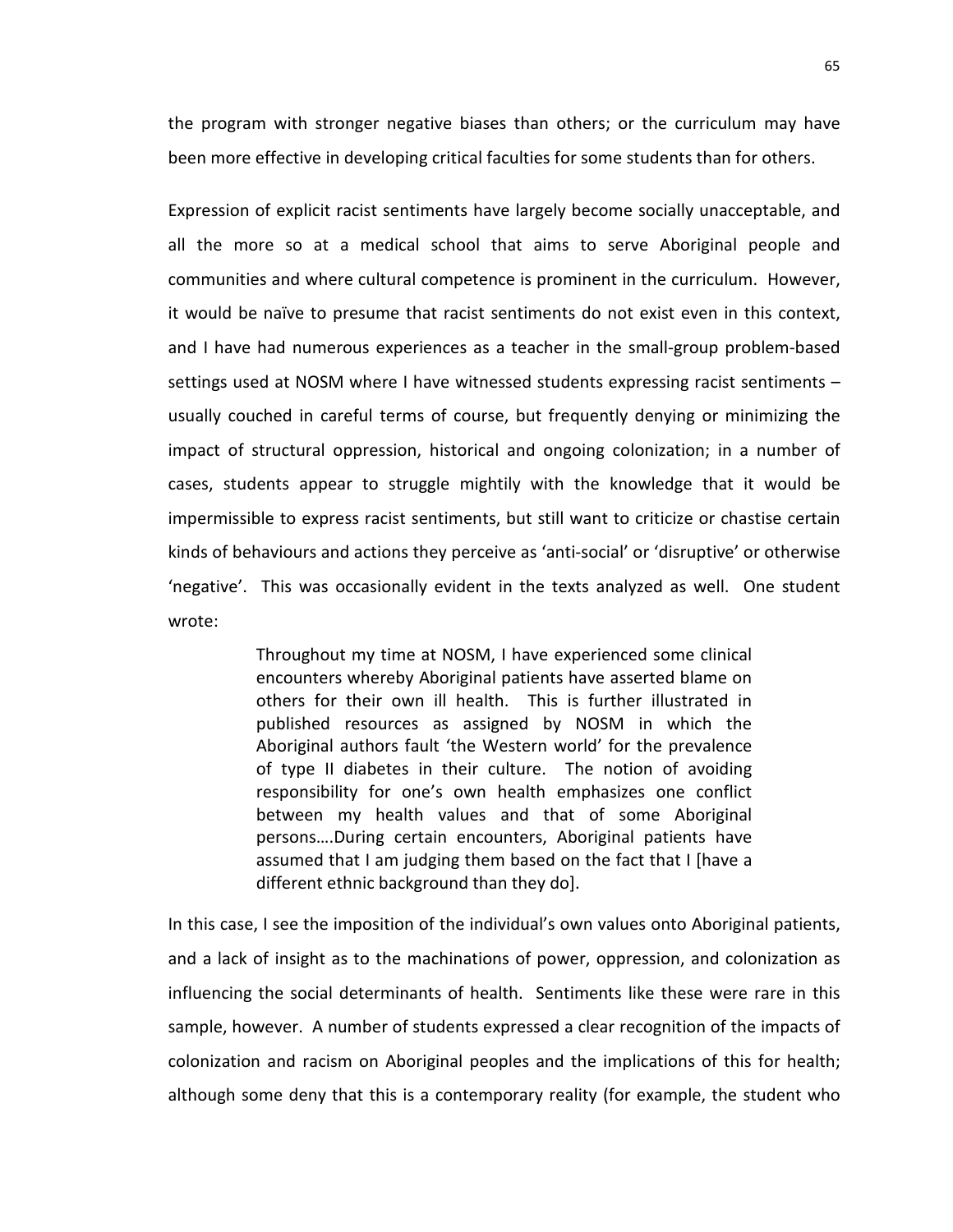wrote "…the colonization and oppression of First Nation's [sic] people that occurred many years ago…"), others overtly recognize that colonization and oppression is ongoing (for example, the student who wrote "health services…implemented and offered by non-Aboriginal people….is undesirable, as it imposes on Aboriginal people western ideas of health care, and contributes to the culture of colonization we're trying to avoid."). Some students even went so far as to acknowledge the importance of physician selfreflection and recognition of power differentials as a requisite for the provision of culturally-safe care.

Overall, this analysis suggests that the curriculum on Aboriginal health has had uneven effects on students in terms of developing their understanding of these issues. This is not entirely surprising to me, as Beagan's (2003) work similarly demonstrated a disappointing minimal impact of curriculum on cultural competence. She and others (Bleakley et al., 2011; Kumagai & Lypson, 2009; Kumashiro, 2000; Kumaş-Tan et al., 2007; Paul et al., 2014) suggest that for these curricula to be most effective, they would be advised to focus on the power dynamics between hegemonic and marginalized cultures in creating health inequities, talking explicitly "about racism, not just cultural difference" (Beagan, 2003, p. 614). This may be worth considering in future iterations of a curriculum in cultural competence.

### 4.6 Gender Ideologies and Identities

Gender has been a prominent issue in medical education in recent years, and with the dramatic influx of women into the medical profession over the last century, it has been easy for some to conclude that there is no longer a gender equity problem in medicine. Indeed, the success of women in medicine has fostered a counter-discourse of the 'disadvantaged male' (Abraham & Hammer, 2010), paralleling the moral panic in the broader public discourse about the 'boy crisis' in education more generally. At the same time, the increasing representation of women in medicine raises legitimate questions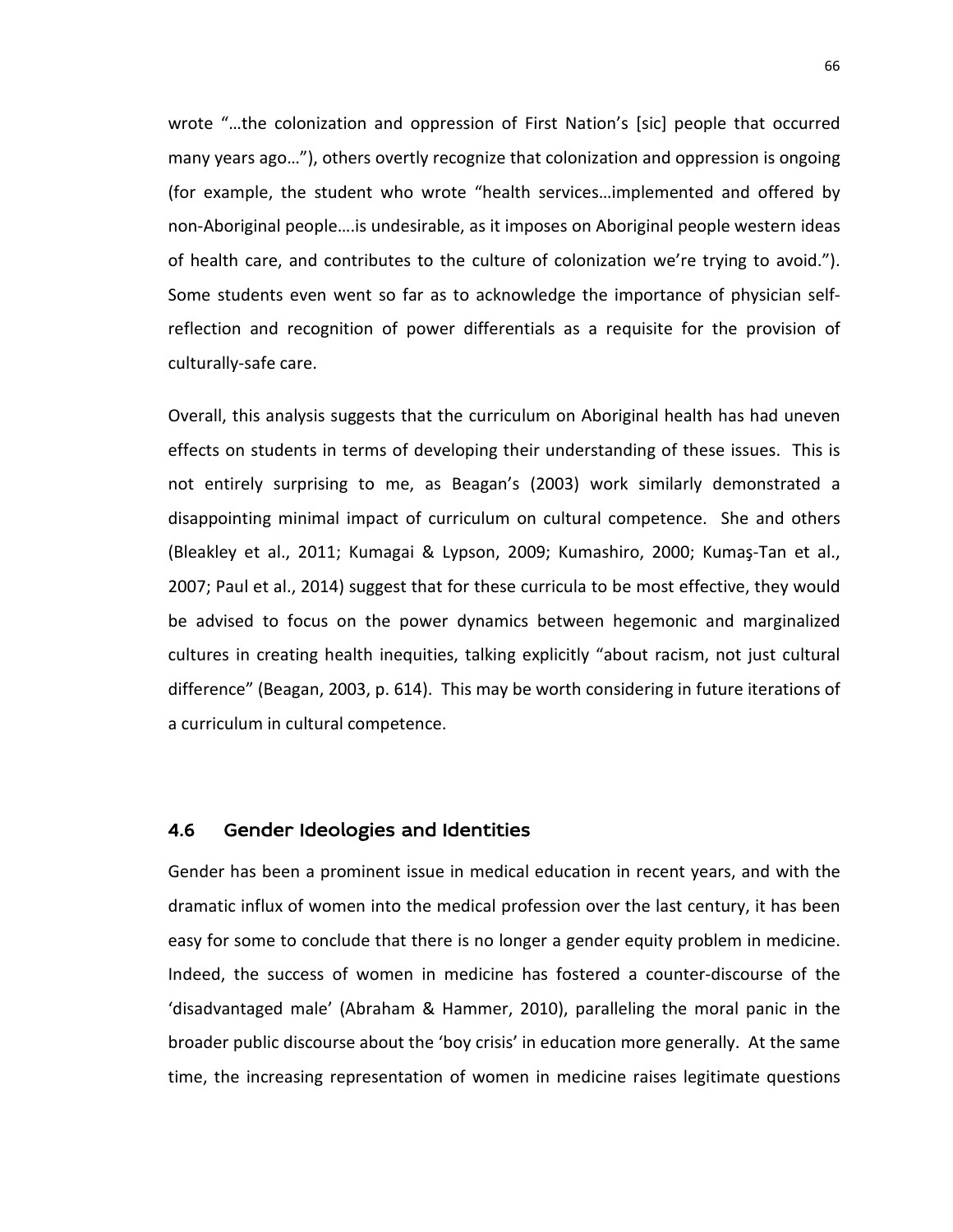for health care workforce planning, as differences in practice patterns have been documented between male and female physicians (Abraham & Hammer, 2010; Burton & Wong, 2004; Elston, 2009).

Of the 8 participants in the study, 3 were men and 5 were women. However, the requirements from the ethics committees to strip the essays of their identifiers prior to their provision to me means that for many of the texts, the gender of the author is not known except in those cases where the student identifies their gender in some way. In the 4 texts produced for the essay on the role of women in medicine, 3 of the students identified their gender explicitly in the writing (2 female, 1 male), while the  $4<sup>th</sup>$  did not give any indication one way or the other. However, in addition to the texts where a discussion of gender was required, gender was discussed in 5 other texts as well. I have chosen to focus my analysis on 3 major aspects of the discourse of gender in these texts: gender as relating to professional identity, biologically determinist and heterosexist ideologies of gender, and postfeminist neoliberal ideologies of gender.

Like Trethewey (1999, 2001), in this work I found that women's professional identities were more conspicuously gendered than men's. Not only were women were more likely to explicitly indicate their gender in their writing, they more often addressed their professional identity in gendered terms (such as "female doctor"). Interestingly, in all of the texts where the writers self-identified as female, the students seemed to have given these issues a lot of thought, and identified multiple issues relating to gender with respect to their professional life; in contrast, one self-identified male student acknowledges that he had not previously thought about how gender might affect physicians, and noted that in a placement he had been on "there was only one woman physician out of 6 practitioners, but I had never pondered on its implications", describing it as a "curious phenomenon of gender-specific roles and expectations." Many of the students remarked on their perception that female doctors were less likely to work full time than male doctors, consistent with literature documenting differences in the practice patterns of men and women (Burton & Wong, 2004; Elston, 2009). In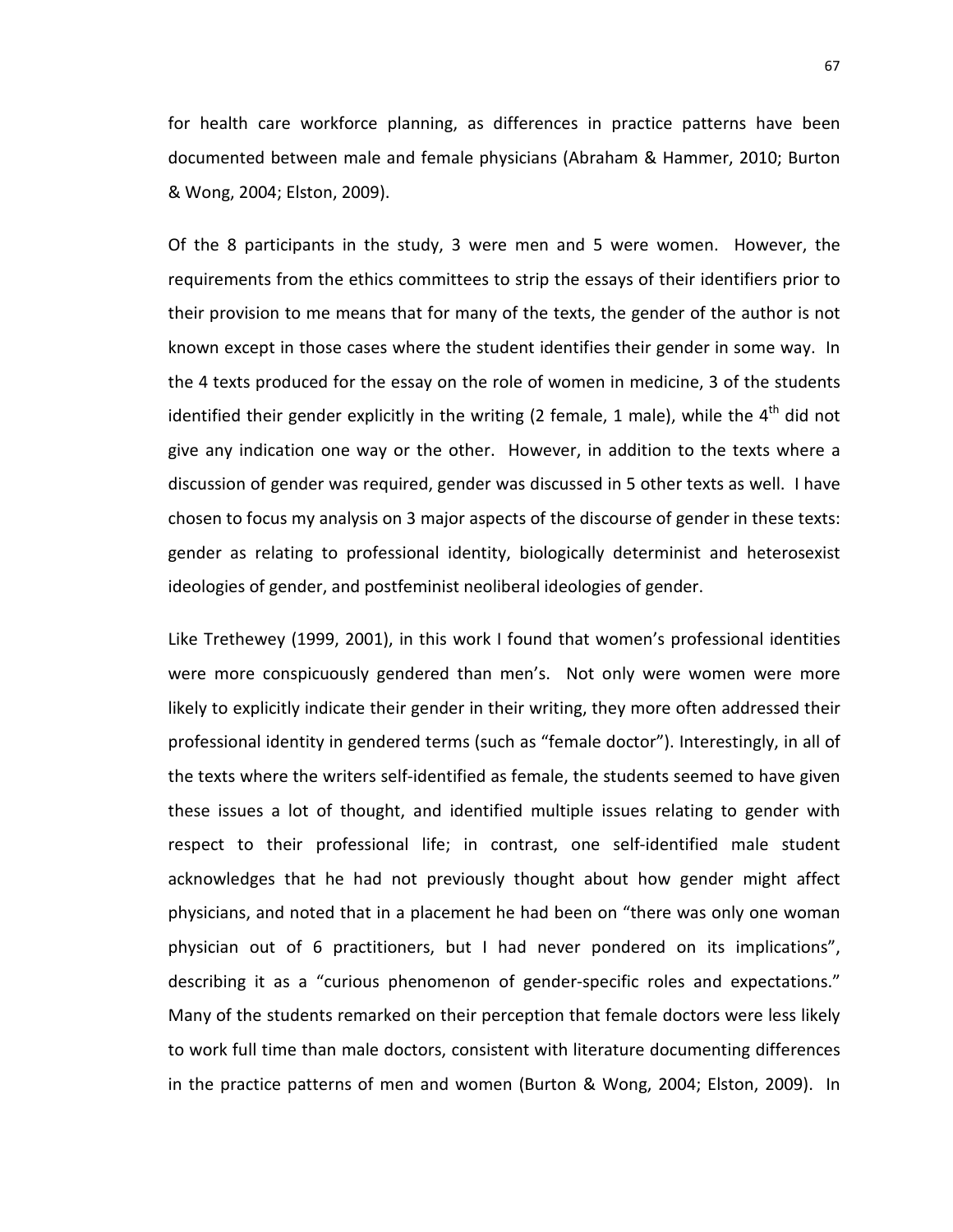addition, they perceived that women were less likely to be specialists, consistent with discourses around 'family-friendly' (read 'women-friendly') careers, largely underpinned by the expectation that women will be the primary caregivers for children (Bright, Duefield, & Stone, 1998; Phillips, 2009). Several students described female physicians that they had worked with as struggling, having difficulties, and having had to 'sacrifice' home life for work or vice versa: for example, "I observed a female family physician working a tremendous number of hours and it seemed to me that it would be difficult for her to focus on building a family with these hours". Notably, no such descriptions were offered with respect to male physicians. In a number of instances, references were also made to women's presumed 'superiority' in certain aspects of clinical practice, such as communication and compassion. For example:

> I believe another positive step forward in medicine with the increase in women physician [sic] is how compassion and attentive listening have humanized the approach to patient care. Rather than treating patients as objects that require fixing I am a strong proponent of comprehensive care focusing on the patient as a whole and addressing all the facets of health (physical, emotional, psychological and social). I believe that building a strong relationship with patients, especially in a family practice, allows for better care. Gone are the days of five minute consults with every patient, especially with an aging population presenting with complex, chronic conditions. This is a great asset that women have contributed to medicine….I embrace the new coming of women in medicine…and believe that they have brought great new abilities that allow for a more comprehensive care of patients.

Men were also taken to be the default standard for comparison with respect to working patterns, as in the case where a student described a physician she had observed who "verbalized tremendous pressure to keep up with the hours of her 2 male partners". One female student described a preceptor who supervised her as an "'old school' male doctor" who "felt that because I was a mother with a family I had no business being in medical school working towards a career in medicine because it would be too hard to do both well." For women, the impact of gender on one's professional identity was clearly evident.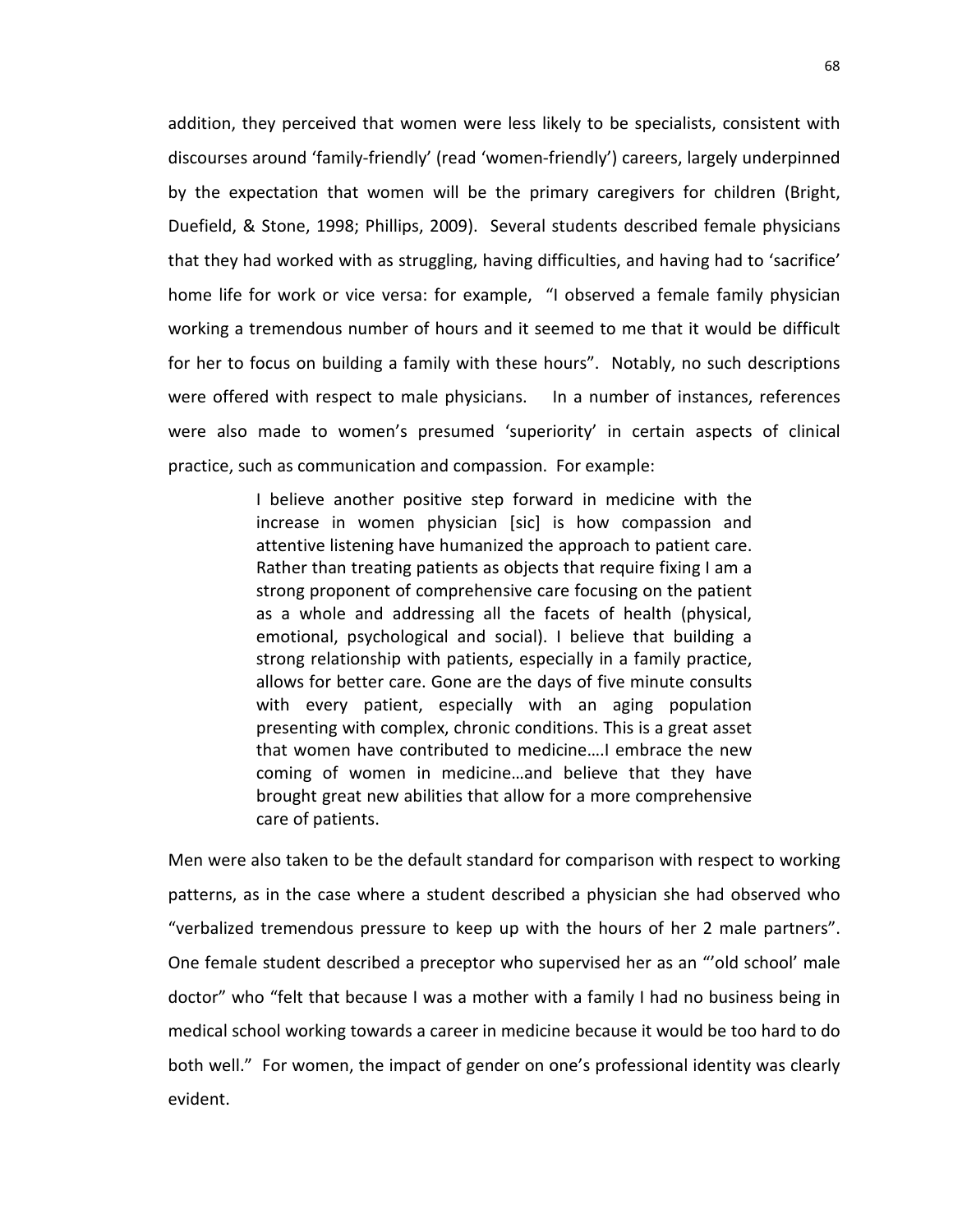In many of the texts that touched on gender, there was an implicit acceptance of stereotyped gendered social and family roles for women and men, with women tied more strongly to family responsibilities than men, reflecting a perspective informed by biological determinism and heterosexism. The impact of child-bearing and parenting on women was taken to be intractable and natural, as was the assumption that the primary responsibility for addressing the demands of parenthood would be assumed by women; for example, one student said:

> as women become pregnant, this inevitably is associated with lapses in the amount of time spent at the office…I have met a female resident in [town] who has been pregnant twice during her family medicine residency which has inevitably doubled in time. This severs somewhat the continuity of learning and means extra work on the doctor's part to keep up with her learning.

The use of the word 'inevitably' takes for granted that women's careers will be affected more than men and that women are perceived as having a greater 'burden' than men. This reflects the tendency Beagan (2003) also observed of tending to see the disadvantages experienced by the marginalized without recognizing the advantages of those with privilege. Moreover, in such discussions, students are primarily reproducing normative, stereotyped ideologies of gender and presuming that these issues are confronted in an exclusively heterosexual context. In describing their observations of medical couples, a student noted:

> Interestingly, even though both are professionals, I have often witnessed that the woman's work-load has been less in exchange for caring for the children and family. However, this seemed more prominent if the woman was a family physician compared to being a specialist (which may be in part due to different schedules or access).

The naturalization of women as care-givers was extended beyond the care of children, but also to other family members, and the community at large. One student commented that "specialized housing for the elderly can be infrequent and waiting lists extensive which burdens women put in this situation". Women's responsibility for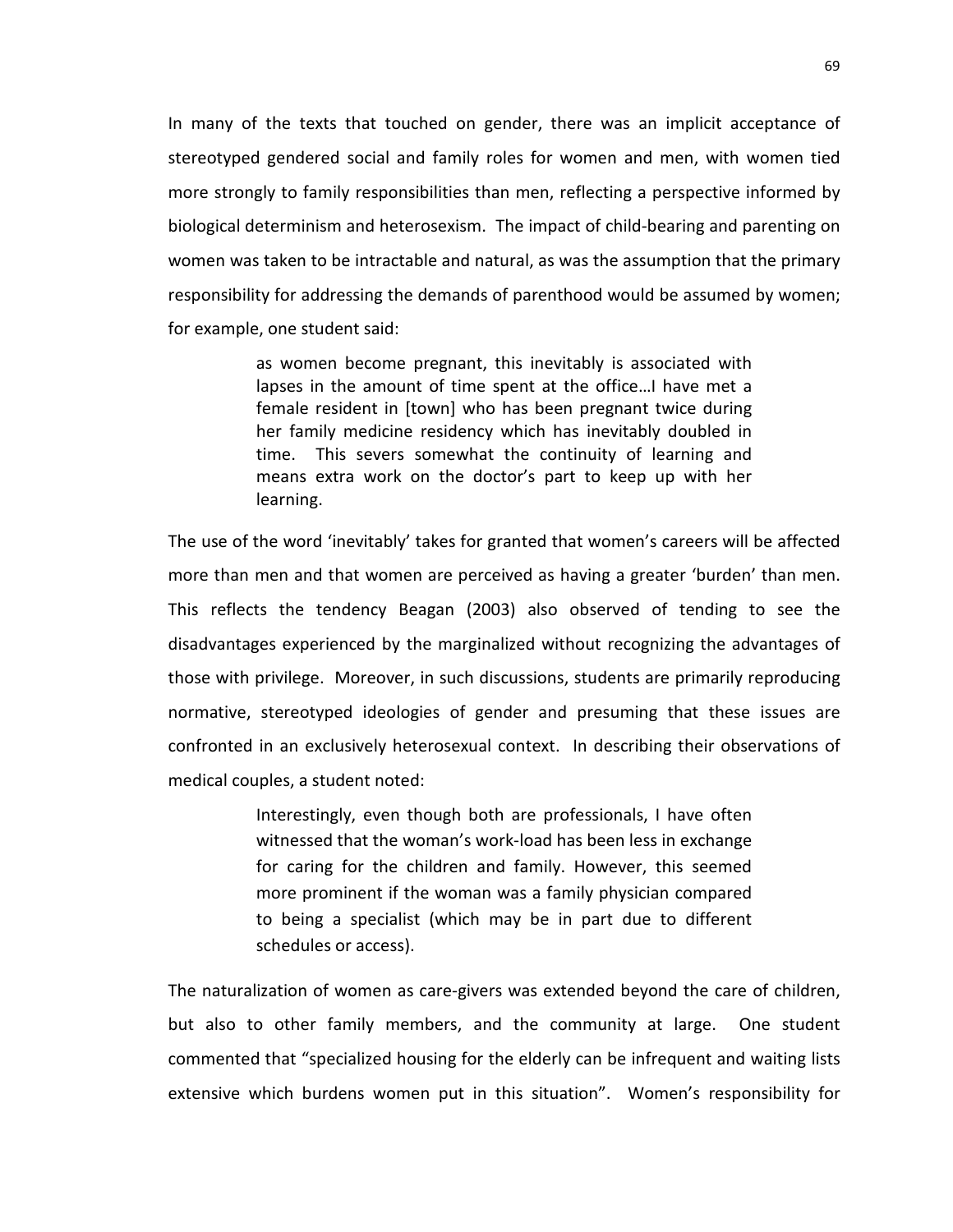community well-being was especially evident in texts talking about Aboriginal women, likely intersecting with the representation of Aboriginal culture as highly community oriented. Here, women are repeatedly identified as not only principally responsible for the family but for the larger community as well, describing them as being "the 'gatekeepers' of their family's health, thus influencing the health of the broader community".

That being said, there were also instances where students articulated a somewhat more progressive stance on gender issues – especially amongst the male students. For example, the same male student who talked about the 'inevitable' impact of childbearing on women also articulated that "I do not believe that there is an overfeminization of medicine. I believe there is an evolution of medicine in keeping with the forward momentum of society..." and that gender shifts in the workforce "will require some more adaptations". In other texts written by male students, they expressed positive orientations towards the possibility of men taking on a greater proportion of family responsibilities:

> there is also the ever growing option of a 'paternity' leave for male residents, something I personally am considering in my future. The shift from home-life to work-life for women has left somewhat of a void that many male partners are eager to fill.

and

 $\overline{a}$ 

Many doctors and residents are realizing that family life is also an important aspect of personal health and that it can benefit you as a whole (and the opposite is true as well where some female physicians choose not to have children and focus more intensively on their career). $5$ 

<span id="page-76-0"></span> $\frac{5}{10}$  Note here also, the way that the student has understood the unspecified "doctors and residents" to mean "male doctors and residents", using "female" to qualify the description later on, reflecting the common trope of male as default.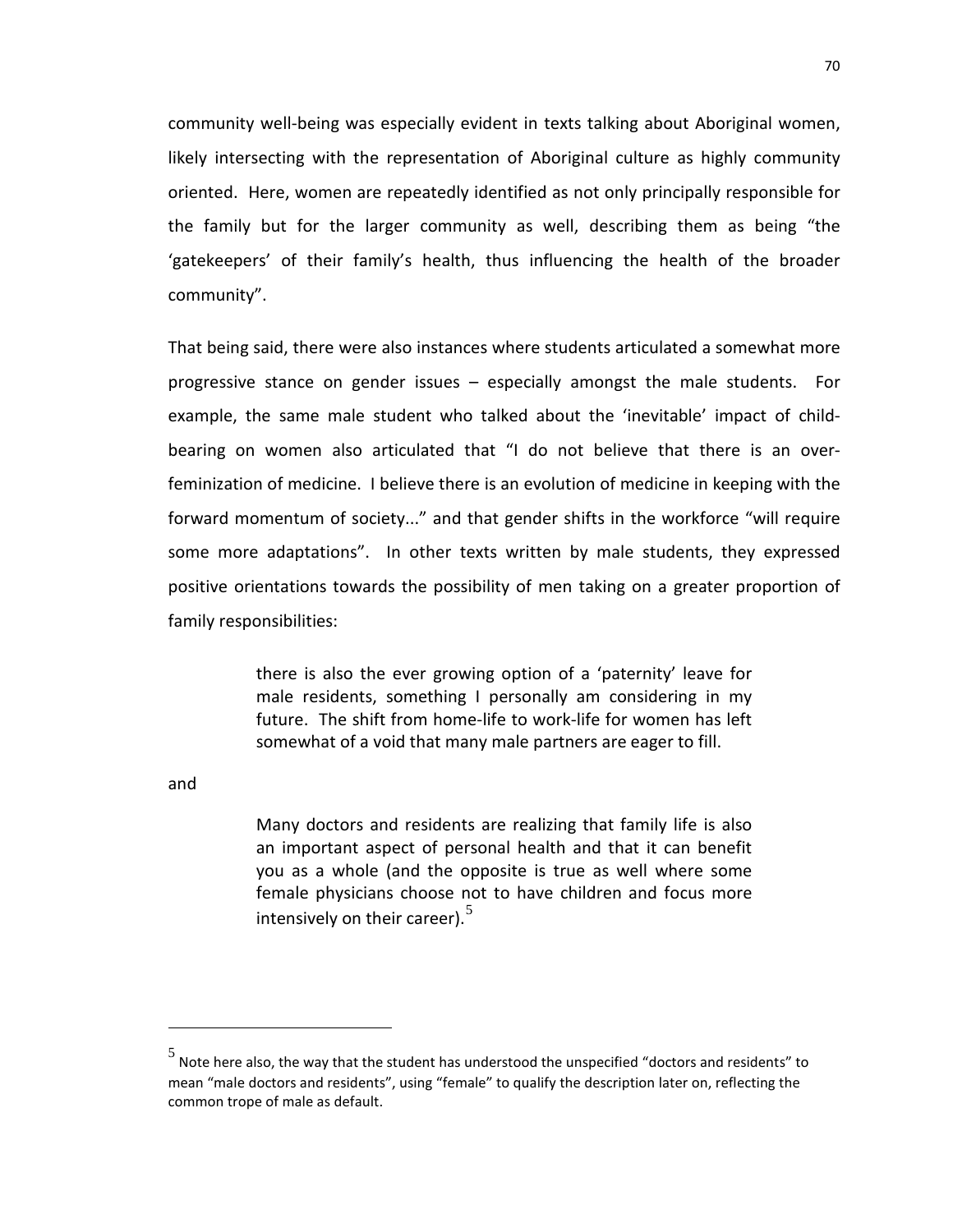Not only did the students primarily reproduce these normative, stereotyped ideologies of gender, they also tended to frame them in terms of neoliberal and postfeminist discourses. Equality and empowerment were sometimes taken as a 'given', and discussed in a somewhat congratulatory or victorious tone in which men were positioned as gatekeepers for women, expressed by one student as "An initial all-male inclusive collection of students in the early twentieth century slowly and reluctantly allowed women to first attend medical school and then eventually practice amongst them…I embrace the new coming of women in medicine." I was also struck by the way that several students invoked socioeconomic status as being able to offset gender inequities; students offered examples of physicians they had seen as models for this, as "One [doctor] was a single mom who worked within the hours of her children's school hours", "Another family doc who had teenagers worked 40+ hours per week but had a nanny at home ensuring home obligations were met," and "The last family doc I worked with had little kids and worked hard when she was there but had 2 half days off per week to spend with her family." These strategies that the students identified for addressing gendered responsibilities (such as employing a nanny and working flexible or shorter hours) are usually framed as adaptations to the demands of medicine, taking the gendered social roles for granted, and simultaneously demonstrating an assumption that socioeconomic privilege can mitigate gender inequity; there was no apparent acknowledgement that such strategies are only available to women with significant financial resources at their disposal. Such a framing of the issue tends to deflect attention from the inherent inequity of stereotyped gender family roles, thereby tending to support the status quo in which women are presumed to be principally responsible for children and the home.

I was not surprised to see these discourses of gender in the student texts, as they reflect the dominant norms of gender in this culture. The NOSM curriculum at present does not challenge these norms, and much of the discussion in medicine on gender tends to presume a biological determinism (in fact, one of the NOSM learning objectives asks students to "describe the biological basis of gender") and discusses gender with respect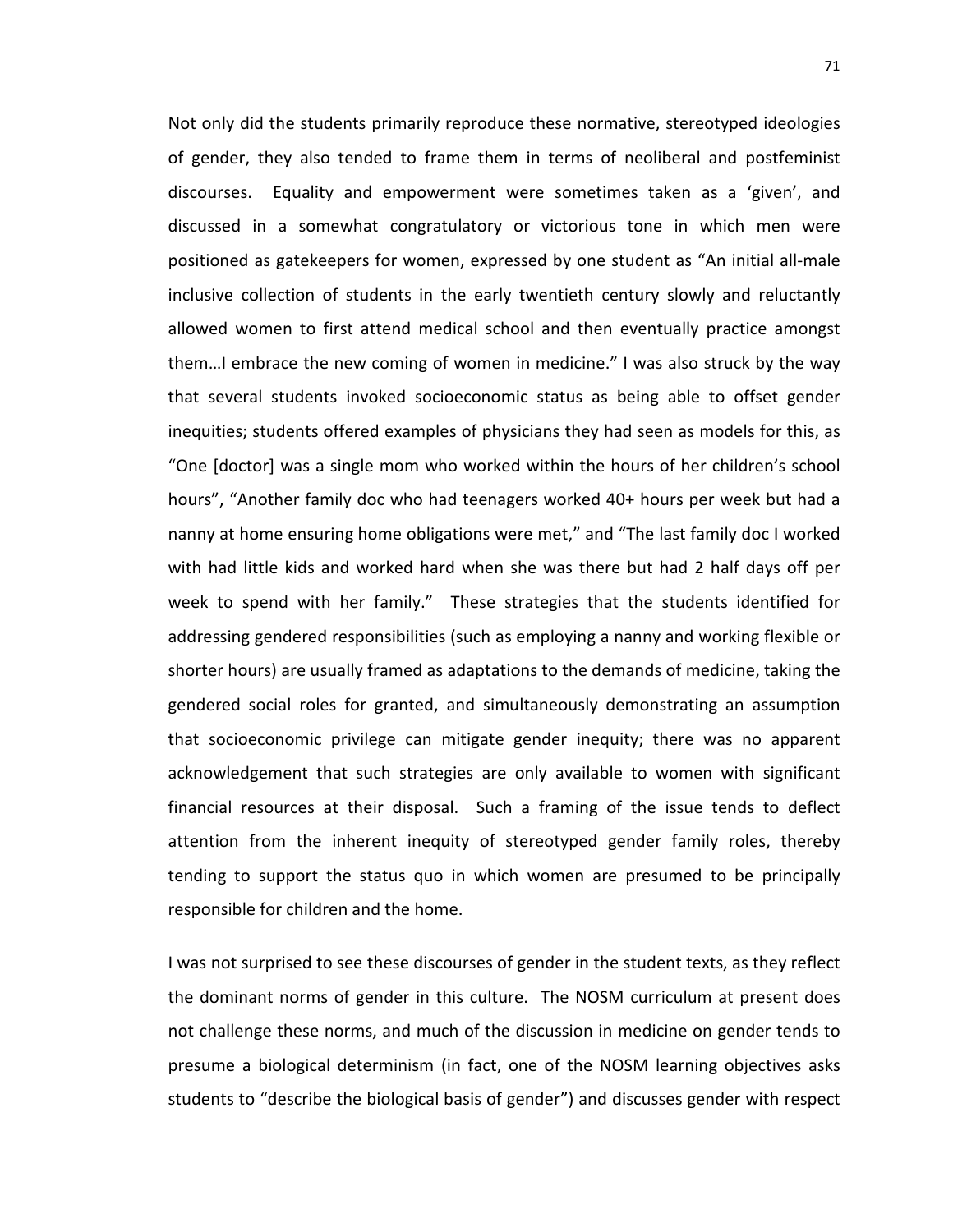to professional identity principally in terms of a discourse of 'work-life balance' that is ostensibly gender-neutral, but usually invokes gendered tropes such as 'family-friendly specialties'.

## 4.7 Social Determinants of Health and Health Advocacy

The NOSM curriculum has a considerable emphasis on the social determinants of health<sup>[6](#page-78-0)</sup>, relating to its mandate to respond to the needs of the people and communities of Northern Ontario where there are significant health inequities derived partly from inadequate access to health care, but also from suboptimal social and economic conditions (Rural and Northern Health Care Panel, 2010). Several of the prompts for the texts analyzed specifically required students to address issues related to the social determinants of health, but given the emphasis on them in the Northern and Rural Health curriculum, it is not surprising that it turned up in the students' discourses even outside of these questions themselves. Many of these discussions of the social determinants of health make reference to physician advocacy, reflecting the Royal College of Physicians and Surgeons of Canada's definition of 'Health Advocate' as one of seven domains of competence required for effective medical practice; under the Royal College's CanMEDS framework, this includes the ability to "identify opportunities for advocacy, health promotion and disease prevention in the communities that they serve, and respond appropriately" and to "identify vulnerable or marginalized populations within those served and respond appropriately" (Frank, 2005, p. 20).

 $\overline{a}$ 

<span id="page-78-0"></span> $^6$  The concept of the social determinants of health recognizes that, in addition to individual factors like genetics or lifestyle, the social conditions in which people live have a profound impact on their health, and that "life expectancy is shorter and most diseases are more common further down the social ladder in each society" (Wilkinson & Marmot, 2003, p. 10). Various bodies have conceptualized the social determinants of health in a number of ways, but a prominent Canadian version identifies the following 14 social determinants of health: Aboriginal status, disability, early life, education, employment and working conditions, food insecurity, health services, gender, housing, income and income distribution, race, social exclusion, social safety net, and unemployment and job security (Mikkonen & Raphael, 2010)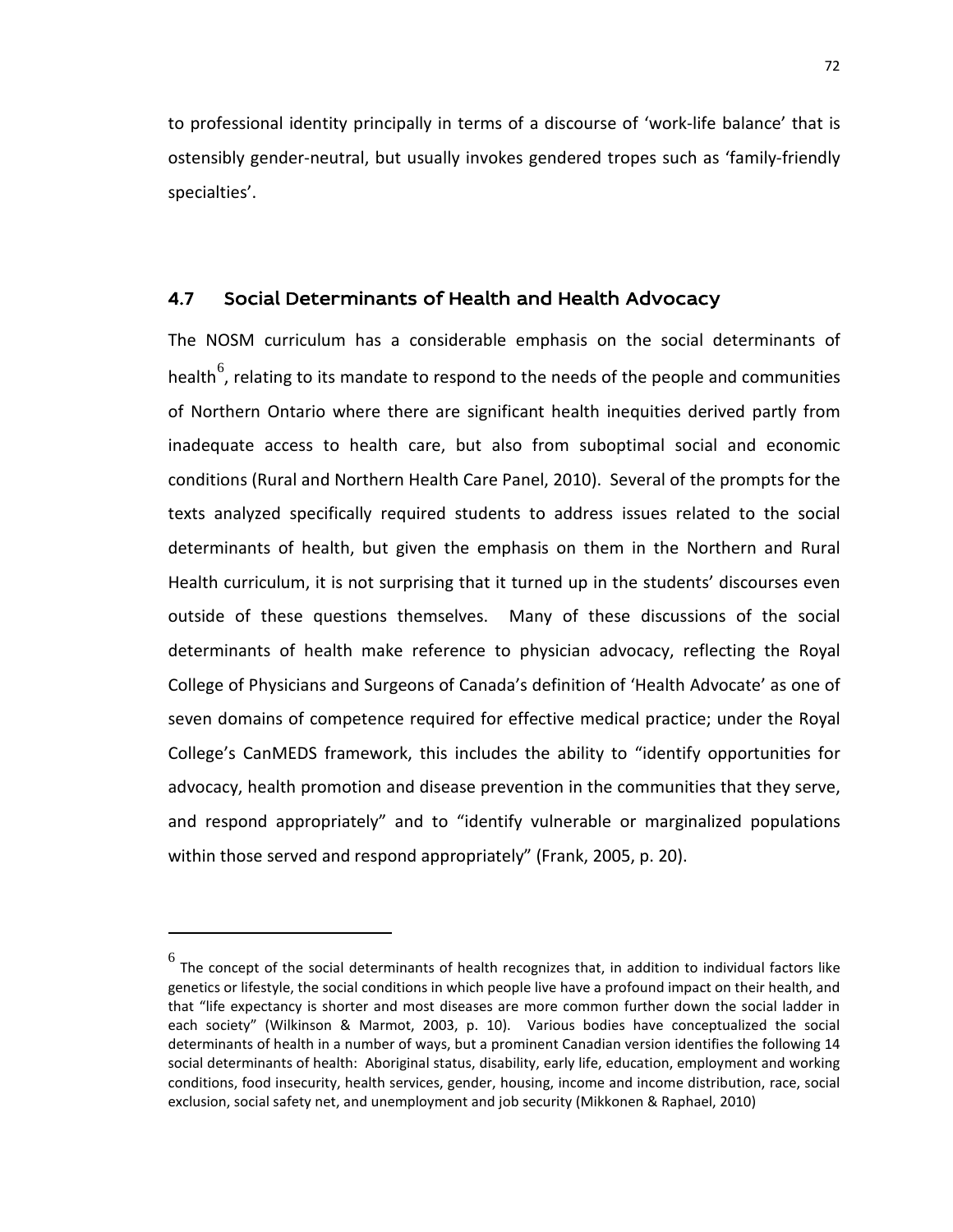In discussions relating to social determinants of health, as with other topics previously discussed in this Chapter, the student writings I analyzed typically identify disadvantages of some groups leading to poor health outcomes, and almost never reference the ways that privilege contributes to better health outcomes. This was reproduced multiple times, particularly with reference to class and socioeconomic status (where poverty was recognized as associated with poor health outcomes), race and ethnicity (where Francophone and Aboriginal people are identified as having difficulty accessing culturally appropriate health care, and in a handful of cases, acknowledging historical and contemporary colonization as a factor in health inequities for Aboriginal people), gender (where women are identified as facing a variety of barriers to accessing health care), and rural residence (where rurality is associated with lack of access to health care). This again reiterates Beagan's (2003) observation that students more readily recognized disadvantages rather than privilege.

A fairly consistent pattern in the student writings was to identify an aspect of the social determinants of health in terms of a group experiencing some form of disadvantage, identify the adverse health impacts resulting from the disadvantage, and offer one of two types of solutions: occasionally relating to individual 'lifestyle' choices, but most often relating to an increased provision of health care (in terms of more health care professionals or increased access to care). I was struck by the very descriptive nature of the student's discourse on the social determinants of health, and a virtual absence of any discussion about how to intervene in the causal process itself. The students emphasized the importance of 'understanding' how a wide range of social factors impacting negatively on people's health in Northern Ontario (including poverty, food insecurity, lack of employment, racism, colonization, geographic isolation, inadequate housing, occupational exposures to chemicals, difficulty accessing education, etc), but the definition of 'understanding' employed appeared to be predominantly about describing the shape of the association between one of these factors and the health outcomes, not the substantive mechanisms linking cause to effect. This is a tendency I have also observed in the classroom on many occasions: when asking the students to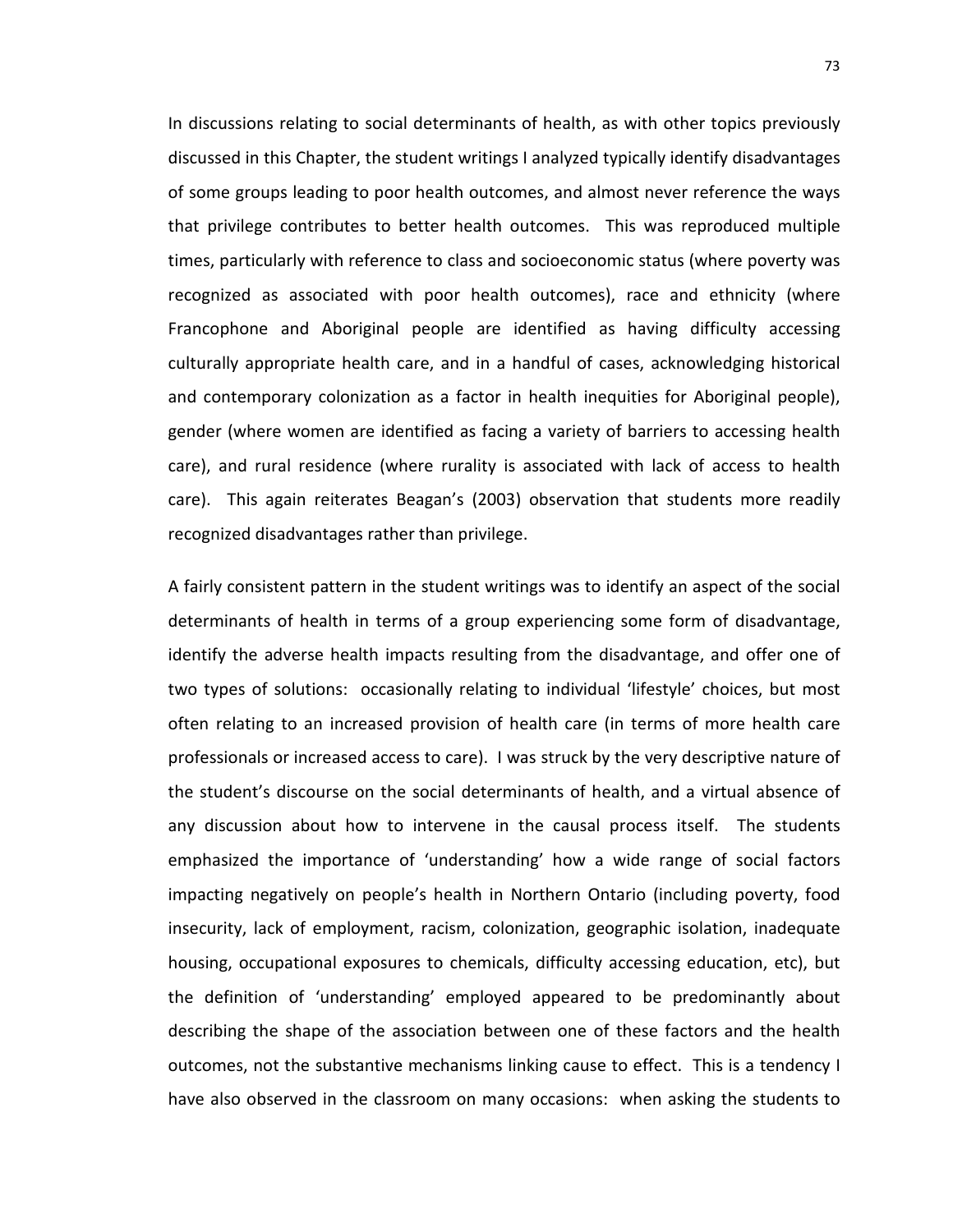consider how gender is a social determinant of health with respect to depression, for example, I have noticed that students tend to respond by quoting statistics about the differing prevalence of depression in men and women, and need to be prompted to consider the mechanisms that may explain such a relationship.

In general, the texts appear to relate to the social determinants of health as risk factors for poor health, with the role of the physician to 'understand' or 'be aware of' them, as expressed by the student who wrote: "reducing these health disparities requires that medical professionals understand these significant barriers to health care". Where they make reference to actions physicians can take to intervene, they appeared to understand this predominantly as appropriately taking place through formal bodies (like lobbying through professional organizations), within the health system itself, or on an individual basis (as in the case of one student who described a physician advocating for a patient to be able to take a placenta home even though it was against hospital policy). Encouragingly, there seemed to be some recognition that physicians occupy a position of privilege and can put that privilege to use as advocates, with one student saying:

> as physicians, our voices are often heard, and our opinions taken seriously. We must take our roles as health advocates seriously, and advocate for better health for *all* Canadians…we are in a position that affords us the opportunity to focus direction on the health and safety of Aboriginal people.

These seem to align with Schön's (1987) analysis that professional training tends to mold and constrain their thinking about advocacy into "worlds matched to their professional knowledge and know-how" (p. 36), rather than thinking more broadly about possibilities for change they can participate in and support.

To some extent, the focus of these students on the health system and access to health care itself is not entirely of their own choosing – the questions posed to them on these issues (see Appendix 1) tend to emphasize these aspects in their framing of the questions, and so of course the students comply with the demands of the prompts. That being said, this in itself speaks to the hidden curriculum and the ways that the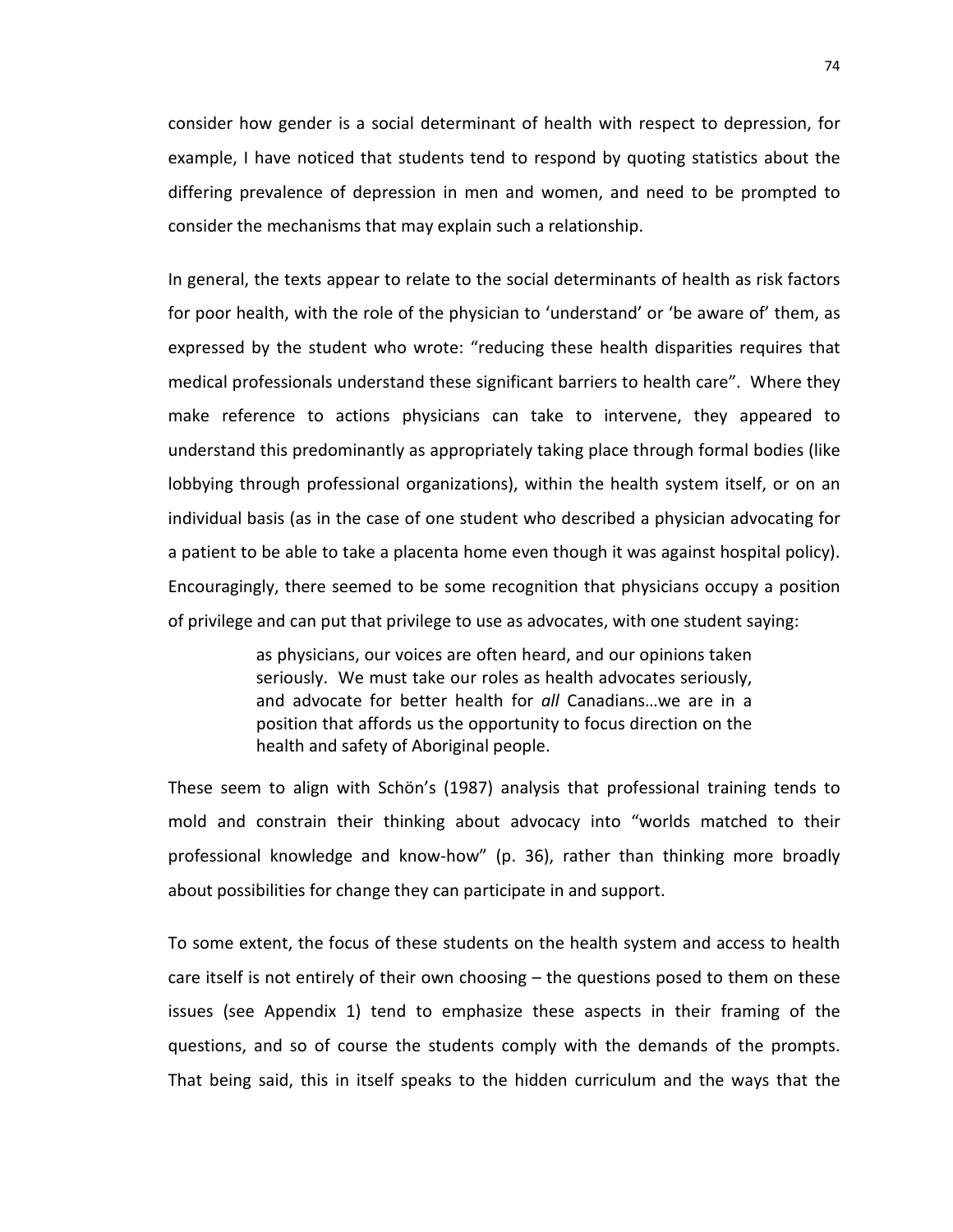framing of these topics by the school may influence the students' perspectives. If the role of 'health advocate' is presented to students (in the curriculum or in the assessments) such that the scope of activity is framed exclusively in these forms that have been signaled to them as appropriate for physicians, even if that is not the explicit intention, it is not surprising that students would internalize these perspectives and overlook alternative forms of advocacy. The CanMeds roles also promote this way of thinking, although they do explicitly call for physicians to use their expertise "to identify and collaboratively address broad health issues and the determinants of health" involving both "individual and collective actions of physicians" (Frank, 2005, p. 19) in achieving those ends.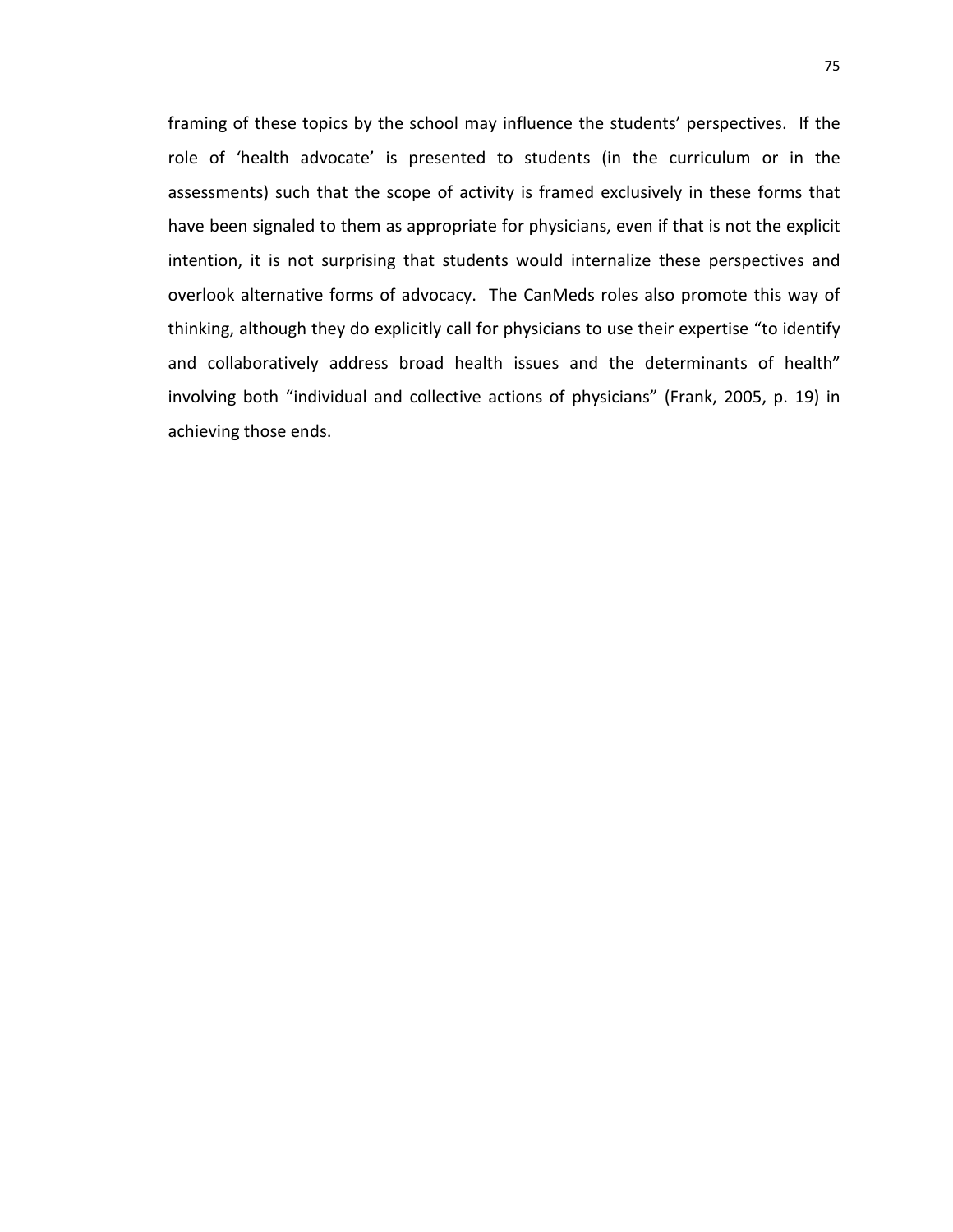# Chapter 5: Discussion

The research described in this thesis used CDA to scrutinize the ways in which social position, ideology, identity, and privilege are manifested my medical students through the discourses they utilized in their writing on various topics related to northern and rural health. My scholarship moving forward will make use of these findings in order to go beyond simply documenting the use of these discourses by medical students, and to develop curricular interventions intended to cultivate students' consciousness of the ways in which medical discourses represent the lives of marginalized people, and to examine the ways in which their own personal histories, biases, and values may affect their relationships to their patients and their provision of health care. Although this initial piece of research is purely analytical, the intent is to move this into the realm of *praxis* in the Marxian sense, where the point is not simply to understand the world, but to change it (Freire, 2000; Green, 2009). In this Chapter, I will elaborate on the analysis described in Chapter 4, tying aspects of that analysis to a broader picture of medical education, social accountability, and reflection and reflexivity in medicine. I will also sketch out a framework for future work following on this research to develop curricula for enhancing critical reflexivity in medicine. Finally, I will spend some time examining and accounting for my own practice as a researcher as I have undertaken this work.

# 5.1 Hidden Curriculum

Although the term 'curriculum' is often understood to refer to a program of teaching and instruction, educational theorists often distinguish several different aspects of curriculum that operate at different levels (Kelly, 2009). The 'formal' curriculum is what most people understand as curriculum – the official planned content and activities that students are intended to engage with in their learning. However, most of us can attest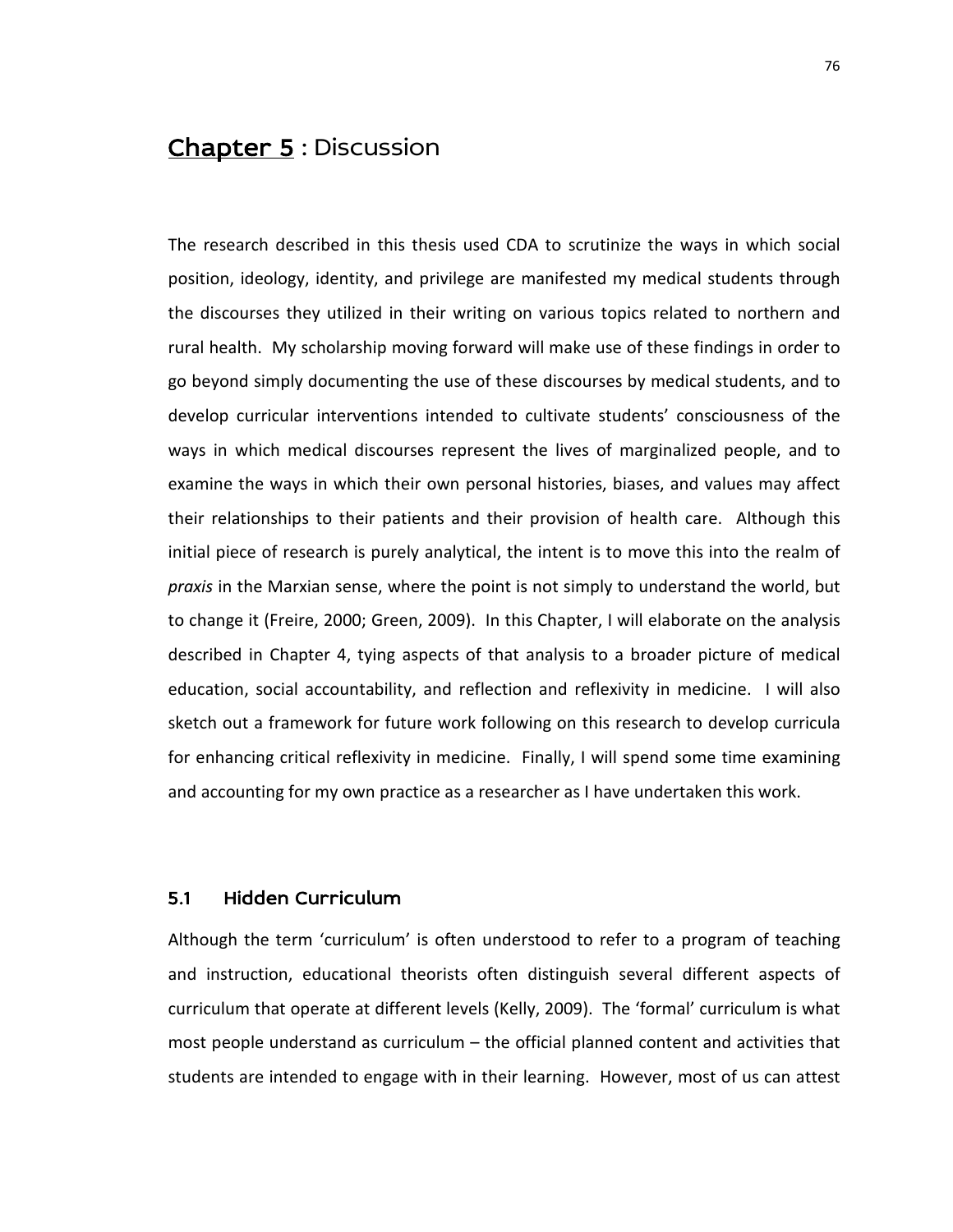from experience that we learn more in an educational environment than simply what was written in the syllabus; the 'received' curriculum describes the actual experiences of the students, and may differ in a variety of ways from what is explicitly stated in the formal curriculum. The hidden curriculum can be understood as the difference between the formal and the received curriculum, and consists of those influences functioning at the level of an organization's structure and culture but which are not openly apparent. These may be intentional or unintentional, but regardless, they are transmitted to students both formally and informally, influencing what is ultimately learned (Hafferty, 1998; Hafler et al., 2011; Kelly, 2009). Hafferty (1998) delineates several ways in which the hidden curriculum may be expressed, but most relevant to this thesis are the ways that the 'institutional slang' at NOSM communicates a particular set of values, understandings, and ideologies to the students in the ways that we define and use certain terminology. Hafferty (1998) gives the example of the increasing use of business terms and metaphors in medicine, recognizing that referencing these discourses resulted in him "being oh-so-subtly resocialized to think of medicine *as a business*" (p. 405) even though such a shift in values was not overtly reflected in the official policies or curriculum of his medical school.

Turning our attention to the hidden curriculum can be useful in highlighting the nature of medical education as a process of enculturation into a particular professional community. Such enculturation includes an initiation into the traditions of the community, "their conventions, constraints, languages, and appreciative systems, their repertoire of exemplars, systematic knowledge, and patterns of knowing-in-action" (Schön, 1987, pp. 36–37). In this sense, medicine is not only a technical education, but a moral and ideological one as well. Much of this education is not done deliberately or consciously or explicitly spelled out in the 'official' curriculum, but is learned in the hidden curriculum of medical training. Like many other professional educational milieu, learning medicine "means coming to terms with particular orientations toward knowledge, power, and identity, and…it is experienced in a context characterized by an unequal distribution of power that acts to constrict people's lives" (Britzman, 2003, p.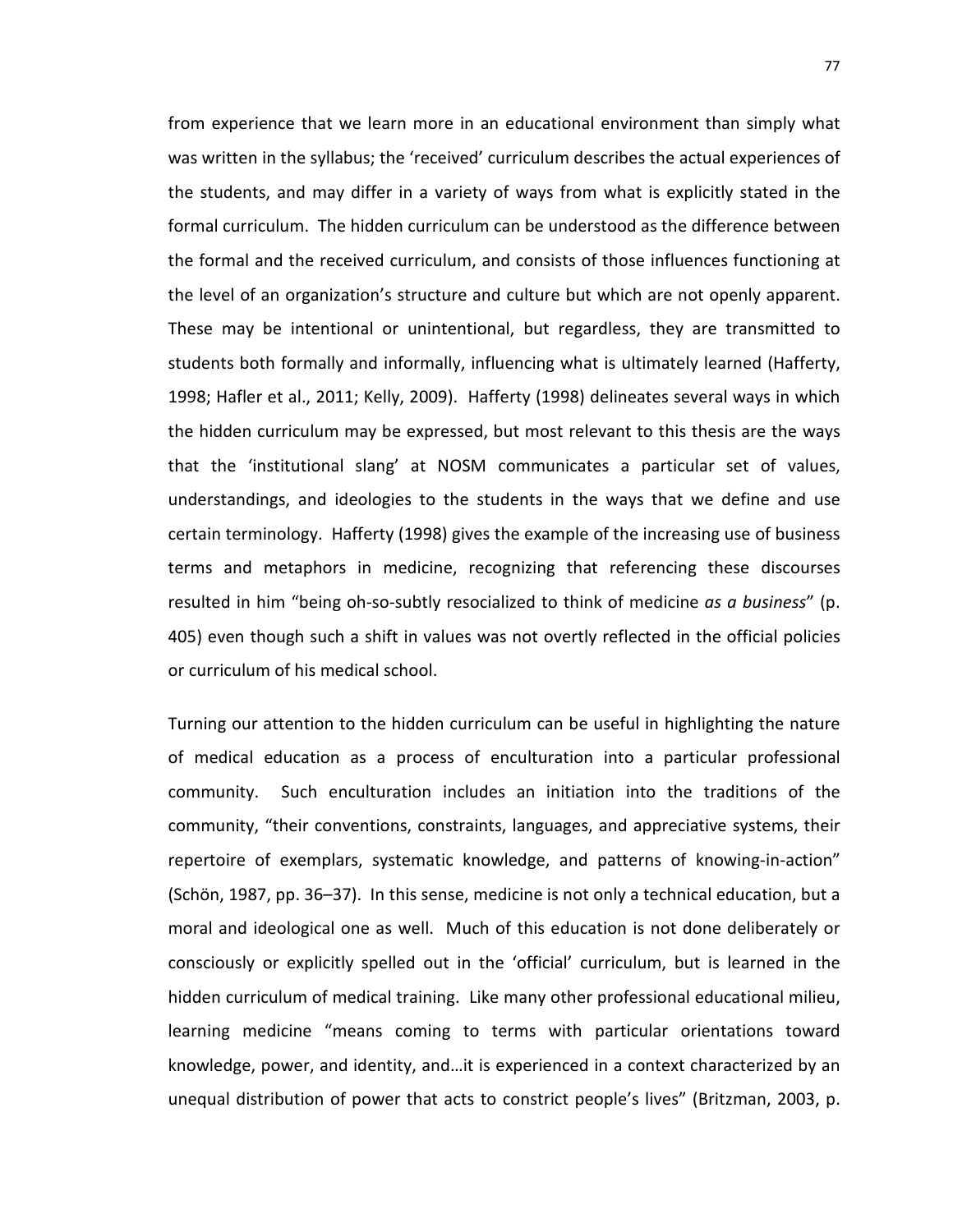33). In analyzing these texts, I identified a number of instances in which a hidden curriculum was apparently at work in shaping the discourses of the students, particularly with respect to the ways they talked about community and about Aboriginal people and cultures.

As discussed in section 4.3, the ways that students deployed the term 'community' was consistently and almost entirely focused on an understanding of community as defined by a geographical place, and tended to assume a relatively small place; in addition, 'community' is often taken to imply 'not at the medical school or clinic'. Being a faculty member at NOSM, subject to and an active participant in the hidden curriculum of the school myself (Hafler et al., 2011), once this tendency became apparent in the analysis I was quickly able to recognize that such an understanding of 'community' is consistently and insistently present not only in the curriculum itself, but also in most aspects of the school's operation. This fits well with Hafferty's (1998) attention to 'institutional slang' as an important indicator of the hidden curriculum. For example, a typical NOSM learning objective addressing community, found in Module 103 of the curriculum, reads "Describe the interaction and collaboration between professionals required to provide care in complex or emergency situations when those situations occur in a small community" (NOSM Phase 1 Curriculum, Theme 1, CBM103), utilizing 'community' in the sense of 'settlement', and also emphasizing the smallness of the settlement as significant. The jargon the school uses to describe a variety of placements further reinforces this sense of 'community', as we send students out for "Integrated Community Experiences" (4-week placements in Aboriginal and rural communities), "Comprehensive Community Clerkship" (an 8-month placement in a small urban or large rural settlement), and "Community and Interprofessional Learning" (weekly half-days spent in community-based health care settings). In the rare cases where students referred to other types of communities, it was to the professional medical community or to the ethnocultural Aboriginal and Francophone communities in Northern Ontario. This directly reflects NOSM's own institutional concepts of its commitment to communities: the NOSM Community Engagement Unit defines its mandate as being to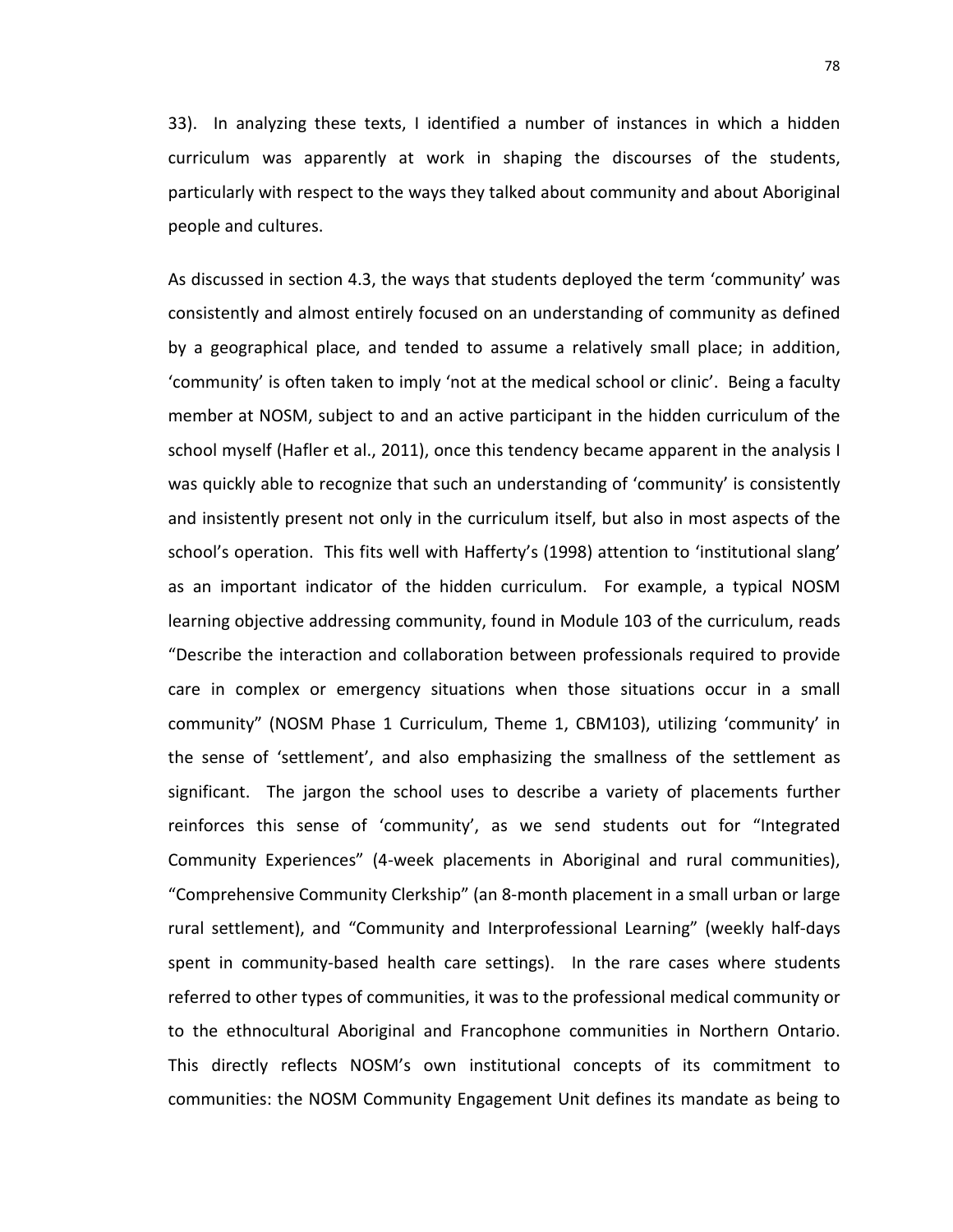"pursue a culture of inclusiveness and responsiveness within the medical communities, the Northern Communities, the rural communities, and the Aboriginal and Francophone communities it serves" (Northern Ontario School of Medicine, n.d.). Although these concepts of community are reflected directly in the formal curriculum, I believe it makes sense to also consider it as part of the hidden curriculum in that there was likely no intention on the part of the School to actively exclude other forms of community; however, the upshot is that the consistent use of 'community' to refer to geographical settlements, the professional medical community, and the ethnocultural Aboriginal and Francophone communities makes other formations of community less visible.

Similarly, my analysis suggests that the hidden curriculum of 'culture' has had a strong influence on student perceptions and attitudes about what 'culturally competent' care would look like. At NOSM as at many other medical schools, it appears that 'culture' serves principally as code for race and ethnicity, and therefore largely ignores other aspects of culture such as gender, age, income, class, language, education, sexual orientation, ability, faith, among others (Kumaş-Tan et al., 2007; Paul et al., 2014; Taylor, 2003). At the same time, 'culture' is also taken as slang for 'different', something that 'Others' have; in other words, "some people are 'ethnically diverse' and others are not…whiteness is understood and presented as the norm...[and] excluded from the concept of cultural diversity" (Ewen, Mazel, & Knoche, 2012; Kumaş-Tan et al., 2007, p. 551). Such a rhetorical move simultaneously implies that the 'Other' is different, aberrant, or abnormal compared to the 'normal' dominant culture (Ewen et al., 2012; Paul et al., 2014). In placing the focus on the 'Other', these discourses of culture render the dominant culture invisible, ignoring the fact that "members of dominant cultural groups also have identities and worldviews that are shaped by culture and racism" (Kumaş-Tan et al., 2007, p. 551). One result of this is that "the overarching vision [of the cultural competence movement] is one of confident, competent white health professionals comfortably entering and serving the communities of ethnic and racialized minority groups, armed with specialized knowledge and skills" (Kumaş-Tan et al., 2007, p. 555). This aspect of the hidden curriculum on Aboriginal health is particularly evident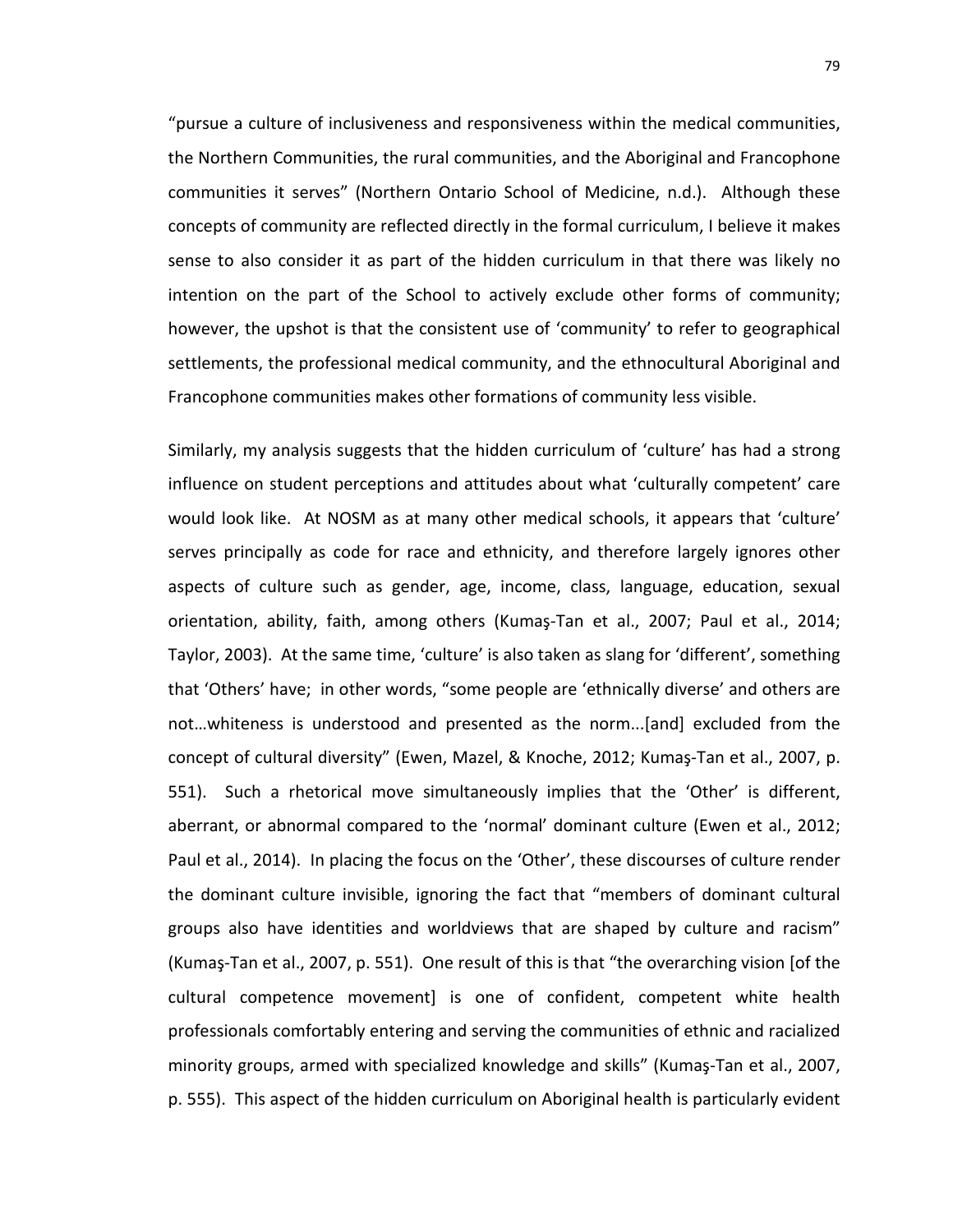in that most of the learning students undertake "is primarily constructed through case based learning examples, or as patient or public health data," (or at NOSM, as part of community immersion experiences) "but rarely as physician, colleague, or equal" (Paul et al., 2014, p. n.p.).

Similar dynamics are at work with respect to the other themes analyzed as well (gender, rurality, and the social determinants of health). Gender is an interesting case in this instance because there is little explicit curriculum on gender at NOSM, and none with respect to gender and professional roles, but clearly the students have learned from their informal experiences and exposures during their medical education about how gender can be expected to affect their professional lives. For rurality, the formal curriculum's neutral-to-positive framing of rurality stands in stark contrast to the students' predominantly negative characterization of rurality, likely reflecting the tensions between the School's explicit commitment to the promotion of rural medicine and the students' lived experiences both as residents of rural communities and as medical trainees in such communities. Finally, it may be useful to examine the ways that the formal, informal, and hidden curricula interact to produce the relatively consistent patterns of discourse around the social determinants of health.

Many of these learning outcomes are assuredly not the intention of the curriculum writers themselves, and this is exactly why attention to the hidden curriculum is so crucial – so that we can identify and address instances where the implicit messages we send to students may be at odds with our intentions. If we do not confront the hidden curriculum itself and change the institutional culture that gives rise to these implied values, "no amount of fine-tuning the theoretical definitions that students are assigned to read on 'touchy-feely Tuesdays' is likely to unsettle the tendency of medical education to produce and reproduce itself as a 'culture of no culture'" (Taylor, 2003, p. 558). Taking a critical approach to medical education in which we interrogate the unspoken and implicit values and assumptions of the hidden curriculum can be useful in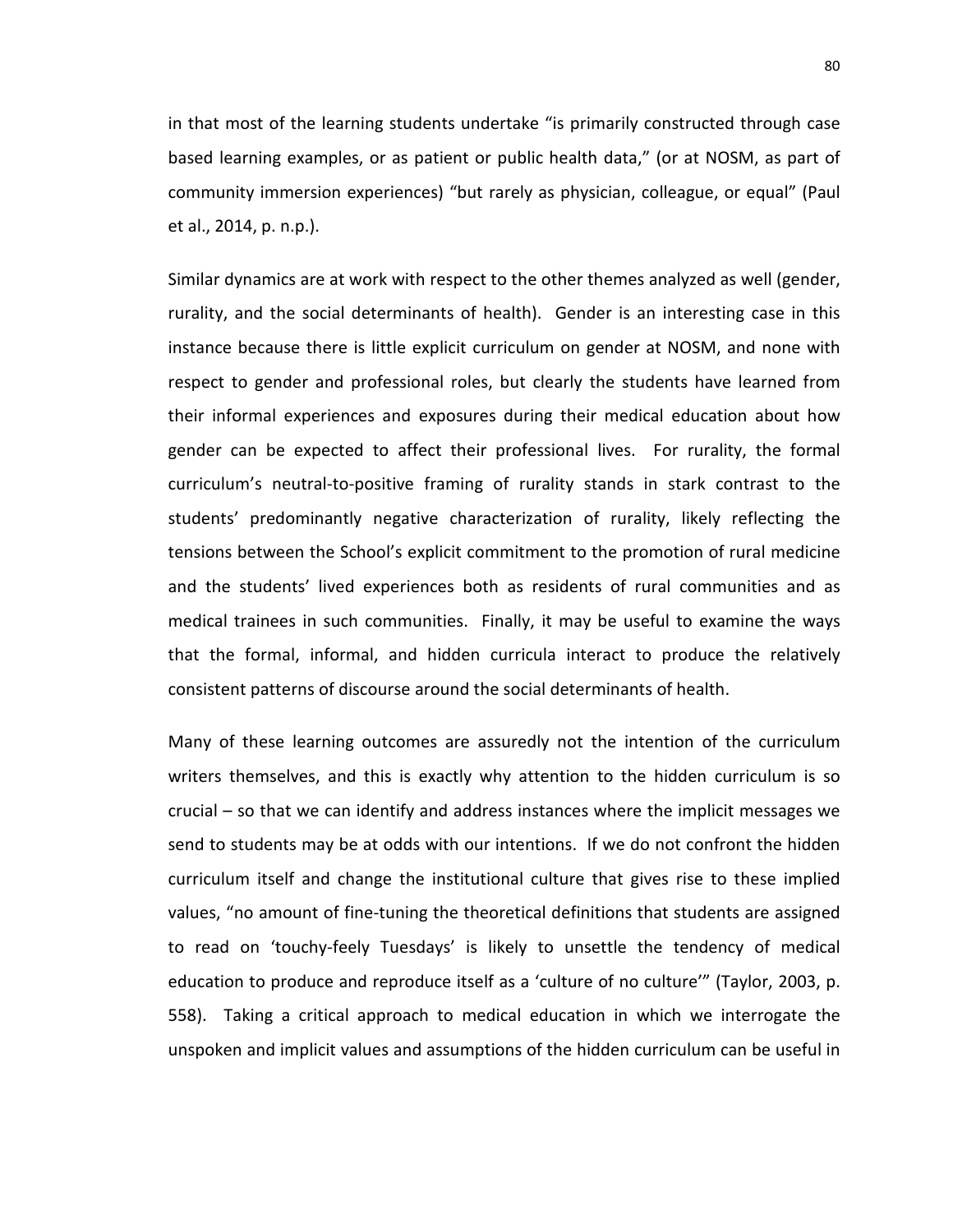making the implications and potential adverse effects of it more visible, and hence, tractable to change.

#### 5.2 Social Accountability, Equity, and Social Justice

As mentioned in the Introduction, NOSM is the first medical school to have been founded with a 'social accountability mandate', and the School explicitly commits itself to the World Health Organization's definition of the social accountability of medical schools as "the obligation to direct their education, research and service activities towards addressing the priority health concerns of the community, region and the nation that they have a mandate to serve. The priority health concerns are to be identified jointly by governments, health care organizations, health professionals and the public" (Boelen & Heck, 1995, p. 3). The movement for the social accountability of medicine has been growing considerably in recent years in response to concerns that medical education had drifted too far into a biomedical and technologically focused practice, as a way to reaffirm the human and moral character of medical practice. The Boelen & Heck (1995) framework has become globally influential in medical education, and many medical schools and other organizations related to medical education have adopted the mantle of social accountability in one form or another.

As a founding faculty member at NOSM, I am both a participant and an observer of the ways that social accountability has been taken up in medical education. As my colleagues and I have expressed in a recent paper (Ritz et al., 2014b), I have often been troubled by the ways I have seen social accountability articulated and operationalized, both at my home institution and further afield. In particular, I am concerned that initiatives launched under the banner of social accountability often appear to lack a critical perspective on what it means to be socially accountable, and in that absence I fear that efforts towards social accountability may inadvertently serve to entrench and perpetuate the very inequities they mean to address. In some places, social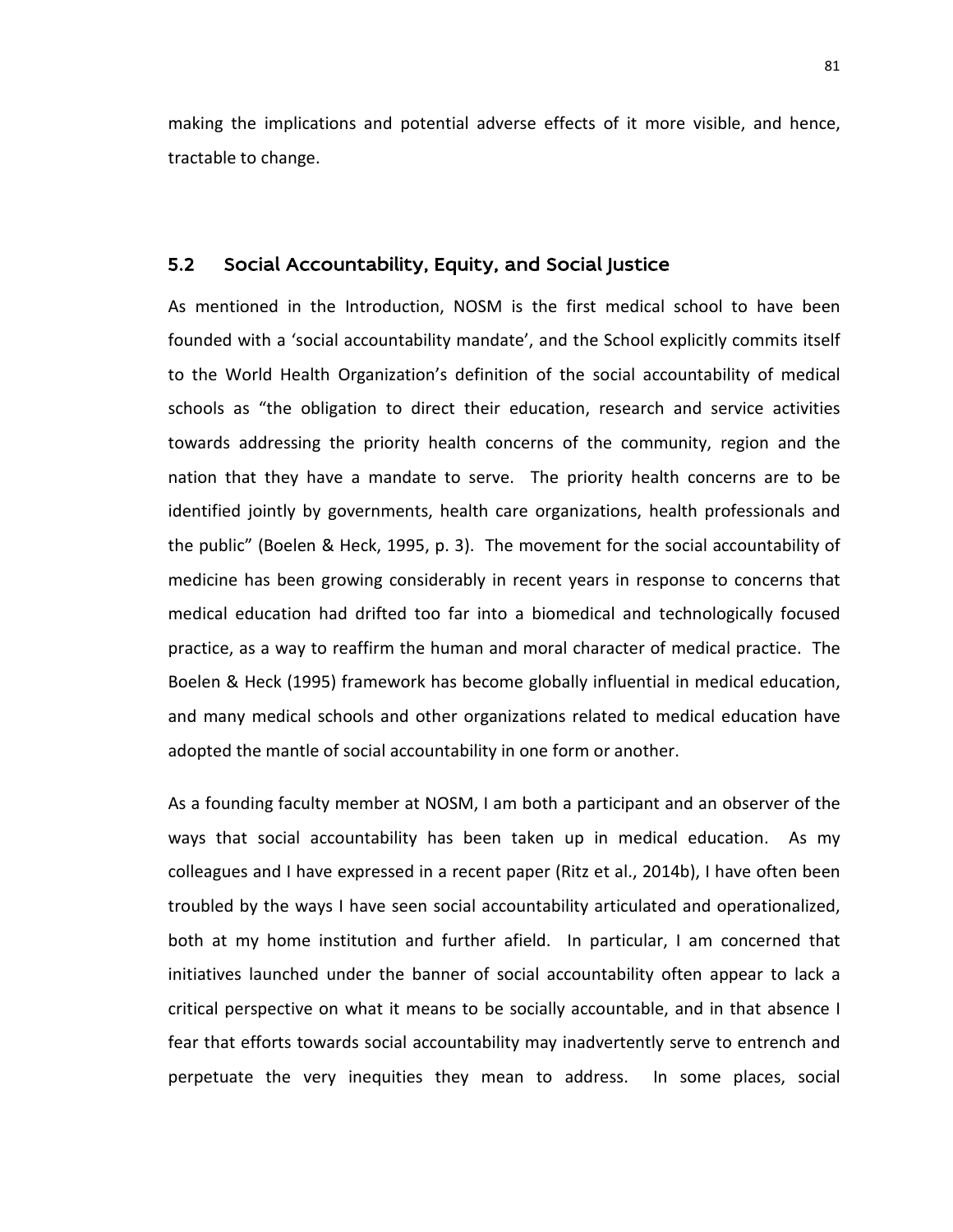accountability seems to be understood largely through a neoliberal lens, with an emphasis on cost-efficiency and the use of capitalist metaphors of production to describe medical education (Boelen, 2000; Leinster, 2011; The Training for Health Equity Network, 2011). Others foreground the engagement of the medical school with the community as being paramount, manifested as consultation, collaboration, dialogue, or partnership (Health Canada & Steering Committee on Social Accountability of Medical Schools, 2001). As is likely apparent by now, I am personally more committed to a discourse of social accountability as social justice-oriented praxis (Murray, Larkins, Russell, Ewen, & Prideaux, 2012; Worley & Murray, 2011), which demands a commitment to action so as to change the systemic structures that perpetuate the power dynamics which create and sustain inequity. Although 'altruism' and 'charity' have conventionally been held to be virtues of medicine, in my view, a socially accountable medicine should be informed instead by 'equity' and 'justice'.

There is little doubt in my mind that those who undertake projects in the name of social accountability have noble motives with a genuine intention to address serious health inequities. One of my main concerns is that the privileged social positions of most medical educators (of which I am one), physicians, and medical students can make it difficult for us to see the ways in which we may be complicit in perpetuating various forms of oppression. Occupying a privileged social position generally deters us from criticizing the social structures that form the basis of our comfort and privilege (Simon & Dippo, 1986; Waitzkin, 1989), and so the machinations of oppression which create the health inequities we are most concerned about are not readily visible from our standpoints. This concern was expressed 40 years ago by Waitzkin & Waterman (1974):

> To the extent to which doctors' allegiance with their patients is not unconditional, they may at times serve the interests of the social order more than those of the people they claim to help. … These same patterns inhibit doctors from allying with their patients in fighting the sociopolitical conditions which often are the source of suffering. (p.21)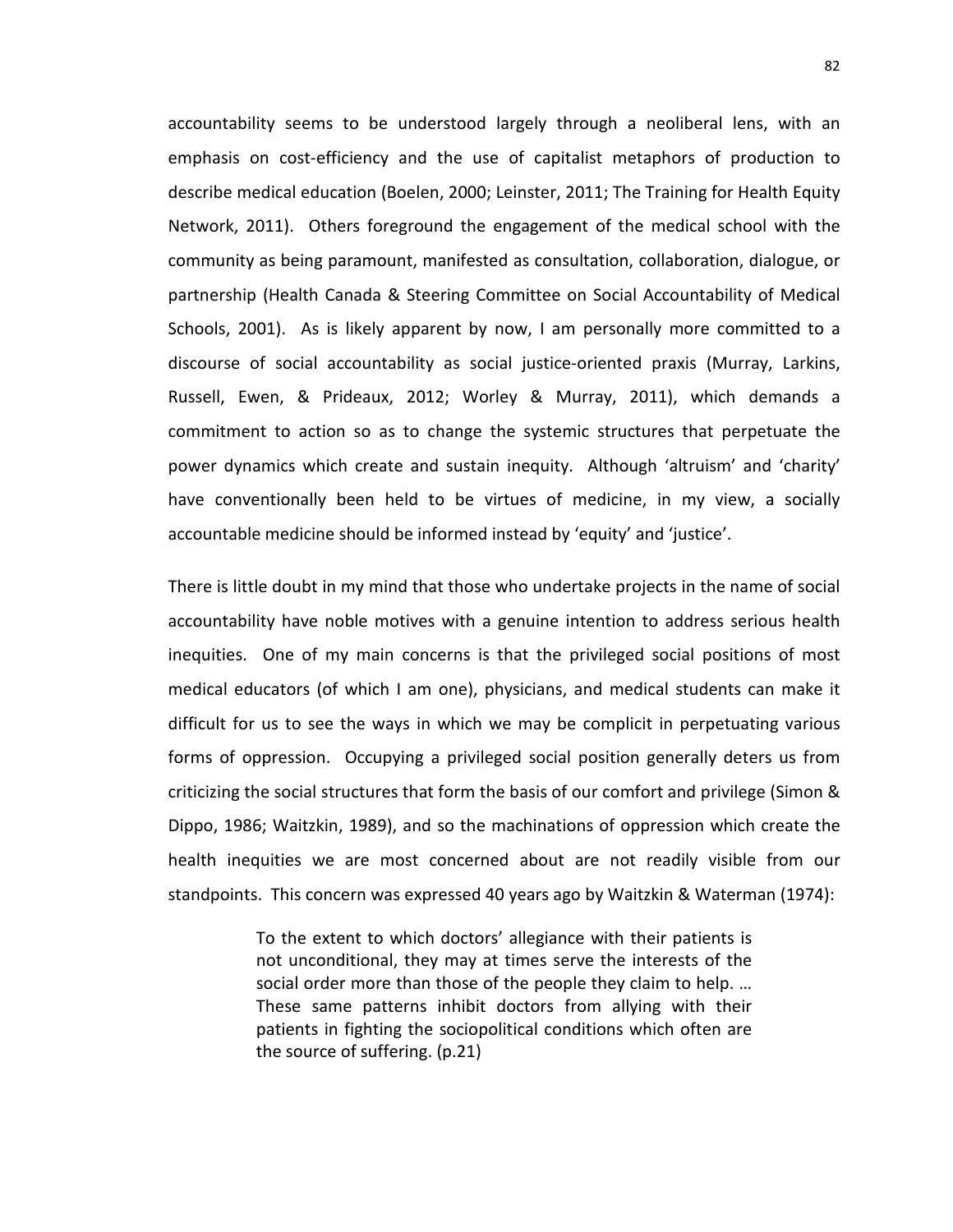Given our privileged social positions, those of us working in medicine and related fields may indeed have a stronger identification with and allegiance to the hegemonic order which is the foundation of our privilege. In my view, one of the weaknesses of the 'Social Accountability' movement as enacted in many medical schools is that it does not usually incorporate a critical perspective on health inequity that directs attention to the potential complicity of the institution of medicine in perpetuating them.

I would argue that one of the most common pitfalls in the pursuit of equity is to fall into the liberal trap of trying to 'help' marginalized individuals adapt to a system built on hegemonic and oppressive norms, rather than directing our efforts to remediating the structural elements that create inequities in the first place. Given that it is the unjust social order which creates the conditions under which such 'generosity' can be offered in the first place, and the elite 'helpers' themselves are complicit in perpetuating that unjust social order, the 'help' itself becomes highly suspect (Freire, 2009, p. 44). When such 'helping' activities are conceived in the absence of a critical framework they run the risk of reflecting the preoccupations of the dominant elites, largely arising from "an egoism cloaked in the false generosity of paternalism…[which] makes the oppressed objects of its humanitarianism" (Freire, 2009, p. 54), therefore further perpetuating the oppression. Although individuals of the dominant elite may become genuinely interested in transformative social change and liberation of the oppressed, Freire (2009) notes:

> Certain members of the oppressor class join the oppressed in their struggle for liberation…theirs is a fundamental role, and has been so throughout the history of this struggle. It happens, however, that as they cease to be exploiters or indifferent spectators or simply the heirs of exploitation and move to the side of the exploited, they almost always bring with them the marks of their origin: their prejudices and their deformations, which include a lack of confidence in the people's ability to think, to want, and to know. Accordingly, these adherents to the people's cause constantly run the risk of falling into a type of generosity as malefic as that of the oppressors. (p. 60)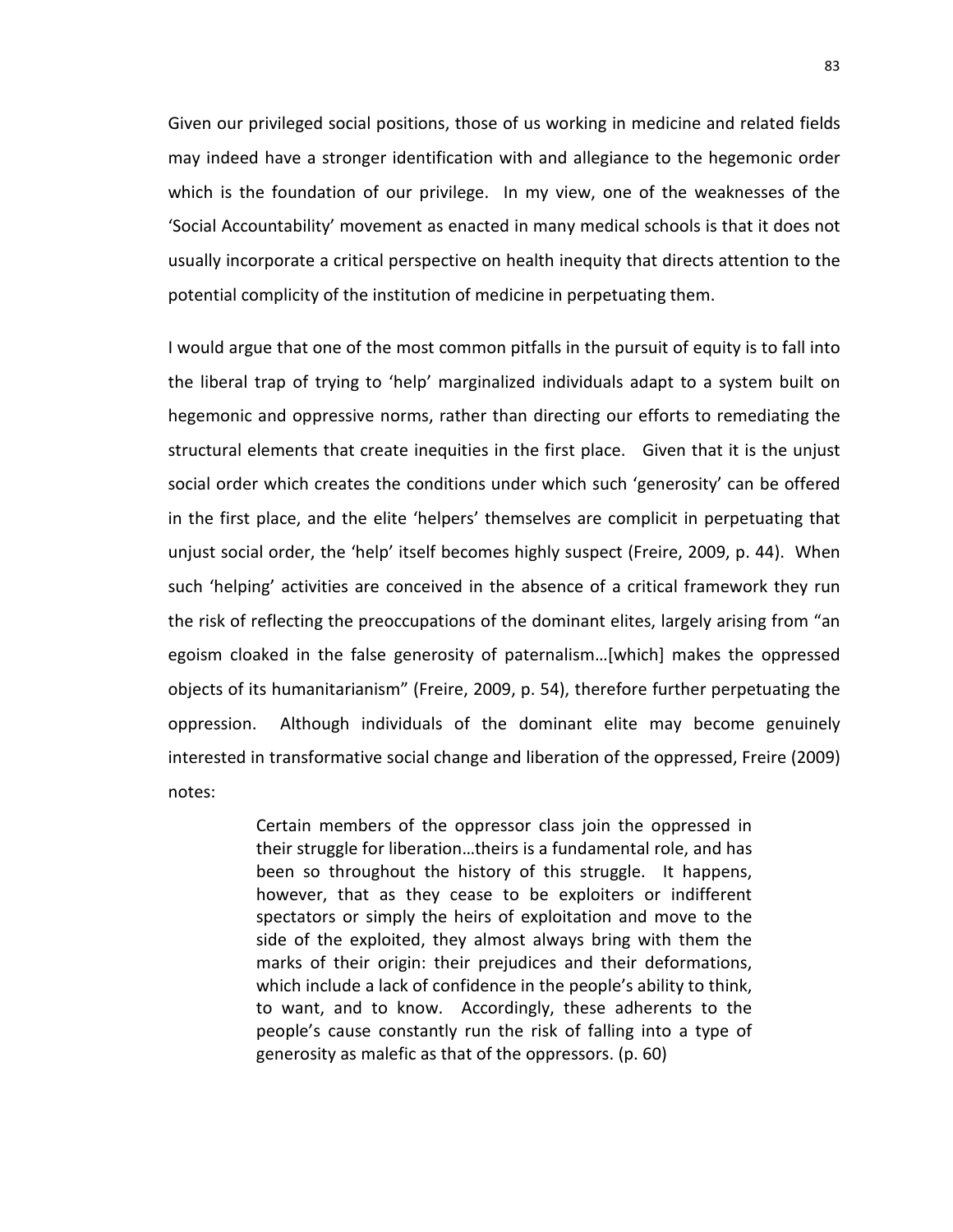In health care specifically, Phelan (2011) warns us that "we must consider the risks and dangers associated with planning interventions with the sole purpose of helping clients approximate norms and ask ourselves what ideologies are we perpetuating? Is this truly our intention?" (p. 169). Given that those who suffer from health inequities are likely to have suffered from colonization, racialization, sexism, homophobia, poverty, and other forms of systemic oppression, forms of uncritical 'helping' by the dominant elites that are subserved by hegemonic ideologies will more than likely function to reinscribe and sustain relations of domination.

At a medical school founded with a social accountability mandate, one would expect that the curriculum would be informed by the principles of social accountability, and hope that the students would internalize these principles during their training. The analysis conducted for this thesis gives some indications as to how this may actually play out with the interactions of the formal and hidden curricula to produce potentially unintended consequences. For example, the pervasive use of 'community' to refer almost exclusively to the geographical sense of the term as a settlement could limit the scope of one's sense of possibilities for action to address health inequities. As I elaborated in section 4.3, where an individual does not perceive a difference between their geographical community and other potential communities of interest, this suggests to me that the individual's own values and perspectives are largely reflected in the dominant culture. If social accountability activities are oriented to serve the community as read geographically, then there may be a significant risk of perpetuating hegemonic norms that sustain the health inequities for people whose needs are not in alignment with the dominant culture of the geographic community. For example, racial and ethnic minority communities of interest within a geographical community may not be wellserved by activities that are driven by the priorities as understood through the frame of the geographical community; in fact, addressing inequity may sometimes (or perhaps even *often*) require that we take actions that may be perceived as going against the desires or interests of the dominant cultural majority. Thus it seems to me that if our conception of social accountability frames service to the 'community' principally in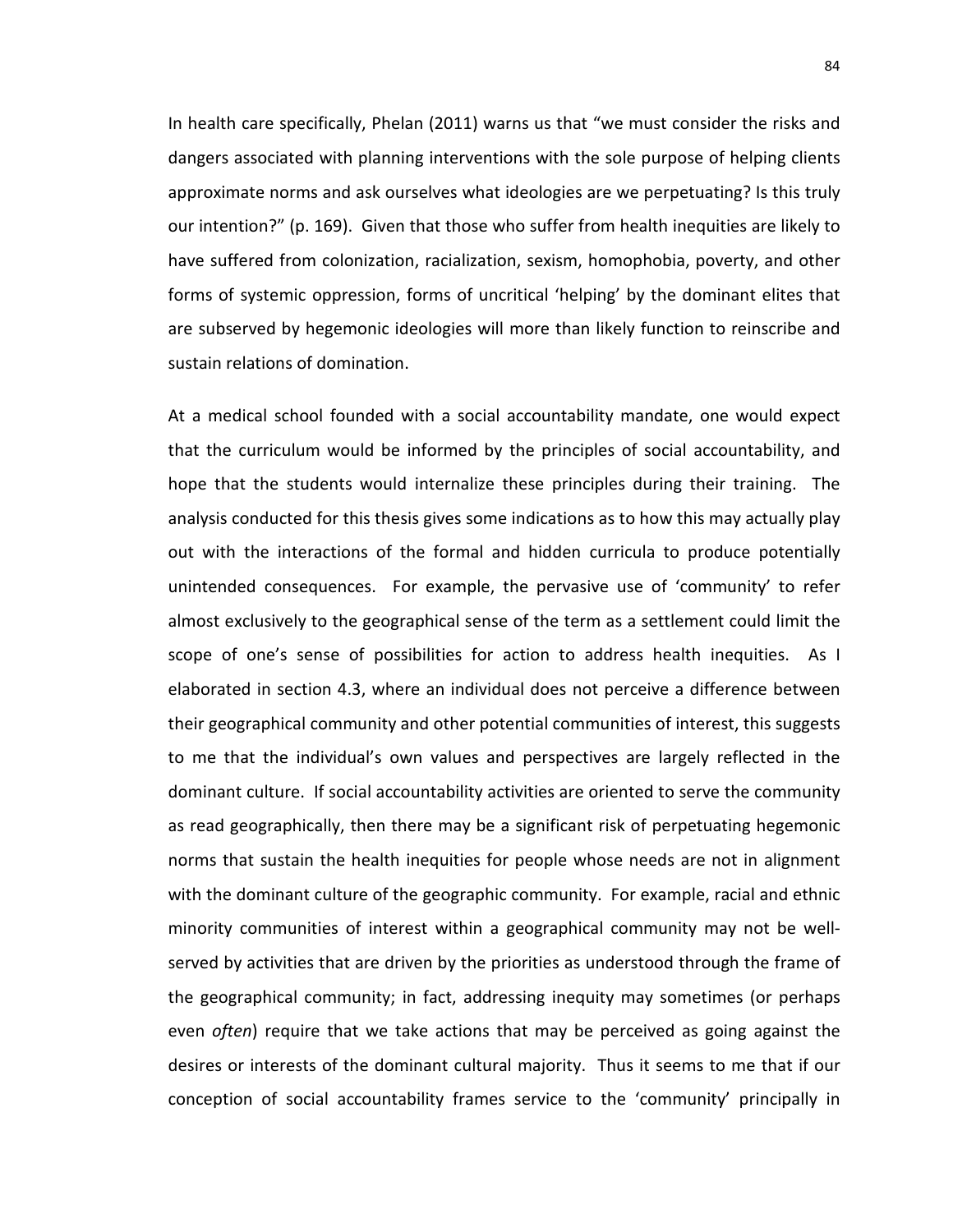terms of geographical communities, we could inadvertently end up perpetuating rather than ameliorating the inequity. Kumaş-Tan et al (2007) recognize this kind of problem around the teaching of cultural competence, and advocate for an approach in which the dominant culture is opened for scrutiny, and the mechanisms through which unequal distributions of power are created and sustained in support of the dominant culture are interrogated.

Moreover, as suggested in 4.3, I suggest that where 'community' is so prevalently equated to geographical settlement, this may indicate that the individual identifies more strongly with the dominant culture, and is therefore less aware of the possibility that the geographical community may not share the same concerns and norms – and in this sense the conflation of 'community' and 'settlement' might be understood as the expression of occupying a privileged social location. Feminist standpoint theory suggests that the knowledge of marginalized people is epistemologically superior to that of those in privileged social locations; thus I would suggest that in order for a privileged person to enact social accountability in ways that address the structural power dynamics that create the inequities in the first place, they must first acknowledge that their privilege blinds them to some of the most important facts of the matter. Certainly it is possible that I have over-interpreted this discourse, and some may feel it is a stretch when I suggest that such use of 'community' can be an expression of privilege *per se;*  even if that were to be the case, I maintain that a purely place-based framing of 'community' has the potential to obscure or make less visible the ways that power operates for people who may feel marginal to the dominant culture, and so it discourages taking the kind of intersectional perspectives (ie. those that recognize the complex interplay of power and privilege for people in differing social locations) that can be so valuable in addressing inequities.

Similarly, it might be argued that where students have adopted homogenizing and stereotyped perceptions of Aboriginal peoples, they will be less capable of working to address health inequities in these populations effectively. Where people perceive that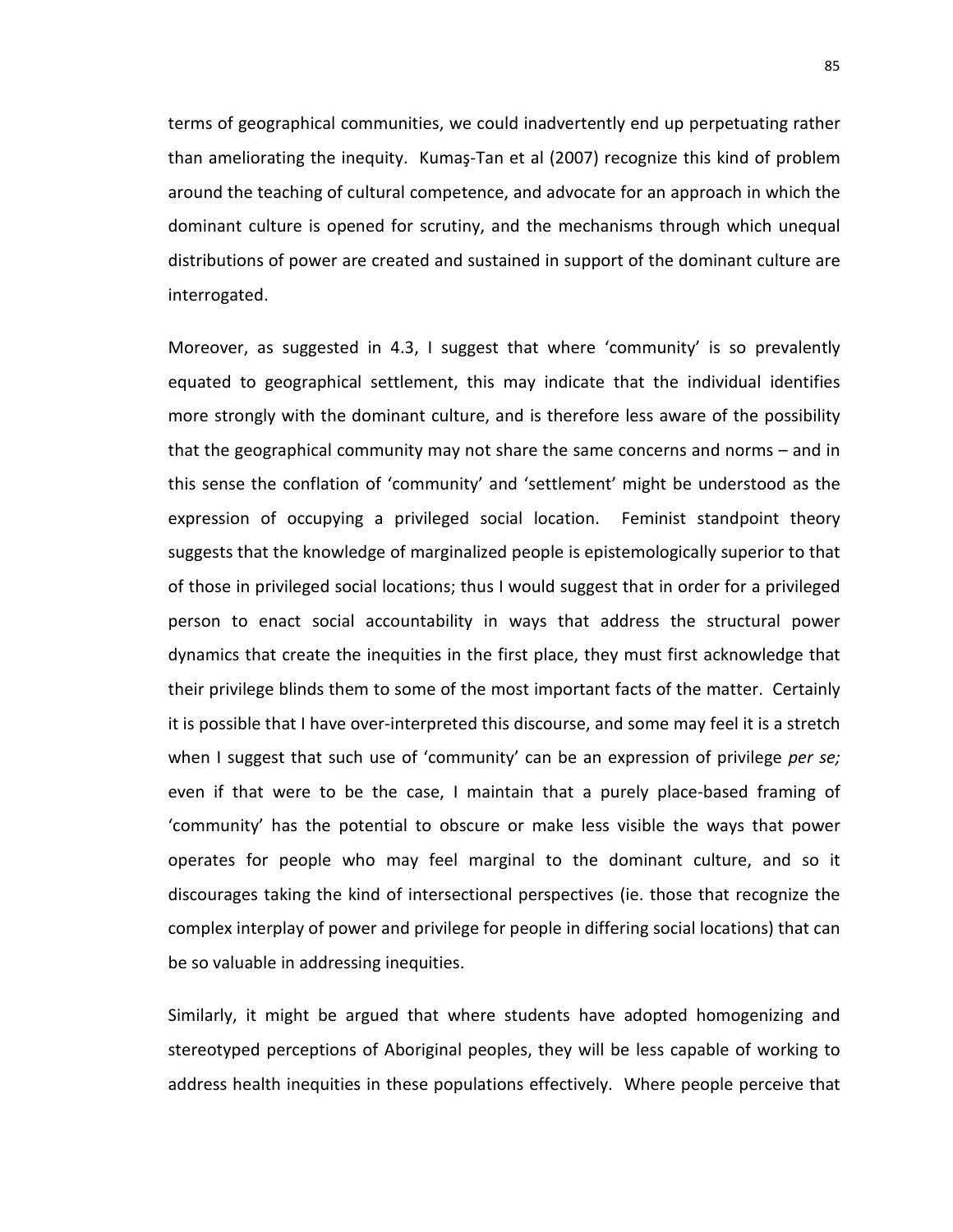culture is something that the 'Other' possesses, there can be a failure to examine and interrogate the ways in which the dominant culture creates and sustains inequity. Reflecting this concern, Kumaş-Tan et al (2007) propose a new conceptualization of cultural competence as that of "culturally diverse health professionals serving culturally diverse patients…bravely acknowledging, recognizing, and challenging the many forms of oppression that produce the enormous disparities in health and well-being we witness today" (p. 555). Similar issues arose in my analysis of the student writing on social determinants of health, with the problems largely framed as the disadvantages experienced by marginalized groups, with scant recognition of the advantages experienced by privileged ones. Thus the impetus to counsel people to make lifestyle changes and advocate for increased access to health care makes sense from the perspective of social privilege, but fails to redress the underlying issues that create the inequities in the first place.

So how can we rescue social accountability from these tendencies? When I consider the ways that the institution of medicine naturalizes and perpetuates inequalities and oppressions, I am drawn to the conclusion that in order for practice to be ethical, it is necessary that medicine is constantly problematized, critiqued, and subjected to interrogation. Medicine tends to cling to values of objectivity as strengths of its form of knowledge production and application, but in order to address inequity, medicine and its practitioners must acknowledge that it is also a political practice, and consider carefully what kind of politics those ought to be. What this means for medical education is that we must actively challenge the notion that medicine is a "culture of no culture" (Taylor, 2003, p. 555), and embrace a pedagogy that recognizes that "teaching physicians to be citizens of the world is thus irrevocably linked to politicizing medical practice" (Martimianakis & Hafferty, 2013, p. 36) instead of pretending to be working from a neutral stance, or employing an ideology of 'helping'. Freire (2000) speaks to the dangers of educating to such tendencies:

> No pedagogy which is truly liberating can remain distant from the oppressed by treating them as unfortunates and by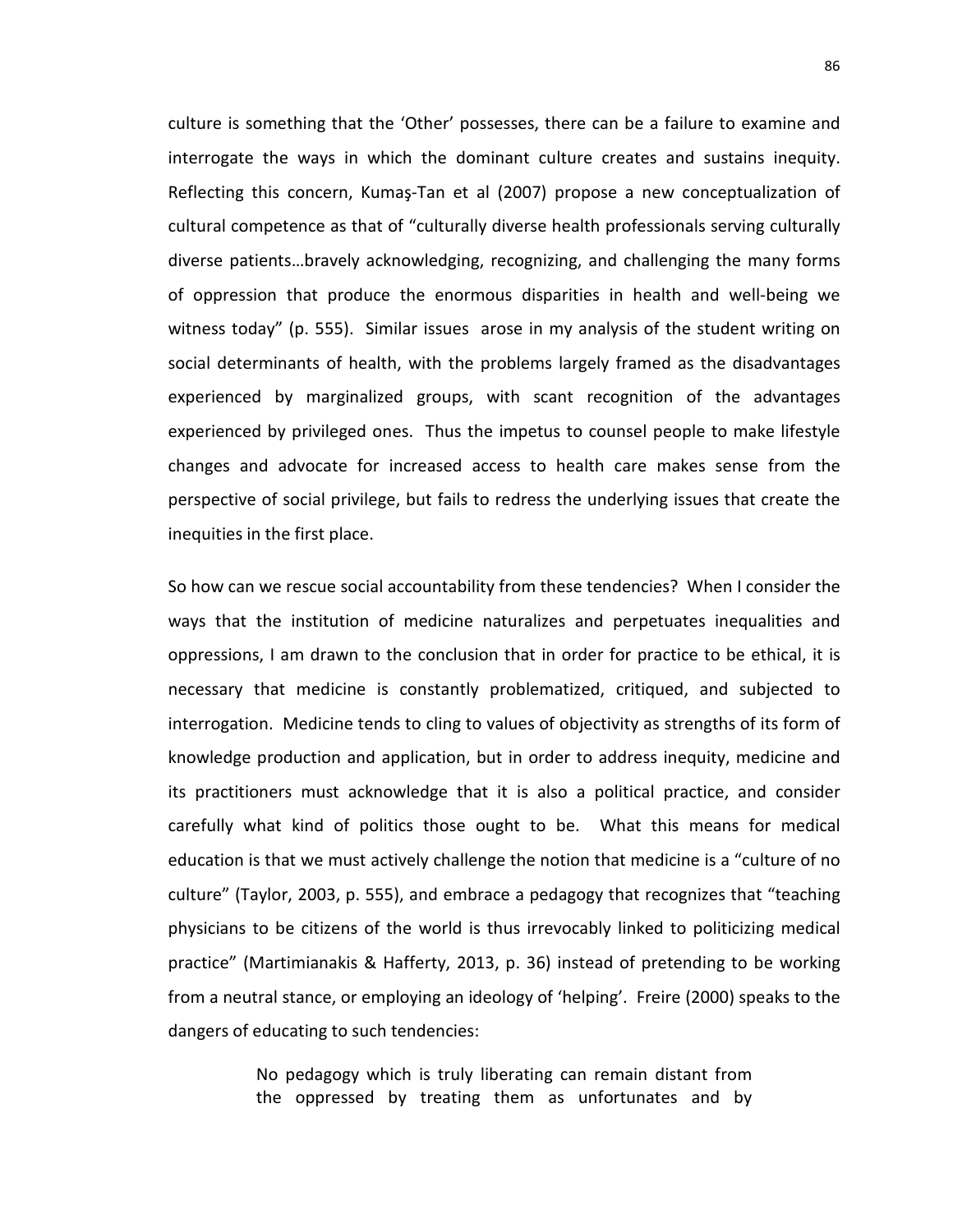presenting for their emulation models from among the oppressors… Pedagogy which begins with the egoistic interests of the oppressors (an egoism cloaked in the false generosity of paternalism) and makes of the oppressed the objects of its humanitarianism, itself maintains and embodies oppression. (p. 54)

In my view, critical pedagogy is an important ingredient in achieving the social accountability of medical schools, in that "the primary preoccupation of Critical Pedagogy is with social injustice and how to transform inequitable, undemocratic, or oppressive institutions and social relations" (Burbules & Berk, 1999, p. 2); for the social accountability movement in medical schools to do this, we must move beyond approaches that treat the symptoms of inequity without addressing the underlying causes, and actually work to transform the structures that create and perpetuate the inequity in the first place. Thus, medical education must include a form of training that allows young physicians "to recognize when actions and inactions that support the status quo and business-as-usual unintentionally, but systematically, privilege some and marginalize others" (Kumaş-Tan et al., 2007, p. 554). A pedagogy of critical reflexivity may be of considerable utility here.

#### 5.3 A Role for Critical Reflexivity in Medical Education

One of the major critiques of the scientific-technical emphasis in medical education is that when a physician conceives of themselves as principally a technician, their moral agency is diminished (Schön, 1983). Where education overemphasizes the acquisition of knowledge, it becomes less likely that students will become critical thinkers:

> The more students work at storing the deposits [of information] entrusted to them, the less they develop the critical consciousness which would result from their intervention in the world as transformers of the world. The more completely they accept the passive role imposed on them, the more they tend simply to adapt to the world as it is and to the fragmented view of reality deposited in them. (Freire, 2000, p. 73)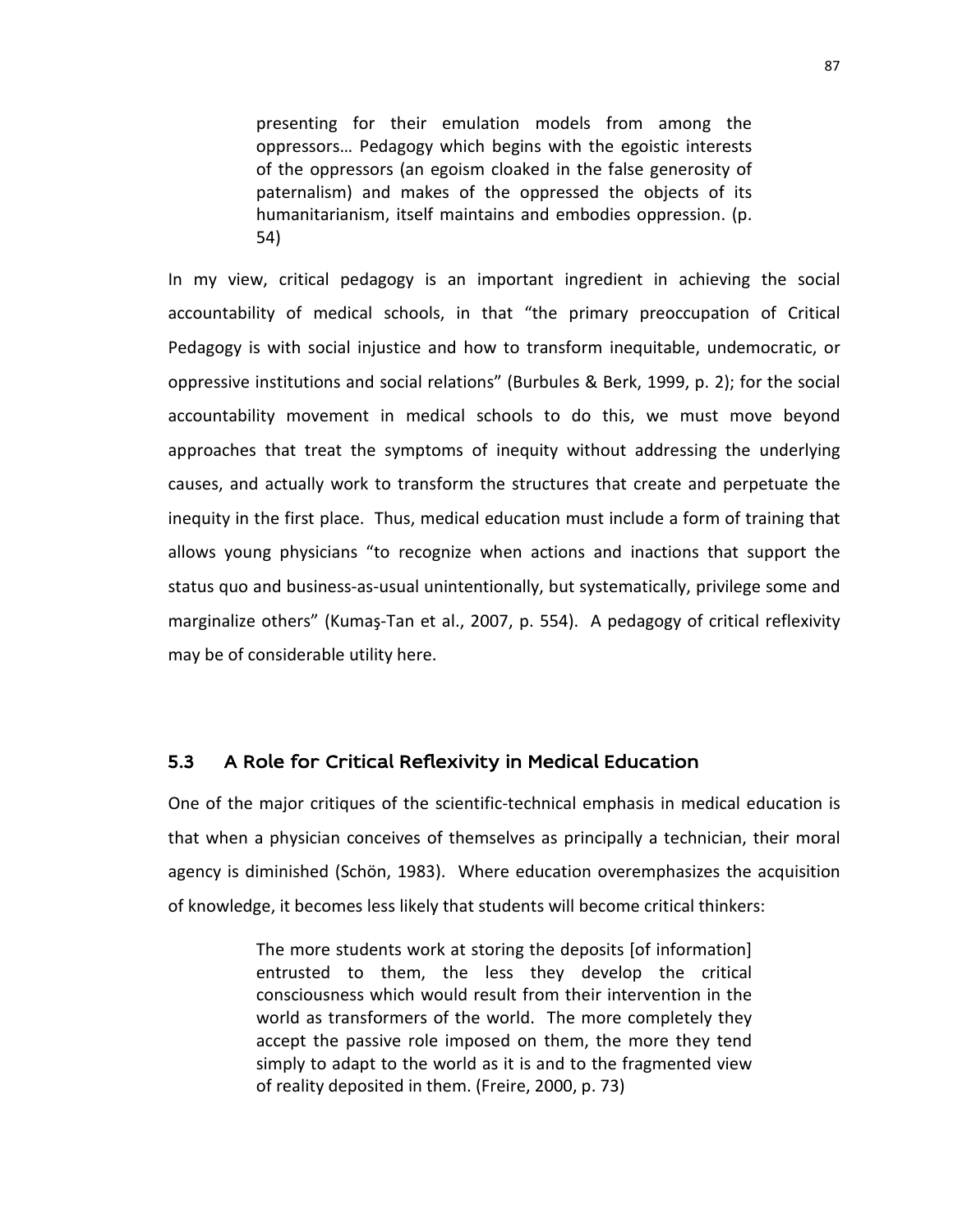Although articulated about education in general, Freire's point applies well in medical education specifically. In response to these kinds of concerns, 'reflective practice' has become a hot topic in health professional education in recent decades, and the capacity for reflection is increasingly regarded as an "essential characteristic for professional competence" (Mann, Gordon, & MacLeod, 2007, p. 595); however, the precise meanings and philosophical underpinnings of what is intended by 'reflection' are usually not spelled out (Kinsella, 2009), which may be a factor relating to the relatively limited success that has been documented in trying to teach reflective practice to medical students (Mann et al., 2007). The idea of *reflexive* practice (as a form of reflective practice) is somewhat less prevalent, particularly in medical education.

Although 'reflection' is often used as a blanket term for any kind of introspection, for the purposes of this inquiry it is important to delineate the distinction between reflectivity and reflexivity. Although reflective practice is discussed frequently in the health professions literature, the idea is surprisingly ill-defined (Kinsella, 2009). In his landmark works on reflection in the professions, Schön (1983, 1987) characterizes reflective practice as a process of critically evaluating one's actions so as to enhance one's skills and practice as a professional, linking thought to action in order to produce better actions; in other words, "reflective practice acts as a kind of feedback loop on keeping practice activity on course" (Bleakley et al., 2011, p. 17).

In contrast, reflexivity does not only look at actions themselves, but examines the values that inform those actions, and questions the very nature of what we take to be knowledge in any given setting, and differs from reflection in that it delves into a consideration of the epistemic conditions within which certain knowledges are produced and deemed legitimate, and recognizes that such processes are social in nature (Kinsella & Whiteford, 2009; Sandywell, 1996). Bleakley and colleagues (2011) describe reflexivity as "a deeper practice of inquiry into what values drive practices and activities in the first place and how activities are conceived, legitimated and executed through the interplay of identity, power and location" (p. 17), disrupting our 'common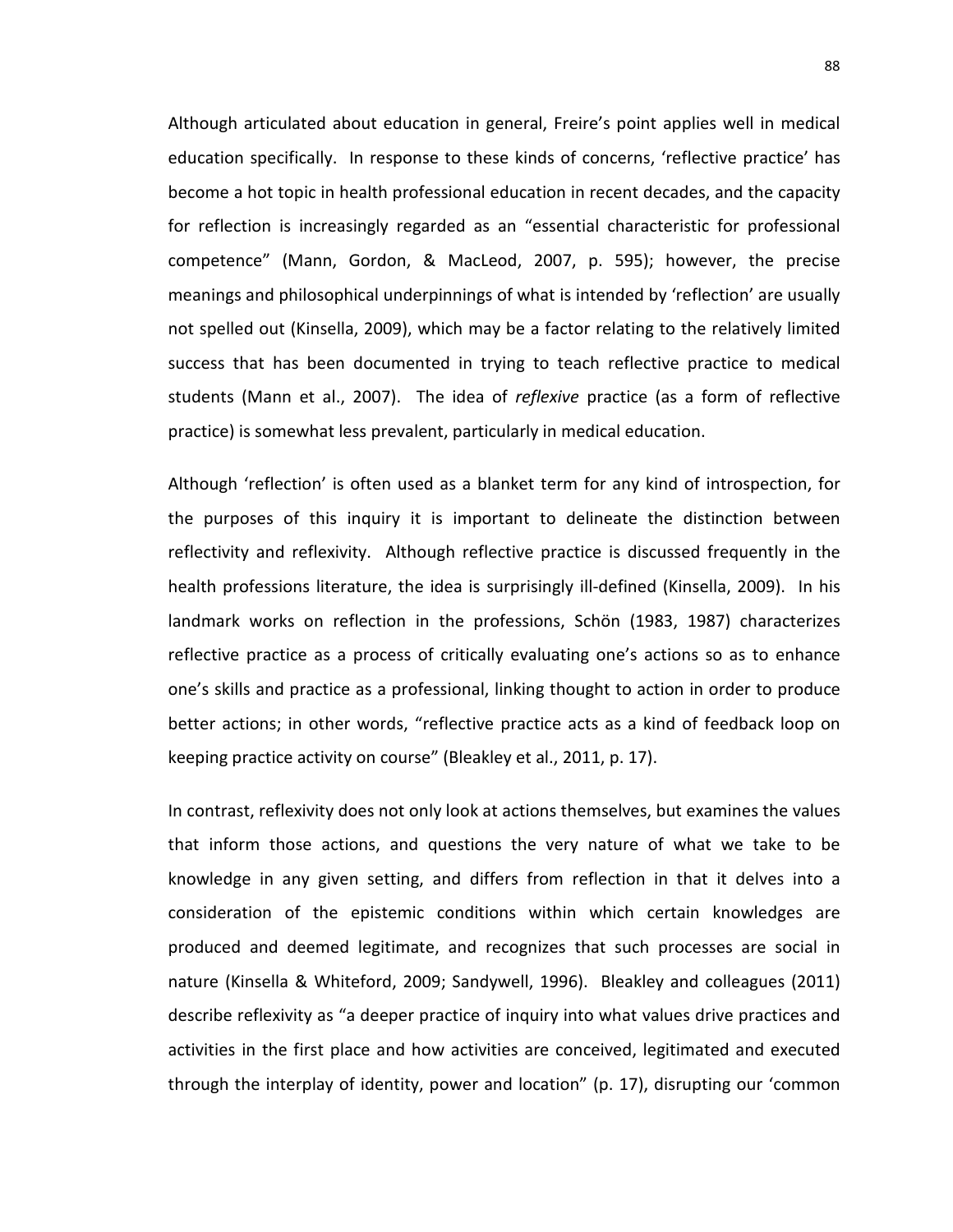sense' about the world to carefully examine the ideas that form the foundations of our thoughts and actions. Reflexivity becomes 'critical' when it explicitly addresses issues of power; it asks us to go beyond recognizing the fundamental assumptions that shape our worldview and to interrogate the ways that power operates through us and on us as a result of our embodied social position. Thus, engaging in reflexive work provides an opportunity to consider some of the implicit framings we bring to practice, the consequences of such framing, and to contemplate alternate framings which may create more possibilities for action than we had originally envisioned (Kinsella, 2007b, p. 399).

As described in section 5.2, if those of us in a position of social privilege are to engage in social accountability efforts, we must take care to understand our own assumptions, biases, and values, to avoid perpetuating the conditions that created the inequities in the first place. I argue that critical reflexivity will be an important element in successful social accountability activities, and as such, medical schools committed to social accountability should develop the capacity for critical reflexivity in their learners. This is echoed by Kumashiro (2000), who also calls for self-reflexivity as part of anti-oppressive education:

> Learning about Others is an important step in changing oppression, but that alone is not enough. Learning about the Other with the goal of empathy often involves seeing how 'they' are like 'us'…thus, maintaining the centrality and normalcy of the self. Learning about the Other and about oppression, then, can serve to reinscribe sameness by allowing the privileged Self to see itself no differently than before….Thus, a student should engage not only in self-reflection (in which the student asks how he or she is implicated in the dynamics of oppression), but also in self-reflexivity (in which the student brings this knowledge to bear on his or her own sense of self). (p. 45)

This may have particular relevance in medicine for teaching around cultural competence. Paul et al (2014) concur that an educational approach to cultural competence focussed on the 'Other' will be insufficient to address health inequities, and that a curriculum of self-reflexivity is necessary. Indeed, as described in section 4.5, the analysis conducted in this work affirms the concern that a curriculum heavy on cultural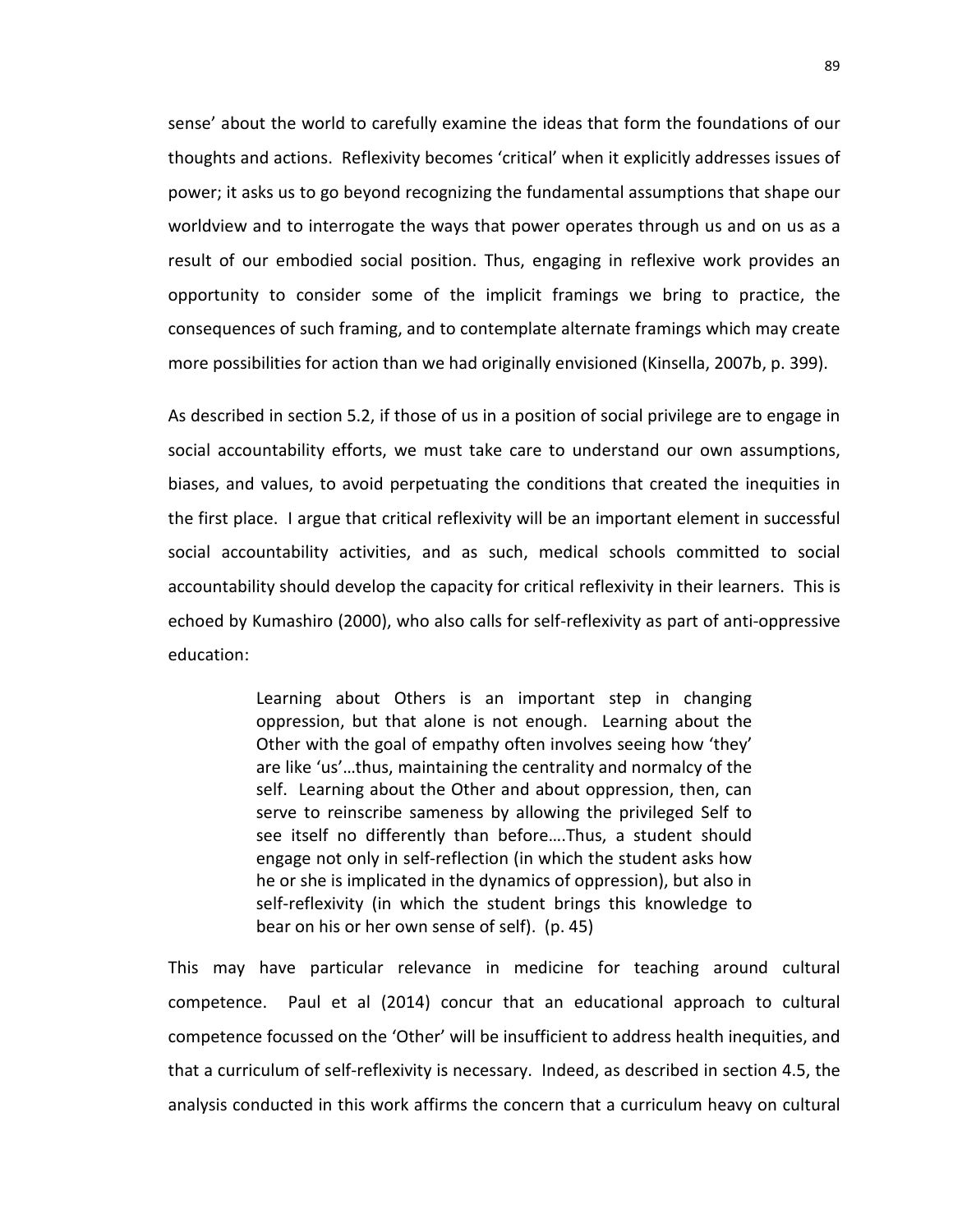competence but without the inclusion of critical reflexivity may produce physicians who recognize cultural issues as relevant to their practice, but who do not acknowledge that their own culture is as much in play as that of the patients they perceive as 'Others'. The use of critically reflexive approaches in the classroom may help to highlight the "multiplicity and situatedness of oppression" (Kumashiro, 2000, p. 25), and to emphasize that all people are raced, gendered, classed, sexualized, and experience privilege or oppression along multiple, intersecting axes. That Glazier (2005) has shown some success in using critical discourse analysis with teachers to accomplish this end is encouraging to me that it may be effective in the context of medical education as well.

#### 5.4 Towards a Pedagogy for the Oppressors

This thesis is the beginning of a longer-term research project in developing and implementing curricular interventions for use in medical education that will enhance medical student reflexivity in the service of a social justice-oriented social accountability. Such a curriculum would provide a framework in which students could come to develop insight into how their social location, identity, values, and ideologies are made manifest in their discourse as physicians, and consider how these will impact their relationships with patients – particularly those who do not share their social position or privilege. Bringing a critical pedagogical approach into medical education may be an important mechanism for doing so, since such an approach "functions to encourage students to understand and question the nature of people's everyday lives and to challenge unequal forms of power" (Larkin & Staton, 2001, p. 371). However, the question of how to best incorporate critical pedagogy into medicine is a challenging one.

In a field dominated by technoscientific epistemologies of positivism, empiricism, and objectivity, there is a certain hostility to the idea of 'bringing politics into the classroom', although of course we know that the politics are there whether we acknowledge them or not (Noble Tesh, 1998); for example, the content and values in much of our curricula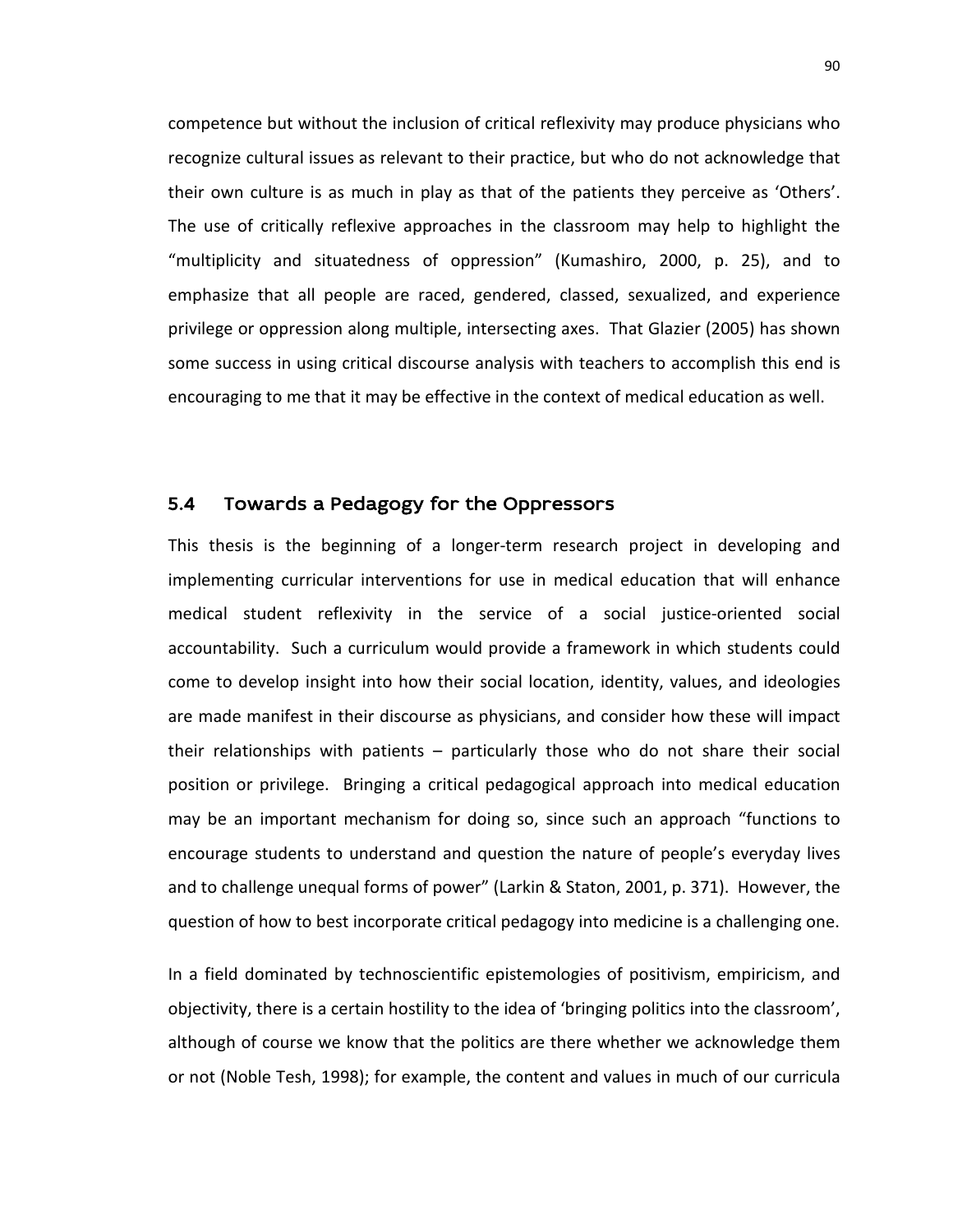on clinical skills, professionalism, and communication skills can be understood as reflecting certain middle-class values and preoccupations about politeness. Kinsella (2007a) emphasizes that "an education that helps practitioners to recognize the partiality of their knowledge, as opposed to infusing a false sense of one 'fixed' view of the world, seems to me to be an important and overlooked consideration in how we prepare health professionals for practice" (p. 43). Teaching for reflexivity will be particularly important in the context of social accountability, where there is some danger that the activities undertaken to address inequity may inadvertently contribute to their perpetuation. It is unrealistic (and possibly harmful) for physicians to know how best to 'help' marginalized patients, but if they are able to begin from a position of acknowledging their own privilege and the values and ideologies they bring to their practice, they might be better positioned to contribute to a constructive resolution of the tensions that arise when there is a mismatch in worldview.

Paolo Freire's *Pedagogy of the Oppressed* (2000) is one of the foundational texts in critical pedagogy, and one of the key points in Freire's work emphasized the goal of "bring[ing] members of an oppressed group to a critical consciousness of their situation as a beginning point of their liberatory praxis" (Burbules & Berk, 1999, p. 6). However, medical students by-and-large are not an oppressed group, and the social privilege of the physician almost inevitably creates a significant power differential between physicians and their patients (as well as their interprofessional colleagues) favouring the physician in nearly every instance (Kinsella, 2005; Lindemann Nelson, 1999). Hence, in this instance, the goal of critical pedagogy in medical education is not to raise the critical consciousness of medical learners about their oppression, but rather to develop an awareness of their privilege in hopes that they will use that consciousness as a starting point for their own liberatory praxis – a praxis that is focused on reducing the oppressive potential of their practice as physicians. In this sense, I have thought of this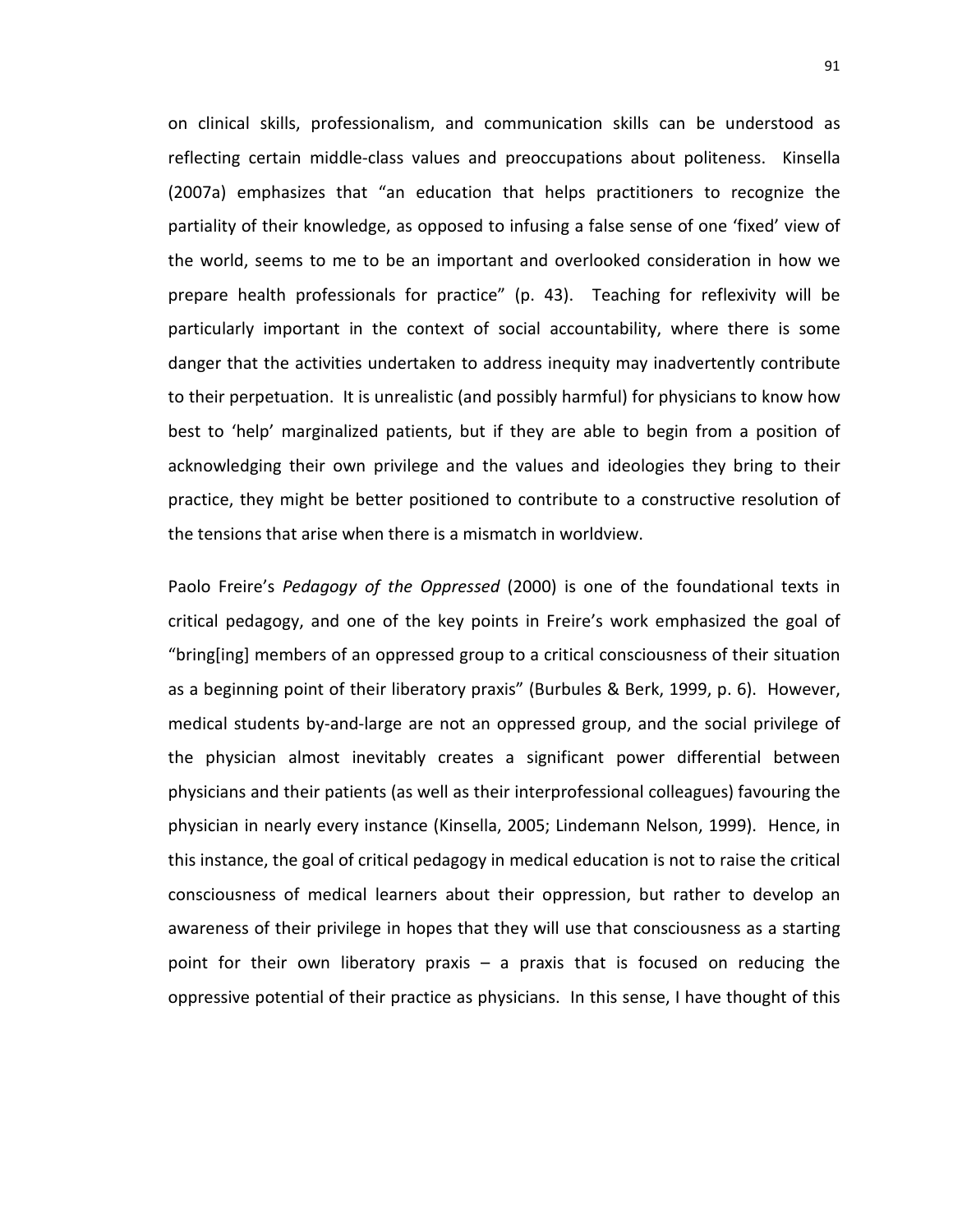thesis as the starting point of a larger project in a 'pedagogy for the oppressors'<sup>[7](#page-98-0)</sup>, in deliberate contrast with Freire's turn of phrase.

As I have developed my knowledge and expertise in CDA during the course of this Master's degree and this thesis, it has become clear to me that CDA itself is not only useful in analysis, but could be an effective pedagogical tool for helping learners to disrupt the 'common sense' of their ideological positions, examine their own language and discourse experiences, and direct their attention to the ways that social location, ideology, and power relations shape our/their practice (Fairclough, 1993; Kuper, Whitehead, & Hodges, 2013; Luke, 1996). Both Fairclough (1993) and Luke (1996) have explicitly argued that the use of CDA in education can accomplish these ends. As an educational intervention, CDA:

> aims to draw upon learners' own language and discourse experience, to help them become more conscious of the practice they are involved in as producers and consumers of texts: of the social forces and interests that shape it; the power relations and ideologies that invest it; its effects upon social identities, social relations, knowledge, and beliefs; and the role of discourse in processes of cultural and social change… Through consciousness learners can become more aware of constraints upon their own practice, and of the possibilities, risks, and costs of individually or collectively challenging those constraints to engage in an 'emancipatory' language practice. (Fairclough, 1993, pp. 239–40)

Bleakley and colleagues (2011) also suggest that concepts in textual analysis may be useful in medical education specifically. For physicians, utilising CDA approaches as a form of self-reflexivity may be useful in directing their attention to the ways they 'read' and interact with patients, examine the values that underpin such readings, and consider the possible effects on their practice with a view to positive change.

 $\overline{a}$ 

<span id="page-98-0"></span> $\frac{7}{1}$  After this phrase occurred to me spontaneously, I discovered that it had already been used by several others, including Allen (2002) and Kimmel (2010).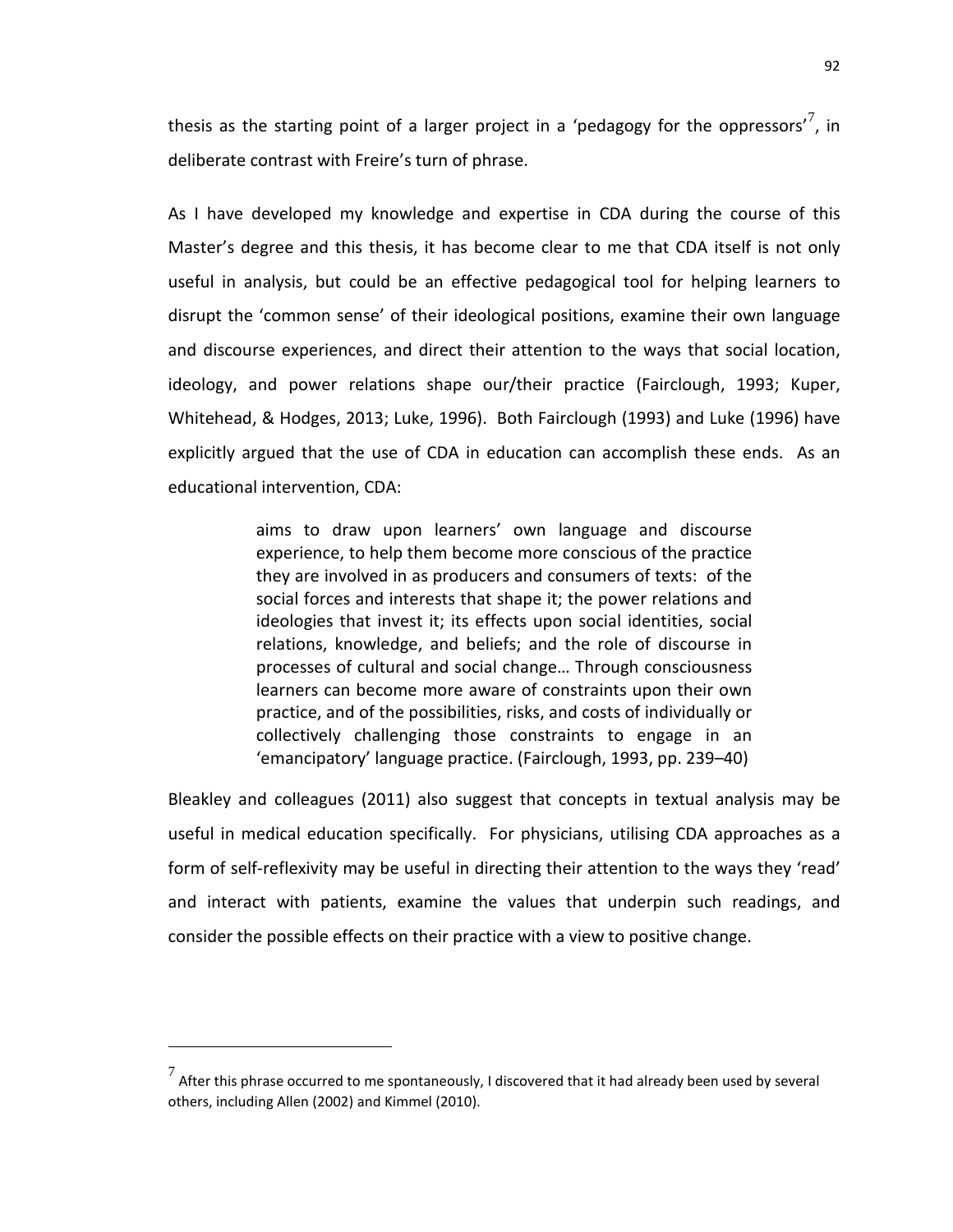In considering CDA as a possible curricular intervention, I have used the work of Glazier (2005) as a model. In that work, CDA was used as a technique in professional development for high school English teachers, guiding them in a process of analyzing their own discourse and identifying the ways in which their own subject positions were made manifest in their teaching practice. Glazier's work appears to be quite transferrable to the context of medical education, as her theoretical framework, methods, and goals are all congruent with what I hope to accomplish in the larger project; just as she attempted to "help teachers understand the way their subject positions, as raced, classed, and gendered for example, play out in the classroom" (Glazier, 2005, p. 231), it is my intent to similarly create educational environments in which medical students can confront how their subject positions and discourses serve to unconsciously privilege some patients over others – particularly those whose subject positions and discourses are more like their own. The use of CDA for this purpose could be particularly effective, because it moves beyond teaching students to simply 'understand' or reproduce some particular critical perspective, and requires them to "engage with relevant aspects of critical theory and extend its terms of analysis to their own lives" (Kumashiro, 2000, p. 39). Using CDA may also enable physicians in training to become more actively critical of the professional discourses handed down to them, creating the kind of 'disruptive knowledge' that is essential for intervening in oppression: examining how some groups are privileged and normalized, and how such inequities are perpetuated and legitimized by the structures and institutions of medicine, and that physicians themselves are complicit in this (Kumashiro, 2000). In late 2013 I was awarded a 'Call to Caring' grant from the Associated Medical Services Phoenix Project to pursue exactly this work.

I do not pretend that this will not be challenging work, and I will likely encounter considerable resistance from multiple corners. For one, poststructural, constructivist approaches may be resisted by people committed to the dominant view of professional medical practice as a form of 'technical rationality' (Schön, 1983). Prior to entering medical training, most physicians are students in the natural sciences, disciplines which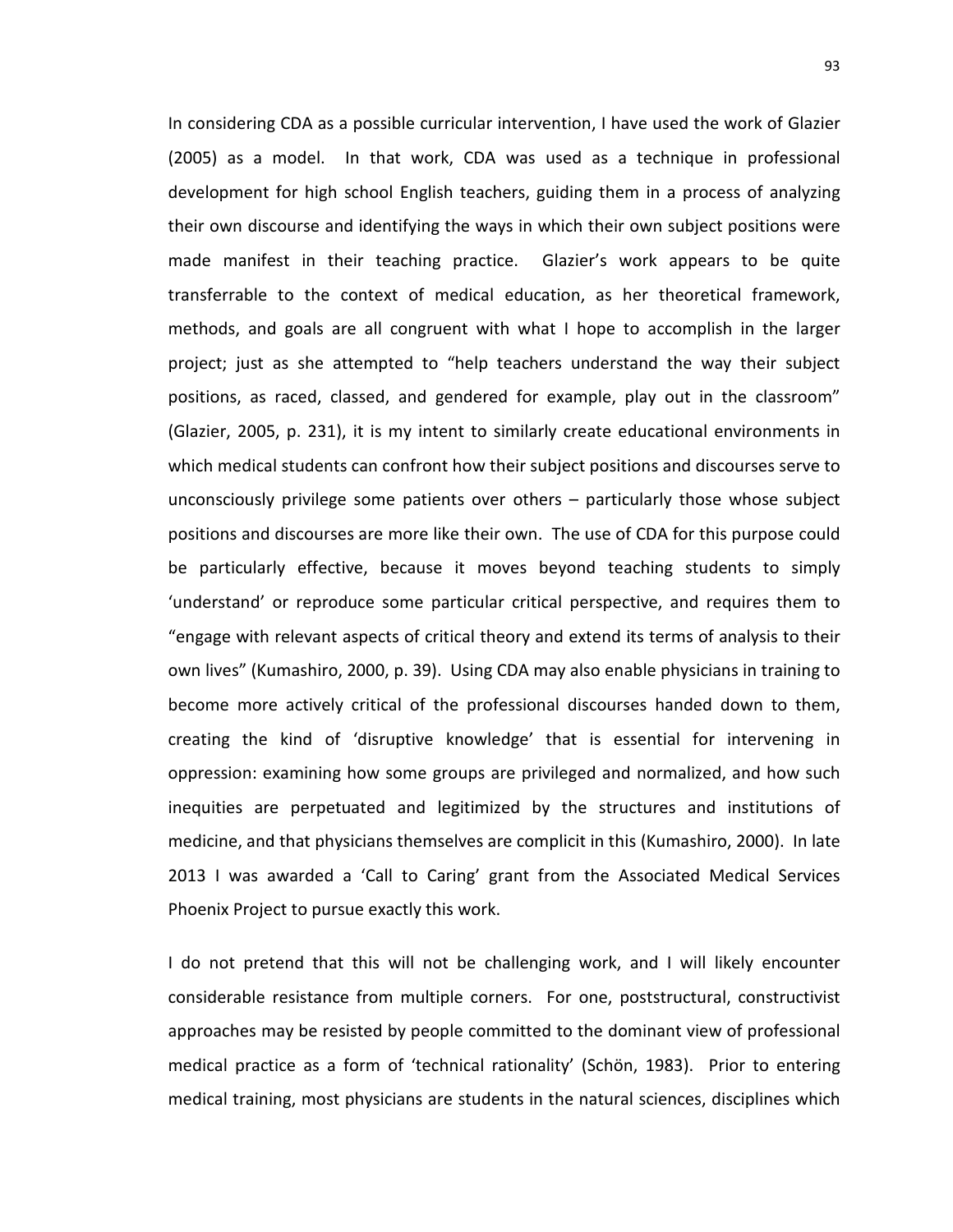typically tend to perceive themselves as 'objective' and 'value-free', so the idea that scientific knowledge might be laden with ideology is a tough pill to swallow for many people in the first place. In addition, many medical students will likely resist recognizing their own privilege (as do most privileged people when they first encounter the concept) (Case, 2013; Kimmel & Ferber, 2010); they like to think of themselves as special, as having 'worked hard' to meritoriously secure their position (hooks, 2000; McIntosh, 2013). As with any equity strategy, attempts to transform power relations are "likely to generate strong resistance from those who benefit from the current power hierarchy" (Larkin & Staton, 1998, pp. 20–21). However, I believe that the likely difficulty is worthwhile, for several reasons. First, developing an understanding of the machinations of privilege in their own lives and in those of others will benefit students themselves by contributing to their own self-understanding (McIntosh, 2013). Second, such insights may help physicians develop more respectful, productive relationships with patients who are significantly different from themselves. Finally, developing a recognition of their own privilege may help physicians, as members of a dominant and powerful elite, "realize how much unused power [they] hold and could use for social change" (McIntosh, 2013, p. xv)

Finally, following Glazier's (2005) caveat, I should emphasize that this kind of critical pedagogical approach does not – and cannot – alter the positions of power and privilege that a physician will have. One cannot simply divest oneself of privilege or power in any context. However, developing the capacity for critical reflexivity through the use of CDA may be useful in helping medical students to become aware of their position and how that may influence their practice, with the aim of changing their practice so as to limit the extent to which they favor certain patients over others.

#### 5.5 Reflexivity of the Researcher

*"Feminist research suggests that the research product cannot be separated from the conditions of its production. Research cannot be neutral or*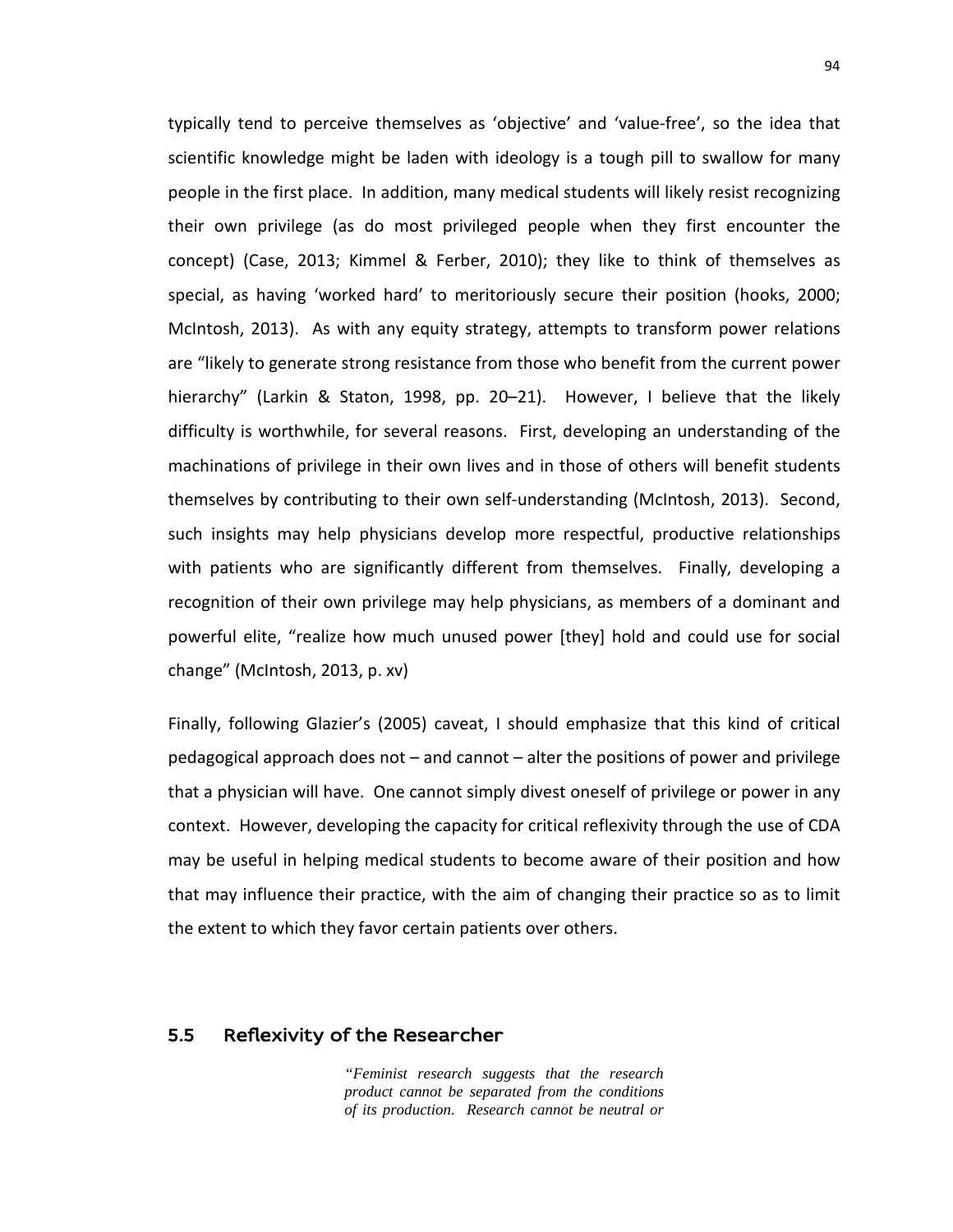*value-free and objectivity is a fiction. Better to cultivate an aware subjectivity" (Bleakley et al., 2011, p. 230).*

Having begun my academic life in the natural sciences, my initial training implicitly took an epistemological view of positivism and empiricism, placing an extremely high value on 'objectivity' in research. Over the last ten or fifteen years I have become increasingly convinced that instead of claiming the (non-existent) position of the value-free objective observer, it is important for researchers to contemplate and be explicit about the values and perspectives they bring to their inquiry. Philosopher of science Sandra Harding (1991) has argued that failing to account for one's own subjectivity is an important source of bias in any process involving knowledge generation or utilization, and that in order to be maximally 'objective', the goal should not be to shed one's subjectivity, but rather to acknowledge and be critical about what that subjectivity brings to the issue at hand. In Chapter 2 I provided a critical autobiographical narrative written before I began working on this project in order to elaborate on some of the ways that my personal experiences brought me to the point of embarking on this research project, and how they shape and inform my approach, my priorities, and the principal objects of my interest. In this section I undertake a complementary reflexive exercise from the other end of the process, looking back at how I have engaged with this research and attempting to account for choices made in this research practice, and the values that were driving it. As Brookfield (2000) states, "a critically reflective stance towards our practice is healthily ironic, a necessary hedge against an overconfident belief that we have captured the one universal truth about good practice" (p. 47). In a project of this nature, where I was applying a critical perspective to unpack the discourses of others, it seems only fair that I turn the lens on myself as well.

In undertaking this CDA of the writing of others, I am aware that the analysis I offer says as much about me as it does about the students participating in the study or the NOSM curriculum and culture. One of the foundational concepts in CDA is that any utterance is an act that is situated, reflects a particular historical location and position, and has material consequences (Luke, 1996). This is no less true of textual analysis, where it is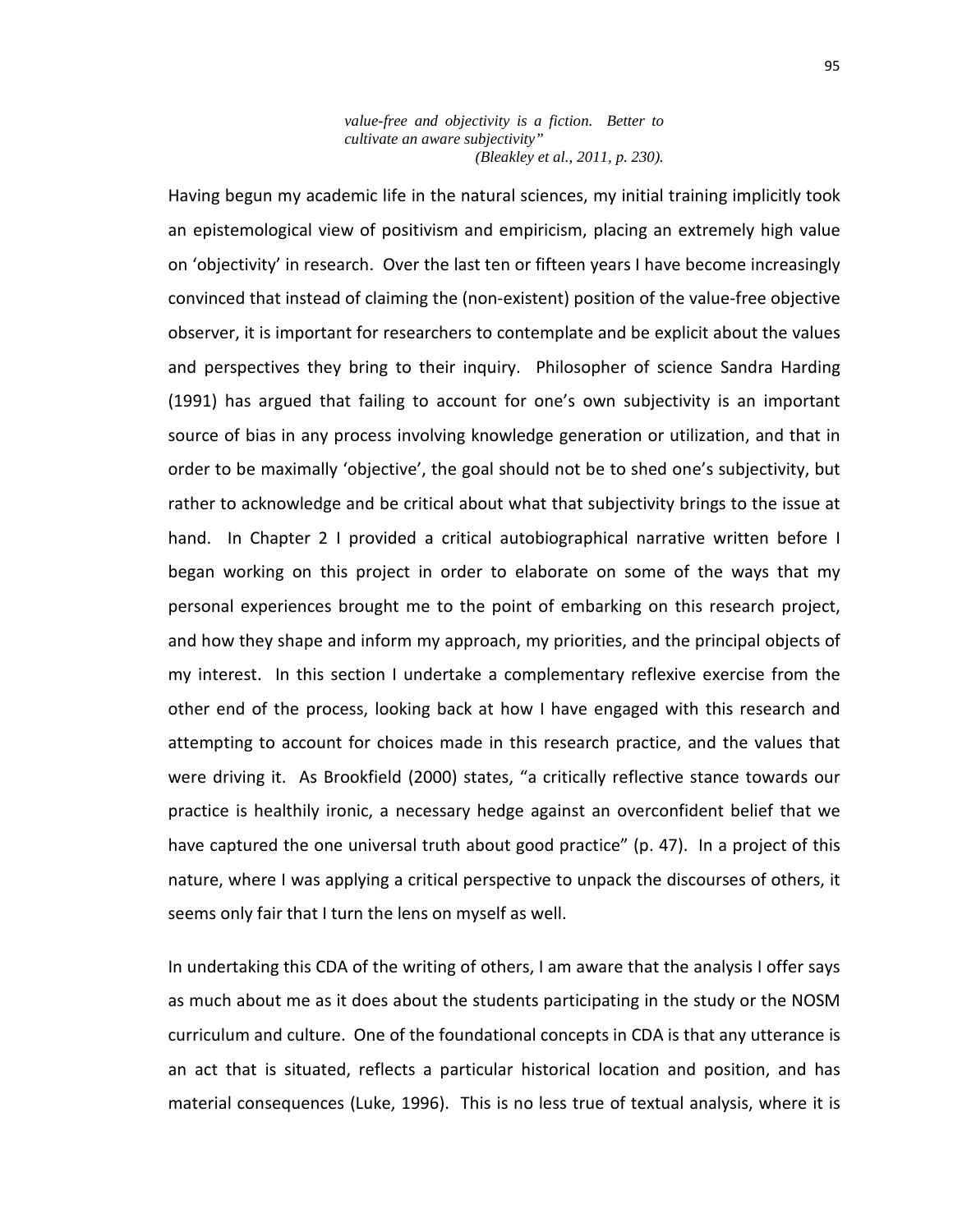impossible to be purely descriptive; in every act of analysis, we are also inscribing, constructing, and producing the subjects of the research (Bleakley et al., 2011; Luke, 1996). Research in general can be understood as an aspirational endeavor; when we engage in research, I don't think we do so out of idle curiosity. Most, if not all, researchers do what we do because we see problems that we want to solve or questions we want to answer – not just generic problems that need solutions, but problems that *we* want to solve, because they hold some resonance or significance for us on a personal level. Our personal investments don't only influence the content of our research, however, as Lather (1991) points out that our "research *approaches* inherently reflect our beliefs about the world we live in and want to live in" (p. 51; emphasis mine).

Although my autobiographical narrative in Chapter 2 focuses on a handful of ways in which I understand myself to occupy somewhat marginalized positions (for example, as a woman in a patriarchal society, especially in science; and as having come from a working-class background), I would be remiss if I did not acknowledge that along many other axes of identity and social position my interests are aligned with the dominant culture. As a white, educated, cis-gendered professional, I have a great deal of privilege; although I self-identify as queer I am almost always read as straight, and so I benefit from heterosexual privilege; my ancestors immigrated to Canada in the early  $19<sup>th</sup>$ Century, and as a settler I derive benefit from the historical and ongoing colonization of the people indigenous to this land. This privilege creates exactly the kinds of blind spots in my own perspective that I discussed in section 5.2, and I am often drawn back to the passage from Freire (2000) in which he acknowledges a role for those with privilege to ally themselves with the oppressed in the struggle for liberation, but cautions against slipping into a mindset where "they believe that they must be the executors of the transformation" (p. 60); he cautions that this "is especially prevalent in the middle-class oppressed, who yearn to be equal to the 'eminent' men and women of the upper class" (p. 62). Given my personal history of upward mobility and class aspirations, I realize this is something I need to constantly interrogate and challenge in myself. Calling on feminist standpoint theory (Harding, 2004) helps to remind me that in my intent to work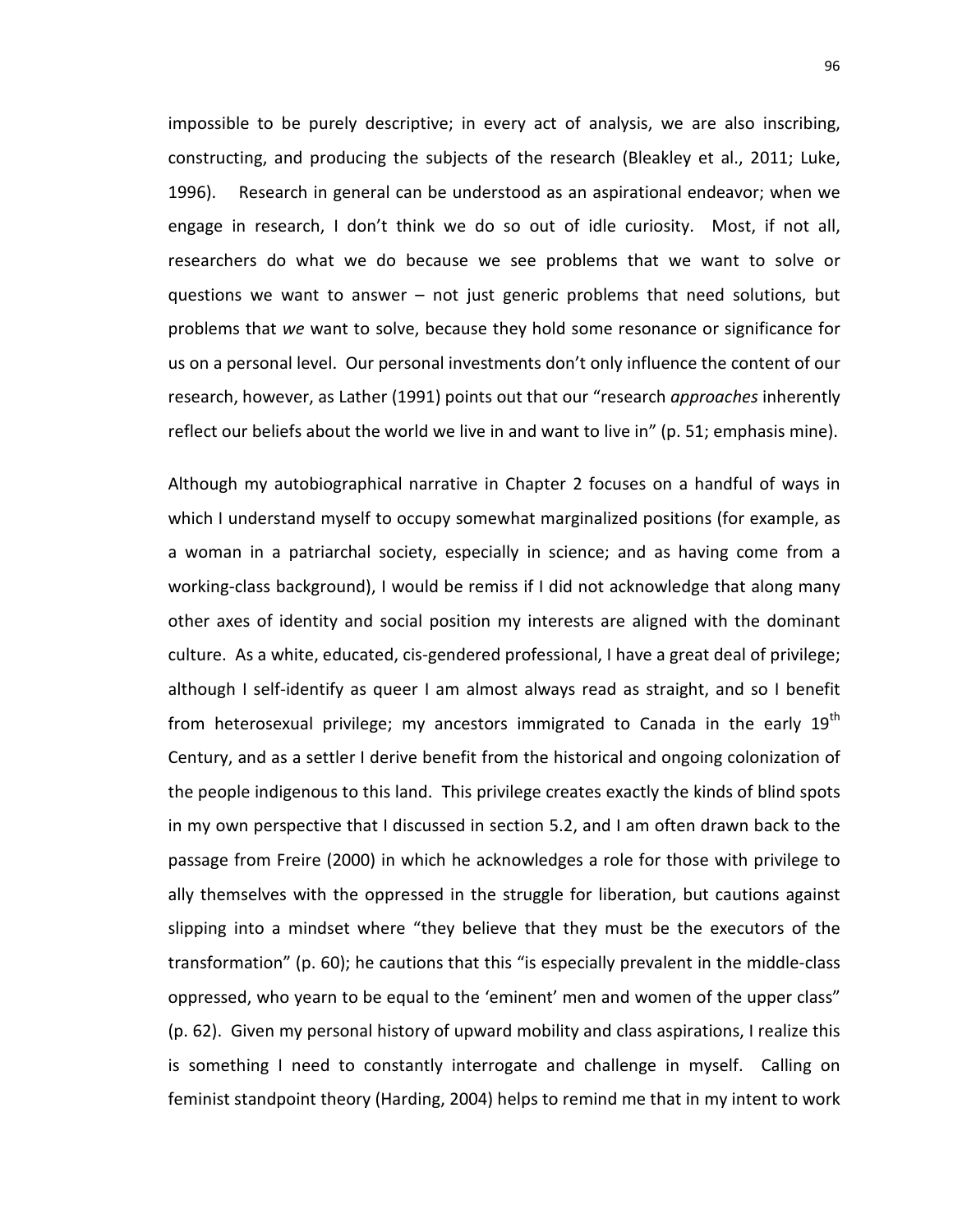for social justice, my particularly situated perspective on the world is necessarily partial and that the structures that form the basis of my own privilege are the most difficult for me to see and may be the structures that need change the most.

Bearing this in mind, it will be important for me to be cautious as I move into the next, interventional phase of this research in developing and implementing a form of critical pedagogy. Brookfield (2000) frames the problem thusly:

> The challenge of postmodernism is, in my opinion, a necessary correction to the tendency in discourse on critical reflection for its theorists to erect a model of the liberatory educator as one who always has a more authentic and accurate view of the prevailing, oppressive reality, and who therefore has a duty to awaken learners from their intellectual slumbers…A form of triumphalism sometimes creeps in whereby critical educators portray themselves superheroes of hegemonic analysis, the only ones who possess an accurate vision of the oppressive reality hidden from the masses. (p. 46)

In working with the medical students to use CDA as a tool for reflexivity, I will need to find a balance between positioning myself as the 'teacher' for a process of critique, without foisting my perspectives on the students, or suggesting that there are 'correct' ways of thinking (Hodges, 2004; Lather, 1991); although it is fully expected that I will come to the project with my own values, I must be careful not to use the project as a means of *imposing* those values (Freire, 2000). In fact, bringing CDA into the classroom could be considered a colonizing act in a sense, given that the intellectual traditions from which it springs are highly eurocentric, and "some ethnic groups experience critical reflection as a threatening imposition of alien ways of knowing, learning, and being, a form of intellectual genocide wiping out valued components of their culture" (Brookfield, 2000, p. 43). In this regard, I think that the conditions we set out for a critically reflexive social accountability (Ritz et al., 2014b) apply well in this situation as well; I must recognize the cognitive authority of 'others', listen carefully in authentic exchanges, be willing to change my purposes and objectives in response, and relinquish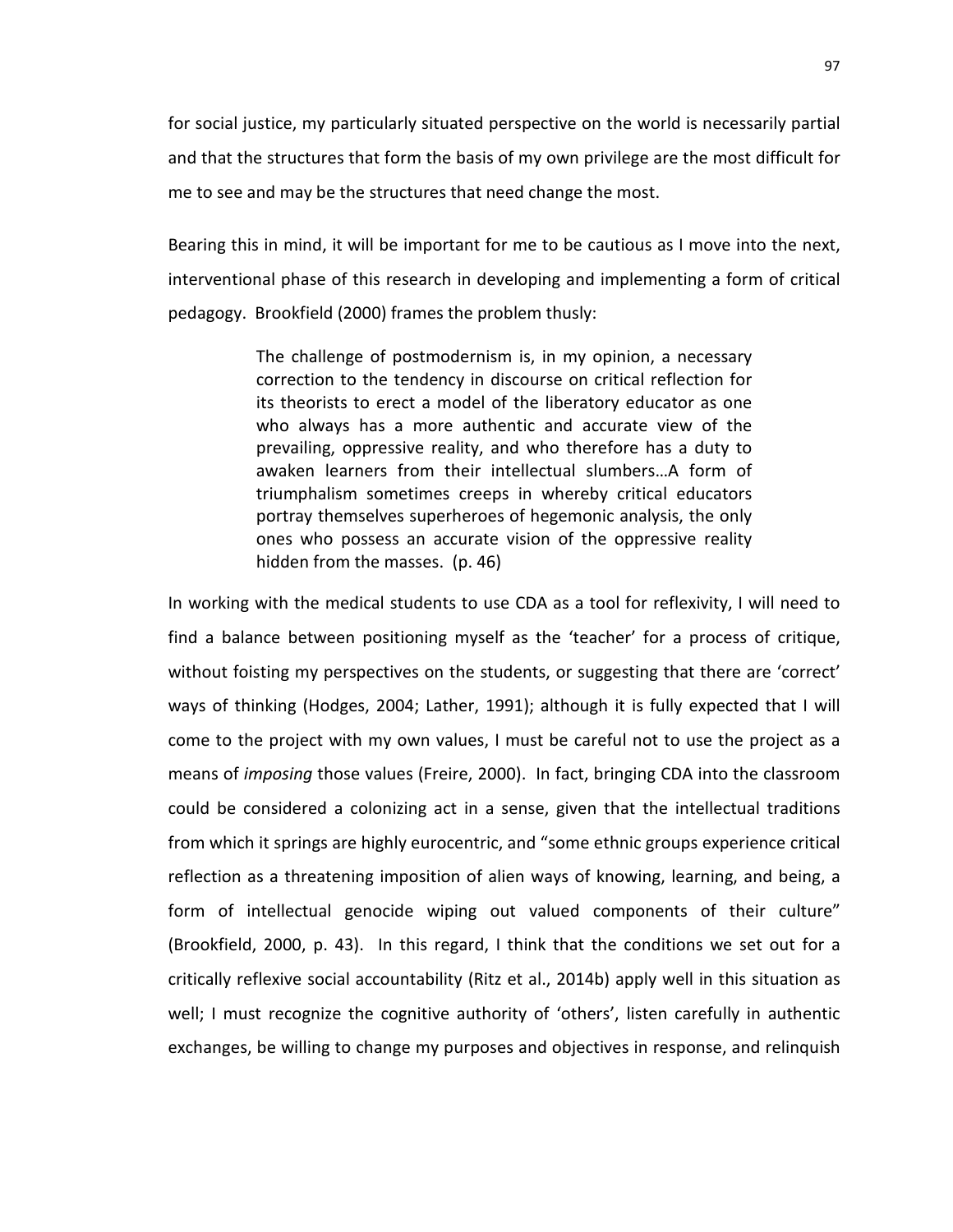a need to control the dynamics in the classroom. Opening myself up to the students as an object for their critique could be an important element of this praxis.

In some ways, the more time I spend in this kind of self-critique, the more fraught and precarious my position feels. Lather's (1991) imperative that we "look closely at our own practice in terms of how we contribute to dominance in spite of our liberatory intentions" (p. 15) sometimes feels like an impossible task, recognizing that my perspective is inevitably partial and that my privilege creates many blind spots. However, continuing to engage in self-critique in the pursuit of some non-existent ideal of perfect, non-oppressive educational praxis is counterproductive if it renders us unable to speak or act until we are absolutely confident that our teaching is "untainted by any form of domination" (Lather, 1991, p. 45). Thankfully, along with her cautions, Lather delivers these words of encouragement as well: "In an era of rampant reflexivity, just getting on with it may be the most radical action one can make" (Lather, 1991, p. 20). At some point, we simply have to move forward and act, bringing our reflexivity with us and employing it on the way, with the sure knowledge that we will make mistakes *en route* but committing to be accountable for those mistakes, to be humble and modest in facing them, and to listen attentively to our critics.

#### 5.6 Concluding Remarks

I began this thesis by noting that NOSM was the first medical school established with a 'social accountability mandate', an institutional environment that has been quite thought-provoking for me as an academic and medical educator with a social justice orientation. As my coauthors and I articulated in a recent paper, I believe that the social accountability movement has tremendous potential to drive the kinds of transformative changes needed to redress health inequity, but that this can only be achieved if we are able to acknowledge the oppressive social relations that cause these health inequities and work to change them (Ritz et al., 2014b). These social relations include every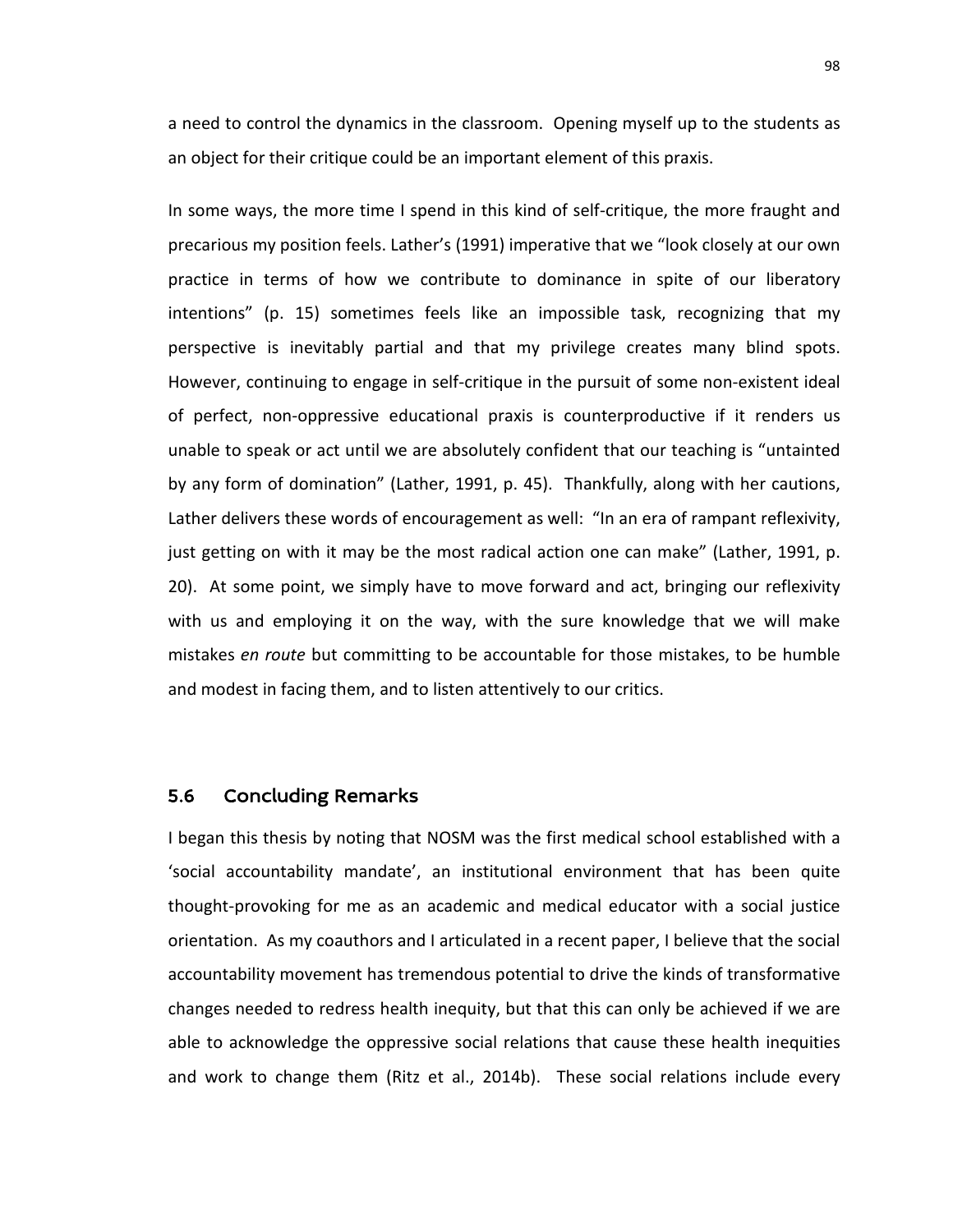instance of contact between marginalized populations and the institution of medicine, right down to each encounter between patient and physician.

The research of this thesis aimed to examine the ways that the identity, subject position, ideologies and values of medical students were expressed in their writing on northern and rural health topics. As an isolated piece of scholarship, this work is valuable in that it contributes to the literature on the ways that the formal, informal, and hidden curricula interact in shaping student perspectives on medical practice and their identity as physicians. Stepping back to the larger perspective of social accountability, if our aim is to serve the interests of the marginalized and the disadvantaged, then we must consider whether aspects of the medical training may unintentionally reinforce forms of dominance that created the inequities of concern in the first place. This analysis makes a contribution to this larger project as well, by identifying a few areas in which the discourses employed by students may be somewhat at odds with the goals of social accountability, and prompting us to consider how we might intervene to bring these into better alignment.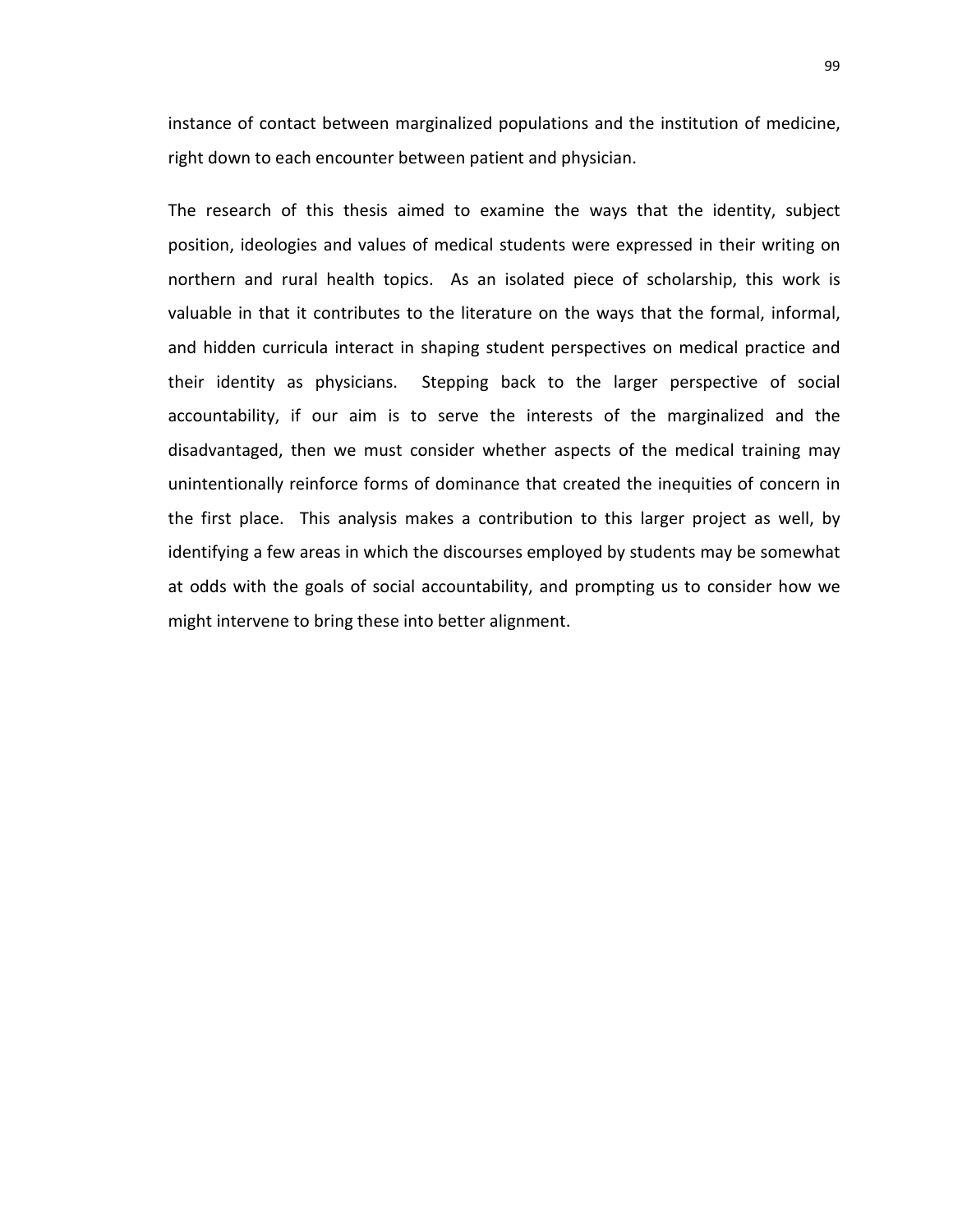# References

- Abraham, C., & Hammer, K. (2010, October 21). Part 5: Is affirmative action for men the answer to enrolment woes? *The Globe and Mail*. Retrieved from http://www.theglobeandmail.com/news/national/time-to-lead/part-5-isaffirmative-action-for-men-the-answer-to-enrolment-woes/article4330083/
- Allen, R. L. (2002). *Pedagogy of the oppressor: What was Freire's theory for transforming the privileged and powerful?*. Conference Paper presented at the Annual Meeting of the American Educational Research Association, New Orleans.
- Anton, C., & Peterson, V. V. (2003). Who said what: Subject positions, rhetorical strategies and good faith. *Communication Studies*, *54*(4), 403–419.
- Barone, T. (2009). Narrative Researchers as Witnesses of Injustice and Agents of Social Change? *Educational Researcher*, *38*(8), 591–597.
- Beagan, B. L. (2003). Teaching social and cultural awareness to medical students: "it's all very nice to talk about it in theory, but ultimately it makes no difference." *Academic Medicine: Journal of the Association of American Medical Colleges*, *78*(6), 605–614.
- Bleakley, A. (2000). Writing with invisible ink: Narrative, confessionalism and reflective practice. *Reflective Practice*, *1*(1), 11–24.
- Bleakley, A., Bligh, J., & Browne, J. (2011). *Medical Education for the Future: Identity, Power and Location* (2011th ed.). London: Springer.
- Boelen, C. (2000). *Towards Unity for Health. Challenges and opportunities for partnership in health development.* Geneva: World Health Organization.
- Boelen, C., & Heck, J. E. (1995). *Defining and Measuring the Social Accountability of Medical Schools*. Division of Development of Human Resources for Health, World Health Organization.
- Bolton, G. (2006). Narrative writing: reflective enquiry into professional practice. *Educational Action Research*, *14*(2), 203–218.
- Bourdieu, P. (2010). *Distinction: a social critique of the judgement of taste*.
- Bright, C. M., Duefield, C. A., & Stone, V. E. (1998). Perceived barriers and biases in the medical education experience by gender and race. *Journal of the National Medical Association*, *90*(11), 681–688.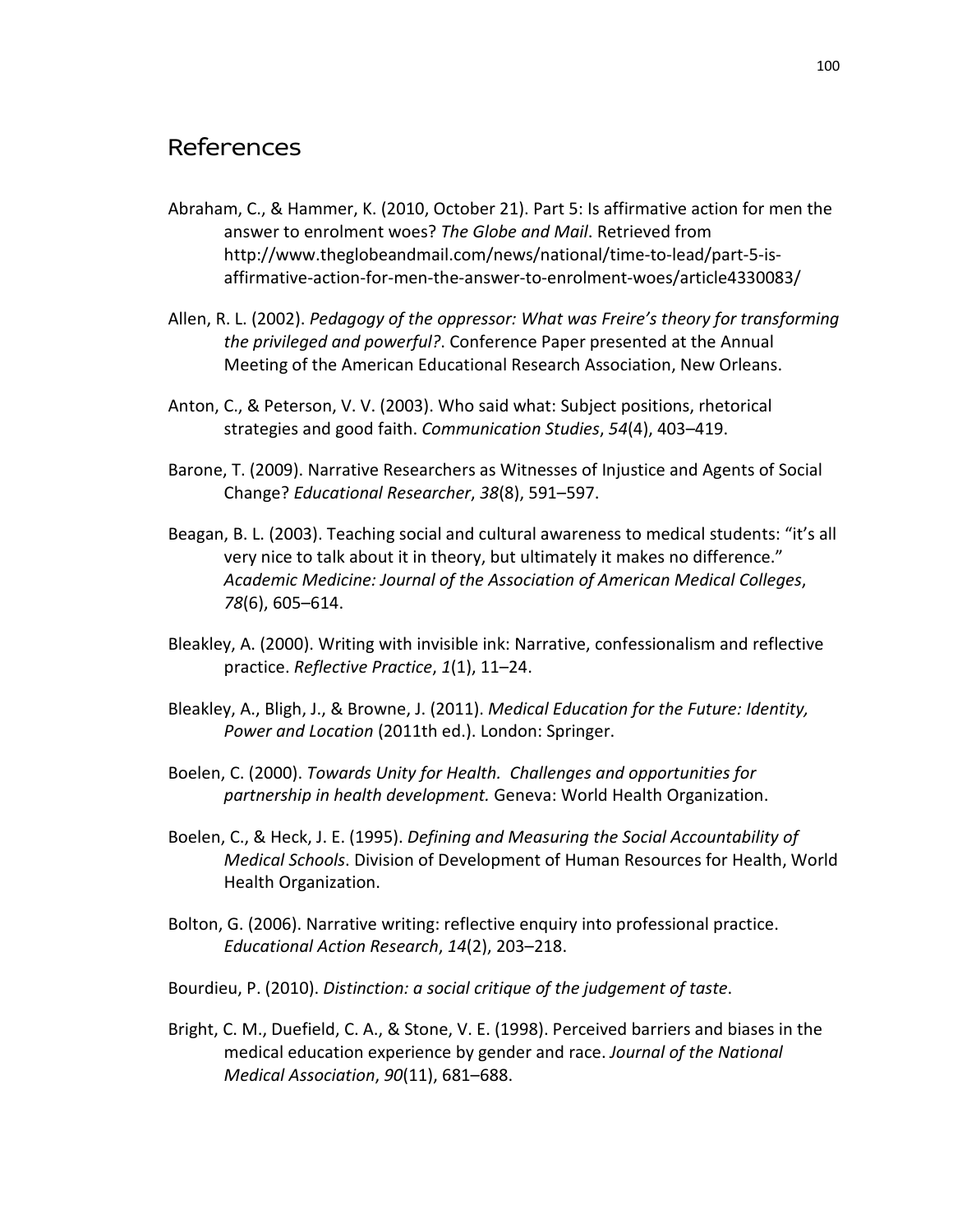- Britzman, D. P. (2003). *Practice makes practice : a critical study of learning to teach*. Albany: State University of New York Press.
- Brookfield, S. D. (2000). The concept of critically reflective practice. In A. L. Wilson & E. R. Hayes (Eds.), *Handbook of Adult and Continuing Education* (pp. 33–49). San Francisco CA: Jossey-Bass.
- Burbules, N. C., & Berk, R. (1999). Critical thinking and critical pedagogy: Relations, differences and limits. In T. S. Popkewitz & L. Fendler (Eds.), *Critical Theories in Education*. New York: Routledge.
- Burton, K. R., & Wong, I. K. (2004). A force to contend with: The gender gap closes in Canadian medical schools. *Canadian Medical Association Journal*, *170*(9), 1385– 1386.
- Busing, N., Rosenfield, J., & Rourke, J. (2010). *The Future of Medical Education in Canada (FMEC): A Collective Vision for MD Education.* Ottawa: Association of Faculties of Medicine of Canada.
- Caelleigh, A. S. (2001). The social contract. *Academic Medicine*, *76*(12), 1174.
- Case, K. (Ed.). (2013). *Deconstructing privilege: teaching and learning as allies in the classroom*. Milton Park, Abingdon, Oxon: Routledge.
- Chilton, P., & Schaffner, C. (2011). Discourse and politics. In T. A. Van Dijk (Ed.), *Discourse Studies: A Multidisciplinary Introduction* (pp. 303–330). London: Sage.
- Costello, C. Y. (2006). *Professional Identity Crisis: Race, Class, Gender, and Success at Professional Schools*. Nashville TN: Vanderbilt University Press.
- Davies, B., & Harré, R. (1990). Positioning: The Discursive Production of Selves. *Journal for the Theory of Social Behaviour*, *20*(1), 43–63.
- De Fina, A. (2011). Discourse and identity. In T. A. Van Dijk (Ed.), *Discourse studies: A multidisciplinary introduction* (pp. 263–282). Los Angeles CA: SAGE.
- Dhalla, I. A., Kwong, J. C., Streiner, D. L., Baddour, R. E., Waddell, A. E., & Johnson, I. L. (2002). Characteristics of first-year students in Canadian medical schools. *CMAJ: Canadian Medical Association Journal 166*(8), 1029–1035.
- Eagleton, T. (2007). *Ideology: an introduction*. New York: Verso.
- Elston, M. A. (2009). *Women and medicine : the future : a report prepared on behalf of the Royal College of Physicians*. London: Royal College of Physicians.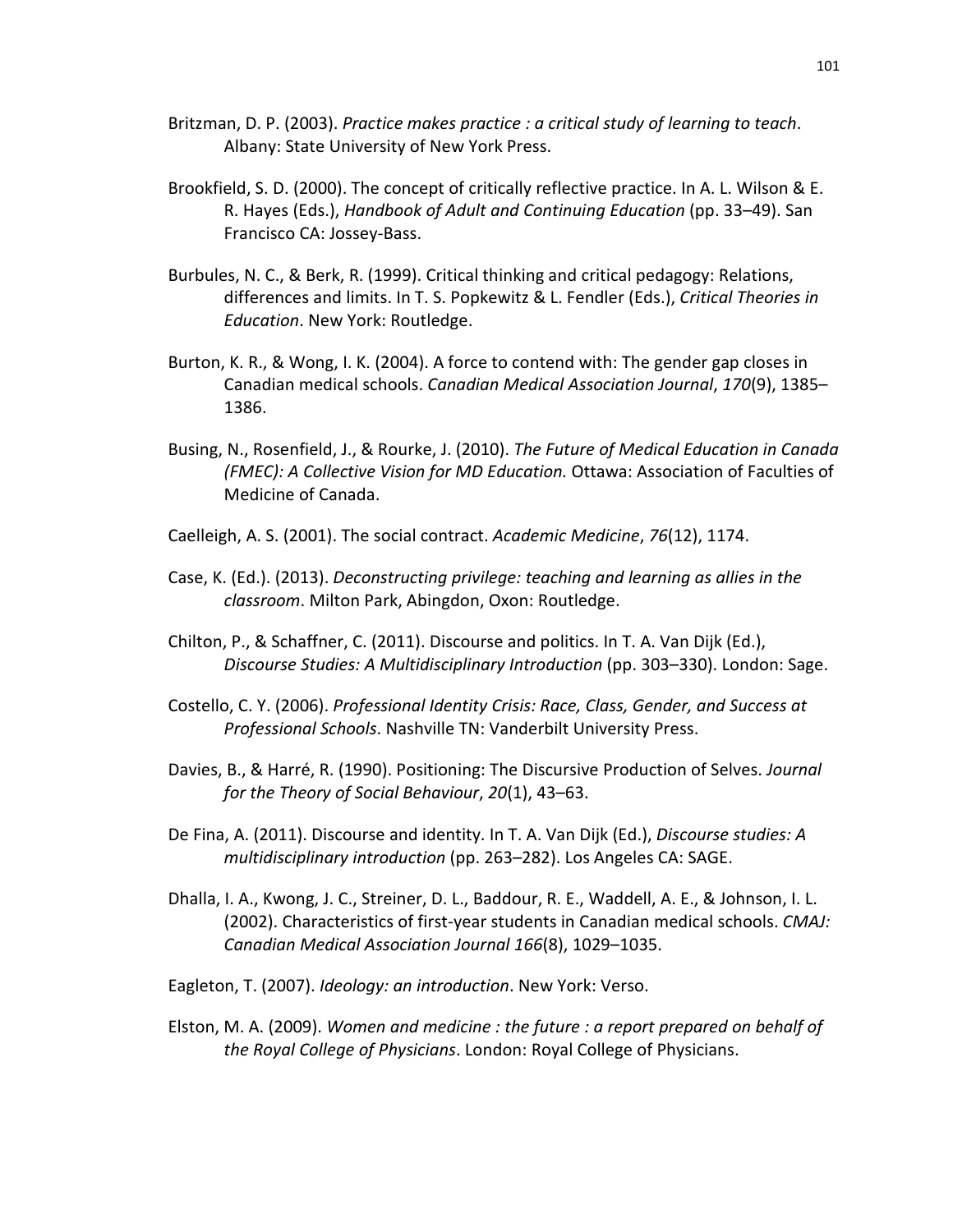- Ewen, S., Mazel, O., & Knoche, D. (2012). Exposing the Hidden Curriculum Influencing Medical Education on the Health of Indigenous People in Australia and New Zealand: The Role of the Critical Reflection Tool. *Academic Medicine*, *87*(2), 200– 205.
- Fairclough, N. (1993). *Discourse and Social Change* (1st ed.). Cambridge: Polity.
- Fairclough, N. (2005). Critical discourse analysis. *Marques Linguistiques*, *9*, 76–94.
- Fairclough, N., Mulderrig, J., & Wodak, R. (2011). Critical Discourse Analysis. In T. A. Van Dijk (Ed.), *Discourse Analysis: A Multidisciplinary Introduction* (2nd edition., pp. 357–378). London: SAGE Publications.
- Fleming, M. H., & Mattingly, C. (1994). In C. Mattingly & M. H. Fleming (Eds.), *Clinical reasoning: forms of inquiry in a therapeutic practice* (pp. 295–315). Philadelphia: F.A. Davis.
- Foucault, M. (1974a). *The archaeology of knowledge*. London: Tavistock.
- Foucault, M. (1974b). *The Birth of the Clinic*. Vintage.
- Foucault, M. (1995). *Discipline and punish: the birth of the prison* (2nd Vintage Books ed.). New York: Vintage Books.
- Frank, J. R. (2005). *The CanMEDS 2005 physician competency framework: better standards - better physicians - better care*. Ottawa: Royal College of Physicians and Surgeons of Canada.
- Freire, P. (2000). *Pedagogy of the Oppressed: 30th Anniversary Edition* (30th Anniversary Edition.). New York NY: Continuum.
- Gadamer, H.-G. (1996). *The Enigma of Health: The Art of Healing in a Scientific Age*. (J. Gaiger & N. Walker, Trans.) (1st ed.). Stanford CA: Stanford University Press.
- Gee, J. P. (2011). *An introduction to discourse analysis: theory and method* (3rd ed.). New York: Routledge.
- Glazier, J. A. (2005). Talking and Teaching Through a Positional Lens: Recognizing what and who we privilege in our practice. *Teaching Education*, *16*(3), 231–243.
- Graham, L. J. (2005). Discourse analysis and the critical use of Foucault (pp. 1–15). Presented at the Australian Association for Research in Education, Sydney, Australia. Retrieved from http://eprints.qut.edu.au/2689/1/2689.pdf
- Green, B. (2009). *Understanding and researching professional practice.* Rotterdam: Sense Publishing.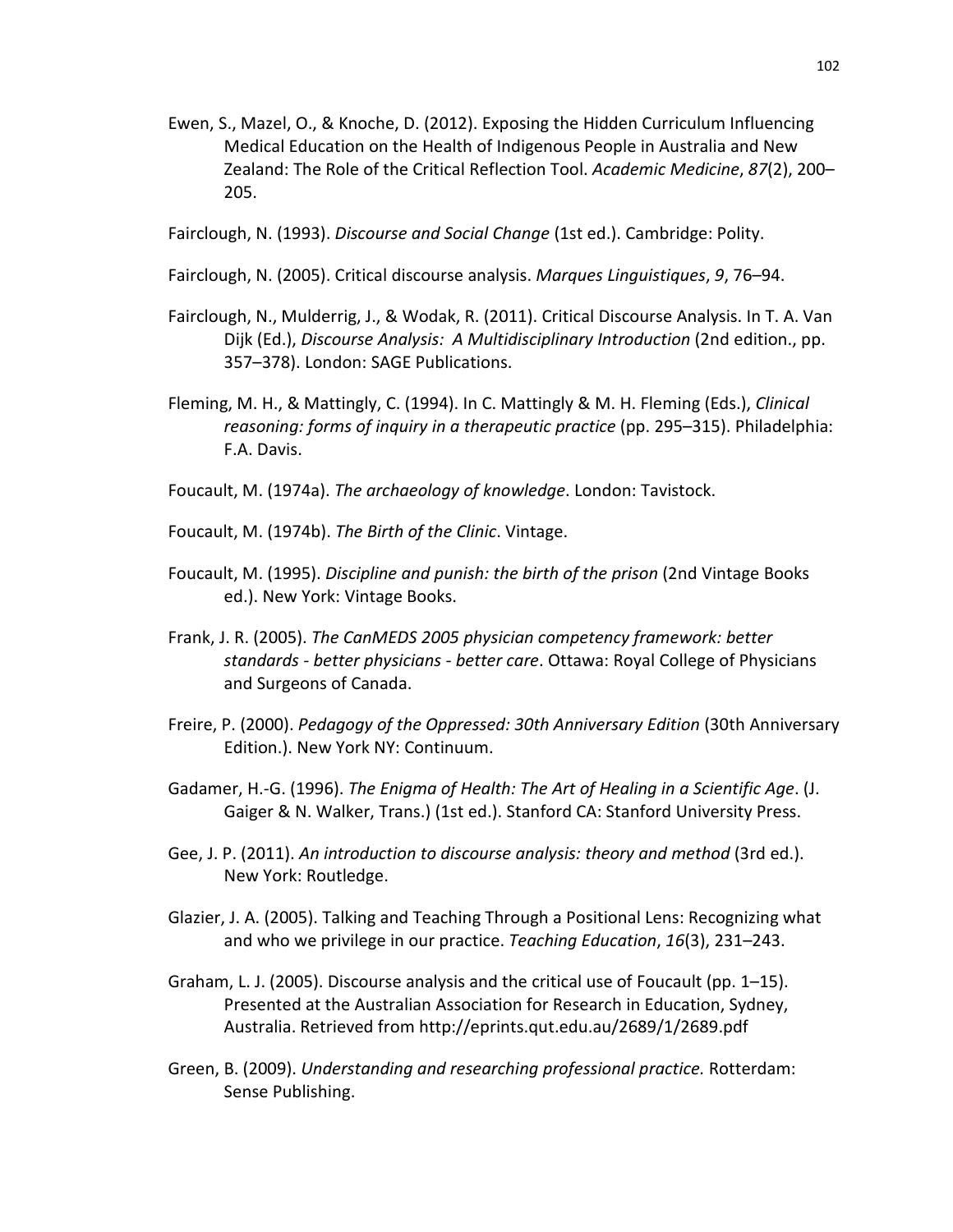- Haas, J., & Shaffir, W. (1991). *Becoming Doctors: The Adoption of a Cloak of Competence*. Jai Pr.
- Hafferty, F. W. (1998). Beyond curriculum reform: confronting medicine's hidden curriculum. *Academic Medicine: Journal of the Association of American Medical Colleges*, *73*(4), 403–407.
- Hafler, J. P., Ownby, A. R., Thompson, B. M., Fasser, C. E., Grigsby, K., Haidet, P., … Hafferty, F. W. (2011). Decoding the learning environment of medical education: a hidden curriculum perspective for faculty development. *Academic Medicine: Journal of the Association of American Medical Colleges*, *86*(4), 440–444.
- Harding, S. G. (1991). *Whose science? Whose knowledge?: thinking from women's lives*. Ithaca, N.Y: Cornell University Press.
- Harding, S. G. (Ed.). (2004). *The feminist standpoint theory reader: intellectual and political controversies*. New York: Routledge.
- Health Canada, & Steering Committee on Social Accountability of Medical Schools. (2001). *Social accountability : a vision for Canadian medical schools.* Ottawa: Health Canada.
- Hodges, B. (2004). Medical student bodies and the pedagogy of self-reflection, selfassessment, and self-regulation. *Journal of Curriculum Theorizing*, *20*(2), 41–51.
- Hodges, B. D., Kuper, A., & Reeves, S. (2008). Discourse analysis. *BMJ*, *337*(3), a879– a879.
- Hodges, B. D., Martimianakis, M. A., McNaughton, N., & Whitehead, C. (2014). Medical education… meet Michel Foucault. *Medical Education*, *48*(6), 563–571.
- hooks, bell. (2000). *Where We Stand: Class Matters* (1st ed.). New York NY: Routledge.
- Hubbard, R., & Wald, E. (1997). *Exploding the Gene Myth: How Genetic Information is Produced and Manipulated by Scientists, Physicians, Employers, Insurance Companies...* Beacon Press.
- Iannacci, L. (2009). Colonization, literacy, and the body: A critical narrative of culturally and linguistically diverse (CLD) students in early childhood education. In L. Iannacci & P. Whitty (Eds.), *Early Childhood Curricula: Reconceptualist Perspectives* (pp. 327–356). Calgary: Detselig Enterprises.
- Illich, I. (2000). *Limits To Medicine: Medical Nemesis: The Expropriation of Health* (1st ed.). London: Marion Boyars Publishers.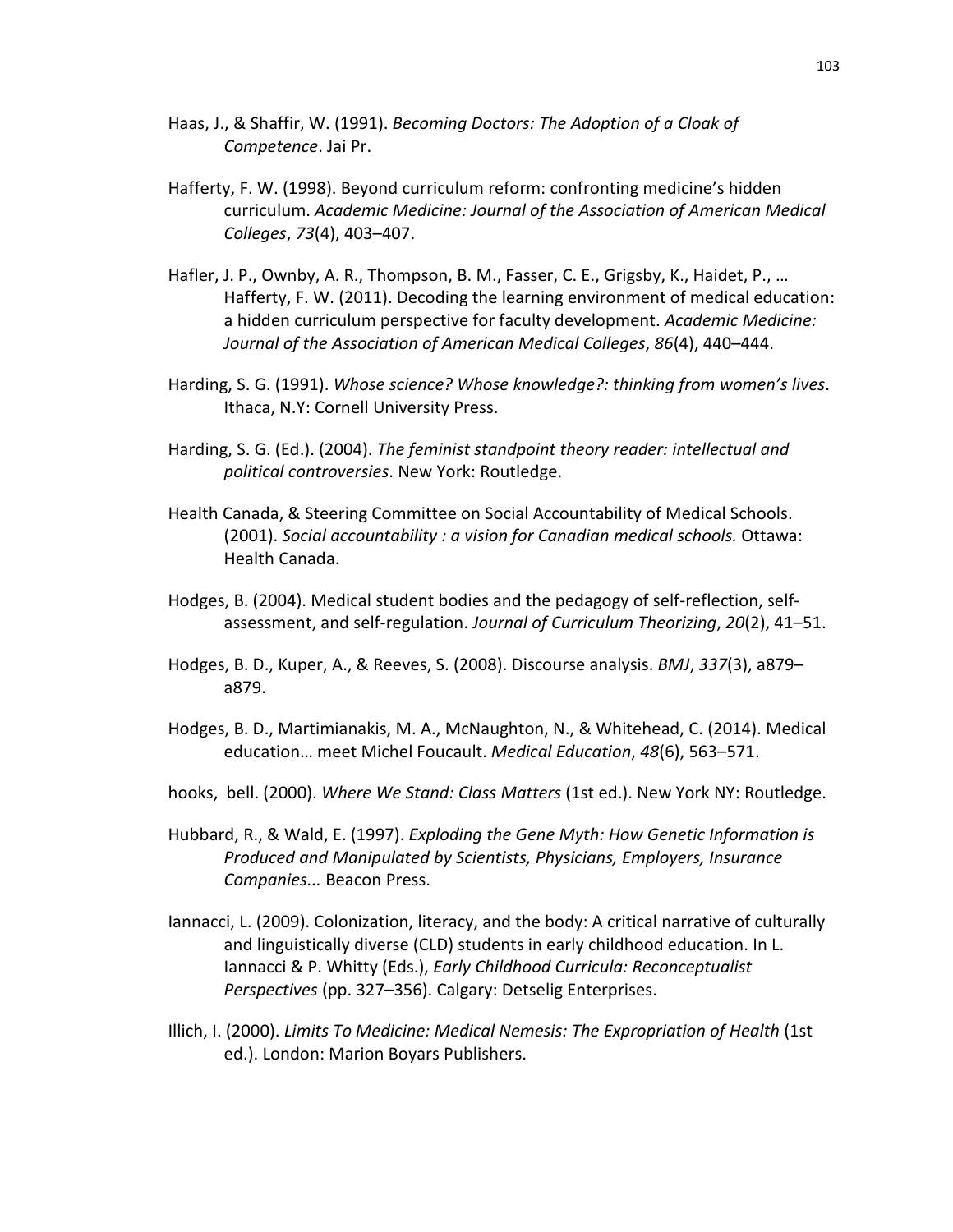- Jiwani, Y., & Richardson, J. E. (2011). Discourse, ethnicity, and racism. In T. A. Van Dijk (Ed.), *Discourse studies: A multidisciplinary introduction* (pp. 241–262). Los Angeles: SAGE.
- Keating, E., & Duranti, A. (2011). Discourse and culture. In T. A. Van Dijk (Ed.), *Discourse studies: A multidisciplinary introduction* (pp. 331–356). Los Angeles: SAGE.
- Keddie, A. (2005). On fighting and football: Gender justice and theories of identity construction. *International Journal of Qualitative Studies in Education*, *18*(4), 425–444.
- Kelly, A. V. (2009). *The curriculum: theory and practice* (6th ed.). Thousand Oaks: SAGE Publications.
- Kimmel, M. S. (2010). Toward a pedagogy of the oppressor. In M. S. Kimmel & A. L. Ferber (Eds.), *Privilege: A Reader* (pp. 1–12). Boulder: Westview Press.
- Kimmel, M. S., & Ferber, A. L. (Eds.). (2010). *Privilege: a reader* (2nd ed.). Boulder: Westview Press.
- Kinsella, E. A. (2005). Constructions of self: ethical overtones in surprising locations. *Medical Humanities*, *31*(2), 67–71.
- Kinsella, A. (2006a). Poetic resistance: Juxtaposing personal and professional discursive constructions in a practice context. *Journal of the Canadian Association for Curriculum Studies*, *4*(1), 35–49.
- Kinsella, E. A. (2006b). Constructivist underpinnings in Donald Schön's theory of reflective practice: echoes of Nelson Goodman. *Reflective Practice*, *7*(3), 277– 286.
- Kinsella, E. A. (2007a). Educating socially-responsive practitioners: What can the literary arts offer health-professional education? In D. E. Clover & J. Stalker (Eds.), *The arts and social justice : re-crafting adult education and community cultural leadership* (pp. 39–58). Leicester: NIACE.
- Kinsella, E. A. (2007b). Embodied Reflection and the Epistemology of Reflective Practice. *Journal of Philosophy of Education*, *41*(3), 395–409.
- Kinsella, E. A. (2009). Professional knowledge and the epistemology of reflective practice. *Nursing Philosophy*, *11*(1), 3–14.
- Kinsella, E. A., & Whiteford, G. E. (2009). Knowledge generation and utilisation in occupational therapy: Towards epistemic reflexivity. *Australian Occupational Therapy Journal*, *56*(4), 249–258.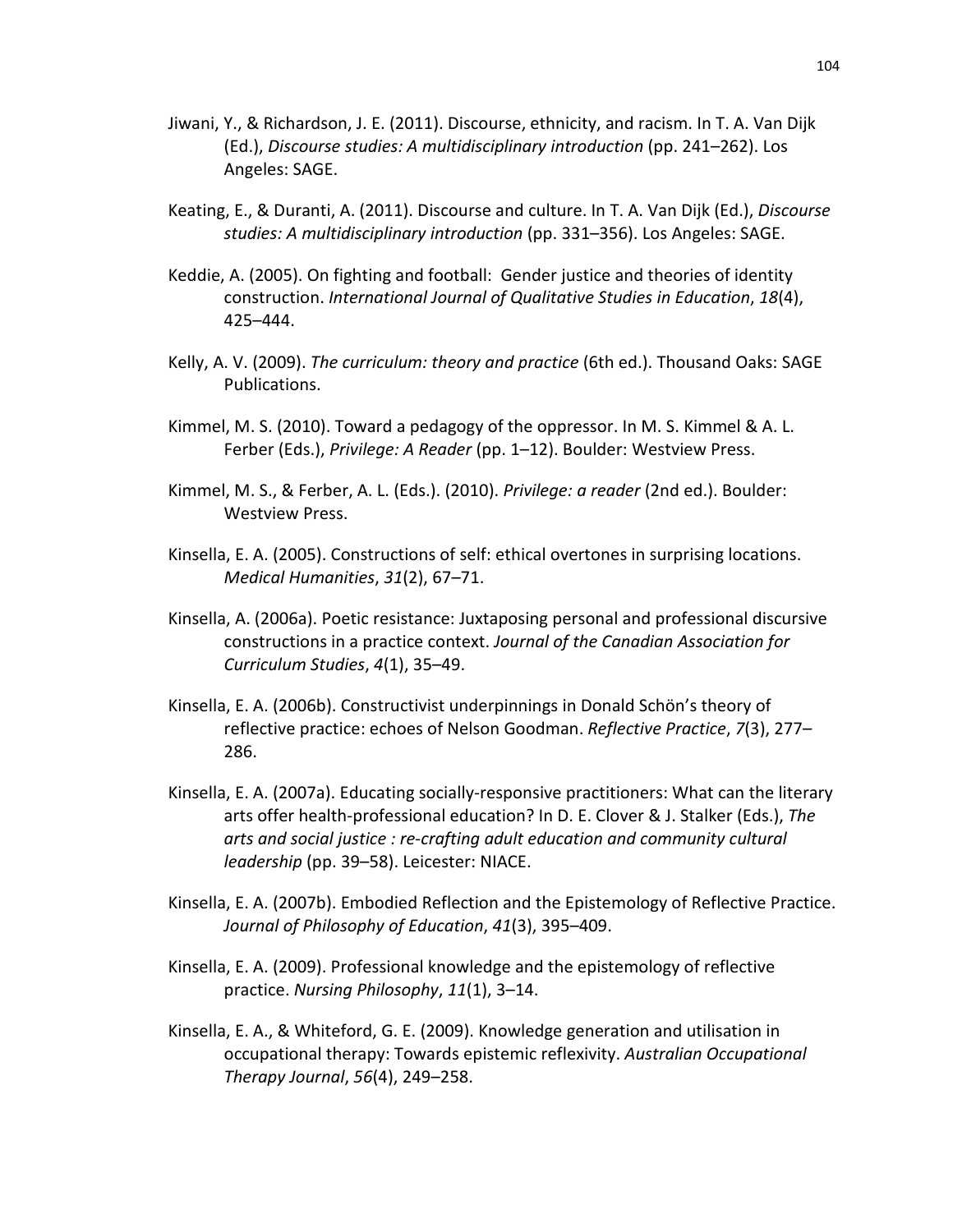Kumagai, A. K. (2012). Perspective: Acts of Interpretation. *Academic Medicine*, *87*(8), 1138–1144.

- Kumagai, A. K., & Lypson, M. L. (2009). Beyond cultural competence: critical consciousness, social justice, and multicultural education. *Academic Medicine: Journal of the Association of American Medical Colleges*, *84*(6), 782–787.
- Kumashiro, K. K. (2000). Toward a theory of anti-oppressive education. *Review of Educational Research*, *70*(1), 25–53.
- Kumaş-Tan, Z., Beagan, B., Loppie, C., MacLeod, A., & Frank, B. (2007). Measures of cultural competence: examining hidden assumptions. *Academic Medicine: Journal of the Association of American Medical Colleges*, *82*(6), 548–557.
- Kuper, A., Whitehead, C., & Hodges, B. D. (2013). Looking back to move forward: using history, discourse and text in medical education research: AMEE guide no. 73. *Medical Teacher*, *35*(1), e849–860.
- Kwong, J. C., Dhalla, I. A., Streiner, D. L., Baddour, R. E., Waddell, A. E., & Johnson, I. L. (2005). A comparison of Canadian medical students from rural and non-rural backgrounds. *Canadian Journal of Rural Medicine 10*(1), 36–42.
- Larkin, J., & Staton, P. (1998). "If we can't get equal, we'll get even": A transformative model of gender equity. *Canadian Woman Studies*, *17*(4), 16–22.
- Larkin, J., & Staton, P. (2001). Access, inclusion, climate, empowerment (AICE): A framework for gender equity in market-driven education. *Canadian Journal of Education*, *26*(3), 361–376.
- Lather, P. (1991). *Getting Smart: Feminist Research and Pedagogy within/in the Postmodern* (1st ed.). New York NY: Routledge.
- Leinster, S. (2011). Evaluation and assessment of social accountability in medical schools. *Medical Teacher*, *33*(8), 673–676.
- Lewontin, R. (1996). *Biology as ideology: The doctrine of DNA*. Toronto ON: House of Anansi Press.
- Lindemann Nelson, H. (1999). Knowledge at the bedside: A feminist view of what's happening with this patient. In J. Lindemann Nelson & H. Lindemann Nelson (Eds.), *Meaning and medicine: A reader in the philosophy of health care*. London: Routledge.
- Luke, A. (1996). Text and discourse in education: An introduction to critical discourse analysis. *Review of Research in Education*, *21*, 3–48.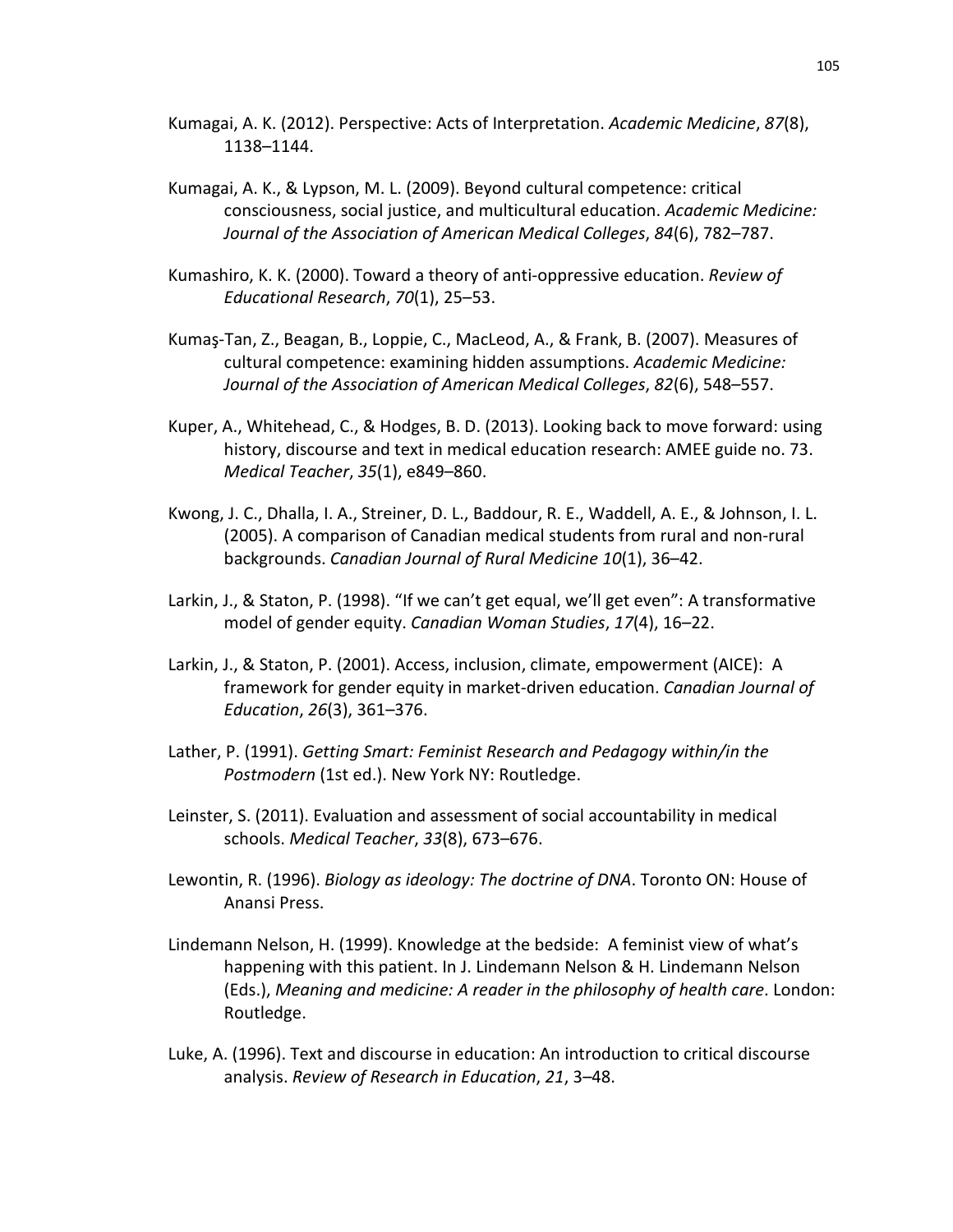- Mann, K., Gordon, J., & MacLeod, A. (2007). Reflection and reflective practice in health professions education: a systematic review. *Advances in Health Sciences Education*, *14*(4), 595–621.
- Martimianakis, M. A., & Hafferty, F. W. (2013). The world as the new local clinic: A critical analysis of three discourses of global medical competency. *Social Science & Medicine*, *87*, 31–38.
- McIntosh, P. (2013). Teaching about privilege: Transforming learned ignorance into usable knowledge. In K. A. Case (Ed.), *Deconstructing privilege: Teaching and learning as allies in the classroom* (pp. xi–xvi). New York NY: Routledge.
- McLeod, C., & Sherwin, S. (2000). Relational autonomy, self-trust, and health care for patients who are oppressed. In C. MacKenzie & N. Stoljar (Eds.), *Relational Autonomy: Feminist Perspectives on Autonomy, Agency, and the Social Self* (pp. 259–279). Oxford: Oxford University Press.
- Mikkonen, J., & Raphael, D. (2010). *Social determinants of health the Canadian facts*. Toronto: York University, School of Health Policy and Management]. Retrieved from http://site.ebrary.com/id/10390848
- Mol, A. (2002). *The body multiple: ontology in medical practice*. Durham: Duke University Press.
- Mumby, D. K., & Mease, J. (2011). Organizational discourse. In T. A. Van Dijk (Ed.), *Discourse studies: A multidisciplinary introduction* (pp. 283–302). Los Angeles: SAGE.
- Murray, R. B., Larkins, S., Russell, H., Ewen, S., & Prideaux, D. (2012). Medical schools as agents of change: socially accountable medical education. *The Medical Journal of Australia*, *196*(10), 653.
- Noble Tesh, S. (1998). *Hidden Arguments: Political Ideology and Disease Prevention Policy*. New Brunswick NJ: Rutgers University Press.
- Northern Ontario School of Medicine. (n.d.). Community Engagement. Retrieved from http://www.nosm.ca/about\_us/general.aspx?id=4030
- Novack, D. H., Epstein, R. M., & Paulsen, R. H. (1999). Toward creating physician-healers: fostering medical students' self-awareness, personal growth, and well-being. *Academic Medicine: Journal of the Association of American Medical Colleges*, *74*(5), 516–520.
- Ochs, E. (2011). Narrative in everyday life. In *Discourse Studies: A Multidisciplinary Introduction* (pp. 64–84). Los Angeles: SAGE.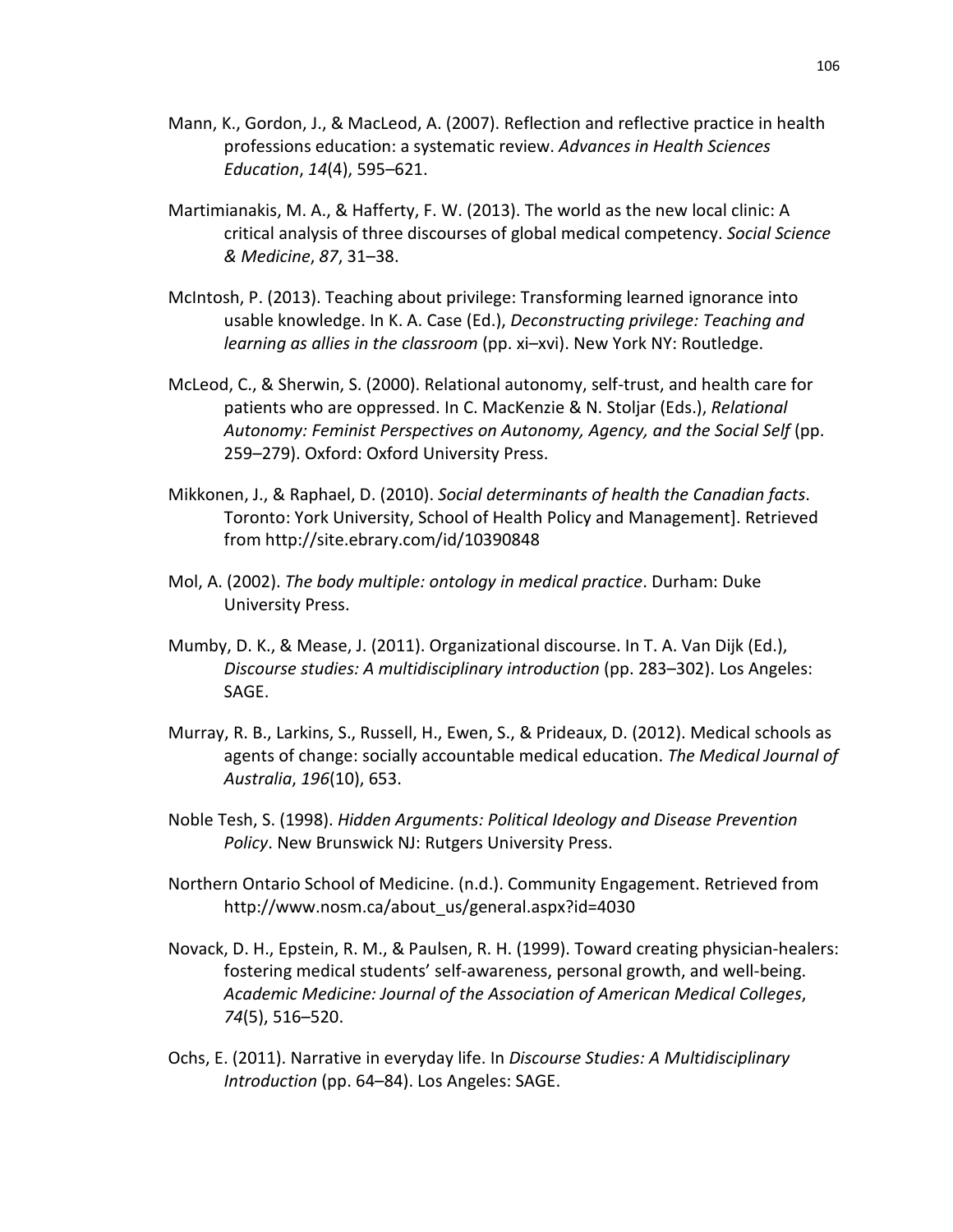- Paul, D., Ewen, S. C., & Jones, R. (2014). Cultural competence in medical education: aligning the formal, informal and hidden curricula. *Advances in Health Sciences Education*.
- Phelan, S. K. (2011). Constructions of disability: A call for critical reflexivity in occupational therapy. *Canadian Journal of Occupational Therapy*, *78*(3), 164– 172.
- Phillips, C. B. (2009). Student portfolios and the hidden curriculum on gender: mapping exclusion. *Medical Education*, *43*(9), 847–853.
- Richardson, L. (1994). Writing: A method of inquiry. In N. K. Denzin & Y. S. Lincoln (Eds.), *Handbook of qualitative research ; edited by Norman K. Denzin; Yvona S. Lincoln.* (pp. 516–529). Thousand Oaks: SAGE.
- Ritz, S. A., Antle, D. M., Cote, J., Deroy, K., Fraleigh, N., Messing, K., … Mergler, D. (2014a). First steps for integrating sex and gender considerations into basic experimental biomedical research. *The FASEB Journal*, *28*(1), 4–13.
- Ritz, S. A., Beatty, K., & Ellaway, R. H. (2014b). Accounting for social accountability: Developing critiques of social accountability within medical eduation. *Education for Health*, *27*(2), 152–157.
- Rural and Northern Health Care Panel. (2010). *Rural and northern health care framework/plan, stage 1 report.* Toronto ON: Ontario Ministry of Health and Long-Term Care. Retrieved from http://www.health.gov.on.ca/en/public/programs/ruralnorthern/docs/report\_ru ral northern EN.pdf
- Ryan, J., & Sackrey, C. (1995). *Strangers in Paradise: Academics from the Working Class* (2nd Revised edition.). Lanham MD: University Press of America.
- Sandywell, B. (1996). *Reflexivity and the crisis of western reason: Logological investigations (Volume 1).* London: Routledge.
- Schön, D. A. (1983). *The Reflective Practitioner: How Professionals Think In Action* (1st ed.). New York: Basic Books.
- Schön, D. A. (1987). *Educating the Reflective Practitioner: Toward a New Design for Teaching and Learning in the Professions* (1st ed.). New York: Jossey-Bass.
- Sharman, Z., & Johnson, J. (2012). Towards the inclusion of gender and sex in health research and funding: an institutional perspective. *Social Science & Medicine (1982)*, *74*(11), 1812–1816.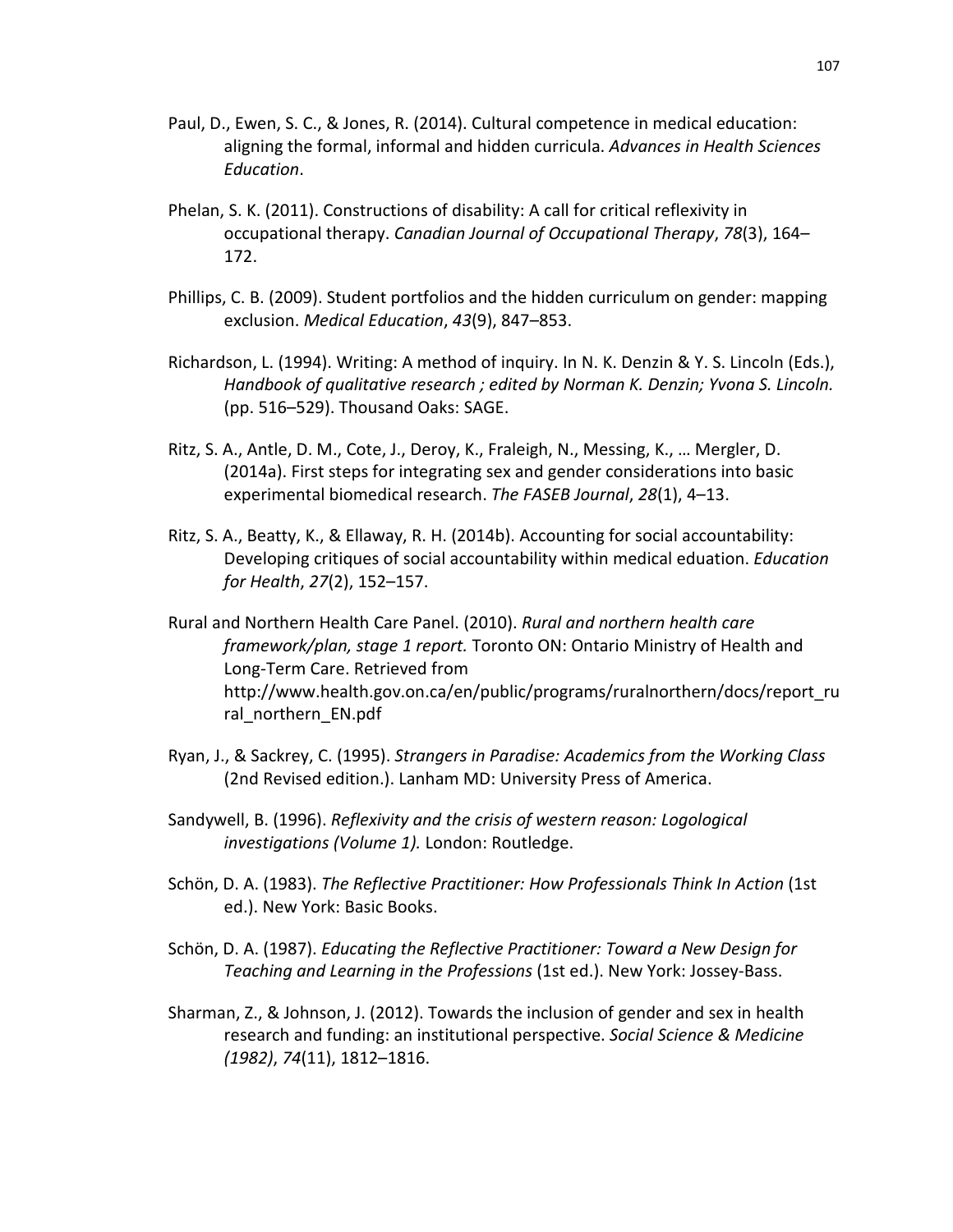- Simon, R. I., & Dippo, D. (1986). On critical ethnographic work. *Anthropology & Education Quarterly*, *17*, 195–202.
- Smith, M. K. (2001). "Community" in the encyclopedia of informal education. In *Encyclopedia of Informal Education*. Retrieved from www.infed.org/community/community.htm
- Strasser, R., & Lanphear, J. (2008). The Northern Ontario School of Medicine: responding to the needs of the people and communities of Northern Ontario. *Education for Health*, *21*(3), 212.
- Strasser, R. P., Lanphear, J. H., McCready, W. G., Topps, M. H., Hunt, D. D., & Matte, M. C. (2009). Canada's new medical school: The Northern Ontario School of Medicine: social accountability through distributed community engaged learning. *Academic Medicine*, *84*(10), 1459–1464.
- Taylor, J. S. (2003). Confronting "culture" in medicine's "culture of no culture." *Academic Medicine: Journal of the Association of American Medical Colleges*, *78*(6), 555–559.
- Teal, C. R., Gill, A. C., Green, A. R., & Crandall, S. (2012). Helping medical learners recognise and manage unconscious bias toward certain patient groups: Education to reduce unconscious bias in medical learners. *Medical Education*, *46*(1), 80–88.
- The Training for Health Equity Network. (2011). *THENet's social accountability evaluation framework version 1.* (No. Monograph I (1 ed.)). The Training for Health Equity Network.
- Trethewey, A. (1999). Disciplined Bodies: Women's Embodied Identities at Work. *Organization Studies*, *20*(3), 423–450.
- Trethewey, A. (2001). Reproducing and Resisting the Master Narrative of Decline: Midlife Professional Women's Experiences of Aging. *Management Communication Quarterly*, *15*(2), 183–226.
- Van Dijk, T. A. (2011). Discourse and ideology. In T. A. Van Dijk (Ed.), *Discourse Studies: A Multidisciplinary Introduction* (2nd ed., pp. 379–407). London: Sage Publications.
- Van Ryn, M., & Fu, S. S. (2003). Paved with good intentions: do public health and human service providers contribute to racial/ethnic disparities in health? *American Journal of Public Health*, *93*(2), 248–255.
- Waitzkin, H. (1989). A critical theory of medical discourse: ideology, social control, and the processing of social context in medical encounters. *Journal of Health and Social Behavior*, *30*(2), 220–239.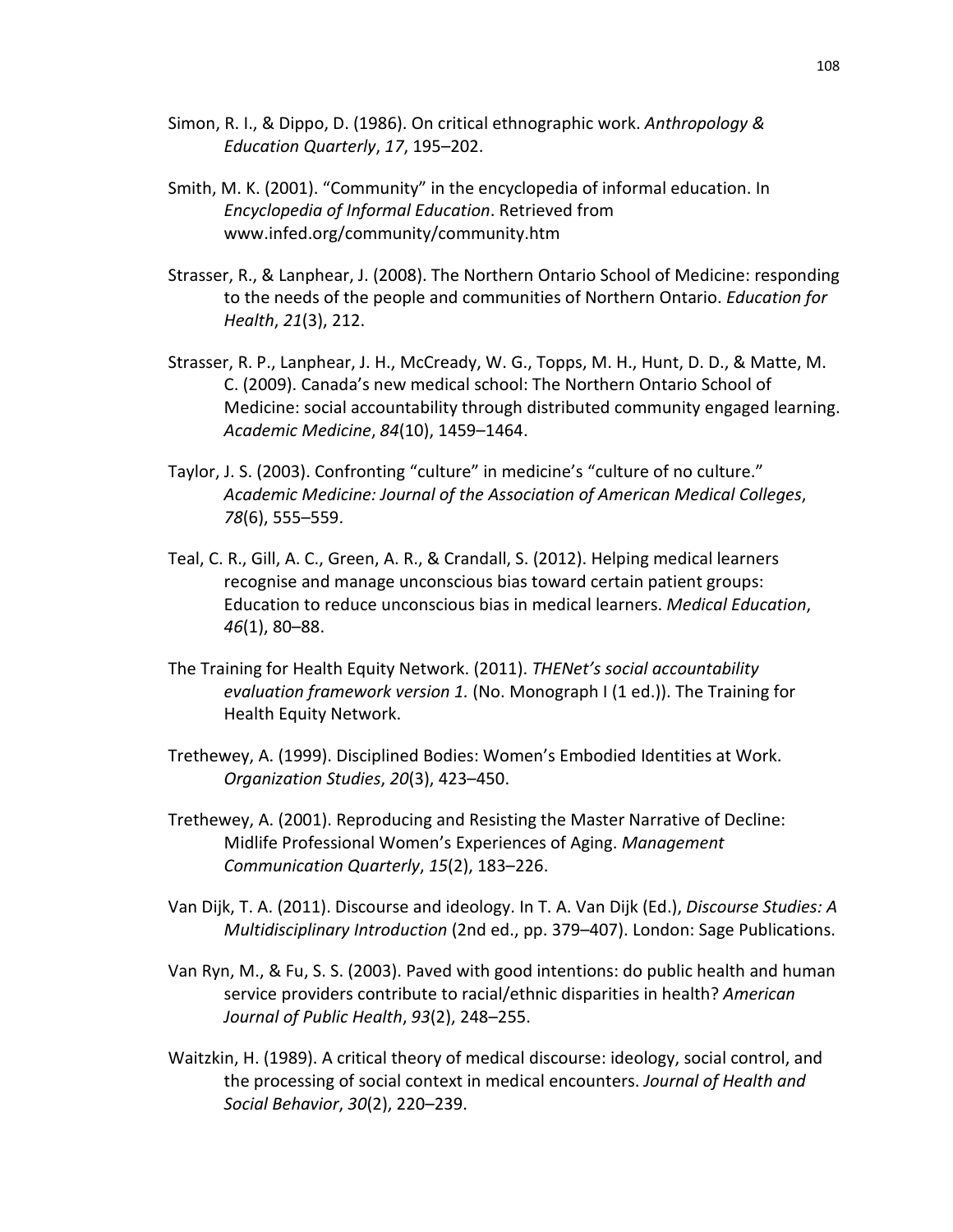- Waitzkin, H. (1991). *The Politics of Medical Encounters: How Patients and Doctors Deal With Social Problems*. New Haven: Yale University Press.
- Waitzkin, H., & Waterman, B. (1974). *The Exploitation of Illness in Capitalist Society*. Indianapolis: The Bobbs-Merrill Company.
- Wenger, E. (1998). *Communities of practice: learning, meaning, and identity*. Cambridge: Cambridge University Press.
- Wilkinson, R. G., & Marmot, M. G. (2003). *Social determinants of health: The solid facts*. Copenhagen: World Health Organization, Regional Office for Europe. Retrieved from http://site.ebrary.com/id/10047454
- Worley, P., & Murray, R. (2011). Social accountability in medical education An Australian rural and remote perspective. *Medical Teacher*, *33*(8), 654–658.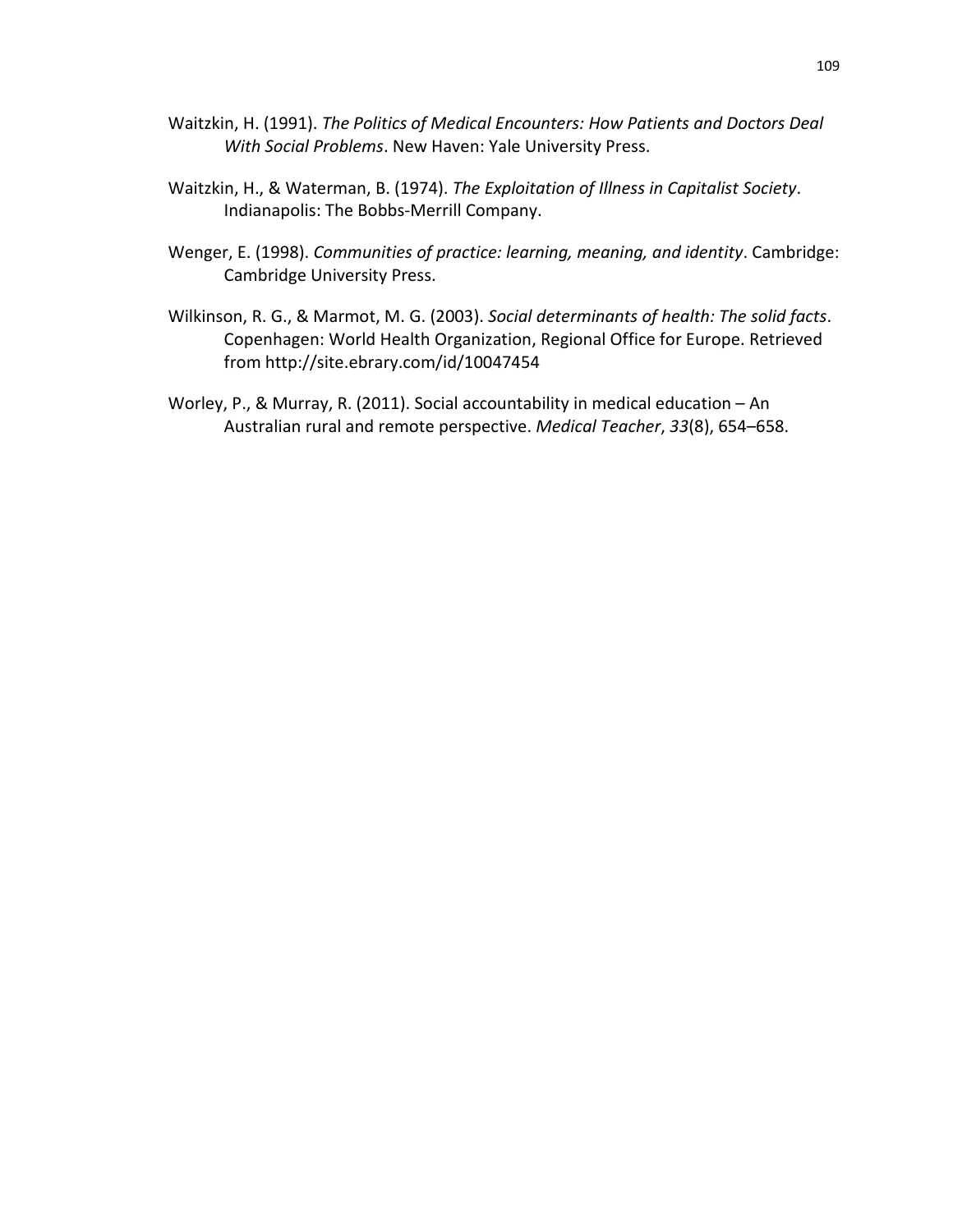## Appendix 1 – Essay Questions on Northern & Rural **Health**

Table 1: Specific questions asked of students in 2010.

*How is the concept of cultural safety different from the ideas of cultural appropriateness/awareness/sensitivity/competence? Be specific in your explanation using an example from your present practice.*

*In the article by Peiris, Brown, and Cass (2008), the authors suggest that "we need to move beyond patient-provider interactions in developing a policy informing agenda on access." Explain what this statement means in general and what, in your opinion, it means in the context of Northern Ontario given that it is composed largely of remote, rural, and Aboriginal communities.*

*Based on the article by Towle, Godolphin, and Alexander (2006), identify two reasons why the health of Aboriginal people in Canada is poorer than that of other Canadians. Provide examples based on your experience with Aboriginal people and communities in northern Ontario to illustrate these reasons.*

*What three themes do Towle, Godolphin, and Alexander (2006) identify as contributing to positive and negative experiences of Aboriginal patients with physicians? Describe three specific strategies a physician might adopt in order to ensure positive experiences for his or her Aboriginal clients.*

*Outline, with rationale, one area in which you would like to see policy development occur with the goal of improving health services in northern Ontario. You are welcome to draw on your experiences.*

*It is unclear from the literature whether relatively poor outcomes and high rates of complications among Aboriginal patients can be explained solely by factors such as Northern isolation, rurality, varying levels of cultural awareness by care givers, and reduced access to care. An alternate position is that these outcomes and complications may be due to Aboriginal-specific factors. In a recent paper, Maar, Gzik, and Larose (2010) explored this idea by studying well-defined Aboriginal and Euro-Canadian communities of Manitoulin Island. Their conclusions were startling and are reflected below:*

*"Compared to previous Canadian studies, both Aboriginal and Euro-Canadian patients in this study demonstrated better control of glycemic and lipid levels despite their relatively isolated, rural place of residence. Unexpectedly small differences in these physiological measures were observed between the 2 patient groups. The positive findings are likely a result of high-quality, culturally sensitive, interdisciplinary care" (Marr, Gzik, & Larose, 2010)*

*Please review this paper and comment on the following four ideas in an essay of about 250-300 words:*

- *(a) Use your introduction to comment on the health significance of "high quality, culturally sensitive, interdisciplinary care" in an environment challenged by geography, economic hardship, scarce health resources, and decreased access to care.*
- *(b) Use 2 or 3 examples or data from the article illustrating tangible evidence of improved diabetic control in that community compared to other Canadian studies and the long term health implications of improved diabetic control.*
- *(c) Although not the authors' primary objective of the article, they outline in broad brush strokes a delivery model: "Diabetes care is enhanced by multidisciplinary clinics and outreach services, primarily provided by nurse practitioners, nurses, dieticians, diabetes educators and lay educators. Services are offered in medical clinics and First Nations/Aboriginal health centres." Reflect on the importance of this approach in achieving success stories such as this one. Use examples from your own, positive or negative, experiences in placements or electives to illustrate this.*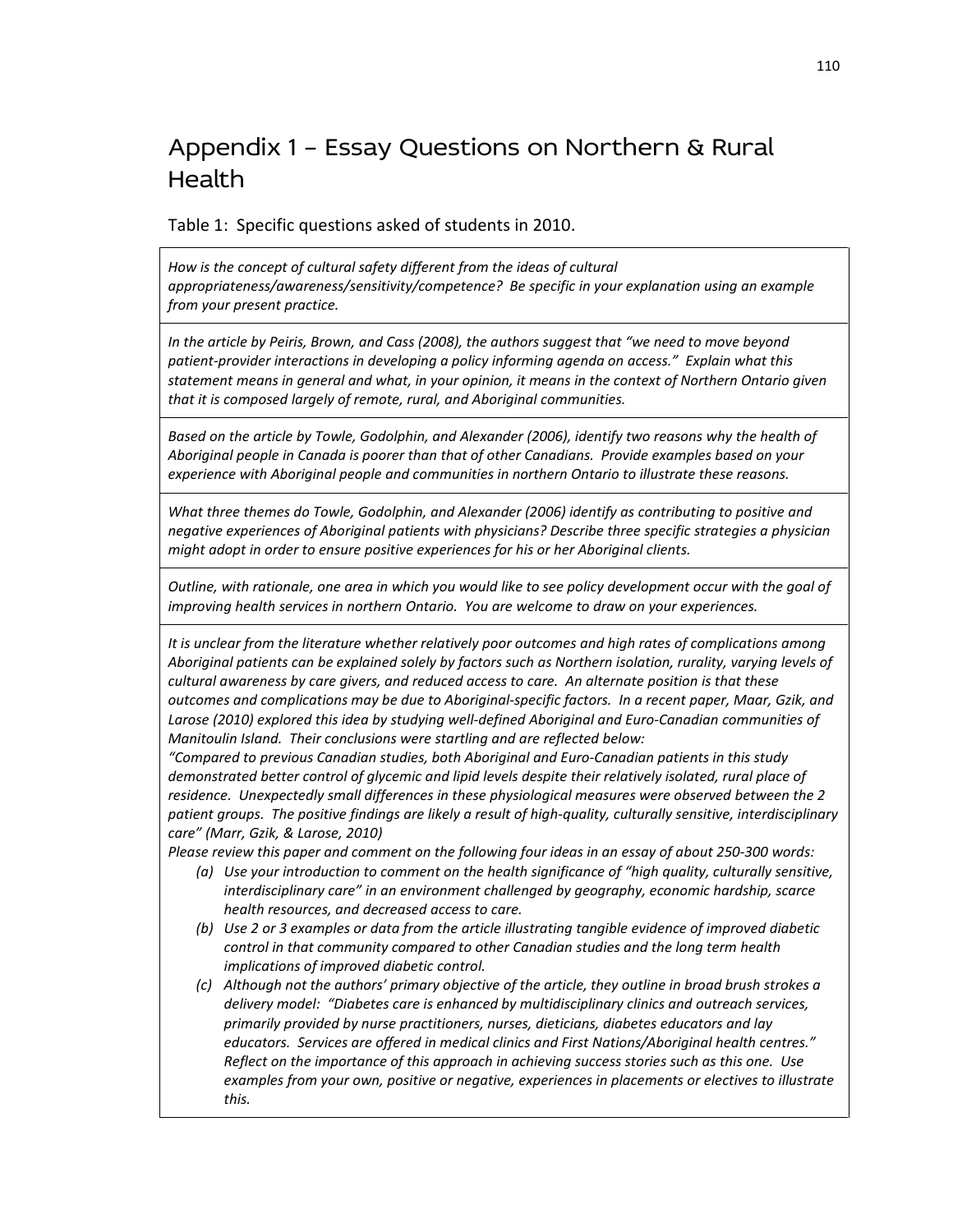*(d) Reflect on whether the curriculum at NOSM has prepared you to understand and function within an interprofessional collaborative (IPC) model similar to that described on Manitoulin.*

*Based on your reading of Graveline's (2001) article called "Imagine My Surprise: Smudge Teaches Wholistic Lessons" and your own experiences as a medical student in Northern Ontario, identify and comment on three areas of possible conflict or tension between your values about health and those of some Aboriginal persons.*

*The role of women in relation to health is highlighted in "Metis Women and Families: We Got a Moose, Mom!". Based on this role, how might physicians and other health care providers work with Aboriginal women and mothers to promote health practices? Please suggest two areas.*

Why might it be important for physicians and other health care providers to understand the concept of *ecospirituality (Coates, Gray, & Hetherington, 2006)? Please be specific.*

*Graveline (2001) discusses an Aboriginal professor's experiences of conflict between personal and cultural*  values and her place of employment: the university. Have you experienced, during your time as a medical *student, similar conflict between your personal and cultural values and:*

- *(a) the medical school? (Please note that your opinion will not in any way negatively affect your score or your identity within the school)*
- *(b) the general values of Northern Ontario?*

*Identify and comment on two health-related Aboriginal values or practices that persons who generally ascribe to Western thinking might wish to adopt. Feel free to draw on any or all of the articles.*

*Based on what you have learned in your studies as well as during your clinical work and community involvements in northern Ontario, describe the challenges, advantages, disadvantages, and risks of practicing in small rural communities. In addition to more general considerations, be sure to comment on the personal and family needs the physician will need to consider in order to be confident that he or she will remain in the community for some time.*

## Table 2: Essay topics from 2011 and 2013

#### *Essay 1: The Challenges of Practicing in Northern Ontario and Rural Communities*

#### *Introduction*

*This essay addresses the challenges of choosing to practice primary care in a rural and Northern environment. Since women now constitute a sizeable majority of the medical workforce as evidenced in NOSM's first three graduating classes, students are asked to describe their observations of the female physicians they have encountered during their rural and Northern ICE placements. Students are also asked to reflect on the sizable female physician workforce in the North and challenges facing this workforce in Northern and rural environments.*

#### *Essay Topic*

*In a 1500-word essay, based on the literature, what you have learned in your studies about human health resources, and what you have experienced and observed in your clinical work and community involvements in northern Ontario, describe and reflect on the challenges, advantages, disadvantages, and risks of practicing in rural communities giving special consideration to issues of gender in the workforce.*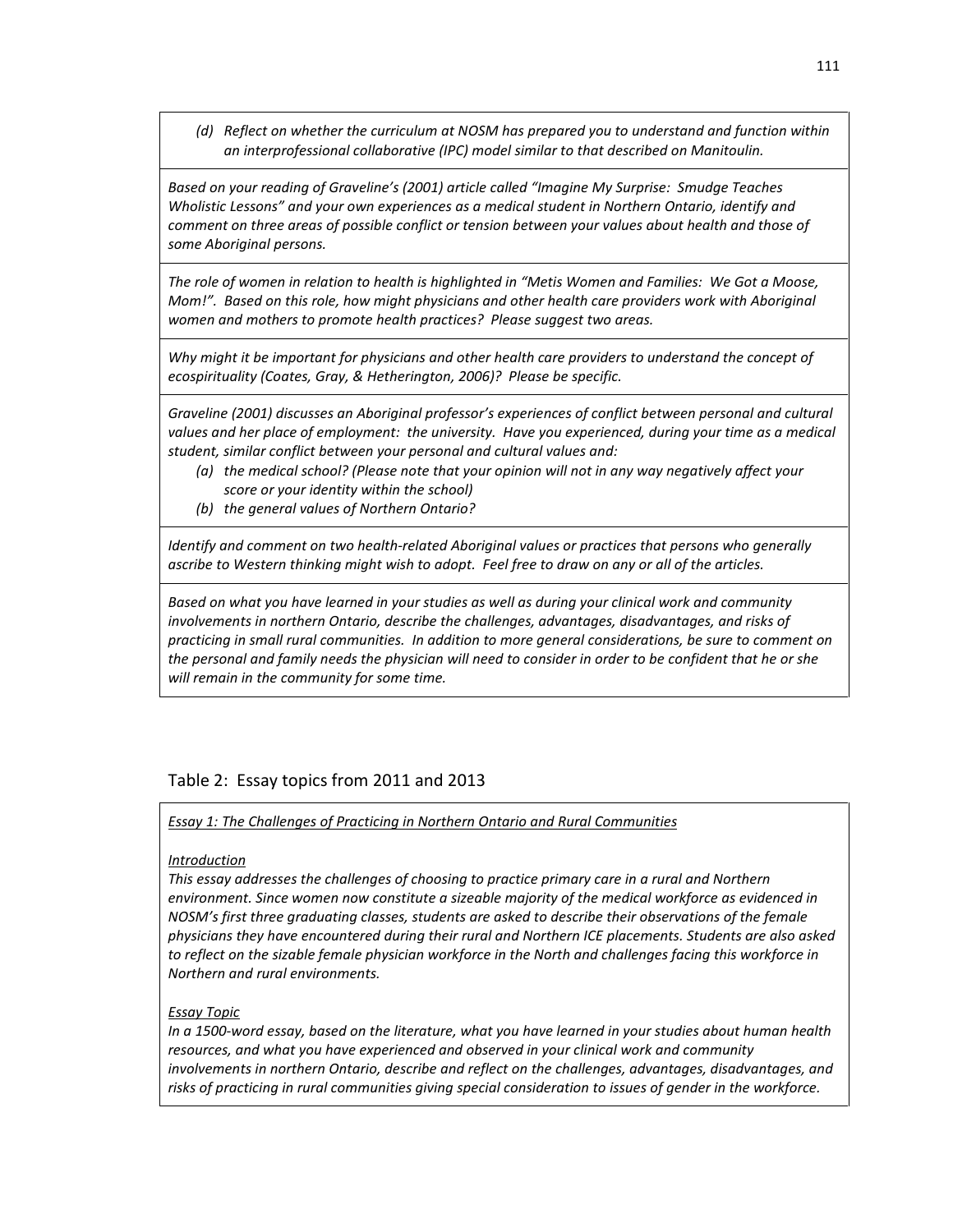*In your essay, in addition to the more general challenges of rural practice, explore the lifestyle challenges that female physicians in Northern and rural communities may encounter. These challenges may pertain to traditional definitions of family as well as nontraditional families, single parenthood, the desire of many non-gestating parents to play a greater role in the family, and so forth. The female physician may likewise contend with challenges related to leisure, privacy, and so forth.*

### *Learning Objectives*

*The student will:*

- *Show understanding of general patterns in health human resources as they pertain to physicians.*
- *Explain the issues that rural physicians face in their personal and professional lives*
- *Explain the issues that female rural physicians face in their personal and professional lives.*
- *Suggest strategies that female rural physicians may use in order to balance their practices and personal lives in rural settings.*

#### *Resources:*

*In addition to using the resources listed below, please find and use three other resources from recognized literature in your essay. Careful citing and preparation of a References list are also required.*

*Many students today, including most women students, may have a vague idea of the long struggle to the admission of women to the study of medicine. When the article was published in 1972 there were only a handful of women amongst the 150 students at McGill. This paper is included to invite students to learn about a page of history of the medical profession and reflect on consequences of discrimination based on gender, color, ethnicity and other characteristics.*

## *Introduction:*

*In your community placements, you have witnessed various aspects of interprofessional collaboration (IPC) in Northern Ontario: the successful, the challenging, and the unsuccessful. This assignment is an occasion to reflect on interprofessional practice in Northern Ontario.*

#### *Essay Topic:*

*In a 1500-word essay, reflect on the interprofessionalism as you have lived it in Northern Ontario during your undergraduate years at NOSM. Ground your remarks in your observations of IPC as well as your personal reflections. In your essay, be sure that write a short paragraph for each of the three questions and the three Likert scale items provided below:* 

- *1. Based on your experience, what are the three most important aspects of IPC practices in rural and small communities? Identify both positive and negative components.*
- *2. Are there barriers or facilitators to the development of IPC that are unique to the Northern and rural environment compared to those in larger urban centers? Please provide examples based on what have you have observed.*
- *3. What final observations or comments would you like to offer about your experiences of IPC in Northern Ontario?*

*Essay Topic: Medical Education in a Socially Accountable World*

#### *Introduction*

*It is well recognized that the medical education model used in the training of physicians has a major influence on how physicians ultimately practice. For the greater part of the twentieth century, medical education was influenced by the landmark Flexner report of 1921.*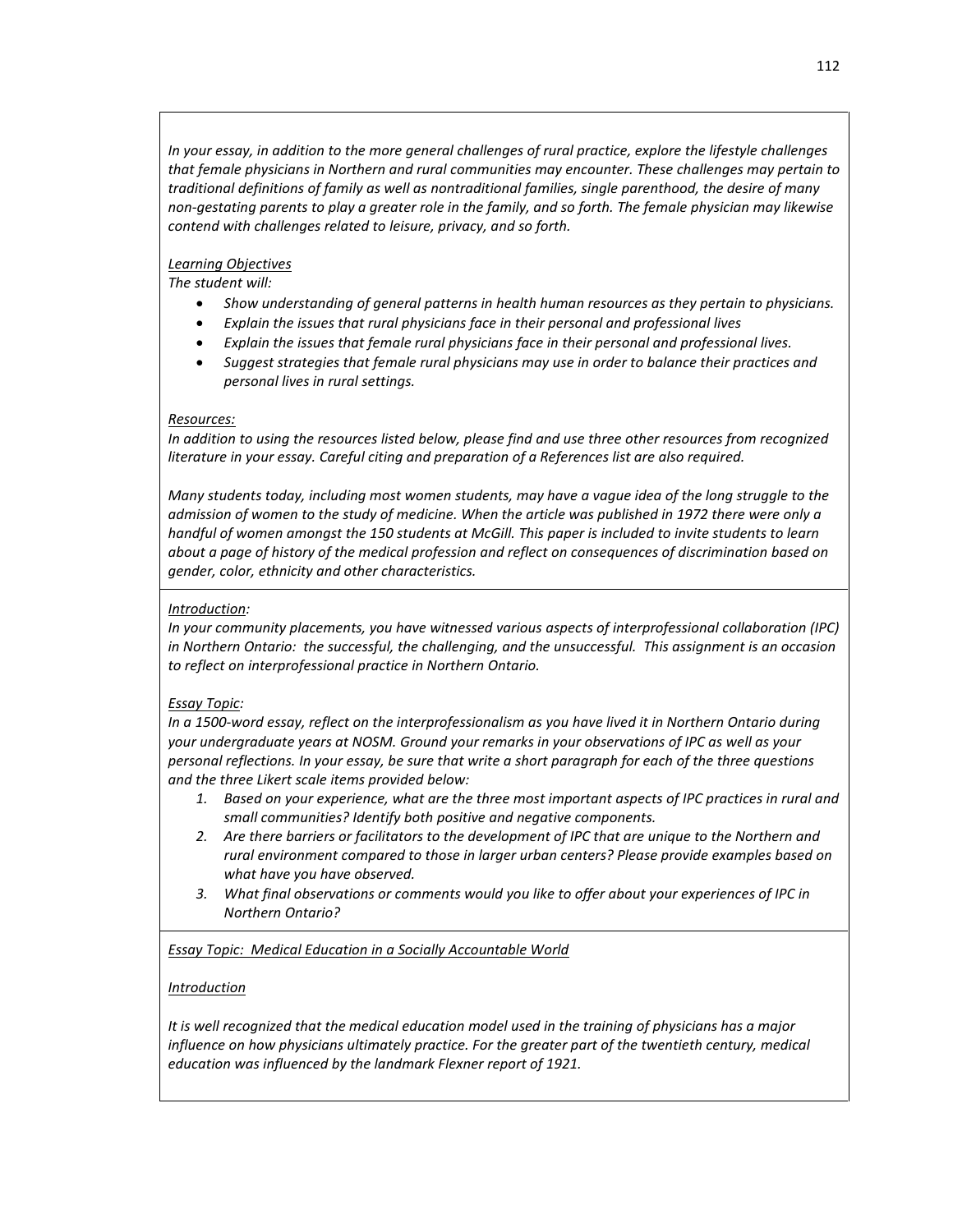## *Essay Topic*

*The three articles provided to you are background reading for this essay. After careful reading and analysis of these resources, do the following in a 1500-word paper:*

- *summarize the key weaknesses of the medical education model set out in the Flexner report*
- *explain the challenges facing medical education to address the mismatch between physician training and population needs*
- *reflect on how NOSM has addressed the challenges to prepare its students to connect education and health needs of Northern Ontario and special populations such as Francophone and Aboriginal populations*
- *discuss specific educational initiatives you have experienced at NOSM that tie directly to the goal of professional practice grounded in Northern and rural settings*

#### *Essay Objectives*

*The student will:*

• *Describe, compare, contrast, and evaluate two models of medical education.*

*The above essay-specific objective reflects the following syllabus objectives:*

*From Concept 6 - The Role of Technology in the Delivery of Health Care*

- *Participate effectively in a telehealth or telemedicine consultation at both the consulting and the referring provider end of the consultation.*
- *Choose appropriate technological applications for physician consultations, diagnoses, planning patient management, and follow-up.*

*NOTE: while not directly assessable in this essay, the nature of the experiences provided in terms of learning and practicing using remote technologies is an integral part of the educational experience at NOSM and is therefore reflected in this essay.*

*From Concept 11 - Health Research in Northern Ontario*

- *Translate current clinical research into lay language for patients and families in northern and rural settings.*
- *Demonstrate skill in accessing and retrieving high quality information resources and in evaluating resources.*

#### *Resources*

*Cooke, M., Irby, D. M., Sullivan, W., & Ludmerer, K. M. (2006). 100 Years after the Flexner Report. The New England Journal of Medicine 355(13), 1339-1344. Retrieved from the NOSM website in the Health Sciences Library (HSL) e-Journals section.*

*Browning, R.C. (n.d.). Flexner's Impact on American Medicine. Accessed the 29 May, 2012 on the World of Rural Medical Education Web site (http://www.ruralmedicaleducation.org/) at: http://www.ruralmedicaleducation.org/flexner.htm*

*Frenk, J. et al. (December 2010). Health Professionals for a New Century: Transforming Education to*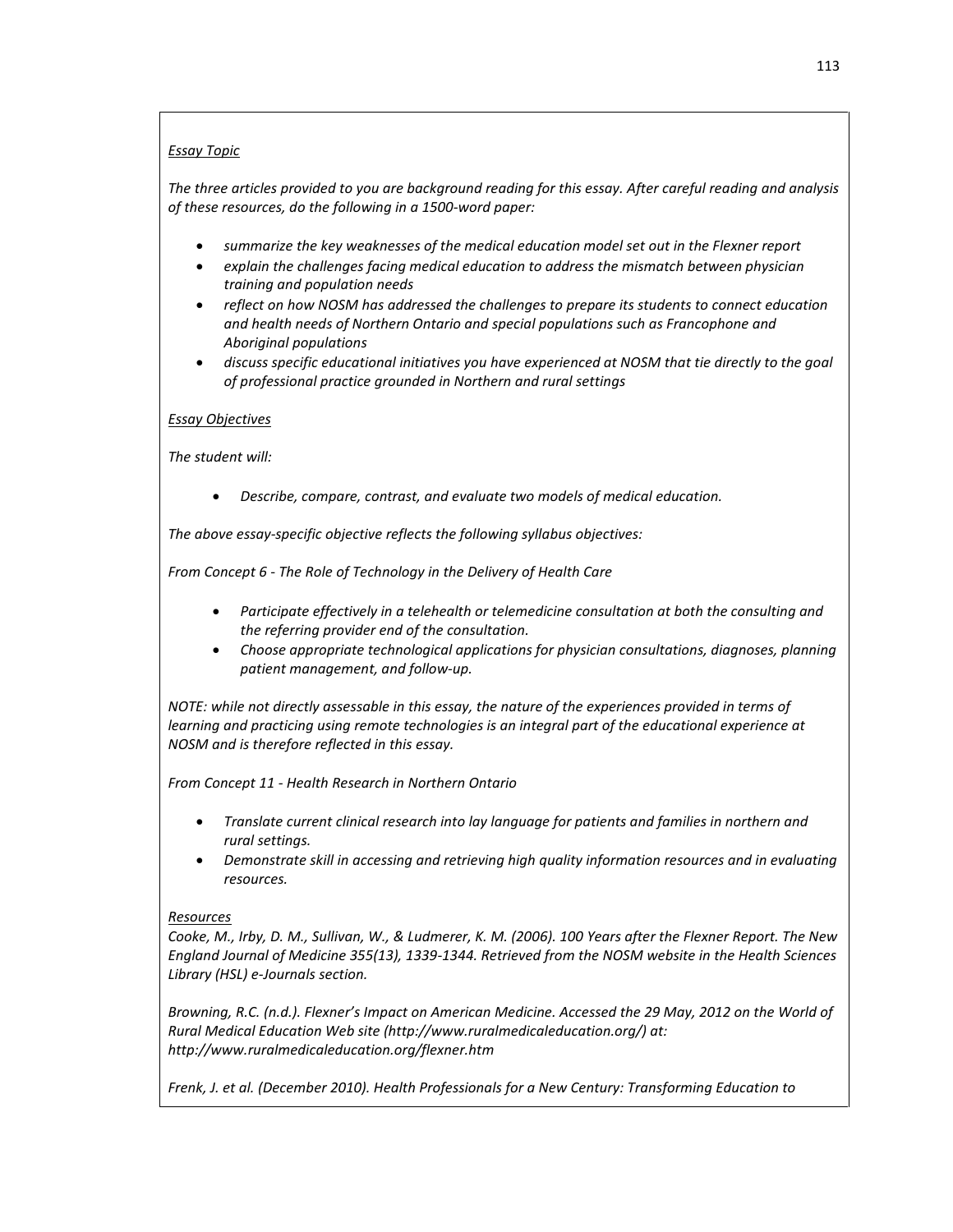*Strengthen Health Systems in an Interdependent World. The Lancet 376(9756) 1923-1958. Retrieved from the NOSM website in the Health Sciences Library (HSL) e-Journals section.*

*Essay Topic: The Impact of the Drummond Report (2012) on Northern Health*

#### *Introduction*

*In the spring of 2012, under the leadership of the Liberal government, Ontarians were presented with the Drummond report. The report is far reaching in scope with considerable potential to affect health policy and services in Northern Ontario. Essay Topic*

*After carefully reviewing Chapter 5 of the report, prepare a 1500-word essay that meets the requirement noted below. You may use the resources provided as a springboard for your essay. Also, please draw on your experiences in Aboriginal and Northern communities and knowledge you have acquired through Theme 1 content to support your viewpoints.*

*Your essay requirements are as follows:*

- *summarize key recommendations as they pertain to health*
- *outline implications of these recommendations on health care delivery and access to health care in Northern Ontario*
- *reflect on the impact these changes would have on the general health and well-being of Northerners*
- *identify the impact of changes (or challenges for people of Northern Ontario) stemming from the report that you would become actively involved in advocating on behalf of your community and patients*

#### *Essay Objectives*

*The student will:*

• *Describe recommendations of the Drummond report and hypothesize the impact that the report can have on policy and programs based on thoughtful reading of the literature, existing practices, and personal experience of practice in Northern Ontario.*

*The above essay-specific objective reflects the following syllabus objectives:*

*From Concept 1 - The Setting for Practice in a Northern and Rural Setting, Clerkship Objectives - Health Care Resource Distribution:*

- *Critically discuss health policy affecting northern and rural regions.*
- *Identify ways that northern and rural communities have adapted local systems of care to meet their needs, including the use of various forms of information and communication technologies (ICTs) and other relevant technologies, agency partnerships, and shared care models.*
- *Apply knowledge of distribution of regional services (i.e., cardiac care, renal services, cancer care, and rehabilitative services,) to find and refer to identified best resources available for individual patients.*

*From Concept 6 - The Role of Technology in the Delivery of Health Care:*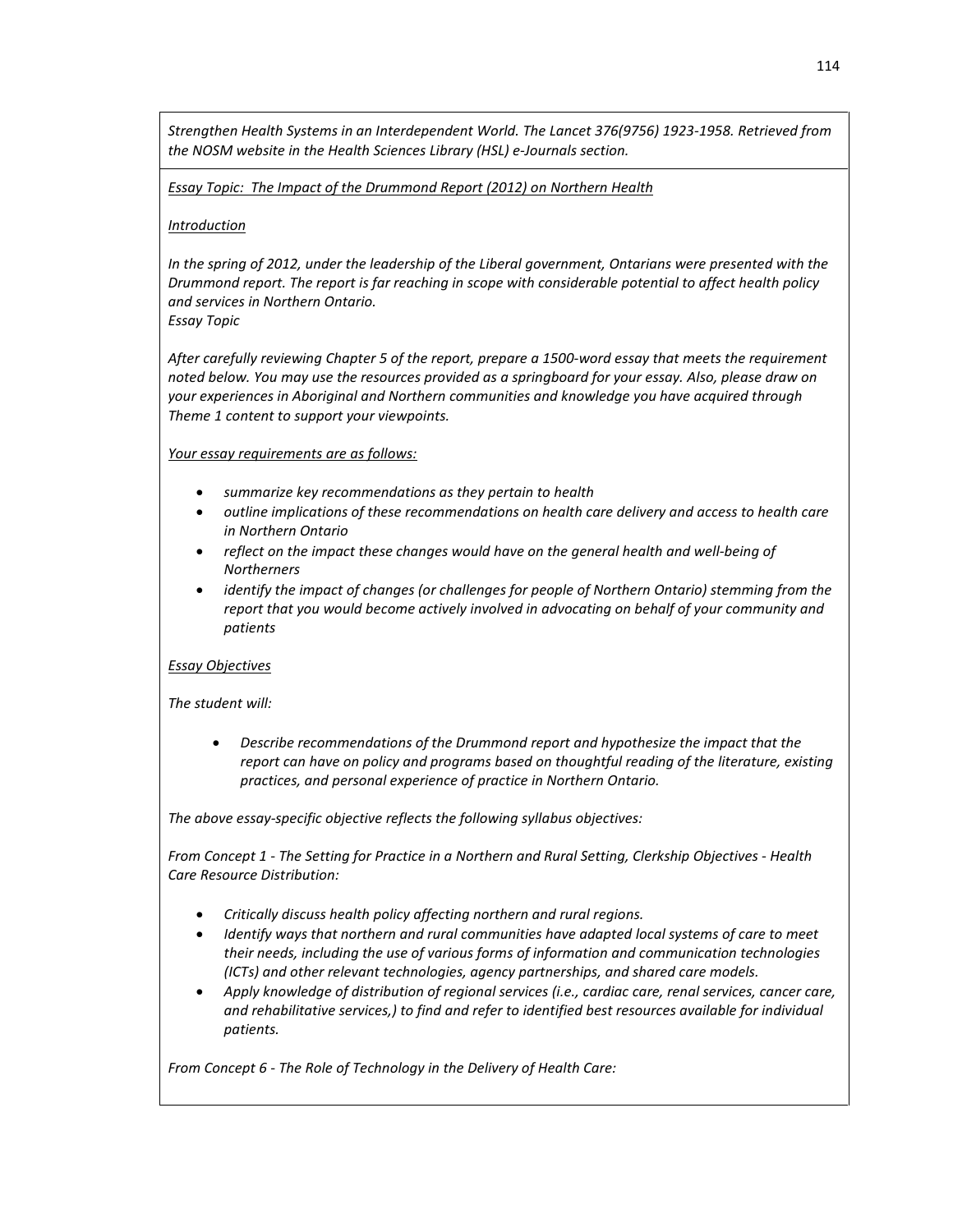• *Describe the impact and application of e-health policies and programs such as Ontario's eHealth Strategy and the work of agencies such as eHealth Ontario, Canada Health Infoway and the Ontario Telemedicine Network.*

#### *Resources*

*Drummond Report*

*Commission on the Reform of Ontario's Public Services. (2012). Public Services for Ontarians: A Path to Sustainability and Excellence. Toronto: Queen's Printer for Ontario. Available at http://www.fin.gov.on.ca/en/reformcommission/*

*Ontario Ministry of Health and Long Term Care. (2012). Ontario's Action Plan for Health Care: Better patient care through better value from our health care dollars. Toronto: Queen's Printer for Ontario. Available at http://www.health.gov.on.ca/en/ms/ecfa/healthy\_change/docs/rep\_healthychange.pdf*

*The following offers perspective and criticism of the report:*

*RWS Advisory. (2012). Drummond vs. Duncan: Comparing Health Care Reform in the Drummond Report and the 2012 Ontario Budget:. Toronto : Author. Available at http://www.rwsadvisory.com/index.php/ourfirm/media/drummond-vs-duncan*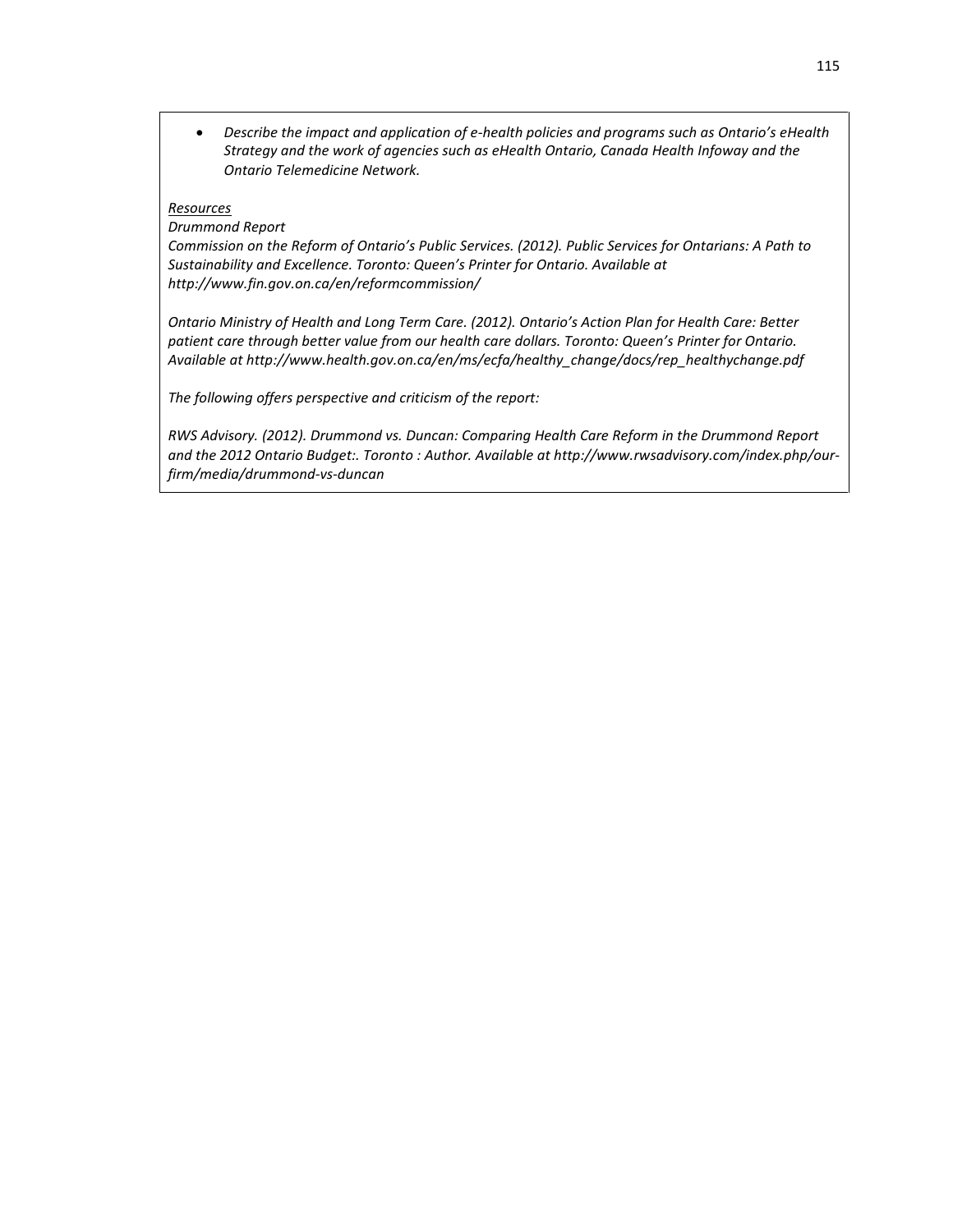# Curriculum Vitae

| <b>Name</b>                                                    | Stacey A. Ritz                                                                                                                |
|----------------------------------------------------------------|-------------------------------------------------------------------------------------------------------------------------------|
| Post-<br>secondary<br><b>Education &amp;</b><br><b>Degrees</b> | <b>McMaster University</b><br>Hamilton, Ontario, Canada<br>1993-1997 B.Sc.                                                    |
|                                                                | <b>McMaster University</b><br>Hamilton, Ontario, Canada<br>1997-2003 Ph.D.                                                    |
|                                                                | The University of Western Ontario<br>London, Ontario, Canada<br>2011-2015 M.Ed.                                               |
| <b>Honours &amp;</b><br><b>Awards</b>                          | "40 under Forty" Award<br>Northern Ontario Business, 2013.                                                                    |
|                                                                | Alan Blizzard Award for Collaborative Teaching (team award)<br>Society for Teaching & Learning in Higher Education, 2005.     |
|                                                                | President's Award for Course or Resource Design (team award)<br>McMaster University, 2005.                                    |
|                                                                | <b>Graduate Student Award</b><br>Canadian Society for Immunology & Cedarlane Canada, 2003.                                    |
|                                                                | <b>Memorial Scholarship</b><br>IODE Canada, 2002.                                                                             |
|                                                                | Milic-Emili Award for Best Basic Research Presentation<br>Canadian Resident-Fellow Competition in Respiratory Research, 2001. |
|                                                                | Doctoral Fellowship<br>Canadian Institutes for Health Research, 1999-2002.                                                    |
|                                                                | Professional Fellowship<br>Canadian Federation of University Women, 1998.                                                     |
|                                                                | Ontario Graduate Scholarship<br>Ontario Ministry of Education & Training, 1998.                                               |
| <b>Related</b><br><b>Work</b><br><b>Experience</b>             | Associate Professor, Medical Sciences Division<br>Northern Ontario School of Medicine<br>$2010$ – present                     |